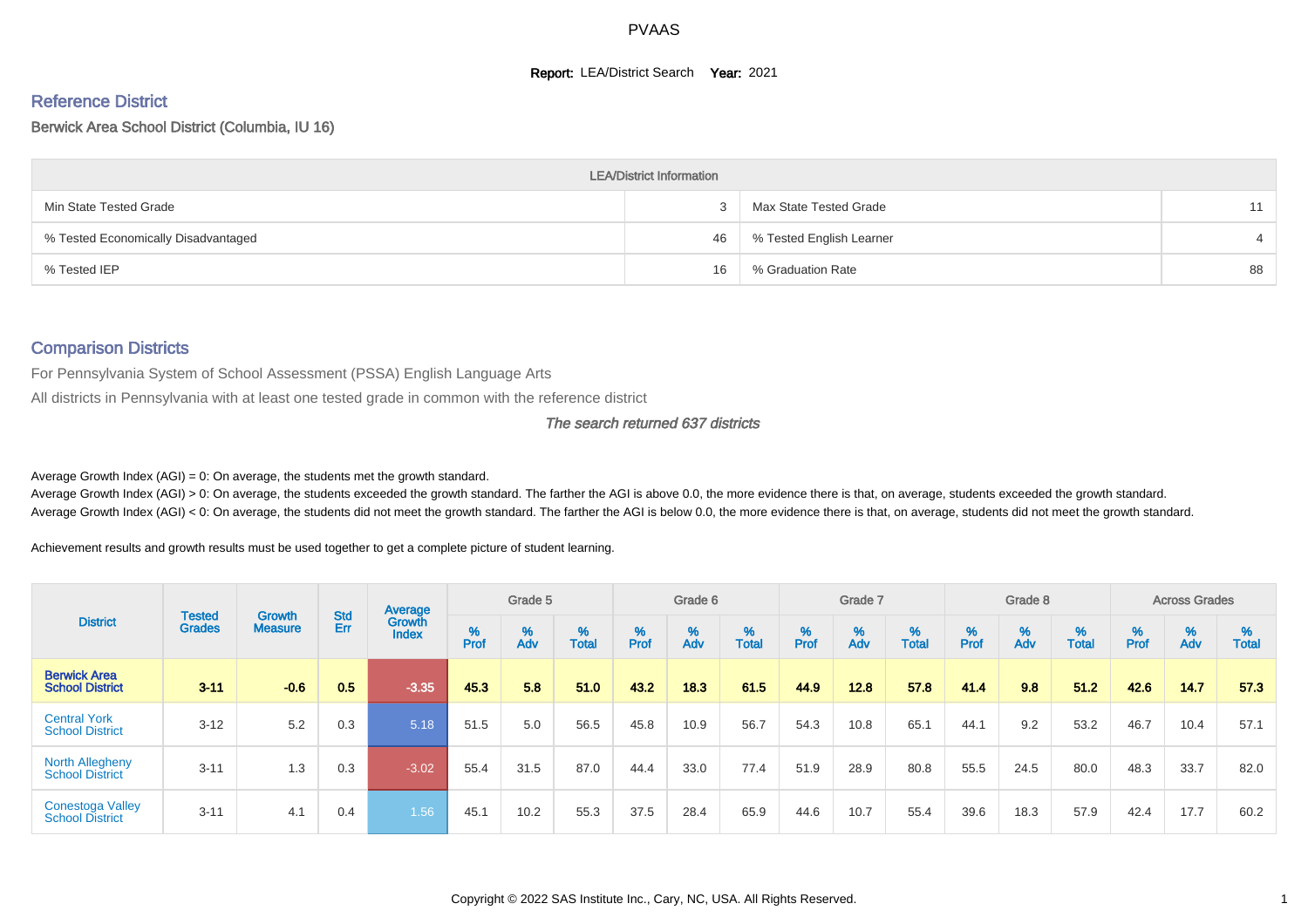|                                                                         | <b>Tested</b> | <b>Growth</b>  | <b>Std</b> | Average                |           | Grade 5  |                   |           | Grade 6  |                   |           | Grade 7  |                   |           | Grade 8  |                   |           | <b>Across Grades</b> |                   |
|-------------------------------------------------------------------------|---------------|----------------|------------|------------------------|-----------|----------|-------------------|-----------|----------|-------------------|-----------|----------|-------------------|-----------|----------|-------------------|-----------|----------------------|-------------------|
| <b>District</b>                                                         | <b>Grades</b> | <b>Measure</b> | Err        | Growth<br><b>Index</b> | %<br>Prof | %<br>Adv | %<br><b>Total</b> | %<br>Prof | %<br>Adv | %<br><b>Total</b> | %<br>Prof | %<br>Adv | %<br><b>Total</b> | %<br>Prof | %<br>Adv | %<br><b>Total</b> | %<br>Prof | %<br>Adv             | %<br><b>Total</b> |
| <b>Berwick Area</b><br><b>School District</b>                           | $3 - 11$      | $-0.6$         | 0.5        | $-3.35$                | 45.3      | 5.8      | 51.0              | 43.2      | 18.3     | 61.5              | 44.9      | 12.8     | 57.8              | 41.4      | 9.8      | 51.2              | 42.6      | 14.7                 | 57.3              |
| <b>Spring-Ford Area</b><br><b>School District</b>                       | $3 - 11$      | 2.9            | 0.3        | 4.35                   | 62.0      | 13.4     | 75.4              | 51.9      | 27.2     | 79.1              | 52.7      | 21.3     | 74.0              | 52.4      | 21.8     | 74.2              | 51.9      | 24.7                 | 76.6              |
| <b>South Western</b><br><b>School District</b>                          | $3 - 12$      | 0.9            | 0.4        | $-4.30$                | 49.8      | 9.7      | 59.5              | 38.7      | 21.6     | 60.3              | 37.1      | 5.7      | 42.8              | 46.5      | 7.4      | 53.9              | 43.5      | 12.7                 | 56.2              |
| <b>Souderton Area</b><br><b>School District</b>                         | $3 - 11$      | $-0.1$         | 0.3        | $-5.82$                | 56.4      | 17.7     | 74.1              | 48.0      | 16.2     | 64.2              | 56.6      | 10.1     | 66.8              | 47.3      | 11.1     | 58.4              | 50.2      | 17.4                 | 67.7              |
| <b>North Penn School</b><br><b>District</b>                             | $3 - 11$      | 1.5            | 0.2        | $-4.25$                | 53.0      | 12.7     | 65.7              | 41.4      | 33.0     | 74.4              | 53.7      | 13.2     | 66.9              | 48.2      | 18.4     | 66.7              | 47.4      | 19.9                 | 67.3              |
| <b>Lower Merion</b><br><b>School District</b>                           | $3 - 11$      | 1.5            | 0.3        | $-0.93$                | 56.1      | 29.4     | 85.5              | 43.9      | 40.6     | 84.5              | 54.5      | 29.1     | 83.6              | 49.4      | 29.4     | 78.8              | 47.8      | 36.9                 | 84.6              |
| <b>Armstrong School</b><br><b>District</b>                              | $3 - 11$      | 3.2            | 0.3        | 2.49                   | 46.0      | 6.3      | 52.3              | 44.4      | 17.4     | 61.8              | 48.7      | 8.8      | 57.5              | 45.3      | 11.5     | 56.8              | 45.4      | 12.6                 | 58.0              |
| <b>Upper Saint Clair</b><br><b>School District</b>                      | $3 - 11$      | 2.6            | 0.4        | $-1.04$                | 49.8      | 35.9     | 85.7              | 47.4      | 39.0     | 86.5              | 58.5      | 31.1     | 89.6              | 48.7      | 42.2     | 90.9              | 46.0      | 42.0                 | 88.0              |
| <b>Mifflin County</b><br><b>School District</b>                         | $3 - 11$      | 2.7            | 0.4        | 1.34                   | 49.5      | 8.0      | 57.4              | 35.1      | 15.2     | 50.3              | 45.2      | 7.3      | 52.5              | 40.4      | 4.9      | 45.3              | 40.4      | 9.0                  | 49.4              |
| <b>Circle Of Seasons</b><br><b>Charter School</b>                       | $3-8$         | 11.4           | 1.3        | 3.16                   | 65.7      | 11.4     | 77.1              | 50.0      | 20.0     | 70.0              | 44.4      | 19.4     | 63.9              |           |          |                   | 50.8      | 18.6                 | 69.5              |
| <b>Millcreek Township</b><br><b>School District</b>                     | $3 - 11$      | 2.0            | 0.3        | $-0.09$                | 49.1      | 17.2     | 66.3              | 43.6      | 22.3     | 66.0              | 46.9      | 17.3     | 64.2              | 44.9      | 17.2     | 62.1              | 45.8      | 19.9                 | 65.8              |
| <b>Saucon Valley</b><br><b>School District</b>                          | $3 - 11$      | 3.7            | 0.6        | $-0.12$                | 50.8      | 21.0     | 71.8              | 43.6      | 21.5     | 65.1              | 42.4      | 18.0     | 60.4              | 50.0      | 20.2     | 70.2              | 42.6      | 23.9                 | 66.5              |
| <b>Bedford Area</b><br><b>School District</b>                           | $3 - 11$      | 5.0            | 0.6        | 3.94                   | 54.2      | 3.4      | 57.6              | 37.1      | 16.4     | 53.4              | 44.8      | 13.8     | 58.6              | 42.8      | 12.2     | 55.0              | 46.2      | 12.2                 | 58.4              |
| Wissahickon<br><b>School District</b>                                   | $3 - 10$      | 2.9            | 0.3        | 1.29                   | 58.6      | 18.8     | 77.4              | 42.2      | 37.2     | 79.4              | 56.8      | 19.3     | 76.1              | 49.3      | 28.5     | 77.8              | 49.2      | 28.7                 | 77.9              |
| <b>Memphis Street</b><br><b>Academy Charter</b><br>School @ JP<br>Jones | $5 - 8$       | 4.3            | 0.8        | $-0.02$                | 13.3      | 0.0      | 13.3              | 12.9      | 0.0      | 12.9              | 21.3      | 1.6      | 23.0              | 18.0      | 0.0      | 18.0              | 16.6      | 0.6                  | 17.2              |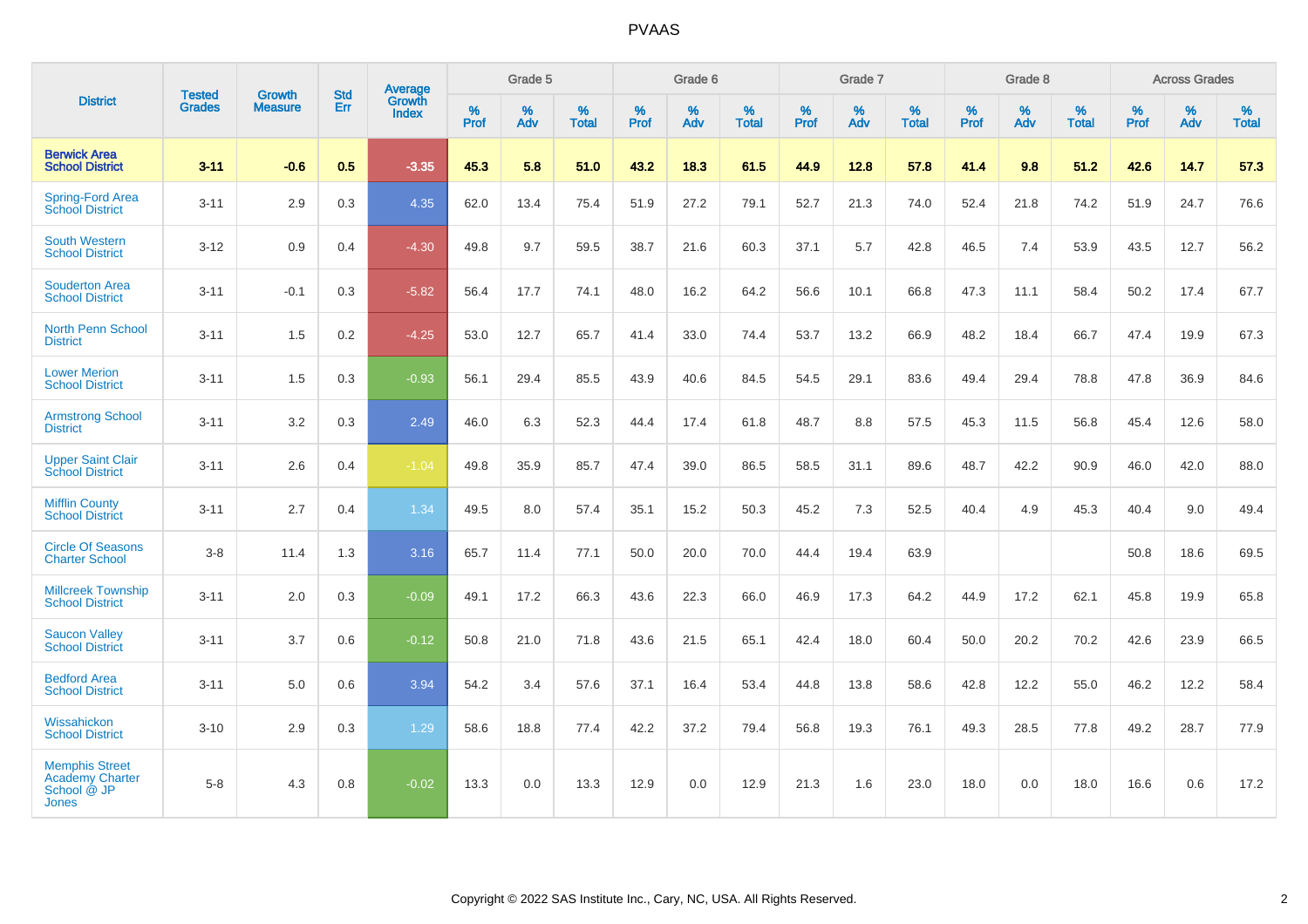|                                                                        |                                | <b>Growth</b>  | <b>Std</b> | Average                       |           | Grade 5  |                   |           | Grade 6  |                   |           | Grade 7  |                   |           | Grade 8  |                   |           | <b>Across Grades</b> |                   |
|------------------------------------------------------------------------|--------------------------------|----------------|------------|-------------------------------|-----------|----------|-------------------|-----------|----------|-------------------|-----------|----------|-------------------|-----------|----------|-------------------|-----------|----------------------|-------------------|
| <b>District</b>                                                        | <b>Tested</b><br><b>Grades</b> | <b>Measure</b> | Err        | <b>Growth</b><br><b>Index</b> | %<br>Prof | %<br>Adv | %<br><b>Total</b> | %<br>Prof | %<br>Adv | %<br><b>Total</b> | %<br>Prof | %<br>Adv | %<br><b>Total</b> | %<br>Prof | %<br>Adv | %<br><b>Total</b> | %<br>Prof | %<br>Adv             | %<br><b>Total</b> |
| <b>Berwick Area</b><br><b>School District</b>                          | $3 - 11$                       | $-0.6$         | 0.5        | $-3.35$                       | 45.3      | 5.8      | 51.0              | 43.2      | 18.3     | 61.5              | 44.9      | 12.8     | 57.8              | 41.4      | 9.8      | 51.2              | 42.6      | 14.7                 | 57.3              |
| <b>South Fayette</b><br><b>Township School</b><br><b>District</b>      | $3 - 11$                       | 1.9            | 0.4        | $-1.71$                       | 60.2      | 23.2     | 83.4              | 44.7      | 39.0     | 83.7              | 56.4      | 27.0     | 83.4              | 46.8      | 40.6     | 87.4              | 49.6      | 35.9                 | 85.4              |
| Canon-Mcmillan<br><b>School District</b>                               | $3 - 11$                       | 2.0            | 0.3        | $-0.84$                       | 60.2      | 11.0     | 71.3              | 41.6      | 31.2     | 72.8              | 51.6      | 18.2     | 69.7              | 56.9      | 17.7     | 74.6              | 50.9      | 21.6                 | 72.5              |
| <b>Line Mountain</b><br><b>School District</b>                         | $3 - 11$                       | 5.9            | 0.7        | 1.90                          | 43.9      | 13.6     | 57.6              | 43.1      | 23.6     | 66.7              | 48.0      | 21.4     | 69.4              | 43.7      | 11.3     | 54.9              | 43.0      | 17.5                 | 60.5              |
| <b>Littlestown Area</b><br><b>School District</b>                      | $3 - 11$                       | 4.6            | 0.6        | 1.56                          | 49.6      | 3.5      | 53.1              | 50.8      | 15.6     | 66.4              | 37.0      | 7.4      | 44.4              | 55.6      | 6.4      | 61.9              | 45.7      | 9.8                  | 55.5              |
| <b>Bradford Area</b><br><b>School District</b>                         | $3 - 12$                       | 3.9            | 0.5        | 2.51                          | 53.6      | 11.3     | 64.9              | 40.7      | 19.2     | 59.9              | 47.0      | 11.6     | 58.6              | 46.2      | 16.0     | 62.2              | 45.7      | 15.1                 | 60.8              |
| <b>Eastern York</b><br><b>School District</b>                          | $3 - 11$                       | 3.8            | 0.5        | 0.25                          | 50.9      | 9.2      | 60.1              | 49.3      | 23.0     | 72.3              | 49.4      | 23.9     | 73.3              | 50.0      | 16.1     | 66.1              | 48.6      | 16.2                 | 64.8              |
| <b>South Eastern</b><br><b>School District</b>                         | $3 - 11$                       | 2.3            | 0.5        | $-2.60$                       | 55.2      | 6.3      | 61.5              | 42.2      | 16.2     | 58.4              | 48.3      | 12.9     | 61.2              | 43.6      | 10.5     | 54.1              | 46.7      | 14.1                 | 60.8              |
| <b>Crawford Central</b><br><b>School District</b>                      | $3 - 11$                       | 3.3            | 0.4        | 1.65                          | 48.1      | 4.2      | 52.3              | 37.2      | 13.2     | 50.4              | 40.0      | 13.1     | 53.1              | 42.5      | 12.0     | 54.5              | 40.4      | 10.5                 | 50.9              |
| <b>Folk Arts-Cultural</b><br><b>Treasures Charter</b><br><b>School</b> | $3 - 7$                        | 7.1            | 1.0        | $-1.67$                       | 50.0      | 6.8      | 56.8              | 42.2      | 37.8     | 80.0              | 52.3      | 11.4     | 63.6              |           |          |                   | 46.5      | 14.6                 | 61.1              |
| <b>Upper Merion Area</b><br><b>School District</b>                     | $3 - 11$                       | 3.6            | 0.5        | 0.70                          | 55.7      | 7.0      | 62.7              | 45.2      | 26.4     | 71.6              | 53.5      | 10.8     | 64.3              | 43.3      | 14.0     | 57.3              | 47.7      | 19.3                 | 67.0              |
| <b>Homer-Center</b><br><b>School District</b>                          | $3 - 11$                       | 6.3            | 0.8        | 0.67                          | 57.1      | 1.6      | 58.7              | 47.7      | 13.6     | 61.4              | 48.0      | 8.2      | 56.2              | 50.8      | 14.9     | 65.7              | 45.3      | 11.7                 | 56.9              |
| <b>Exeter Township</b><br><b>School District</b>                       | $3 - 11$                       | 3.1            | 0.4        | $-0.09$                       | 49.8      | 11.2     | 61.0              | 44.2      | 26.3     | 70.5              | 49.4      | 9.5      | 58.9              | 44.3      | 14.6     | 59.0              | 46.4      | 15.0                 | 61.4              |
| <b>Northern York</b><br><b>County School</b><br><b>District</b>        | $3 - 11$                       | 0.6            | 0.4        | $-4.14$                       | 53.3      | 9.4      | 62.7              | 39.4      | 14.4     | 53.8              | 44.9      | 8.2      | 53.1              | 39.9      | 7.2      | 47.1              | 44.2      | 12.9                 | 57.1              |
| <b>Curwensville Area</b><br><b>School District</b>                     | $3 - 11$                       | 4.2            | 0.8        | $-2.07$                       | 46.3      | 19.5     | 65.8              | 40.0      | 30.0     | 70.0              | 43.7      | 18.3     | 62.0              | 62.0      | 8.4      | 70.4              | 48.5      | 17.9                 | 66.4              |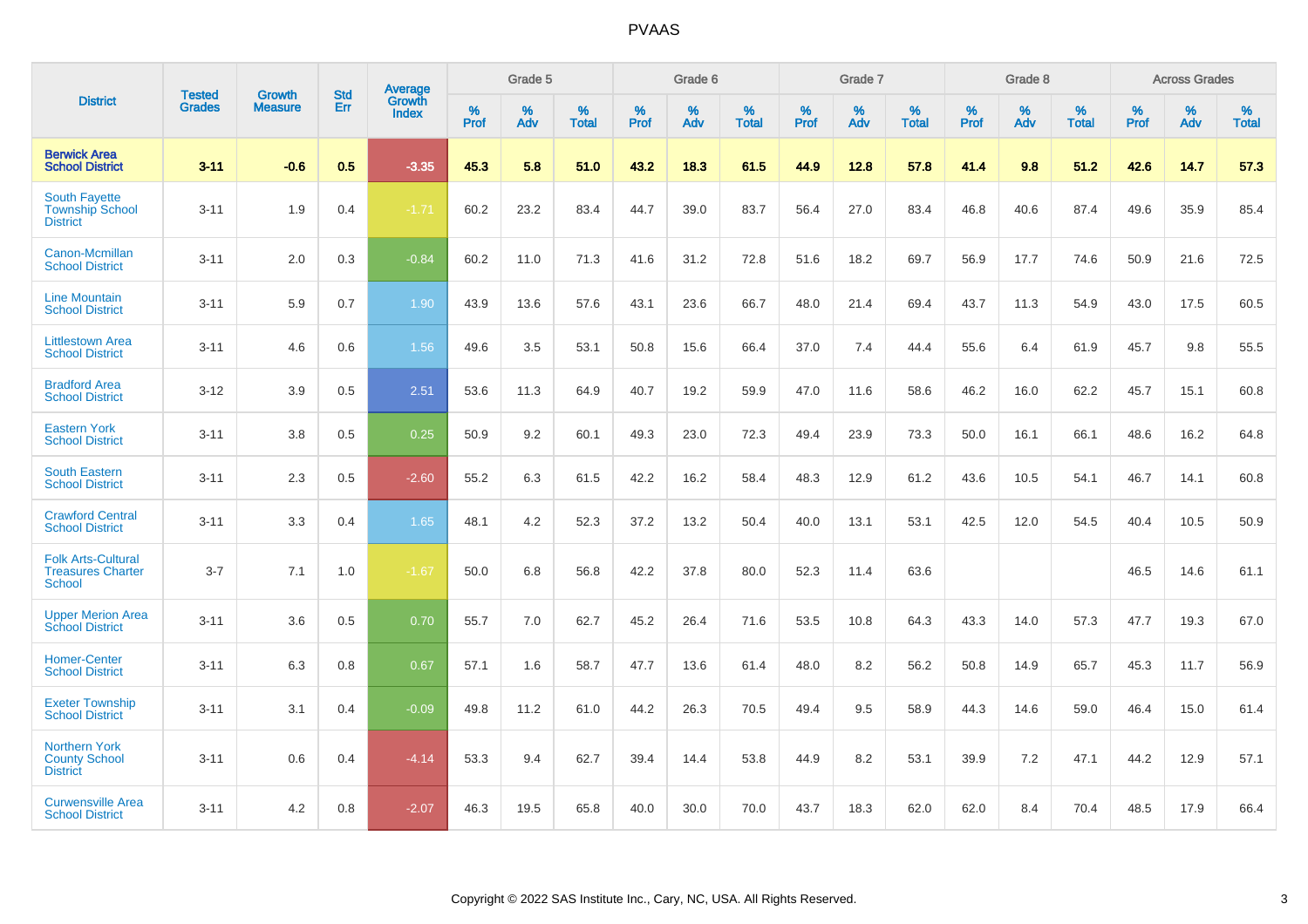|                                                              | <b>Tested</b> | <b>Growth</b>  | <b>Std</b> | <b>Average</b>         |           | Grade 5  |                   |           | Grade 6  |                   |           | Grade 7  |                   |           | Grade 8  |                   |           | <b>Across Grades</b> |                   |
|--------------------------------------------------------------|---------------|----------------|------------|------------------------|-----------|----------|-------------------|-----------|----------|-------------------|-----------|----------|-------------------|-----------|----------|-------------------|-----------|----------------------|-------------------|
| <b>District</b>                                              | <b>Grades</b> | <b>Measure</b> | Err        | Growth<br><b>Index</b> | %<br>Prof | %<br>Adv | %<br><b>Total</b> | %<br>Prof | %<br>Adv | %<br><b>Total</b> | %<br>Prof | %<br>Adv | %<br><b>Total</b> | %<br>Prof | %<br>Adv | %<br><b>Total</b> | %<br>Prof | %<br>Adv             | %<br><b>Total</b> |
| <b>Berwick Area</b><br><b>School District</b>                | $3 - 11$      | $-0.6$         | 0.5        | $-3.35$                | 45.3      | 5.8      | 51.0              | 43.2      | 18.3     | 61.5              | 44.9      | 12.8     | 57.8              | 41.4      | 9.8      | 51.2              | 42.6      | 14.7                 | 57.3              |
| <b>Glendale School</b><br><b>District</b>                    | $3 - 10$      | 3.8            | 0.9        | $-1.43$                | 50.0      | 12.5     | 62.5              | 40.7      | 24.1     | 64.8              | 44.6      | 20.0     | 64.6              | 44.9      | 14.3     | 59.2              | 47.2      | 15.2                 | 62.4              |
| <b>West Perry School</b><br><b>District</b>                  | $3 - 11$      | 3.7            | 0.5        | 1.36                   | 45.0      | 8.7      | 53.7              | 41.7      | 21.8     | 63.5              | 44.2      | 7.9      | 52.1              | 53.3      | 13.3     | 66.7              | 44.0      | 14.2                 | 58.2              |
| <b>Smethport Area</b><br><b>School District</b>              | $3 - 12$      | 6.2            | 0.8        | 2.05                   | 54.0      | 8.0      | 62.0              | 43.3      | 21.7     | 65.0              | 33.8      | 9.2      | 43.1              | 46.9      | 12.5     | 59.4              | 41.6      | 15.0                 | 56.6              |
| Downingtown Area<br><b>School District</b>                   | $3 - 11$      | $-0.3$         | 0.4        | $-6.66$                | 56.2      | 27.7     | 83.8              | 42.9      | 39.9     | 82.8              | 53.8      | 24.3     | 78.0              | 49.8      | 32.5     | 82.3              | 49.4      | 33.5                 | 82.9              |
| <b>State College Area</b><br><b>School District</b>          | $3 - 11$      | 1.7            | 0.4        | $-0.30$                | 58.6      | 18.2     | 76.8              | 47.1      | 26.1     | 73.2              | 62.2      | 15.2     | 77.4              | 47.5      | 16.5     | 64.0              | 50.8      | 22.8                 | 73.6              |
| New Hope-<br><b>Solebury School</b><br><b>District</b>       | $3 - 11$      | 2.7            | 0.6        | $-0.64$                | 63.4      | 11.8     | 75.3              | 46.1      | 25.5     | 71.6              | 50.0      | 22.9     | 72.9              | 60.2      | 25.9     | 86.1              | 51.8      | 23.2                 | 75.0              |
| <b>Montour School</b><br><b>District</b>                     | $3 - 11$      | 2.4            | 0.5        | $-2.17$                | 61.9      | 17.1     | 79.0              | 49.0      | 25.0     | 74.0              | 46.2      | 29.7     | 75.9              | 51.0      | 22.5     | 73.5              | 49.5      | 25.4                 | 74.9              |
| <b>Harrisburg City</b><br><b>School District</b>             | $3 - 11$      | 1.6            | 0.4        | $-3.71$                | 6.5       | 0.3      | 6.7               | 14.5      | 1.7      | 16.2              | 15.4      | 1.9      | 17.3              | 20.3      | 2.1      | 22.4              | 12.6      | 1.0                  | 13.6              |
| <b>Penncrest School</b><br><b>District</b>                   | $3 - 11$      | 2.8            | 0.5        | $-2.07$                | 37.4      | 10.6     | 48.0              | 39.5      | 19.2     | 58.7              | 38.5      | 6.5      | 45.0              | 35.0      | 10.2     | 45.2              | 39.6      | 11.2                 | 50.7              |
| <b>Central Dauphin</b><br><b>School District</b>             | $3 - 11$      | 1.6            | 0.2        | 0.79                   | 46.1      | 7.7      | 53.8              | 40.5      | 15.0     | 55.5              | 41.1      | 7.5      | 48.6              | 39.4      | 10.3     | 49.7              | 41.3      | 11.4                 | 52.8              |
| <b>Lewisburg Area</b><br><b>School District</b>              | $3 - 11$      | 4.0            | 0.6        | 2.23                   | 53.1      | 21.2     | 74.3              | 38.8      | 38.8     | 77.7              | 42.6      | 30.9     | 73.5              | 43.0      | 31.1     | 74.1              | 44.8      | 30.1                 | 74.9              |
| <b>Hempfield School</b><br><b>District</b>                   | $3 - 11$      | 2.2            | 0.3        | 1.72                   | 52.4      | 9.3      | 61.6              | 44.6      | 23.5     | 68.1              | 43.1      | 21.1     | 64.2              | 46.0      | 20.1     | 66.1              | 45.8      | 20.4                 | 66.2              |
| <b>Richard Allen</b><br>Preparatory<br><b>Charter School</b> | $5-8$         | 4.8            | 0.7        | 0.43                   | 9.3       | 0.0      | 9.3               | 16.1      | 0.0      | 16.1              | 16.7      | 1.8      | 18.5              | 19.1      | 1.8      | 20.9              | 16.4      | 1.1                  | 17.5              |
| <b>Radnor Township</b><br><b>School District</b>             | $3 - 12$      | 1.9            | 0.4        | 0.63                   | 54.7      | 29.0     | 83.7              | 53.9      | 37.8     | 91.7              | 48.0      | 32.3     | 80.3              | 51.4      | 36.7     | 88.1              | 49.6      | 36.7                 | 86.4              |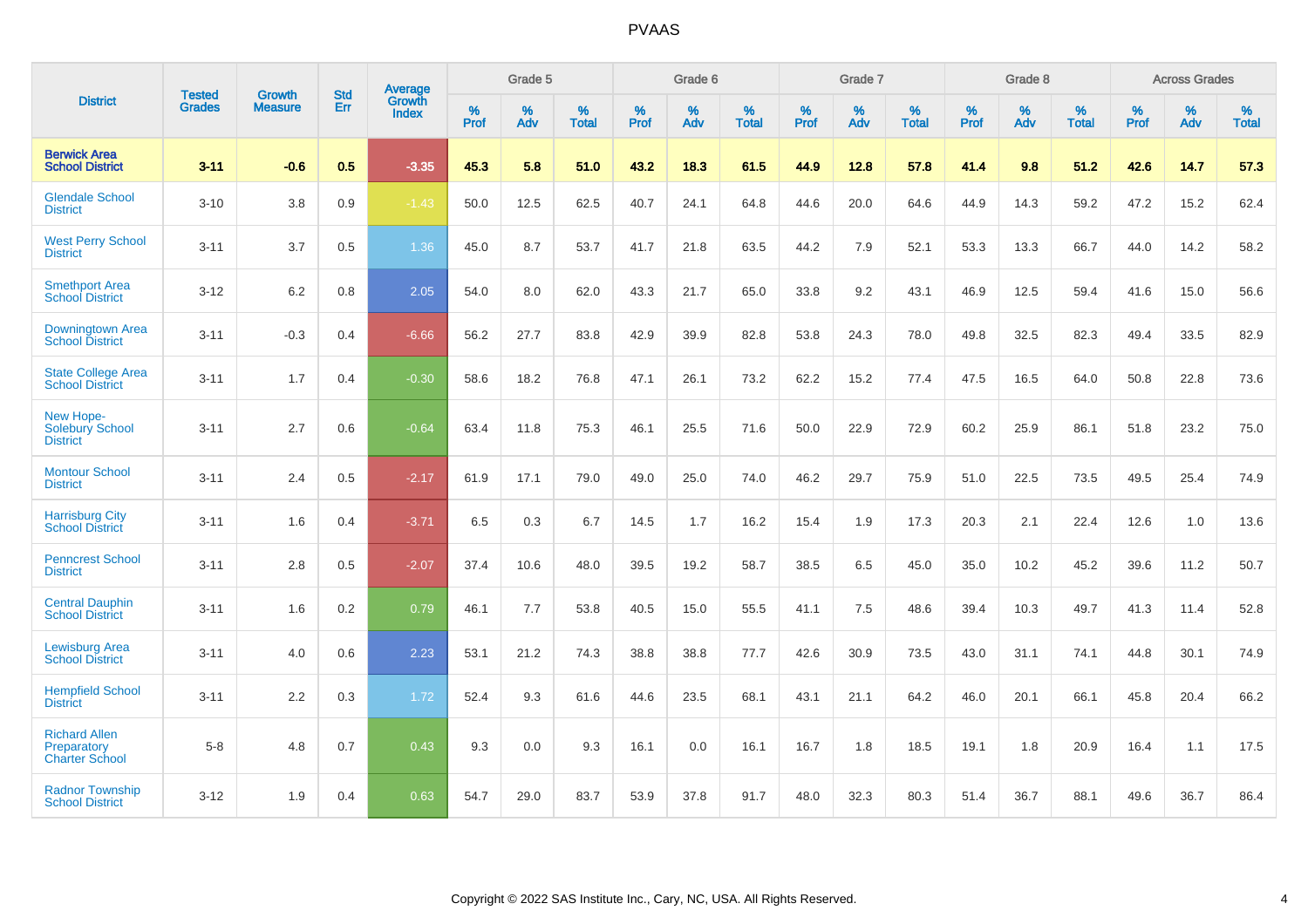|                                                                   |                                |                                 |                   | <b>Average</b>         |              | Grade 5  |                   |           | Grade 6  |                   |                  | Grade 7  |                   |           | Grade 8  |                   |              | <b>Across Grades</b> |                   |
|-------------------------------------------------------------------|--------------------------------|---------------------------------|-------------------|------------------------|--------------|----------|-------------------|-----------|----------|-------------------|------------------|----------|-------------------|-----------|----------|-------------------|--------------|----------------------|-------------------|
| <b>District</b>                                                   | <b>Tested</b><br><b>Grades</b> | <b>Growth</b><br><b>Measure</b> | <b>Std</b><br>Err | Growth<br><b>Index</b> | $\%$<br>Prof | %<br>Adv | %<br><b>Total</b> | %<br>Prof | %<br>Adv | %<br><b>Total</b> | %<br><b>Prof</b> | %<br>Adv | %<br><b>Total</b> | %<br>Prof | %<br>Adv | %<br><b>Total</b> | $\%$<br>Prof | %<br>Adv             | %<br><b>Total</b> |
| <b>Berwick Area</b><br><b>School District</b>                     | $3 - 11$                       | $-0.6$                          | 0.5               | $-3.35$                | 45.3         | 5.8      | 51.0              | 43.2      | 18.3     | 61.5              | 44.9             | 12.8     | 57.8              | 41.4      | 9.8      | 51.2              | 42.6         | 14.7                 | 57.3              |
| <b>Unionville-Chadds</b><br><b>Ford School</b><br><b>District</b> | $3 - 11$                       | 0.8                             | 0.4               | $-2.11$                | 61.2         | 24.6     | 85.8              | 48.8      | 36.0     | 84.8              | 54.4             | 26.8     | 81.2              | 45.3      | 38.9     | 84.2              | 48.0         | 37.1                 | 85.2              |
| <b>Universal Alcorn</b><br><b>Charter School</b>                  | $3-8$                          | 6.0                             | 0.9               | 1.47                   | 32.1         | 9.4      | 41.5              | 34.0      | 6.0      | 40.0              | 37.5             | 3.6      | 41.1              | 28.2      | 0.0      | 28.2              | 29.2         | 4.4                  | 33.6              |
| <b>Penns Valley Area</b><br><b>School District</b>                | $3 - 12$                       | 2.5                             | 0.6               | $-1.18$                | 56.1         | 8.2      | 64.3              | 41.8      | 33.0     | 74.8              | 45.7             | 1.9      | 47.6              | 35.8      | 8.5      | 44.3              | 44.5         | 13.0                 | 57.5              |
| Southern Columbia<br><b>Area School</b><br><b>District</b>        | $3 - 11$                       | 1.6                             | 0.7               | $-4.85$                | 56.2         | 5.5      | 61.6              | 46.9      | 25.0     | 71.9              | 51.5             | 14.8     | 66.3              | 39.4      | 11.7     | 51.1              | 47.9         | 16.1                 | 64.0              |
| Southern Lehigh<br><b>School District</b>                         | $3 - 11$                       | 0.9                             | 0.5               | $-4.48$                | 57.9         | 13.1     | 71.0              | 37.4      | 44.8     | 82.2              | 55.9             | 17.4     | 73.2              | 56.4      | 16.7     | 73.1              | 51.9         | 24.2                 | 76.1              |
| <b>Ephrata Area</b><br><b>School District</b>                     | $3 - 11$                       | $-0.2$                          | 0.4               | $-2.91$                | 50.5         | 10.3     | 60.8              | 47.6      | 12.7     | 60.4              | 40.8             | 5.2      | 46.0              | 39.2      | 7.3      | 46.5              | 45.1         | 12.6                 | 57.6              |
| <b>Moshannon Valley</b><br><b>School District</b>                 | $3 - 10$                       | 5.6                             | 0.8               | 2.17                   | 51.1         | 2.1      | 53.2              | 24.1      | 22.2     | 46.3              | 45.2             | 1.6      | 46.8              | 41.8      | 6.0      | 47.8              | 39.6         | 7.8                  | 47.4              |
| Philadelphia<br><b>Academy Charter</b><br><b>School</b>           | $3 - 11$                       | 1.9                             | 0.8               | $-1.74$                | 42.3         | 9.0      | 51.3              | 48.0      | 28.6     | 76.6              | 51.5             | 19.1     | 70.6              | 42.6      | 16.7     | 59.3              | 45.5         | 14.9                 | 60.4              |
| <b>Bangor Area</b><br><b>School District</b>                      | $3 - 12$                       | 3.3                             | 0.5               | 1.42                   | 38.6         | 14.4     | 52.9              | 45.3      | 16.7     | 62.0              | 47.3             | 9.5      | 56.8              | 43.3      | 8.0      | 51.3              | 44.8         | 13.6                 | 58.4              |
| <b>Solanco School</b><br><b>District</b>                          | $3 - 11$                       | 2.8                             | 0.4               | 2.25                   | 47.3         | 9.0      | 56.2              | 52.1      | 16.9     | 69.0              | 37.0             | 14.8     | 51.7              | 40.8      | 15.0     | 55.9              | 43.0         | 14.5                 | 57.5              |
| <b>Mifflinburg Area</b><br><b>School District</b>                 | $3 - 11$                       | 1.9                             | 0.6               | $-2.04$                | 60.8         | 8.0      | 68.8              | 47.8      | 20.7     | 68.5              | 47.1             | 5.8      | 52.9              | 53.8      | 8.6      | 62.5              | 49.7         | 13.0                 | 62.7              |
| <b>Bear Creek</b><br>Community<br><b>Charter School</b>           | $3-8$                          | 5.5                             | 0.9               | 2.26                   | 51.9         | 7.7      | 59.6              | 47.1      | 19.6     | 66.7              | 42.3             | 7.7      | 50.0              | 34.7      | 10.2     | 44.9              | 45.2         | 12.1                 | 57.4              |
| <b>Fox Chapel Area</b><br><b>School District</b>                  | $3 - 11$                       | 1.0                             | 0.4               | $-5.04$                | 54.0         | 36.5     | 90.5              | 34.8      | 51.8     | 86.6              | 50.0             | 27.0     | 77.0              | 52.9      | 31.4     | 84.3              | 42.6         | 42.9                 | 85.5              |
| Philadelphia<br><b>Performing Arts</b><br><b>Charter School</b>   | $3-9$                          | 4.0                             | 0.8               | $-1.81$                | 42.9         | 9.1      | 52.0              | 54.6      | 18.2     | 72.7              | 52.9             | 20.7     | 73.6              | 58.8      | 11.8     | 70.6              | 50.6         | 15.6                 | 66.2              |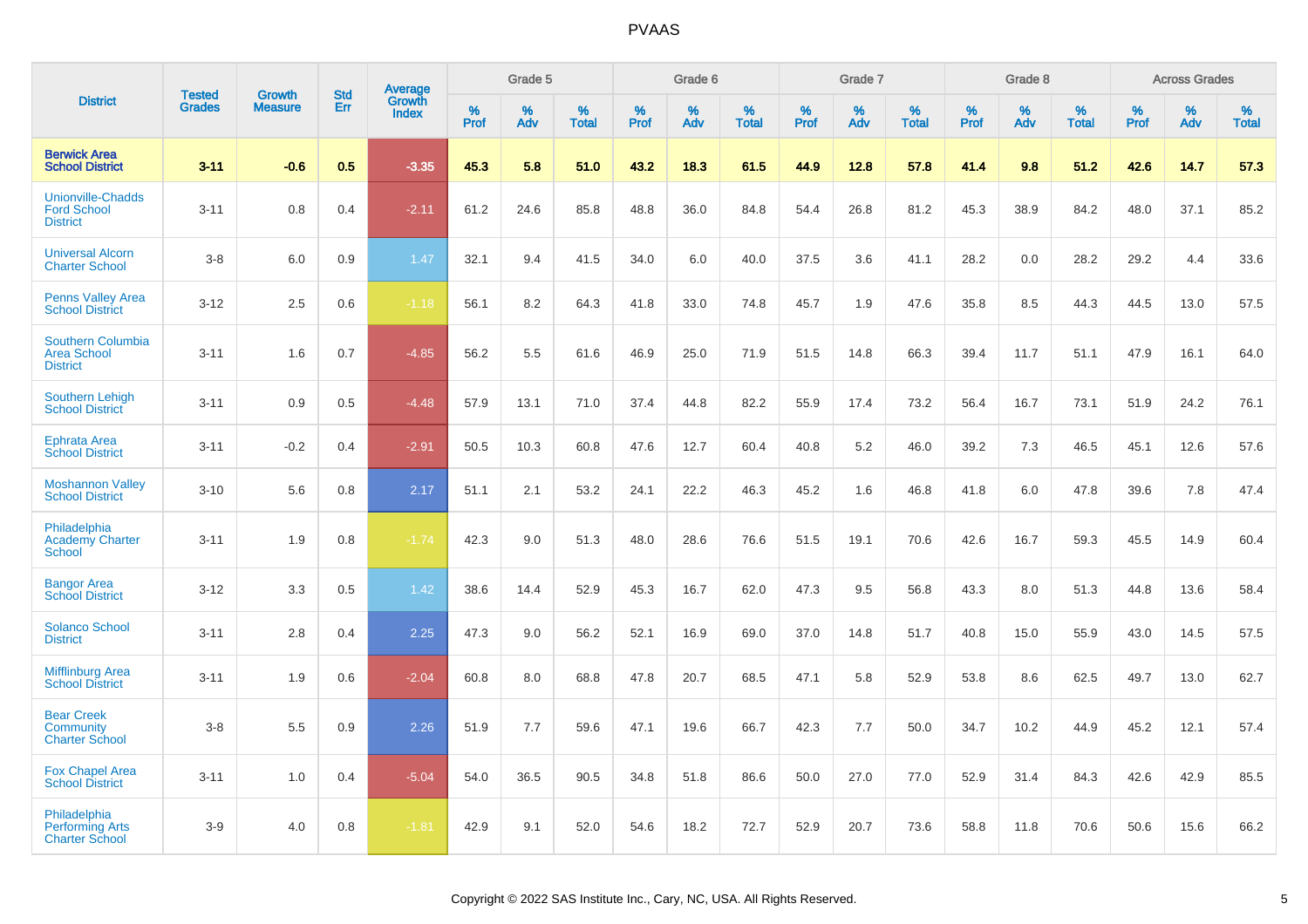|                                                      |                         | <b>Growth</b>  | <b>Std</b> | Average                |              | Grade 5     |                      |                     | Grade 6     |                      |              | Grade 7     |                      |              | Grade 8     |                   |                     | <b>Across Grades</b> |                      |
|------------------------------------------------------|-------------------------|----------------|------------|------------------------|--------------|-------------|----------------------|---------------------|-------------|----------------------|--------------|-------------|----------------------|--------------|-------------|-------------------|---------------------|----------------------|----------------------|
| <b>District</b>                                      | Tested<br><b>Grades</b> | <b>Measure</b> | Err        | Growth<br><b>Index</b> | $\%$<br>Prof | $\%$<br>Adv | $\%$<br><b>Total</b> | $\%$<br><b>Prof</b> | $\%$<br>Adv | $\%$<br><b>Total</b> | $\%$<br>Prof | $\%$<br>Adv | $\%$<br><b>Total</b> | $\%$<br>Prof | $\%$<br>Adv | %<br><b>Total</b> | $\%$<br><b>Prof</b> | $\%$<br>Adv          | $\%$<br><b>Total</b> |
| <b>Berwick Area</b><br><b>School District</b>        | $3 - 11$                | $-0.6$         | 0.5        | $-3.35$                | 45.3         | 5.8         | 51.0                 | 43.2                | 18.3        | 61.5                 | 44.9         | 12.8        | 57.8                 | 41.4         | 9.8         | 51.2              | 42.6                | 14.7                 | 57.3                 |
| <b>Universal Institute</b><br><b>Charter School</b>  | $3 - 8$                 | 2.4            | 0.7        | $-1.60$                | 20.3         | 0.0         | 20.3                 | 21.9                | 1.4         | 23.3                 | 28.6         | 0.0         | 28.6                 | 35.2         | 3.4         | 38.6              | 26.8                | 1.5                  | 28.3                 |
| <b>Warwick School</b><br><b>District</b>             | $3 - 11$                | 0.0            | 0.4        | $-4.21$                | 49.6         | 5.9         | 55.6                 | 39.4                | 26.3        | 65.7                 | 46.2         | 8.0         | 54.2                 | 50.3         | 9.6         | 59.9              | 45.6                | 12.6                 | 58.2                 |
| <b>Central Columbia</b><br><b>School District</b>    | $3 - 12$                | 3.0            | 0.5        | 0.57                   | 58.7         | 17.3        | 76.0                 | 32.1                | 33.6        | 65.7                 | 56.3         | 16.9        | 73.2                 | 53.8         | 24.1        | 77.9              | 48.9                | 24.7                 | 73.6                 |
| <b>Dubois Area</b><br><b>School District</b>         | $3 - 11$                | $-0.6$         | 0.4        | $-4.44$                | 47.0         | 5.7         | 52.6                 | 39.4                | 17.4        | 56.8                 | 43.4         | 8.5         | 51.8                 | 36.6         | 8.8         | 45.4              | 42.2                | 13.1                 | 55.3                 |
| <b>Hermitage School</b><br><b>District</b>           | $3 - 12$                | 2.9            | 0.5        | 0.15                   | 52.9         | 7.9         | 60.7                 | 33.3                | 40.3        | 73.6                 | 50.4         | 24.5        | 74.8                 | 51.0         | 19.3        | 70.3              | 47.0                | 22.0                 | 69.0                 |
| <b>Chester</b><br>Community<br><b>Charter School</b> | $3 - 8$                 | 3.8            | 0.6        | 1.83                   | 15.7         | 0.8         | 16.4                 | 11.9                | 1.8         | 13.8                 | 15.2         | 1.0         | 16.2                 | 14.8         | 0.0         | 14.8              | 13.2                | 0.7                  | 13.9                 |
| <b>Ad Prima Charter</b><br><b>School</b>             | $3 - 8$                 | 2.7            | 0.8        | $-2.46$                | 25.9         | 1.8         | 27.8                 | 34.7                | 16.3        | 51.0                 | 36.1         | 3.3         | 39.3                 | 27.4         | 4.8         | 32.3              | 33.2                | 4.8                  | 38.1                 |
| <b>Juniata County</b><br><b>School District</b>      | $3 - 12$                | 2.7            | 0.5        | 1.00                   | 42.6         | 3.0         | 45.6                 | 31.9                | 6.2         | 38.1                 | 36.6         | 5.5         | 42.1                 | 36.5         | 8.4         | 44.9              | 36.0                | 7.7                  | 43.7                 |
| Greencastle-Antrim<br><b>School District</b>         | $3 - 11$                | 2.7            | 0.4        | 1.86                   | 46.3         | 16.4        | 62.7                 | 41.0                | 28.2        | 69.2                 | 45.4         | 20.7        | 66.1                 | 51.7         | 14.7        | 66.4              | 44.6                | 20.8                 | 65.4                 |
| <b>Athens Area</b><br><b>School District</b>         | $3 - 11$                | 3.5            | 0.6        | 0.71                   | 57.1         | 10.7        | 67.9                 | 39.6                | 18.7        | 58.2                 | 56.9         | 5.1         | 62.0                 | 45.3         | 7.2         | 52.5              | 45.8                | 12.8                 | 58.6                 |
| <b>Jersey Shore Area</b><br><b>School District</b>   | $3 - 11$                | 1.7            | 0.5        | $-5.21$                | 47.6         | 8.3         | 56.0                 | 45.6                | 24.8        | 70.4                 | 46.3         | 8.0         | 54.3                 | 39.6         | 7.7         | 47.2              | 45.3                | 13.4                 | 58.7                 |
| <b>Penn Manor</b><br><b>School District</b>          | $3 - 11$                | 2.1            | 0.3        | 0.82                   | 53.4         | 10.5        | 63.8                 | 46.5                | 23.0        | 69.5                 | 48.2         | 16.2        | 64.4                 | 43.7         | 15.4        | 59.1              | 46.8                | 18.7                 | 65.6                 |
| <b>Brockway Area</b><br><b>School District</b>       | $3 - 11$                | 4.2            | 0.7        | 1.96                   | 61.5         | 14.1        | 75.6                 | 40.6                | 34.8        | 75.4                 | 44.4         | 9.9         | 54.3                 | 50.0         | 9.7         | 59.7              | 46.6                | 17.4                 | 64.0                 |
| <b>Warrior Run</b><br><b>School District</b>         | $3 - 11$                | 2.6            | 0.6        | $-2.96$                | 48.0         | 6.5         | 54.6                 | 42.2                | 19.3        | 61.5                 | 46.3         | 15.7        | 62.0                 | 42.2         | 10.0        | 52.2              | 43.0                | 12.6                 | 55.6                 |
| <b>Richland School</b><br><b>District</b>            | $3 - 11$                | 3.6            | 0.6        | $-0.07$                | 51.5         | 18.4        | 69.9                 | 54.7                | 20.0        | 74.7                 | 51.6         | 14.1        | 65.6                 | 53.8         | 15.1        | 68.9              | 51.0                | 18.8                 | 69.8                 |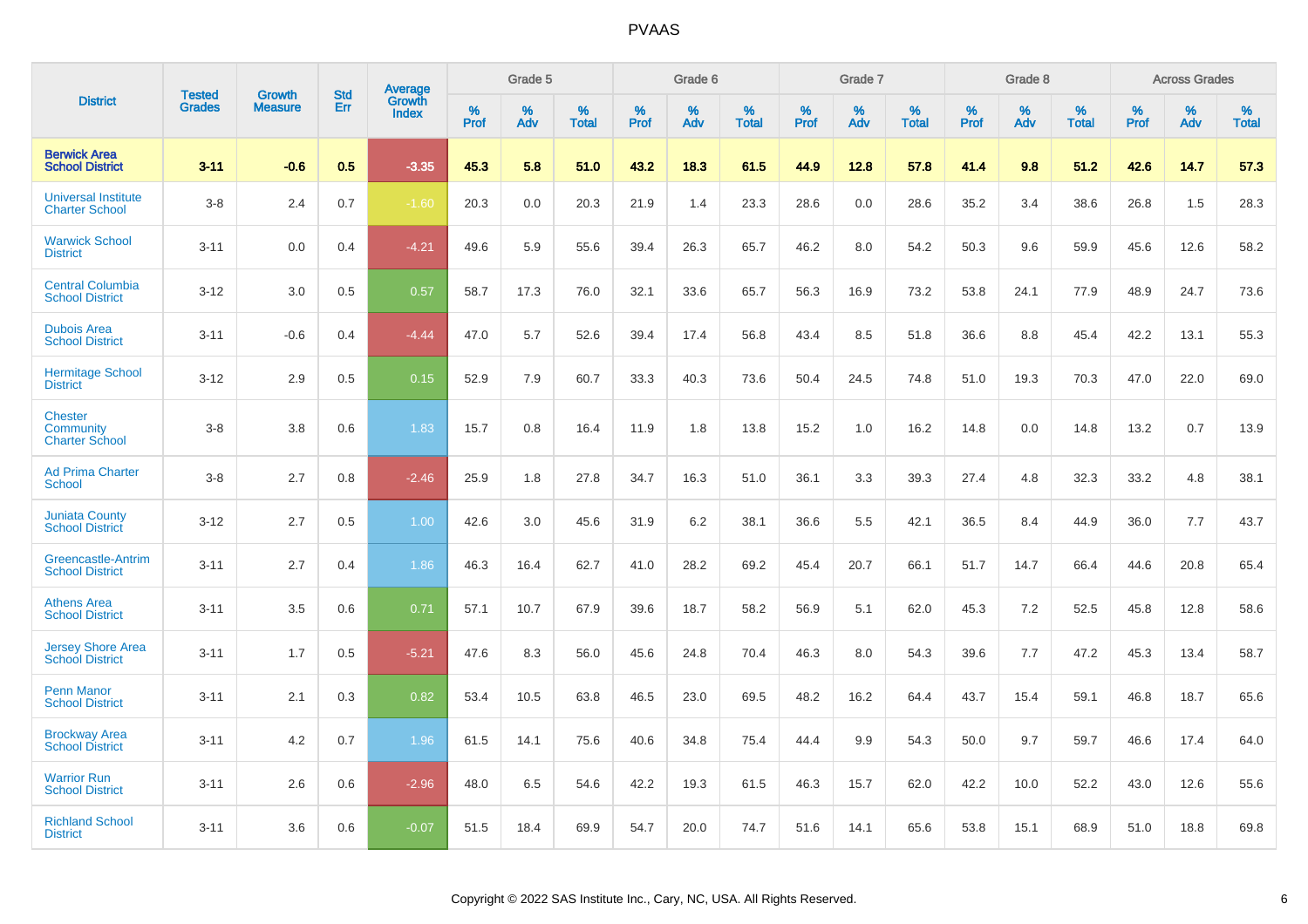|                                                  |                                |                                 | <b>Std</b> | Average                |           | Grade 5  |                   |                  | Grade 6  |                   |                  | Grade 7  |                   |           | Grade 8  |                   |           | <b>Across Grades</b> |                   |
|--------------------------------------------------|--------------------------------|---------------------------------|------------|------------------------|-----------|----------|-------------------|------------------|----------|-------------------|------------------|----------|-------------------|-----------|----------|-------------------|-----------|----------------------|-------------------|
| <b>District</b>                                  | <b>Tested</b><br><b>Grades</b> | <b>Growth</b><br><b>Measure</b> | Err        | Growth<br><b>Index</b> | %<br>Prof | %<br>Adv | %<br><b>Total</b> | %<br><b>Prof</b> | %<br>Adv | %<br><b>Total</b> | %<br><b>Prof</b> | %<br>Adv | %<br><b>Total</b> | %<br>Prof | %<br>Adv | %<br><b>Total</b> | %<br>Prof | %<br>Adv             | %<br><b>Total</b> |
| <b>Berwick Area</b><br><b>School District</b>    | $3 - 11$                       | $-0.6$                          | 0.5        | $-3.35$                | 45.3      | 5.8      | 51.0              | 43.2             | 18.3     | 61.5              | 44.9             | 12.8     | 57.8              | 41.4      | 9.8      | 51.2              | 42.6      | 14.7                 | 57.3              |
| <b>Sayre Area School</b><br><b>District</b>      | $3 - 11$                       | 4.2                             | 0.8        | $-2.23$                | 32.8      | 4.9      | 37.7              | 51.8             | 19.8     | 71.6              | 47.6             | 8.3      | 56.0              | 39.0      | 4.9      | 43.9              | 44.6      | 10.7                 | 55.4              |
| <b>Derry Township</b><br><b>School District</b>  | $3 - 10$                       | $-1.3$                          | 1.3        | $-4.40$                | 57.1      | 20.9     | 78.0              | 38.2             | 44.1     | 82.4              | 66.7             | 20.8     | 87.5              | 46.7      | 53.3     | 100.0             | 49.1      | 29.0                 | 78.2              |
| <b>Huntingdon Area</b><br><b>School District</b> | $3 - 11$                       | 1.8                             | 0.6        | $-3.99$                | 41.6      | 3.5      | 45.1              | 33.0             | 11.9     | 44.9              | 34.5             | 7.9      | 42.4              | 34.9      | 7.1      | 42.1              | 37.2      | 10.0                 | 47.2              |
| <b>Gettysburg Area</b><br><b>School District</b> | $3 - 11$                       | 2.5                             | 0.4        | 1.99                   | 52.6      | 9.8      | 62.3              | 42.6             | 22.5     | 65.1              | 48.1             | 11.6     | 59.7              | 44.9      | 10.3     | 55.1              | 45.0      | 16.0                 | 61.0              |
| <b>Carlisle Area</b><br><b>School District</b>   | $3 - 11$                       | 1.8                             | 0.4        | $-1.81$                | 40.6      | 13.9     | 54.4              | 38.1             | 20.2     | 58.2              | 42.0             | 13.0     | 55.0              | 42.1      | 10.7     | 52.8              | 40.4      | 15.3                 | 55.7              |
| <b>Wayne Highlands</b><br><b>School District</b> | $3 - 11$                       | 2.9                             | 0.5        | 1.22                   | 54.3      | 11.4     | 65.7              | 49.3             | 20.3     | 69.6              | 46.4             | 19.6     | 66.1              | 49.7      | 14.1     | 63.8              | 47.2      | 17.9                 | 65.1              |
| <b>Milton Area School</b><br><b>District</b>     | $3 - 11$                       | 3.2                             | 0.6        | 0.69                   | 51.7      | 5.8      | 57.5              | 40.3             | 12.4     | 52.7              | 48.9             | 13.3     | 62.2              | 40.9      | 16.5     | 57.5              | 42.3      | 13.0                 | 55.3              |
| <b>Northern Tioga</b><br><b>School District</b>  | $3 - 12$                       | 3.0                             | 0.5        | 1.88                   | 45.2      | 2.6      | 47.7              | 48.2             | 9.8      | 58.0              | 41.7             | 7.0      | 48.7              | 51.2      | 8.4      | 59.5              | 44.8      | 9.6                  | 54.4              |
| <b>Greenwood School</b><br><b>District</b>       | $3 - 11$                       | 4.5                             | 0.8        | $-0.83$                | 51.5      | 3.0      | 54.6              | 45.3             | 28.3     | 73.6              | 43.6             | 9.1      | 52.7              | 51.8      | 31.5     | 83.3              | 47.9      | 19.4                 | 67.3              |
| John B. Stetson<br><b>Charter School</b>         | $5-8$                          | 3.5                             | 0.6        | 1.73                   | 4.5       | 0.0      | 4.5               | 6.4              | 0.0      | 6.4               | 10.2             | 0.0      | 10.2              | 10.5      | 1.6      | 12.1              | 8.5       | 0.5                  | 8.9               |
| <b>Beaver Area</b><br><b>School District</b>     | $3 - 10$                       | $-1.0$                          | 0.6        | $-4.92$                | 56.2      | 21.5     | 77.7              | 40.0             | 48.3     | 88.3              | 65.5             | 12.9     | 78.4              | 53.6      | 16.1     | 69.6              | 50.4      | 29.6                 | 79.9              |
| <b>Upper Dublin</b><br><b>School District</b>    | $3 - 12$                       | 2.0                             | 0.4        | $-0.38$                | 62.0      | 16.3     | 78.3              | 45.4             | 34.4     | 79.8              | 59.5             | 20.0     | 79.5              | 55.3      | 21.9     | 77.2              | 51.4      | 27.8                 | 79.3              |
| <b>Red Lion Area</b><br><b>School District</b>   | $3 - 11$                       | 0.6                             | 0.4        | $-3.42$                | 46.1      | 2.7      | 48.8              | 38.1             | 15.8     | 54.0              | 41.4             | 10.4     | 51.9              | 38.8      | 7.5      | 46.3              | 40.6      | 9.4                  | 50.0              |
| <b>Twin Valley School</b><br><b>District</b>     | $3 - 12$                       | 2.3                             | 0.5        | $-1.85$                | 50.9      | 8.9      | 59.8              | 41.4             | 26.0     | 67.3              | 39.6             | 19.3     | 58.9              | 54.2      | 16.1     | 70.2              | 45.6      | 20.6                 | 66.2              |
| <b>Midd-West School</b><br><b>District</b>       | $3 - 11$                       | 1.2                             | 0.6        | $-2.83$                | 52.2      | 3.0      | 55.2              | 42.5             | 9.7      | 52.2              | 51.0             | 5.1      | 56.1              | 48.8      | 8.0      | 56.8              | 46.3      | 8.6                  | 55.0              |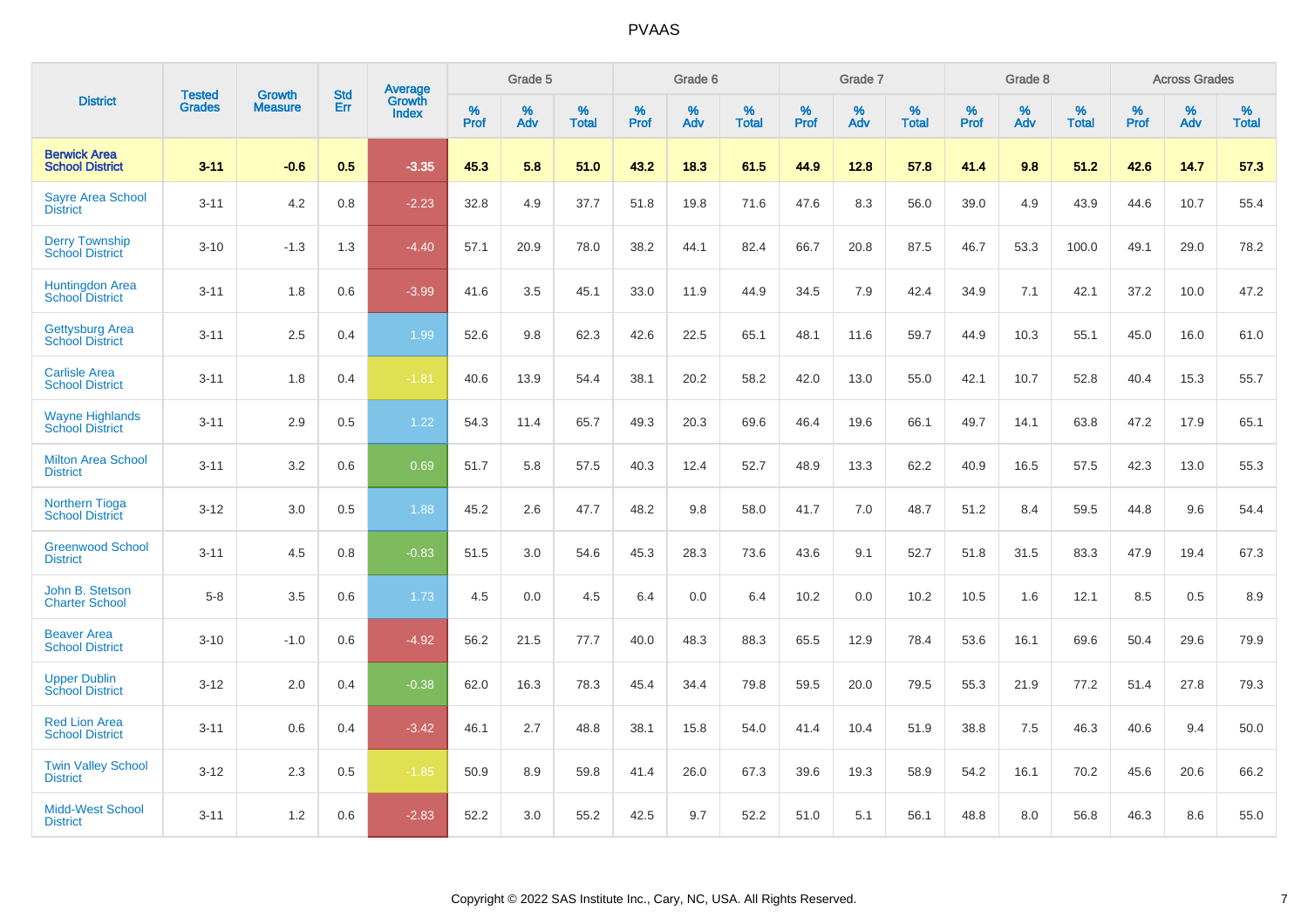|                                                                 | <b>Tested</b> | <b>Growth</b>  | <b>Std</b> | <b>Average</b>         |              | Grade 5  |                   |              | Grade 6  |                   |              | Grade 7  |                   |              | Grade 8  |                   |              | <b>Across Grades</b> |                   |
|-----------------------------------------------------------------|---------------|----------------|------------|------------------------|--------------|----------|-------------------|--------------|----------|-------------------|--------------|----------|-------------------|--------------|----------|-------------------|--------------|----------------------|-------------------|
| <b>District</b>                                                 | <b>Grades</b> | <b>Measure</b> | Err        | Growth<br><b>Index</b> | $\%$<br>Prof | %<br>Adv | %<br><b>Total</b> | $\%$<br>Prof | %<br>Adv | %<br><b>Total</b> | $\%$<br>Prof | %<br>Adv | %<br><b>Total</b> | $\%$<br>Prof | %<br>Adv | %<br><b>Total</b> | $\%$<br>Prof | %<br>Adv             | %<br><b>Total</b> |
| <b>Berwick Area</b><br><b>School District</b>                   | $3 - 11$      | $-0.6$         | 0.5        | $-3.35$                | 45.3         | 5.8      | 51.0              | 43.2         | 18.3     | 61.5              | 44.9         | 12.8     | 57.8              | 41.4         | 9.8      | 51.2              | 42.6         | 14.7                 | 57.3              |
| <b>Upper Perkiomen</b><br><b>School District</b>                | $3 - 11$      | 0.7            | 0.4        | $-1.43$                | 50.2         | 3.0      | 53.2              | 45.7         | 12.0     | 57.7              | 48.7         | 11.5     | 60.2              | 46.0         | 12.4     | 58.4              | 45.9         | 9.5                  | 55.3              |
| <b>Butler Area School</b><br><b>District</b>                    | $3 - 11$      | 0.3            | 0.3        | $-4.92$                | 49.8         | 12.2     | 61.9              | 43.8         | 18.2     | 62.0              | 44.4         | 9.3      | 53.8              | 47.9         | 8.0      | 55.9              | 46.0         | 14.0                 | 60.0              |
| <b>West Allegheny</b><br><b>School District</b>                 | $3 - 12$      | 0.3            | 0.4        | $-4.74$                | 60.9         | 19.8     | 80.6              | 44.4         | 28.3     | 72.6              | 56.6         | 17.0     | 73.6              | 50.7         | 12.1     | 62.8              | 50.7         | 26.1                 | 76.8              |
| <b>Bucks County</b><br><b>Montessori Charter</b><br>School      | $3-6$         | 10.3           | 1.9        | 3.15                   | 64.5         | 19.4     | 83.9              | 35.7         | 57.1     | 92.9              |              |          |                   |              |          |                   | 51.1         | 35.1                 | 86.2              |
| <b>Wyalusing Area</b><br><b>School District</b>                 | $3 - 12$      | 1.0            | 0.7        | $-4.53$                | 36.1         | 2.4      | 38.6              | 43.1         | 13.7     | 56.9              | 43.5         | 12.0     | 55.4              | 36.8         | 3.8      | 40.6              | 39.8         | 9.9                  | 49.6              |
| <b>Millville Area</b><br><b>School District</b>                 | $3 - 12$      | 5.0            | 1.0        | 0.14                   | 63.8         | 2.1      | 66.0              | 43.4         | 22.6     | 66.0              | 44.4         | 13.3     | 57.8              | 52.6         | 10.5     | 63.2              | 50.2         | 13.2                 | 63.4              |
| <b>Delaware Valley</b><br><b>School District</b>                | $3 - 11$      | 1.2            | 0.4        | $-1.72$                | 55.0         | 9.2      | 64.3              | 46.5         | 15.6     | 62.1              | 50.6         | 14.8     | 65.4              | 44.7         | 16.5     | 61.2              | 48.8         | 17.1                 | 65.9              |
| <b>Belmont Charter</b><br><b>School</b>                         | $3 - 10$      | 2.8            | 0.9        | $-2.19$                | 10.2         | 0.0      | 10.2              | 25.5         | 2.0      | 27.4              | 22.9         | 0.0      | 22.9              | 28.0         | 0.0      | 28.0              | 18.0         | 1.9                  | 19.9              |
| <b>Otto-Eldred School</b><br><b>District</b>                    | $3 - 11$      | 5.1            | 1.0        | 1.12                   | 57.1         | 9.5      | 66.7              | 47.5         | 15.0     | 62.5              | 42.2         | 11.1     | 53.3              | 35.4         | 12.5     | 47.9              | 43.8         | 11.1                 | 54.9              |
| <b>Towanda Area</b><br><b>School District</b>                   | $3 - 11$      | 0.7            | 0.6        | $-2.19$                | 40.8         | 6.7      | 47.5              | 36.4         | 19.6     | 56.1              | 37.3         | 5.9      | 43.2              | 40.5         | 7.8      | 48.3              | 36.0         | 10.8                 | 46.7              |
| <b>Pennsbury School</b><br><b>District</b>                      | $3 - 11$      | 0.6            | 0.3        | $-2.67$                | 56.7         | 12.6     | 69.3              | 48.5         | 21.9     | 70.3              | 52.0         | 14.7     | 66.7              | 49.3         | 18.0     | 67.3              | 49.0         | 20.2                 | 69.1              |
| <b>Southern York</b><br><b>County School</b><br><b>District</b> | $3 - 11$      | $-0.7$         | 0.5        | $-5.06$                | 44.0         | 5.1      | 49.0              | 50.6         | 24.4     | 75.0              | 42.2         | 9.2      | 51.5              | 49.2         | 8.5      | 57.7              | 44.9         | 13.5                 | 58.4              |
| <b>Mercer Area</b><br><b>School District</b>                    | $3 - 11$      | 1.5            | 0.8        | $-2.57$                | 56.9         | 1.7      | 58.6              | 31.3         | 35.8     | 67.2              | 46.8         | 14.3     | 61.0              | 61.3         | 8.0      | 69.3              | 46.7         | 16.6                 | 63.3              |
| <b>Hollidaysburg Area</b><br><b>School District</b>             | $3 - 11$      | 1.1            | 0.4        | $-5.69$                | 54.2         | 10.2     | 64.4              | 40.4         | 26.5     | 67.0              | 47.0         | 17.2     | 64.2              | 45.4         | 11.8     | 57.2              | 45.9         | 17.3                 | 63.2              |
| <b>Penn-Delco School</b><br><b>District</b>                     | $3 - 11$      | 1.3            | 0.4        | $-2.22$                | 51.9         | 12.9     | 64.7              | 40.8         | 17.9     | 58.7              | 48.7         | 16.8     | 65.4              | 45.6         | 6.2      | 51.8              | 46.1         | 12.9                 | 59.0              |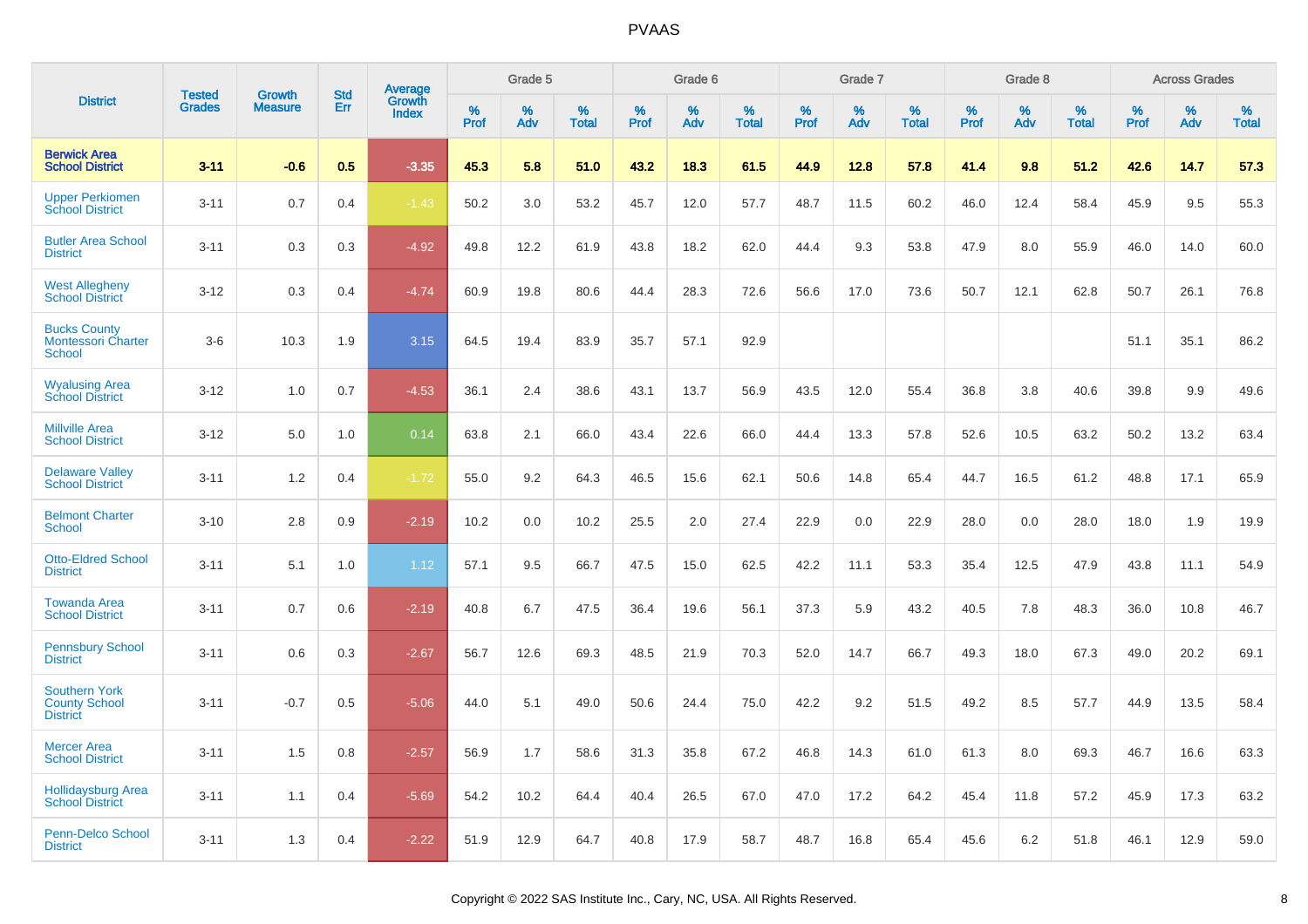|                                                             |                                |                                 | <b>Std</b> | Average                |           | Grade 5  |                   |           | Grade 6  |                   |           | Grade 7  |                   |           | Grade 8  |                   |           | <b>Across Grades</b> |                   |
|-------------------------------------------------------------|--------------------------------|---------------------------------|------------|------------------------|-----------|----------|-------------------|-----------|----------|-------------------|-----------|----------|-------------------|-----------|----------|-------------------|-----------|----------------------|-------------------|
| <b>District</b>                                             | <b>Tested</b><br><b>Grades</b> | <b>Growth</b><br><b>Measure</b> | Err        | Growth<br><b>Index</b> | %<br>Prof | %<br>Adv | %<br><b>Total</b> | %<br>Prof | %<br>Adv | %<br><b>Total</b> | %<br>Prof | %<br>Adv | %<br><b>Total</b> | %<br>Prof | %<br>Adv | %<br><b>Total</b> | %<br>Prof | %<br>Adv             | %<br><b>Total</b> |
| <b>Berwick Area</b><br><b>School District</b>               | $3 - 11$                       | $-0.6$                          | 0.5        | $-3.35$                | 45.3      | 5.8      | 51.0              | 43.2      | 18.3     | 61.5              | 44.9      | 12.8     | 57.8              | 41.4      | 9.8      | 51.2              | 42.6      | 14.7                 | 57.3              |
| <b>Universal Vare</b><br><b>Charter School</b>              | $6 - 8$                        | 6.8                             | 1.3        | 2.67                   |           |          |                   | 11.8      | 17.6     | 29.4              | 16.7      | 0.0      | 16.7              | 28.6      | 1.6      | 30.2              | 22.7      | 3.6                  | 26.4              |
| <b>Universal Daroff</b><br><b>Charter School</b>            | $3-8$                          | 4.3                             | 0.8        | 1.13                   | 14.5      | 0.0      | 14.5              | 20.4      | 1.8      | 22.2              | 12.5      | 2.1      | 14.6              | 21.8      | 0.0      | 21.8              | 15.2      | 1.3                  | 16.5              |
| <b>Kennett</b><br>Consolidated<br><b>School District</b>    | $3 - 11$                       | 1.3                             | 0.4        | $-1.36$                | 47.8      | 15.1     | 62.9              | 35.8      | 24.1     | 59.9              | 44.2      | 15.1     | 59.4              | 45.0      | 5.7      | 50.7              | 40.9      | 17.5                 | 58.4              |
| <b>Cambria Heights</b><br><b>School District</b>            | $3 - 10$                       | 1.6                             | 0.6        | $-2.34$                | 62.9      | 5.6      | 68.5              | 42.6      | 24.8     | 67.3              | 51.0      | 5.2      | 56.2              | 48.2      | 13.4     | 61.6              | 49.1      | 11.7                 | 60.8              |
| Elizabethtown<br><b>Area School</b><br><b>District</b>      | $3 - 12$                       | $-0.8$                          | 0.4        | $-6.77$                | 51.7      | 12.8     | 64.5              | 38.8      | 26.9     | 65.8              | 46.4      | 4.7      | 51.2              | 44.1      | 10.0     | 54.2              | 44.6      | 17.9                 | 62.5              |
| <b>Reading School</b><br><b>District</b>                    | $3 - 11$                       | 1.5                             | 0.4        | $-2.28$                | 14.9      | 0.5      | 15.4              | 15.2      | 2.2      | 17.4              | 16.6      | 1.3      | 17.9              | 16.7      | 0.4      | 17.0              | 16.0      | 1.2                  | 17.2              |
| <b>Moon Area School</b><br><b>District</b>                  | $3 - 11$                       | $-0.1$                          | 0.4        | $-6.46$                | 57.7      | 16.7     | 74.4              | 49.6      | 19.3     | 68.9              | 51.6      | 10.8     | 62.4              | 52.0      | 17.4     | 69.4              | 51.5      | 19.8                 | 71.3              |
| <b>Discovery Charter</b><br><b>School</b>                   | $3 - 8$                        | 4.6                             | 0.9        | 0.34                   | 36.4      | 2.3      | 38.6              | 27.3      | 9.1      | 36.4              | 35.6      | 3.4      | 39.0              | 45.7      | 5.7      | 51.4              | 29.8      | 3.4                  | 33.2              |
| <b>Franklin Regional</b><br><b>School District</b>          | $3 - 11$                       | 1.8                             | 0.4        | $-0.30$                | 51.5      | 28.2     | 79.7              | 36.5      | 42.3     | 78.8              | 55.2      | 18.9     | 74.1              | 46.1      | 16.8     | 62.8              | 47.8      | 29.9                 | 77.6              |
| <b>Quaker Valley</b><br><b>School District</b>              | $3 - 11$                       | 2.7                             | 0.6        | 1.67                   | 56.0      | 24.1     | 80.1              | 33.6      | 45.4     | 79.0              | 53.5      | 25.7     | 79.2              | 57.6      | 23.5     | 81.1              | 47.9      | 33.9                 | 81.8              |
| <b>Keystone Central</b><br><b>School District</b>           | $3 - 11$                       | 1.9                             | 0.4        | 0.62                   | 36.0      | 3.6      | 39.7              | 38.1      | 13.8     | 52.0              | 33.4      | 4.4      | 37.8              | 37.3      | 3.6      | 40.9              | 36.9      | 7.7                  | 44.6              |
| Lake-Lehman<br><b>School District</b>                       | $3 - 11$                       | 2.0                             | 0.6        | $-1.92$                | 46.8      | 4.5      | 51.4              | 42.9      | 10.5     | 53.3              | 53.0      | 9.6      | 62.6              | 52.2      | 8.7      | 60.9              | 48.7      | 10.4                 | 59.1              |
| <b>Danville Area</b><br><b>School District</b>              | $3 - 11$                       | 2.1                             | $0.5\,$    | $-1.17$                | 56.7      | 16.6     | 73.2              | 41.0      | 27.1     | 68.1              | 52.9      | 20.3     | 73.2              | 43.3      | 21.7     | 65.0              | 46.6      | 21.7                 | 68.3              |
| <b>Esperanza</b><br><b>Academy Charter</b><br><b>School</b> | $4 - 11$                       | 1.2                             | 0.5        | $-2.91$                |           |          |                   | 17.4      | 0.5      | 17.9              | 22.3      | 1.4      | 23.6              | 18.9      | 0.5      | 19.4              | 19.0      | 0.9                  | 19.9              |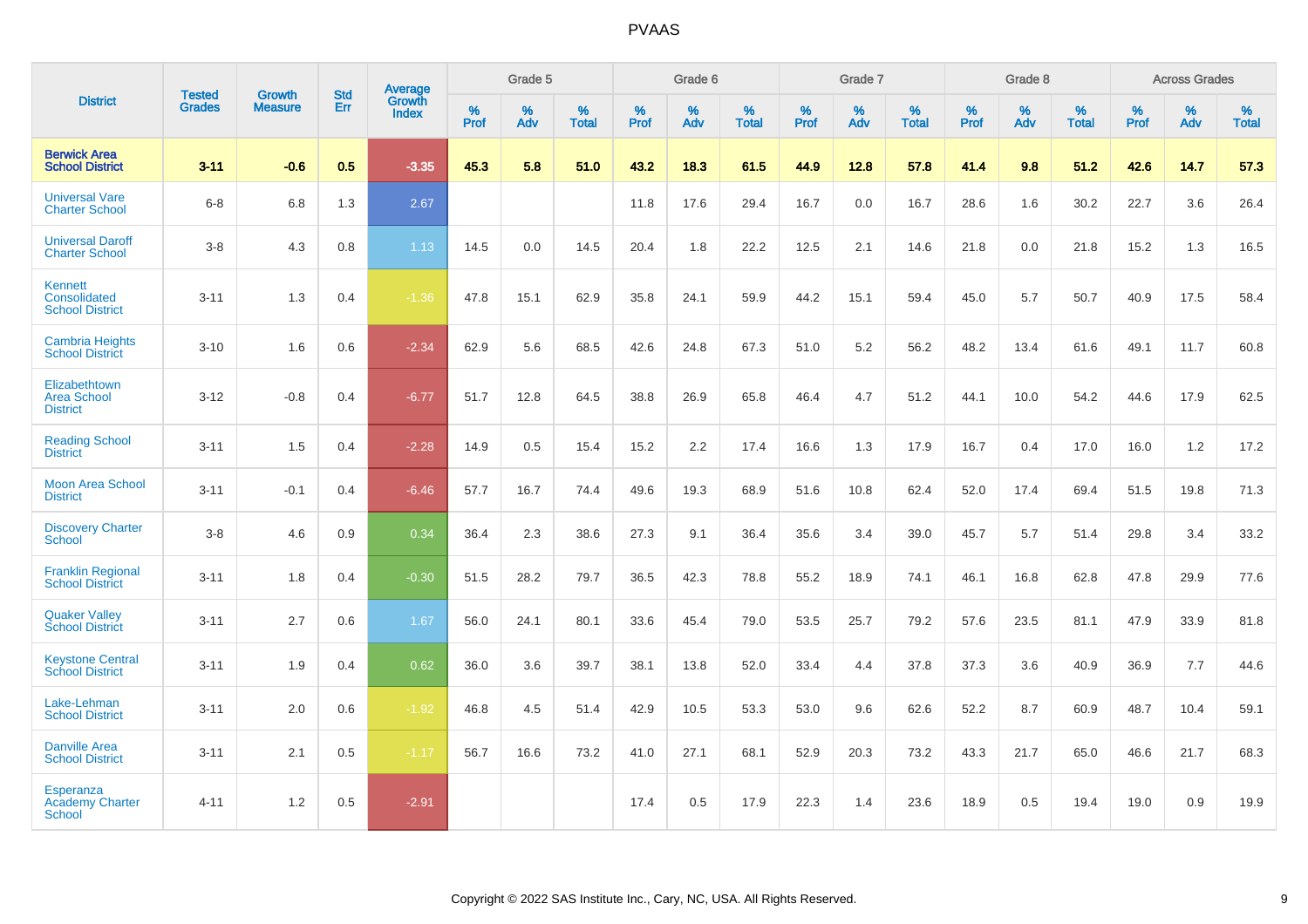|                                                                   | <b>Tested</b> | <b>Growth</b>  | <b>Std</b> | Average                |              | Grade 5  |                   |              | Grade 6  |                   |              | Grade 7  |                   |              | Grade 8  |                   |              | <b>Across Grades</b> |                   |
|-------------------------------------------------------------------|---------------|----------------|------------|------------------------|--------------|----------|-------------------|--------------|----------|-------------------|--------------|----------|-------------------|--------------|----------|-------------------|--------------|----------------------|-------------------|
| <b>District</b>                                                   | <b>Grades</b> | <b>Measure</b> | Err        | Growth<br><b>Index</b> | $\%$<br>Prof | %<br>Adv | %<br><b>Total</b> | $\%$<br>Prof | %<br>Adv | %<br><b>Total</b> | $\%$<br>Prof | %<br>Adv | %<br><b>Total</b> | $\%$<br>Prof | %<br>Adv | %<br><b>Total</b> | $\%$<br>Prof | $\%$<br>Adv          | %<br><b>Total</b> |
| <b>Berwick Area</b><br><b>School District</b>                     | $3 - 11$      | $-0.6$         | 0.5        | $-3.35$                | 45.3         | 5.8      | 51.0              | 43.2         | 18.3     | 61.5              | 44.9         | 12.8     | 57.8              | 41.4         | 9.8      | 51.2              | 42.6         | 14.7                 | 57.3              |
| <b>Oxford Area</b><br><b>School District</b>                      | $3 - 11$      | $-1.2$         | 0.4        | $-9.53$                | 43.9         | 6.1      | 50.0              | 41.5         | 17.6     | 59.0              | 44.6         | 7.0      | 51.6              | 30.2         | 3.9      | 34.2              | 39.6         | 10.3                 | 49.9              |
| <b>Wattsburg Area</b><br><b>School District</b>                   | $3 - 11$      | 3.0            | 0.6        | 0.15                   | 48.9         | 9.1      | 58.0              | 52.1         | 18.1     | 70.2              | 46.2         | 13.2     | 59.3              | 60.8         | 5.9      | 66.7              | 48.4         | 12.4                 | 60.8              |
| <b>Williamsport Area</b><br><b>School District</b>                | $3 - 11$      | $-1.3$         | 0.4        | $-6.70$                | 46.8         | 4.8      | 51.6              | 43.8         | 8.8      | 52.5              | 34.6         | 4.8      | 39.4              | 26.0         | 5.8      | 31.8              | 37.7         | 8.5                  | 46.2              |
| Mt Lebanon<br><b>School District</b>                              | $3 - 11$      | 0.4            | 0.4        | $-1.43$                | 60.1         | 27.2     | 87.2              | 39.7         | 50.2     | 89.8              | 46.8         | 35.3     | 82.2              | 52.4         | 35.7     | 88.1              | 48.2         | 38.9                 | 87.0              |
| <b>Somerset Area</b><br><b>School District</b>                    | $3 - 11$      | 0.7            | 0.6        | $-3.09$                | 48.3         | 5.8      | 54.2              | 42.4         | 28.8     | 71.2              | 46.7         | 17.5     | 64.2              | 52.5         | 12.8     | 65.2              | 45.3         | 16.7                 | 62.0              |
| <b>Hanover Public</b><br><b>School District</b>                   | $3 - 11$      | 1.6            | 0.6        | $-3.85$                | 40.6         | 3.0      | 43.6              | 42.4         | 9.4      | 51.8              | 45.4         | 6.2      | 51.5              | 38.7         | 7.3      | 46.0              | 42.0         | 12.7                 | 54.7              |
| <b>Keystone School</b><br><b>District</b>                         | $3 - 11$      | 0.8            | 0.8        | $-2.41$                | 49.2         | 26.9     | 76.1              | 50.0         | 17.3     | 67.3              | 50.0         | 16.2     | 66.2              | 46.8         | 9.7      | 56.4              | 46.5         | 21.0                 | 67.5              |
| <b>Oil City Area</b><br><b>School District</b>                    | $3 - 11$      | 2.6            | 0.6        | 0.83                   | 47.2         | 2.8      | 50.0              | 41.1         | 9.7      | 50.8              | 32.8         | 4.7      | 37.5              | 42.0         | 7.6      | 49.6              | 39.2         | 7.8                  | 47.0              |
| <b>Avella Area School</b><br><b>District</b>                      | $3 - 12$      | 2.7            | 1.1        | $-3.10$                | 42.5         | 2.5      | 45.0              | 42.4         | 18.2     | 60.6              | 60.0         | 5.7      | 65.7              | 63.0         | 18.5     | 81.5              | 46.7         | 12.6                 | 59.3              |
| <b>Colonial School</b><br><b>District</b>                         | $3 - 11$      | 0.7            | 0.4        | $-2.40$                | 55.2         | 20.3     | 75.4              | 43.0         | 38.9     | 81.8              | 49.7         | 19.2     | 68.9              | 52.2         | 17.0     | 69.2              | 47.2         | 26.2                 | 73.5              |
| Pennsylvania<br><b>Distance Learning</b><br><b>Charter School</b> | $3 - 12$      | 0.0            | 0.7        | $-3.71$                | 30.3         | 0.0      | 30.3              | 16.2         | 4.0      | 20.3              | 25.6         | 1.2      | 26.7              | 33.3         | 2.3      | 35.6              | 25.8         | 3.0                  | 28.8              |
| <b>Universal</b><br><b>Creighton Charter</b><br><b>School</b>     | $3 - 8$       | $-0.0$         | 0.7        | $-3.71$                | 31.0         | 2.4      | 33.3              | 25.6         | 2.3      | 27.9              | 15.4         | 4.6      | 20.0              | 34.9         | 5.8      | 40.7              | 28.8         | 4.7                  | 33.5              |
| <b>Freire Charter</b><br><b>School</b>                            | $5 - 11$      | 1.6            | 0.7        | $-0.46$                | 17.5         | 0.0      | 17.5              | 31.4         | 1.4      | 32.9              | 28.3         | 2.0      | 30.3              | 33.6         | 3.7      | 37.4              | 27.6         | 1.9                  | 29.5              |
| <b>Tussey Mountain</b><br><b>School District</b>                  | $3 - 12$      | 1.8            | 0.8        | $-0.68$                | 44.8         | 3.4      | 48.3              | 46.3         | 8.5      | 54.9              | 45.2         | 0.0      | 45.2              | 47.2         | 2.8      | 50.0              | 40.7         | 6.3                  | 47.0              |
| <b>Kane Area School</b><br><b>District</b>                        | $3 - 10$      | 3.4            | 0.7        | 0.64                   | 40.8         | 19.7     | 60.6              | 40.6         | 15.6     | 56.2              | 50.8         | 6.0      | 56.7              | 50.0         | 9.8      | 59.8              | 44.4         | 10.2                 | 54.6              |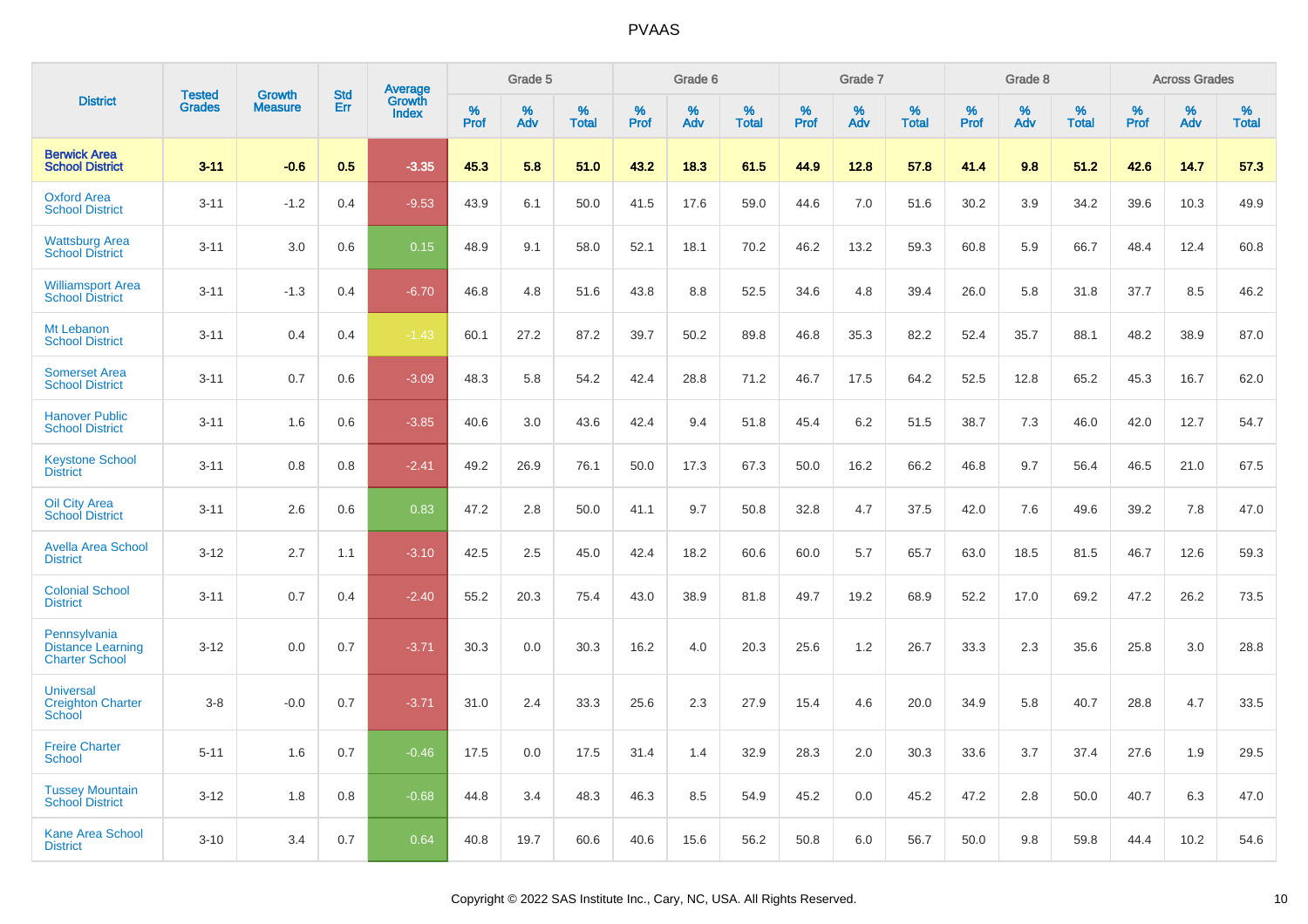|                                                            | <b>Tested</b> | <b>Growth</b>  | <b>Std</b> | Average                |              | Grade 5  |                   |              | Grade 6  |                   |              | Grade 7  |                   |              | Grade 8  |                   |              | <b>Across Grades</b> |                   |
|------------------------------------------------------------|---------------|----------------|------------|------------------------|--------------|----------|-------------------|--------------|----------|-------------------|--------------|----------|-------------------|--------------|----------|-------------------|--------------|----------------------|-------------------|
| <b>District</b>                                            | <b>Grades</b> | <b>Measure</b> | Err        | Growth<br><b>Index</b> | $\%$<br>Prof | %<br>Adv | %<br><b>Total</b> | $\%$<br>Prof | %<br>Adv | %<br><b>Total</b> | $\%$<br>Prof | %<br>Adv | %<br><b>Total</b> | $\%$<br>Prof | %<br>Adv | %<br><b>Total</b> | $\%$<br>Prof | %<br>Adv             | %<br><b>Total</b> |
| <b>Berwick Area</b><br><b>School District</b>              | $3 - 11$      | $-0.6$         | 0.5        | $-3.35$                | 45.3         | 5.8      | 51.0              | 43.2         | 18.3     | 61.5              | 44.9         | 12.8     | 57.8              | 41.4         | 9.8      | 51.2              | 42.6         | 14.7                 | 57.3              |
| <b>Riverside School</b><br><b>District</b>                 | $3 - 11$      | 2.8            | 0.6        | 0.20                   | 44.6         | 4.0      | 48.5              | 45.4         | 13.1     | 58.6              | 43.7         | 11.6     | 55.3              | 45.0         | 8.3      | 53.2              | 44.3         | 10.7                 | 55.0              |
| <b>Tacony Academy</b><br><b>Charter School</b>             | $3 - 11$      | $-3.1$         | 0.8        | $-5.48$                | 26.5         | 1.5      | 27.9              | 21.7         | 4.4      | 26.1              | 48.0         | 1.4      | 49.3              | 17.1         | 5.7      | 22.9              | 25.6         | 2.4                  | 28.0              |
| Williamsburg<br><b>Community School</b><br><b>District</b> | $3 - 11$      | 3.1            | 1.1        | $-3.37$                | 53.1         | 3.1      | 56.2              | 51.4         | 17.1     | 68.6              | 47.6         | 9.5      | 57.1              | 43.8         | 12.5     | 56.2              | 43.4         | 15.8                 | 59.1              |
| <b>Spring Cove</b><br>School District                      | $3 - 11$      | 0.1            | 0.6        | $-1.56$                | 41.7         | 5.0      | 46.7              | 42.1         | 13.5     | 55.6              | 48.8         | 6.3      | 55.1              | 34.6         | 11.8     | 46.5              | 40.5         | 10.8                 | 51.3              |
| <b>Bellefonte Area</b><br><b>School District</b>           | $3 - 11$      | $-0.0$         | 0.5        | $-4.22$                | 56.6         | 10.2     | 66.9              | 40.3         | 19.3     | 59.7              | 50.6         | 6.0      | 56.6              | 32.2         | 8.8      | 41.0              | 44.8         | 12.3                 | 57.1              |
| <b>East Penn School</b><br><b>District</b>                 | $3 - 11$      | 1.0            | 0.3        | $-0.16$                | 59.9         | 7.4      | 67.3              | 45.2         | 18.0     | 63.2              | 52.5         | 15.0     | 67.5              | 53.3         | 14.4     | 67.7              | 49.9         | 15.8                 | 65.7              |
| <b>Annville-Cleona</b><br><b>School District</b>           | $3 - 12$      | $-0.3$         | 0.6        | $-3.96$                | 47.5         | 11.2     | 58.8              | 39.6         | 21.9     | 61.5              | 54.0         | 12.6     | 66.7              | 32.4         | 17.6     | 50.0              | 44.0         | 15.5                 | 59.5              |
| <b>Old Forge School</b><br><b>District</b>                 | $3 - 12$      | 0.5            | 0.8        | $-3.24$                | 39.1         | 0.0      | 39.1              | 41.1         | 17.9     | 58.9              | 33.3         | 24.2     | 57.6              | 44.1         | 6.8      | 50.8              | 40.1         | 9.2                  | 49.3              |
| <b>Daniel Boone Area</b><br><b>School District</b>         | $3 - 12$      | 0.9            | 0.5        | $-2.03$                | 54.5         | 3.9      | 58.4              | 31.7         | 16.1     | 47.8              | 46.1         | 7.4      | 53.4              | 42.8         | 9.2      | 52.0              | 42.6         | 10.0                 | 52.6              |
| Jefferson-Morgan<br><b>School District</b>                 | $3 - 10$      | 2.7            | 0.9        | $-0.58$                | 45.1         | 2.8      | 47.9              | 40.0         | 7.3      | 47.3              | 41.8         | 5.4      | 47.3              | 44.4         | 6.7      | 51.1              | 41.7         | 6.6                  | 48.2              |
| <b>Jeannette City</b><br><b>School District</b>            | $3 - 11$      | 3.5            | 0.8        | $-0.39$                | 41.7         | 1.4      | 43.1              | 33.3         | 18.5     | 51.8              | 44.6         | 9.2      | 53.8              | 48.1         | 7.7      | 55.8              | 40.4         | 8.2                  | 48.6              |
| <b>Provident Charter</b><br><b>School</b>                  | $3 - 8$       | 4.1            | 1.1        | $-1.11$                | 19.6         | 0.0      | 19.6              | 15.8         | 5.3      | 21.0              | 13.6         | 0.0      | 13.6              | 17.2         | 3.4      | 20.7              | 16.4         | 2.9                  | 19.3              |
| Pennsylvania<br><b>Cyber Charter</b><br>School             | $3 - 11$      | 2.1            | 0.5        | $-0.33$                | 41.0         | 4.9      | 45.8              | 39.5         | 11.2     | 50.7              | 42.9         | 3.4      | 46.4              | 39.5         | 2.6      | 42.0              | 40.1         | 7.4                  | 47.5              |
| <b>Corry Area School</b><br><b>District</b>                | $3 - 11$      | 2.4            | 0.6        | 0.99                   | 50.0         | 4.7      | 54.7              | 40.5         | 16.2     | 56.8              | 42.0         | 6.5      | 48.6              | 33.8         | 9.5      | 43.2              | 40.3         | 11.8                 | 52.1              |
| <b>Elk Lake School</b><br><b>District</b>                  | $3 - 11$      | 2.6            | 0.7        | $-0.65$                | 43.8         | 3.8      | 47.5              | 35.8         | 21.0     | 56.8              | 39.8         | 11.4     | 51.1              | 35.8         | 6.2      | 42.0              | 38.3         | 11.7                 | 50.0              |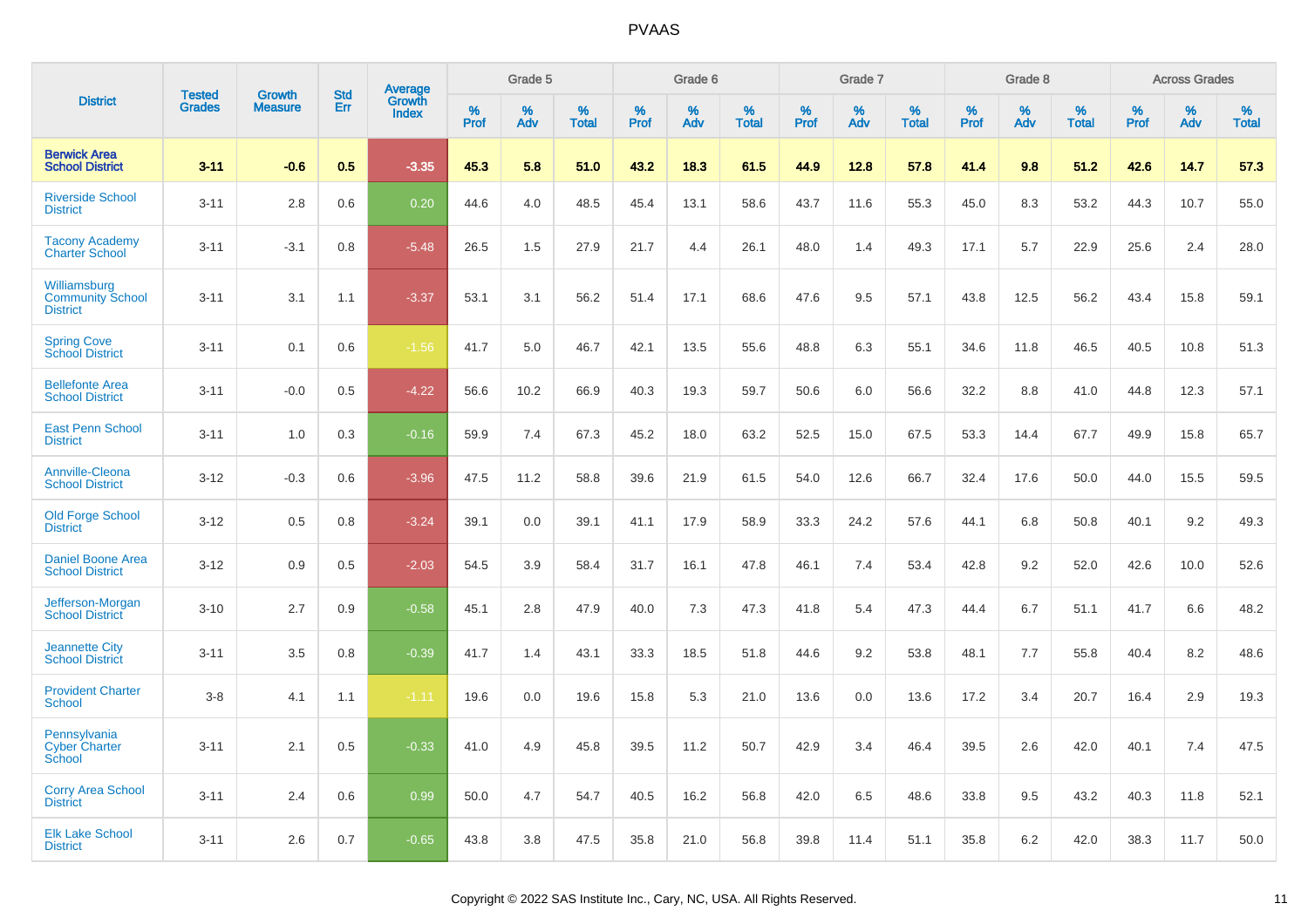|                                                                           |                                |                                 | <b>Std</b> | Average         |              | Grade 5     |                      |              | Grade 6     |                   |              | Grade 7     |                      |              | Grade 8     |                      |                     | <b>Across Grades</b> |                   |
|---------------------------------------------------------------------------|--------------------------------|---------------------------------|------------|-----------------|--------------|-------------|----------------------|--------------|-------------|-------------------|--------------|-------------|----------------------|--------------|-------------|----------------------|---------------------|----------------------|-------------------|
| <b>District</b>                                                           | <b>Tested</b><br><b>Grades</b> | <b>Growth</b><br><b>Measure</b> | Err        | Growth<br>Index | $\%$<br>Prof | $\%$<br>Adv | $\%$<br><b>Total</b> | $\%$<br>Prof | $\%$<br>Adv | %<br><b>Total</b> | $\%$<br>Prof | $\%$<br>Adv | $\%$<br><b>Total</b> | $\%$<br>Prof | $\%$<br>Adv | $\%$<br><b>Total</b> | $\%$<br><b>Prof</b> | $\%$<br>Adv          | %<br><b>Total</b> |
| <b>Berwick Area</b><br><b>School District</b>                             | $3 - 11$                       | $-0.6$                          | 0.5        | $-3.35$         | 45.3         | 5.8         | 51.0                 | 43.2         | 18.3        | 61.5              | 44.9         | 12.8        | 57.8                 | 41.4         | 9.8         | 51.2                 | 42.6                | 14.7                 | 57.3              |
| <b>Pine Grove Area</b><br><b>School District</b>                          | $3 - 11$                       | 0.9                             | 0.6        | $-3.29$         | 55.8         | 1.0         | 56.8                 | 41.0         | 14.5        | 55.6              | 44.7         | 0.8         | 45.5                 | 45.5         | 6.2         | 51.8                 | 46.5                | 10.4                 | 56.9              |
| <b>East Lycoming</b><br><b>School District</b>                            | $3 - 11$                       | $-0.6$                          | 0.6        | $-4.76$         | 63.9         | 6.7         | 70.6                 | 45.3         | 24.5        | 69.8              | 57.8         | 10.7        | 68.6                 | 43.0         | 12.4        | 55.4                 | 47.7                | 14.9                 | 62.6              |
| <b>Muncy School</b><br><b>District</b>                                    | $3 - 11$                       | 0.3                             | 0.7        | $-3.30$         | 49.2         | 11.5        | 60.7                 | 48.7         | 30.8        | 79.5              | 58.0         | 8.7         | 66.7                 | 44.4         | 12.2        | 56.7                 | 49.3                | 16.0                 | 65.3              |
| Shenandoah<br><b>Valley School</b><br><b>District</b>                     | $3 - 11$                       | 1.7                             | 0.9        | $-3.50$         | 37.3         | 3.0         | 40.3                 | 31.4         | 9.8         | 41.2              | 36.2         | 1.7         | 37.9                 | 26.3         | 0.0         | 26.3                 | 34.3                | 5.0                  | 39.4              |
| <b>Palmerton Area</b><br><b>School District</b>                           | $3 - 11$                       | 1.6                             | 0.6        | $-0.73$         | 54.9         | 3.7         | 58.5                 | 47.3         | 14.6        | 61.8              | 42.6         | 11.6        | 54.3                 | 38.3         | 11.2        | 49.5                 | 45.2                | 11.6                 | 56.8              |
| <b>Pottsgrove School</b><br><b>District</b>                               | $3 - 11$                       | $-0.4$                          | 0.5        | $-2.94$         | 39.7         | 5.4         | 45.1                 | 42.3         | 6.4         | 48.7              | 53.1         | 9.1         | 62.3                 | 40.4         | 3.7         | 44.2                 | 43.1                | 7.6                  | 50.7              |
| <b>Pleasant Valley</b><br><b>School District</b>                          | $3 - 11$                       | 1.4                             | 0.5        | $-2.68$         | 52.2         | 0.9         | 53.1                 | 50.0         | 8.3         | 58.3              | 47.0         | 10.5        | 57.5                 | 51.9         | 7.6         | 59.5                 | 48.1                | 6.4                  | 54.6              |
| <b>Rose Tree Media</b><br><b>School District</b>                          | $3 - 10$                       | 0.1                             | 0.4        | $-2.51$         | 62.5         | 14.0        | 76.5                 | 41.0         | 44.4        | 85.4              | 51.8         | 27.0        | 78.8                 | 56.2         | 22.8        | 79.0                 | 51.9                | 27.9                 | 79.8              |
| <b>Abington School</b><br><b>District</b>                                 | $3 - 10$                       | $-2.8$                          | 0.3        | $-9.26$         | 49.8         | 10.0        | 59.7                 | 44.9         | 27.5        | 72.5              | 49.5         | 11.6        | 61.1                 | 41.4         | 10.4        | 51.8                 | 44.9                | 18.8                 | 63.8              |
| <b>Wellsboro Area</b><br><b>School District</b>                           | $3 - 11$                       | $-0.6$                          | 0.6        | $-4.07$         | 62.1         | 6.9         | 69.0                 | 41.8         | 15.3        | 57.1              | 46.6         | 15.2        | 61.9                 | 44.3         | 15.5        | 59.8                 | 45.8                | 12.9                 | 58.7              |
| <b>Hampton Township</b><br><b>School District</b>                         | $3 - 11$                       | 1.7                             | 0.5        | $-3.34$         | 50.3         | 30.7        | 81.0                 | 35.6         | 44.2        | 79.8              | 54.6         | 26.3        | 81.0                 | 46.9         | 34.3        | 81.1                 | 44.1                | 38.5                 | 82.7              |
| <b>Mohawk Area</b><br><b>School District</b>                              | $3 - 11$                       | 0.9                             | 0.6        | $-2.08$         | 43.7         | 6.8         | 50.5                 | 44.7         | 21.3        | 66.0              | 56.9         | 7.8         | 64.7                 | 55.9         | 8.6         | 64.5                 | 46.4                | 17.1                 | 63.5              |
| <b>Robert Benjamin</b><br><b>Wiley Community</b><br><b>Charter School</b> | $3 - 8$                        | 3.6                             | 0.9        | $-1.43$         | 20.9         | 0.0         | 20.9                 | 23.4         | 4.3         | 27.7              | 28.1         | 1.8         | 29.8                 | 31.1         | 0.0         | 31.1                 | 24.2                | 2.4                  | 26.5              |
| <b>Rockwood Area</b><br><b>School District</b>                            | $3 - 11$                       | 1.8                             | 0.9        | $-0.76$         | 65.8         | 2.4         | 68.3                 | 38.1         | 31.0        | 69.0              | 63.0         | 6.5         | 69.6                 | 50.8         | 19.0        | 69.8                 | 52.2                | 13.4                 | 65.7              |
| <b>Laboratory Charter</b><br><b>School</b>                                | $3 - 8$                        | 3.4                             | 1.2        | $-4.40$         | 17.2         | 0.0         | 17.2                 | 26.2         | 7.1         | 33.3              | 52.0         | 0.0         | 52.0                 | 33.3         | 4.8         | 38.1                 | 27.2                | 2.4                  | 29.6              |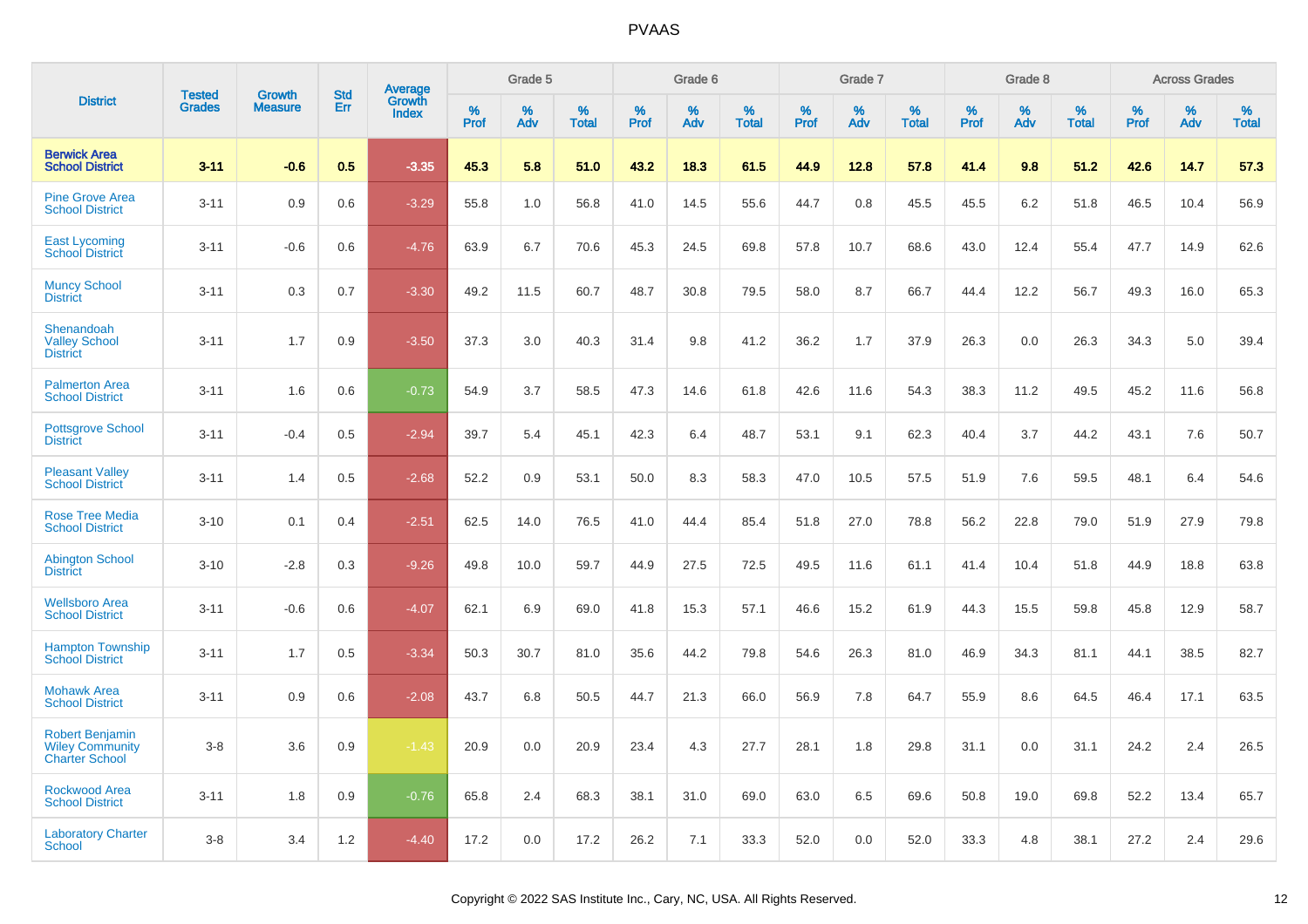|                                                                     |                                |                                 | <b>Std</b> | Average                |           | Grade 5  |                   |           | Grade 6  |                   |           | Grade 7  |                   |           | Grade 8  |                   |           | <b>Across Grades</b> |                   |
|---------------------------------------------------------------------|--------------------------------|---------------------------------|------------|------------------------|-----------|----------|-------------------|-----------|----------|-------------------|-----------|----------|-------------------|-----------|----------|-------------------|-----------|----------------------|-------------------|
| <b>District</b>                                                     | <b>Tested</b><br><b>Grades</b> | <b>Growth</b><br><b>Measure</b> | Err        | Growth<br><b>Index</b> | %<br>Prof | %<br>Adv | %<br><b>Total</b> | %<br>Prof | %<br>Adv | %<br><b>Total</b> | %<br>Prof | %<br>Adv | %<br><b>Total</b> | %<br>Prof | %<br>Adv | %<br><b>Total</b> | %<br>Prof | %<br>Adv             | %<br><b>Total</b> |
| <b>Berwick Area</b><br><b>School District</b>                       | $3 - 11$                       | $-0.6$                          | 0.5        | $-3.35$                | 45.3      | 5.8      | 51.0              | 43.2      | 18.3     | 61.5              | 44.9      | 12.8     | 57.8              | 41.4      | 9.8      | 51.2              | 42.6      | 14.7                 | 57.3              |
| <b>California Area</b><br><b>School District</b>                    | $3 - 10$                       | 1.5                             | 0.8        | $-1.20$                | 51.8      | 3.7      | 55.6              | 39.4      | 9.1      | 48.5              | 46.4      | 17.9     | 64.3              | 50.0      | 18.5     | 68.5              | 45.7      | 14.1                 | 59.8              |
| <b>Mid Valley School</b><br><b>District</b>                         | $3 - 10$                       | $-0.4$                          | 0.6        | $-5.84$                | 41.6      | 5.0      | 46.5              | 48.8      | 10.4     | 59.2              | 38.6      | 2.4      | 40.9              | 26.2      | 2.7      | 28.9              | 38.8      | 7.4                  | 46.2              |
| <b>Union School</b><br><b>District</b>                              | $3 - 12$                       | 2.7                             | 1.0        | $-0.02$                | 21.2      | 6.1      | 27.3              | 40.9      | 20.4     | 61.4              | 40.5      | 0.0      | 40.5              | 40.0      | 6.7      | 46.7              | 37.0      | 8.4                  | 45.4              |
| <b>Bethel Park School</b><br><b>District</b>                        | $3 - 11$                       | 0.5                             | 0.4        | $-3.33$                | 59.3      | 14.8     | 74.2              | 44.6      | 30.2     | 74.9              | 57.6      | 17.0     | 74.5              | 54.5      | 19.6     | 74.1              | 52.1      | 24.5                 | 76.6              |
| Loyalsock<br><b>Township School</b><br><b>District</b>              | $3 - 12$                       | 1.2                             | 0.6        | $-1.86$                | 48.3      | 12.9     | 61.2              | 43.9      | 17.4     | 61.2              | 50.8      | 7.0      | 57.8              | 51.0      | 5.0      | 56.0              | 45.5      | 13.2                 | 58.7              |
| <b>Eastern Lancaster</b><br><b>County School</b><br><b>District</b> | $3 - 12$                       | 1.1                             | 0.5        | $-1.40$                | 48.1      | 3.9      | 51.9              | 38.7      | 12.0     | 50.8              | 35.4      | 4.6      | 39.9              | 38.0      | 15.5     | 53.5              | 39.2      | 9.3                  | 48.5              |
| <b>Chestnut Ridge</b><br><b>School District</b>                     | $3 - 12$                       | 1.2                             | 0.7        | $-2.28$                | 53.8      | 4.4      | 58.2              | 42.0      | 19.8     | 61.7              | 57.9      | 3.2      | 61.0              | 50.5      | 6.2      | 56.7              | 47.9      | 11.6                 | 59.5              |
| Conemaugh<br><b>Township Area</b><br><b>School District</b>         | $3 - 12$                       | 2.5                             | 0.8        | $-1.19$                | 53.2      | 22.6     | 75.8              | 36.1      | 36.1     | 72.1              | 62.5      | 18.1     | 80.6              | 50.7      | 16.4     | 67.1              | 50.9      | 24.8                 | 75.7              |
| <b>East Pennsboro</b><br><b>Area School</b><br><b>District</b>      | $3 - 11$                       | 1.2                             | 0.5        | $-1.85$                | 47.0      | 4.8      | 51.8              | 35.0      | 18.1     | 53.1              | 50.6      | 10.0     | 60.6              | 47.1      | 8.2      | 55.3              | 44.2      | 11.4                 | 55.5              |
| <b>Riverside Beaver</b><br><b>County School</b><br><b>District</b>  | $3 - 11$                       | 2.3                             | 0.6        | $-2.61$                | 53.1      | 9.4      | 62.5              | 37.0      | 36.0     | 73.0              | 48.8      | 12.5     | 61.2              | 51.6      | 15.8     | 67.4              | 45.6      | 22.4                 | 68.1              |
| <b>Big Spring School</b><br><b>District</b>                         | $3 - 11$                       | $-0.3$                          | 0.5        | $-3.93$                | 50.0      | 14.6     | 64.6              | 45.6      | 12.0     | 57.6              | 52.2      | 8.8      | 61.0              | 49.7      | 9.2      | 58.9              | 47.8      | 15.2                 | 63.0              |
| <b>KIPP Philadelphia</b><br><b>Charter School</b>                   | $3-8$                          | 2.8                             | 0.9        | 0.52                   | 13.5      | 0.0      | 13.5              | 28.0      | 0.0      | 28.0              | 29.0      | 0.0      | 29.0              | 25.6      | 0.0      | 25.6              | 21.5      | 0.4                  | 21.9              |
| <b>People For People</b><br><b>Charter School</b>                   | $3 - 12$                       | 3.5                             | 1.0        | $-0.65$                | 12.9      | 3.2      | 16.1              | 19.4      | 0.0      | 19.4              | 23.1      | 0.0      | 23.1              | 6.8       | 0.0      | 6.8               | 13.2      | 0.4                  | 13.6              |
| <b>Grove City Area</b><br><b>School District</b>                    | $3 - 12$                       | 1.6                             | 0.6        | $-1.18$                | 45.0      | 21.0     | 66.0              | 36.9      | 23.8     | 60.7              | 58.9      | 16.1     | 75.0              | 47.1      | 12.6     | 59.7              | 45.7      | 20.1                 | 65.8              |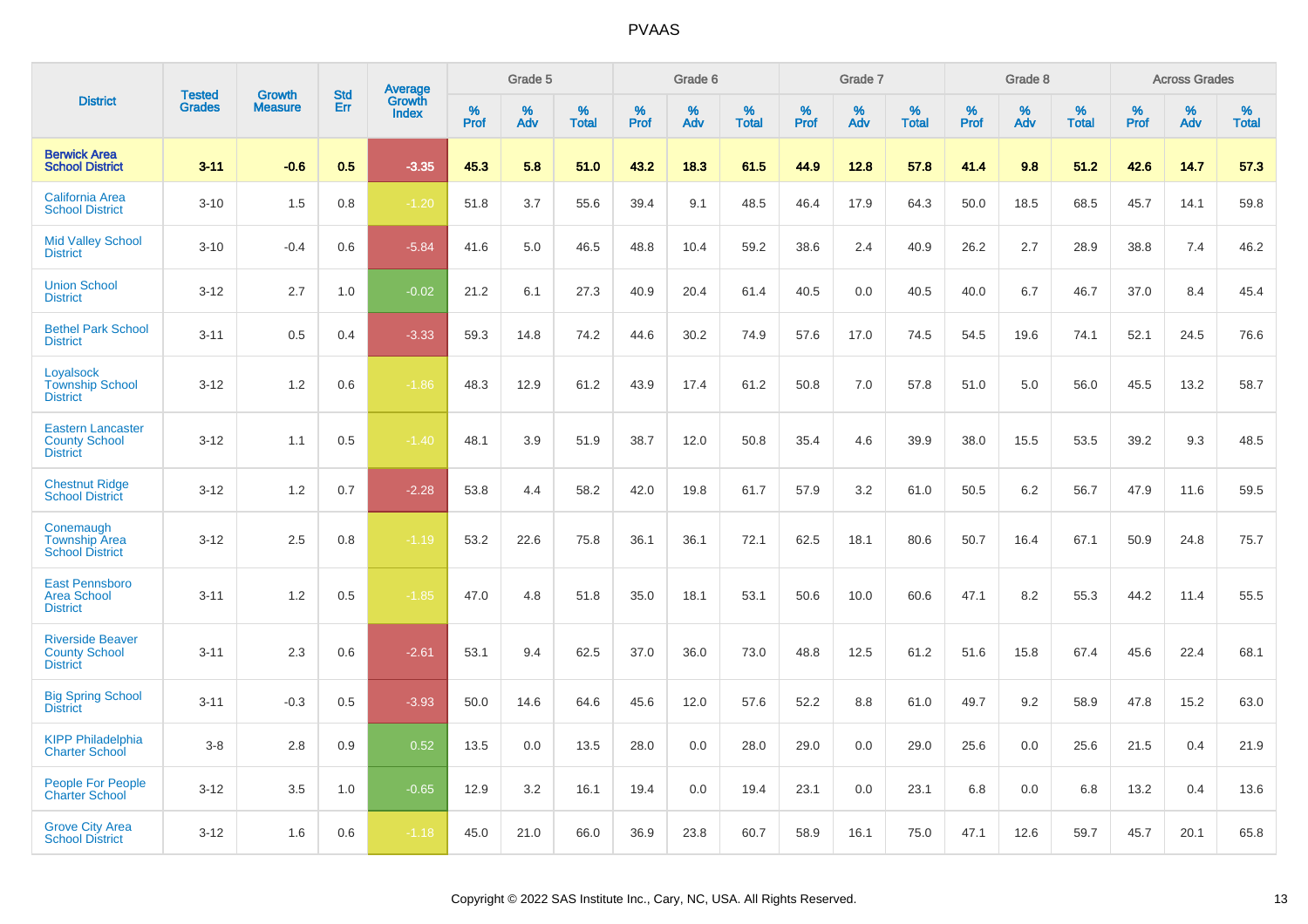|                                                                | <b>Tested</b> | <b>Growth</b>  | <b>Std</b> | Average                       |                     | Grade 5  |                   |              | Grade 6  |                   |                     | Grade 7  |                   |                     | Grade 8  |                   |              | <b>Across Grades</b> |                   |
|----------------------------------------------------------------|---------------|----------------|------------|-------------------------------|---------------------|----------|-------------------|--------------|----------|-------------------|---------------------|----------|-------------------|---------------------|----------|-------------------|--------------|----------------------|-------------------|
| <b>District</b>                                                | <b>Grades</b> | <b>Measure</b> | Err        | <b>Growth</b><br><b>Index</b> | $\%$<br><b>Prof</b> | %<br>Adv | %<br><b>Total</b> | $\%$<br>Prof | %<br>Adv | %<br><b>Total</b> | $\%$<br><b>Prof</b> | %<br>Adv | %<br><b>Total</b> | $\%$<br><b>Prof</b> | %<br>Adv | %<br><b>Total</b> | $\%$<br>Prof | %<br>Adv             | %<br><b>Total</b> |
| <b>Berwick Area</b><br><b>School District</b>                  | $3 - 11$      | $-0.6$         | 0.5        | $-3.35$                       | 45.3                | 5.8      | 51.0              | 43.2         | 18.3     | 61.5              | 44.9                | 12.8     | 57.8              | 41.4                | 9.8      | 51.2              | 42.6         | 14.7                 | 57.3              |
| <b>West Jefferson</b><br><b>Hills School District</b>          | $3 - 11$      | 0.0            | 0.4        | $-3.98$                       | 58.9                | 14.8     | 73.8              | 50.5         | 19.9     | 70.4              | 60.2                | 13.1     | 73.3              | 57.6                | 17.7     | 75.4              | 53.0         | 20.4                 | 73.4              |
| <b>Russell Byers</b><br><b>Charter School</b>                  | $3-8$         | 1.4            | 0.9        | $-1.06$                       | 18.2                | 1.8      | 20.0              | 36.8         | 0.0      | 36.8              | 28.1                | 0.0      | 28.1              | 14.3                | 2.0      | 16.3              | 22.4         | 3.0                  | 25.3              |
| <b>Wyoming Valley</b><br><b>West School</b><br><b>District</b> | $3 - 11$      | 0.9            | 0.5        | $-1.24$                       | 41.0                | 4.2      | 45.2              | 32.6         | 7.6      | 40.3              | 40.5                | 4.2      | 44.6              | 30.1                | 12.1     | 42.2              | 35.8         | 6.9                  | 42.7              |
| Wilkinsburg<br><b>Borough School</b><br><b>District</b>        | $3-6$         | 4.8            | 1.4        | 0.90                          | 41.5                | 0.0      | 41.5              | 25.6         | 2.3      | 27.9              |                     |          |                   |                     |          |                   | 23.5         | 1.0                  | 24.5              |
| Altoona Area<br><b>School District</b>                         | $3 - 12$      | 1.1            | 0.3        | $-1.92$                       | 43.5                | 4.0      | 47.5              | 30.6         | 11.2     | 41.8              | 38.3                | 4.3      | 42.6              | 43.8                | 7.2      | 51.0              | 37.4         | 6.8                  | 44.1              |
| <b>Southern Fulton</b><br><b>School District</b>               | $3 - 11$      | 0.0            | 0.9        | $-1.64$                       | 53.2                | 6.4      | 59.6              | 41.4         | 15.5     | 56.9              | 40.4                | 0.0      | 40.4              | 32.0                | 8.0      | 40.0              | 43.4         | 7.9                  | 51.3              |
| Pen Argyl Area<br>School District                              | $3 - 12$      | 2.2            | 0.6        | $-0.55$                       | 50.0                | 10.0     | 60.0              | 43.9         | 13.4     | 57.3              | 44.6                | 9.1      | 53.6              | 44.7                | 4.8      | 49.5              | 46.0         | 11.3                 | 57.2              |
| <b>Derry Area School</b><br><b>District</b>                    | $3 - 11$      | 2.2            | 0.6        | $-0.34$                       | 44.6                | 8.3      | 52.9              | 44.4         | 29.1     | 73.5              | 49.6                | 17.1     | 66.7              | 43.1                | 12.9     | 56.0              | 44.1         | 17.4                 | 61.5              |
| <b>Mastery Charter</b><br>School - Gratz<br>Campus             | $7 - 10$      | 5.0            | 1.4        | 1.26                          |                     |          |                   |              |          |                   | 19.4                | 0.0      | 19.4              | 7.3                 | 0.0      | 7.3               | 13.0         | 0.0                  | 13.0              |
| Wallenpaupack<br>Area School<br><b>District</b>                | $3 - 11$      | 1.8            | 0.5        | $-0.06$                       | 54.8                | 4.2      | 59.0              | 52.1         | 8.5      | 60.6              | 49.3                | 12.8     | 62.2              | 40.4                | 6.8      | 47.3              | 47.2         | 10.0                 | 57.2              |
| <b>Bald Eagle Area</b><br><b>School District</b>               | $3 - 11$      | 0.1            | 0.6        | $-2.50$                       | 54.7                | 4.7      | 59.4              | 41.6         | 7.9      | 49.5              | 32.2                | 2.5      | 34.8              | 34.2                | 14.0     | 48.2              | 39.5         | 10.5                 | 50.0              |
| <b>Cumberland Valley</b><br><b>School District</b>             | $3 - 12$      | $0.2\,$        | 0.2        | $-3.90$                       | 59.3                | 12.9     | 72.1              | 45.0         | 24.7     | 69.7              | 53.8                | 17.0     | 70.9              | 51.0                | 16.9     | 67.8              | 49.2         | 22.4                 | 71.6              |
| <b>Souderton Charter</b><br>School<br>Collaborative            | $3 - 8$       | 4.3            | 1.3        | $-0.07$                       | 74.1                | 25.9     | 100.0             | 48.0         | 48.0     | 96.0              | 33.3                | 61.9     | 95.2              | 47.1                | 41.2     | 88.2              | 50.7         | 40.8                 | 91.6              |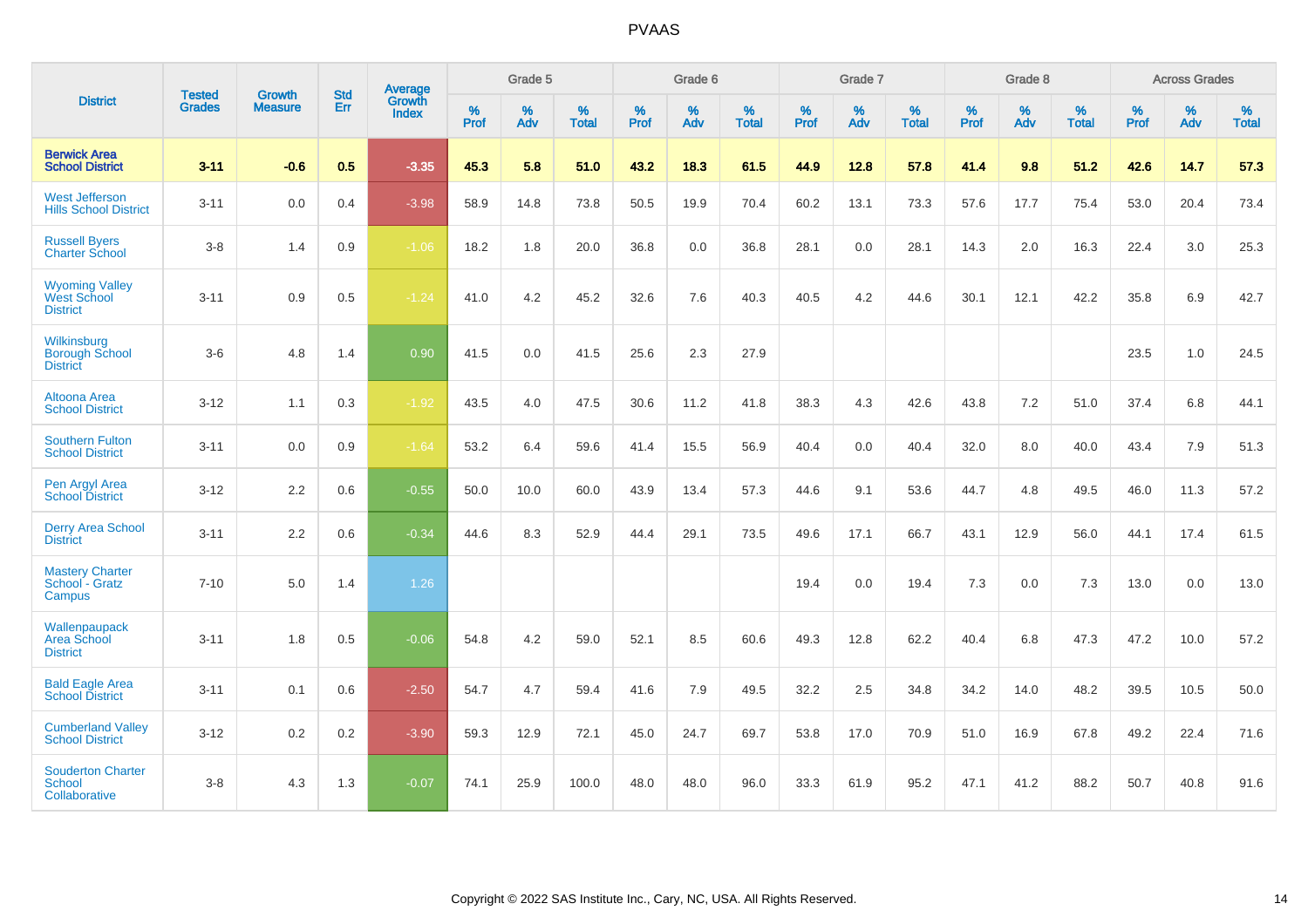|                                                                   | <b>Tested</b> | <b>Growth</b>  | <b>Std</b> | Average                |              | Grade 5  |                   |              | Grade 6  |                   |              | Grade 7  |                   |              | Grade 8  |                   |              | <b>Across Grades</b> |                   |
|-------------------------------------------------------------------|---------------|----------------|------------|------------------------|--------------|----------|-------------------|--------------|----------|-------------------|--------------|----------|-------------------|--------------|----------|-------------------|--------------|----------------------|-------------------|
| <b>District</b>                                                   | <b>Grades</b> | <b>Measure</b> | Err        | Growth<br><b>Index</b> | $\%$<br>Prof | %<br>Adv | %<br><b>Total</b> | $\%$<br>Prof | %<br>Adv | %<br><b>Total</b> | $\%$<br>Prof | %<br>Adv | %<br><b>Total</b> | $\%$<br>Prof | %<br>Adv | %<br><b>Total</b> | $\%$<br>Prof | %<br>Adv             | %<br><b>Total</b> |
| <b>Berwick Area</b><br><b>School District</b>                     | $3 - 11$      | $-0.6$         | 0.5        | $-3.35$                | 45.3         | 5.8      | 51.0              | 43.2         | 18.3     | 61.5              | 44.9         | 12.8     | 57.8              | 41.4         | 9.8      | 51.2              | 42.6         | 14.7                 | 57.3              |
| <b>Clarion-Limestone</b><br><b>Area School</b><br><b>District</b> | $3 - 12$      | 1.8            | 0.9        | $-0.57$                | 54.6         | 29.1     | 83.6              | 57.7         | 26.9     | 84.6              | 41.7         | 16.7     | 58.3              | 44.7         | 12.8     | 57.4              | 47.0         | 20.8                 | 67.7              |
| <b>Ridgway Area</b><br><b>School District</b>                     | $3 - 11$      | 2.8            | 0.8        | $-0.56$                | 57.4         | 6.6      | 63.9              | 45.9         | 32.8     | 78.7              | 48.3         | 8.3      | 56.7              | 57.4         | 8.2      | 65.6              | 51.0         | 16.6                 | 67.6              |
| Hatboro-Horsham<br><b>School District</b>                         | $3 - 11$      | 1.3            | 0.4        | $-0.67$                | 55.0         | 7.8      | 62.7              | 49.0         | 19.5     | 68.5              | 52.9         | 10.9     | 63.8              | 51.3         | 9.1      | 60.5              | 49.9         | 13.8                 | 63.7              |
| <b>Sharon City School</b><br><b>District</b>                      | $3 - 11$      | 1.0            | 0.6        | $-2.38$                | 36.8         | 3.5      | 40.3              | 30.8         | 15.0     | 45.8              | 33.3         | 1.8      | 35.2              | 42.1         | 6.4      | 48.4              | 34.2         | 6.1                  | 40.2              |
| <b>Riverview School</b><br><b>District</b>                        | $3 - 11$      | $-2.8$         | 0.8        | $-4.29$                | 71.2         | 9.6      | 80.8              | 39.7         | 29.5     | 69.2              | 54.8         | 1.6      | 56.4              | 38.0         | 10.1     | 48.1              | 48.9         | 19.2                 | 68.1              |
| <b>Portage Area</b><br><b>School District</b>                     | $3 - 10$      | 1.0            | 0.9        | $-2.55$                | 50.0         | 9.5      | 59.5              | 52.0         | 28.0     | 80.0              | 54.0         | 3.2      | 57.1              | 49.1         | 7.6      | 56.6              | 51.5         | 15.6                 | 67.2              |
| Susquehanna<br><b>Township School</b><br><b>District</b>          | $3 - 12$      | $-0.5$         | 0.5        | $-2.27$                | 42.6         | 1.2      | 43.8              | 30.8         | 2.0      | 32.8              | 27.1         | 2.8      | 29.9              | 33.8         | 6.1      | 39.9              | 34.8         | 4.8                  | 39.6              |
| <b>Clairton City</b><br><b>School District</b>                    | $3 - 11$      | 0.7            | 0.8        | $-1.61$                | 12.5         | 2.1      | 14.6              | 22.1         | 5.9      | 27.9              | 17.7         | 0.0      | 17.7              | 25.5         | 0.0      | 25.5              | 19.3         | 1.5                  | 20.8              |
| <b>Wyomissing Area</b><br><b>School District</b>                  | $3 - 12$      | $-1.6$         | 0.6        | $-4.87$                | 47.3         | 14.7     | 62.0              | 50.5         | 21.8     | 72.3              | 47.3         | 11.6     | 58.9              | 46.4         | 13.6     | 60.0              | 46.4         | 19.4                 | 65.8              |
| <b>Sto-Rox School</b><br><b>District</b>                          | $3 - 10$      | $-0.0$         | 0.9        | $-1.18$                | 16.1         | 2.2      | 18.3              | 27.9         | 1.2      | 29.1              | 0.0          | 0.0      | 0.0               | 2.9          | 0.0      | 2.9               | 16.8         | 1.0                  | 17.9              |
| <b>Centennial School</b><br><b>District</b>                       | $3 - 10$      | 1.2            | 0.3        | 0.36                   | 49.0         | 5.4      | 54.4              | 41.7         | 11.3     | 53.0              | 46.4         | 7.1      | 53.6              | 43.6         | 5.1      | 48.7              | 44.3         | 10.2                 | 54.4              |
| <b>Vida Charter</b><br>School                                     | $3-6$         | 3.8            | 1.9        | $-0.39$                | 56.0         | 16.0     | 72.0              | 27.8         | 27.8     | 55.6              |              |          |                   |              |          |                   | 33.7         | 19.8                 | 53.5              |
| <b>Avon Grove</b><br><b>School District</b>                       | $3 - 10$      | $-1.5$         | 0.4        | $-5.53$                | 48.2         | 14.6     | 62.9              | 44.6         | 18.7     | 63.3              | 59.8         | 14.8     | 74.6              | 46.8         | 16.7     | 63.5              | 46.7         | 15.4                 | 62.1              |
| <b>Owen J Roberts</b><br><b>School District</b>                   | $3 - 11$      | $-2.3$         | 0.3        | $-11.48$               | 59.8         | 15.0     | 74.8              | 41.4         | 38.7     | 80.1              | 56.3         | 10.6     | 67.0              | 51.6         | 11.0     | 62.6              | 50.6         | 21.3                 | 71.8              |
| <b>West Chester Area</b><br><b>School District</b>                | $3 - 11$      | $-1.6$         | 0.3        | $-7.85$                | 58.7         | 13.5     | 72.2              | 51.5         | 23.7     | 75.1              | 53.1         | 14.1     | 67.2              | 57.3         | 13.9     | 71.2              | 52.6         | 21.5                 | 74.0              |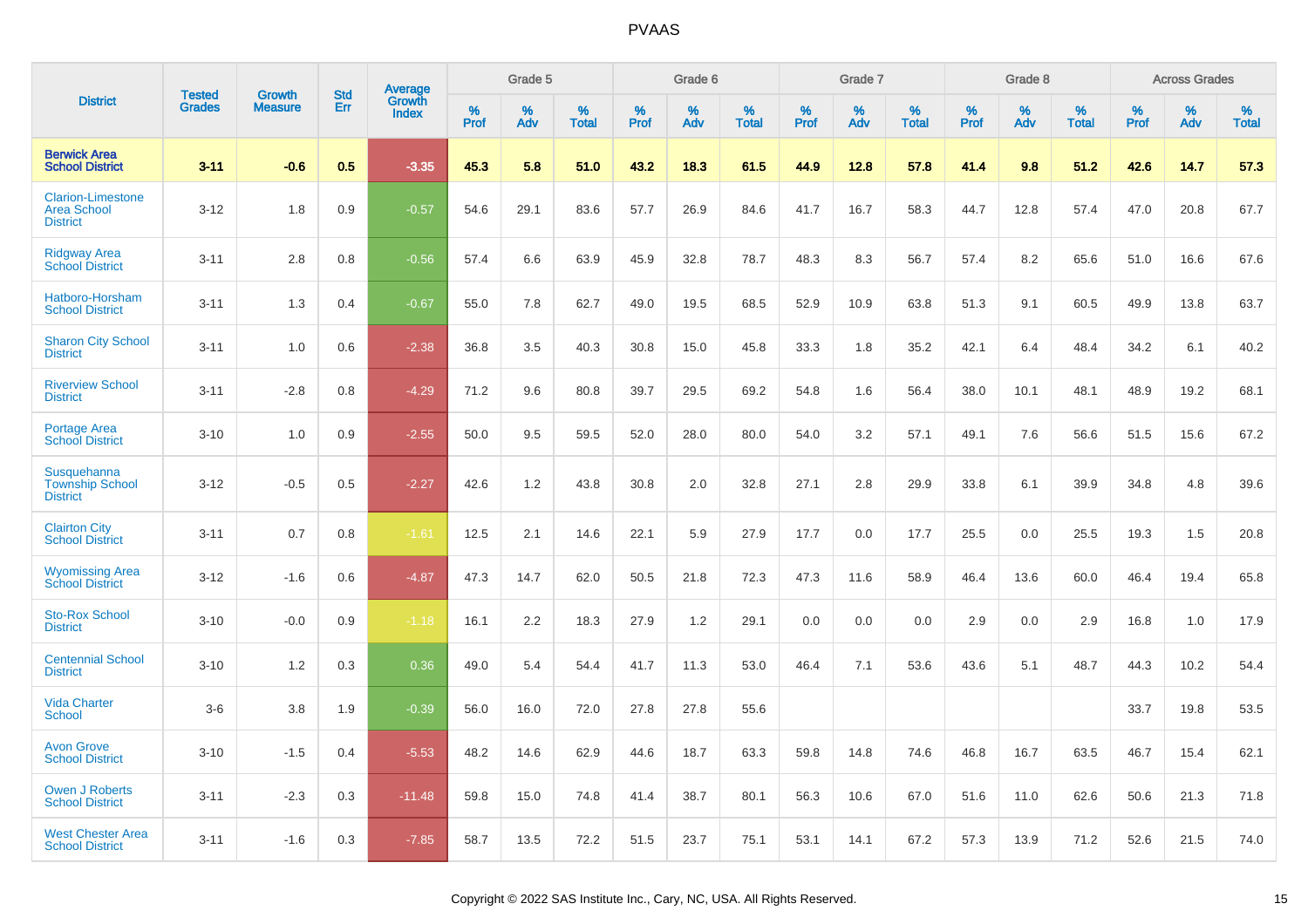|                                                           |                                |                                 | <b>Std</b> | Average                       |           | Grade 5  |                   |           | Grade 6  |                   |           | Grade 7  |                   |           | Grade 8  |                   |           | <b>Across Grades</b> |                   |
|-----------------------------------------------------------|--------------------------------|---------------------------------|------------|-------------------------------|-----------|----------|-------------------|-----------|----------|-------------------|-----------|----------|-------------------|-----------|----------|-------------------|-----------|----------------------|-------------------|
| <b>District</b>                                           | <b>Tested</b><br><b>Grades</b> | <b>Growth</b><br><b>Measure</b> | Err        | <b>Growth</b><br><b>Index</b> | %<br>Prof | %<br>Adv | %<br><b>Total</b> | %<br>Prof | %<br>Adv | %<br><b>Total</b> | %<br>Prof | %<br>Adv | %<br><b>Total</b> | %<br>Prof | %<br>Adv | %<br><b>Total</b> | %<br>Prof | %<br>Adv             | %<br><b>Total</b> |
| <b>Berwick Area</b><br><b>School District</b>             | $3 - 11$                       | $-0.6$                          | 0.5        | $-3.35$                       | 45.3      | 5.8      | 51.0              | 43.2      | 18.3     | 61.5              | 44.9      | 12.8     | 57.8              | 41.4      | 9.8      | 51.2              | 42.6      | 14.7                 | 57.3              |
| <b>Pottsville Area</b><br><b>School District</b>          | $3 - 12$                       | $-1.5$                          | 0.5        | $-5.24$                       | 43.0      | 3.7      | 46.7              | 39.2      | 7.7      | 46.8              | 34.4      | 4.9      | 39.3              | 40.4      | 4.1      | 44.4              | 39.7      | 6.1                  | 45.8              |
| <b>Easton Area</b><br><b>School District</b>              | $3 - 12$                       | 0.1                             | 0.4        | $-1.51$                       | 43.5      | 2.4      | 45.9              | 33.8      | 7.9      | 41.8              | 40.1      | 7.2      | 47.2              | 35.4      | 6.0      | 41.4              | 36.9      | 7.9                  | 44.8              |
| <b>Jamestown Area</b><br><b>School District</b>           | $3 - 11$                       | 2.7                             | 1.2        | $-1.24$                       | 47.4      | 0.0      | 47.4              | 30.6      | 19.4     | 50.0              | 41.4      | 6.9      | 48.3              | 54.6      | 0.0      | 54.6              | 41.2      | 7.9                  | 49.1              |
| <b>Girard School</b><br><b>District</b>                   | $3 - 11$                       | 1.9                             | 0.6        | $-2.29$                       | 54.5      | 12.5     | 67.0              | 38.1      | 22.9     | 61.0              | 47.8      | 16.2     | 64.0              | 54.1      | 7.3      | 61.5              | 45.5      | 17.8                 | 63.3              |
| <b>Mastery Charter</b><br>School -<br>Shoemaker<br>Campus | $7 - 10$                       | 5.8                             | 1.6        | 1.55                          |           |          |                   |           |          |                   | 26.7      | 6.7      | 33.3              | 25.9      | 0.0      | 25.9              | 26.3      | 3.5                  | 29.8              |
| <b>Northeastern York</b><br><b>School District</b>        | $3 - 11$                       | 1.5                             | 0.4        | $-0.02$                       | 51.8      | 13.3     | 65.0              | 45.0      | 21.5     | 66.5              | 48.5      | 11.0     | 59.5              | 43.2      | 18.2     | 61.5              | 46.8      | 17.3                 | 64.1              |
| <b>Troy Area School</b><br><b>District</b>                | $3 - 10$                       | 0.2                             | 0.6        | $-2.82$                       | 45.0      | 1.0      | 46.0              | 25.5      | 5.9      | 31.4              | 45.6      | 6.5      | 52.2              | 42.4      | 10.2     | 52.5              | 39.4      | 6.6                  | 46.0              |
| Claysburg-Kimmel<br><b>School District</b>                | $3 - 11$                       | 2.9                             | 0.8        | $-0.45$                       | 52.3      | 3.1      | 55.4              | 34.6      | 15.4     | 50.0              | 35.1      | 8.8      | 43.9              | 43.9      | 7.0      | 50.9              | 43.5      | 8.7                  | 52.2              |
| <b>Stroudsburg Area</b><br><b>School District</b>         | $3 - 11$                       | 1.1                             | 0.4        | $-2.29$                       | 39.1      | 4.0      | 43.1              | 39.0      | 11.2     | 50.2              | 46.4      | 8.5      | 54.9              | 48.9      | 7.8      | 56.7              | 40.7      | 9.2                  | 49.9              |
| Tredyffrin-<br><b>Easttown School</b><br><b>District</b>  | $3 - 10$                       | 0.5                             | 0.4        | $-3.06$                       | 65.0      | 22.0     | 87.0              | 47.7      | 39.5     | 87.2              | 56.5      | 29.3     | 85.8              | 48.6      | 39.7     | 88.4              | 52.0      | 36.6                 | 88.6              |
| <b>Avon Grove</b><br><b>Charter School</b>                | $3 - 11$                       | 1.7                             | 0.6        | 0.18                          | 53.3      | 4.9      | 58.2              | 47.4      | 18.2     | 65.7              | 51.1      | 16.3     | 67.4              | 38.6      | 9.9      | 48.5              | 42.6      | 14.8                 | 57.4              |
| <b>Peters Township</b><br><b>School District</b>          | $3 - 11$                       | $-0.2$                          | 0.4        | $-4.46$                       | 62.9      | 24.3     | 87.3              | 48.1      | 33.6     | 81.7              | 57.8      | 25.7     | 83.5              | 63.8      | 20.1     | 83.9              | 52.4      | 33.7                 | 86.1              |
| <b>Millersburg Area</b><br><b>School District</b>         | $3 - 11$                       | $-0.2$                          | 0.8        | $-2.79$                       | 47.1      | 3.9      | 51.0              | 41.5      | 0.0      | 41.5              | 51.6      | 3.1      | 54.7              | 40.3      | 3.2      | 43.6              | 44.2      | 7.4                  | 51.5              |
| <b>Central Fulton</b><br><b>School District</b>           | $3 - 11$                       | 0.7                             | 0.8        | $-1.60$                       | 43.4      | 7.9      | 51.3              | 36.2      | 8.7      | 44.9              | 42.7      | 2.7      | 45.3              | 53.6      | 16.1     | 69.6              | 45.7      | 8.1                  | 53.8              |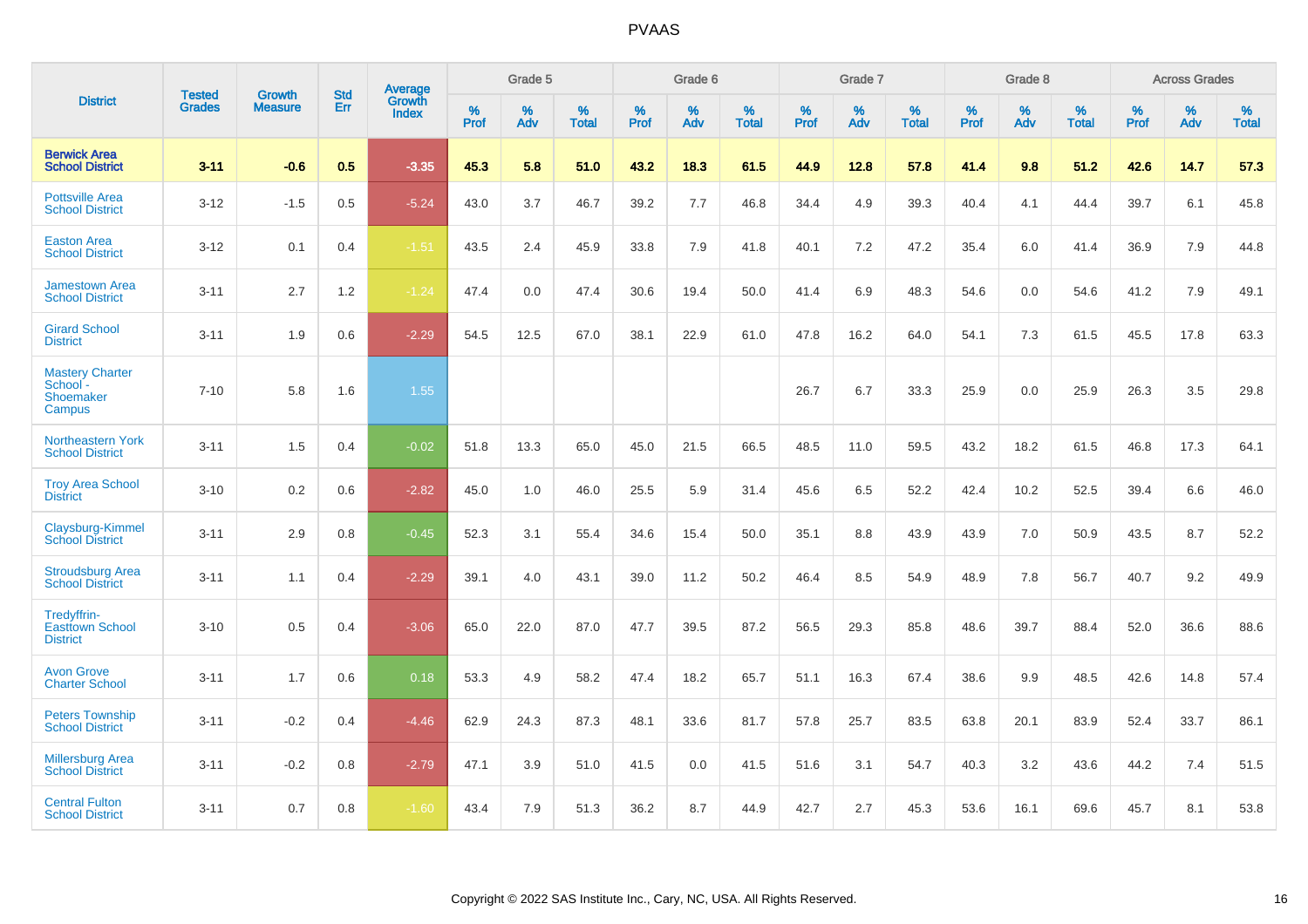|                                                                        |                                |                          | <b>Std</b> | <b>Average</b>         |           | Grade 5  |                   |           | Grade 6  |                   |           | Grade 7  |                   |           | Grade 8  |                   |           | <b>Across Grades</b> |                   |
|------------------------------------------------------------------------|--------------------------------|--------------------------|------------|------------------------|-----------|----------|-------------------|-----------|----------|-------------------|-----------|----------|-------------------|-----------|----------|-------------------|-----------|----------------------|-------------------|
| <b>District</b>                                                        | <b>Tested</b><br><b>Grades</b> | Growth<br><b>Measure</b> | Err        | Growth<br><b>Index</b> | %<br>Prof | %<br>Adv | %<br><b>Total</b> | %<br>Prof | %<br>Adv | %<br><b>Total</b> | %<br>Prof | %<br>Adv | %<br><b>Total</b> | %<br>Prof | %<br>Adv | %<br><b>Total</b> | %<br>Prof | %<br>Adv             | %<br><b>Total</b> |
| <b>Berwick Area</b><br><b>School District</b>                          | $3 - 11$                       | $-0.6$                   | 0.5        | $-3.35$                | 45.3      | 5.8      | 51.0              | 43.2      | 18.3     | 61.5              | 44.9      | 12.8     | 57.8              | 41.4      | 9.8      | 51.2              | 42.6      | 14.7                 | 57.3              |
| <b>Susquenita School</b><br><b>District</b>                            | $3 - 11$                       | 0.7                      | 0.6        | $-1.50$                | 46.7      | 9.2      | 55.8              | 45.3      | 8.5      | 53.8              | 38.0      | 7.4      | 45.4              | 42.1      | 6.5      | 48.6              | 43.0      | 11.2                 | 54.2              |
| <b>Ellwood City Area</b><br><b>School District</b>                     | $3 - 11$                       | 0.6                      | 0.6        | $-2.25$                | 53.8      | 11.5     | 65.4              | 47.0      | 14.8     | 61.7              | 43.0      | 10.7     | 53.7              | 41.3      | 8.3      | 49.5              | 45.3      | 10.3                 | 55.6              |
| <b>Greater Johnstown</b><br><b>School District</b>                     | $3 - 11$                       | $-0.2$                   | 0.5        | $-3.14$                | 21.9      | 0.0      | 21.9              | 21.0      | 2.7      | 23.6              | 26.7      | 0.6      | 27.3              | 23.4      | 0.6      | 24.0              | 21.6      | 1.8                  | 23.4              |
| Punxsutawney<br><b>Area School</b><br><b>District</b>                  | $3 - 11$                       | 1.1                      | 0.6        | $-0.16$                | 52.2      | 9.4      | 61.6              | 54.9      | 13.3     | 68.1              | 36.8      | 5.6      | 42.4              | 40.0      | 5.4      | 45.4              | 41.5      | 12.4                 | 53.8              |
| <b>Northern Bedford</b><br><b>County School</b><br><b>District</b>     | $3 - 11$                       | $-0.1$                   | 0.8        | $-2.76$                | 46.9      | 14.3     | 61.2              | 57.6      | 28.8     | 86.4              | 43.1      | 17.2     | 60.3              | 50.0      | 15.6     | 65.6              | 46.8      | 20.5                 | 67.3              |
| <b>Karns City Area</b><br><b>School District</b>                       | $3 - 11$                       | $-0.9$                   | 0.6        | $-3.82$                | 56.2      | 9.0      | 65.2              | 46.6      | 14.8     | 61.4              | 47.4      | 1.7      | 49.1              | 40.7      | 1.8      | 42.6              | 44.7      | 6.8                  | 51.5              |
| Palmyra Area<br><b>School District</b>                                 | $3 - 11$                       | $-0.7$                   | 0.4        | $-2.98$                | 54.6      | 19.4     | 74.0              | 44.9      | 24.2     | 69.1              | 58.9      | 12.6     | 71.5              | 53.4      | 10.9     | 64.3              | 49.8      | 21.3                 | 71.1              |
| <b>Boys Latin Of</b><br>Philadelphia<br><b>Charter School</b>          | $6 - 12$                       | 2.7                      | 0.8        | 1.58                   |           |          |                   | 9.0       | 1.5      | 10.4              | 18.1      | 1.2      | 19.3              | 22.6      | 1.1      | 23.7              | 17.3      | 1.2                  | 18.5              |
| <b>York City School</b><br><b>District</b>                             | $3 - 12$                       | 1.0                      | 0.3        | 0.06                   | 13.6      | 0.5      | 14.1              | 17.2      | 1.8      | 19.1              | 14.9      | 0.0      | 14.9              | 16.0      | 0.2      | 16.2              | 15.3      | 0.7                  | 15.9              |
| Pennsylvania<br>Virtual Charter<br><b>School</b>                       | $3 - 11$                       | 2.2                      | 0.7        | $-0.98$                | 51.9      | 4.7      | 56.6              | 41.9      | 14.0     | 55.9              | 38.4      | 13.1     | 51.5              | 43.8      | 9.0      | 52.8              | 42.3      | 11.6                 | 53.9              |
| <b>Northeast Bradford</b><br><b>School District</b>                    | $3 - 10$                       | 3.0                      | 0.9        | 0.26                   | 57.5      | 2.5      | 60.0              | 37.8      | 11.1     | 48.9              | 39.6      | 11.3     | 50.9              | 40.4      | 7.0      | 47.4              | 45.2      | 9.9                  | 55.1              |
| <b>Western Beaver</b><br><b>County School</b><br><b>District</b>       | $3 - 11$                       | $-1.5$                   | 1.2        | $-3.15$                | 37.5      | 12.5     | 50.0              | 57.1      | 31.0     | 88.1              | 52.1      | 8.3      | 60.4              | 52.8      | 5.6      | 58.3              | 50.0      | 17.8                 | 67.8              |
| <b>Young Scholars Of</b><br><b>Central PA Charter</b><br><b>School</b> | $3 - 8$                        | 3.9                      | 1.2        | $-0.71$                | 35.6      | 13.3     | 48.9              | 28.0      | 12.0     | 40.0              | 50.0      | 14.3     | 64.3              | 43.8      | 0.0      | 43.8              | 42.6      | 11.6                 | 54.2              |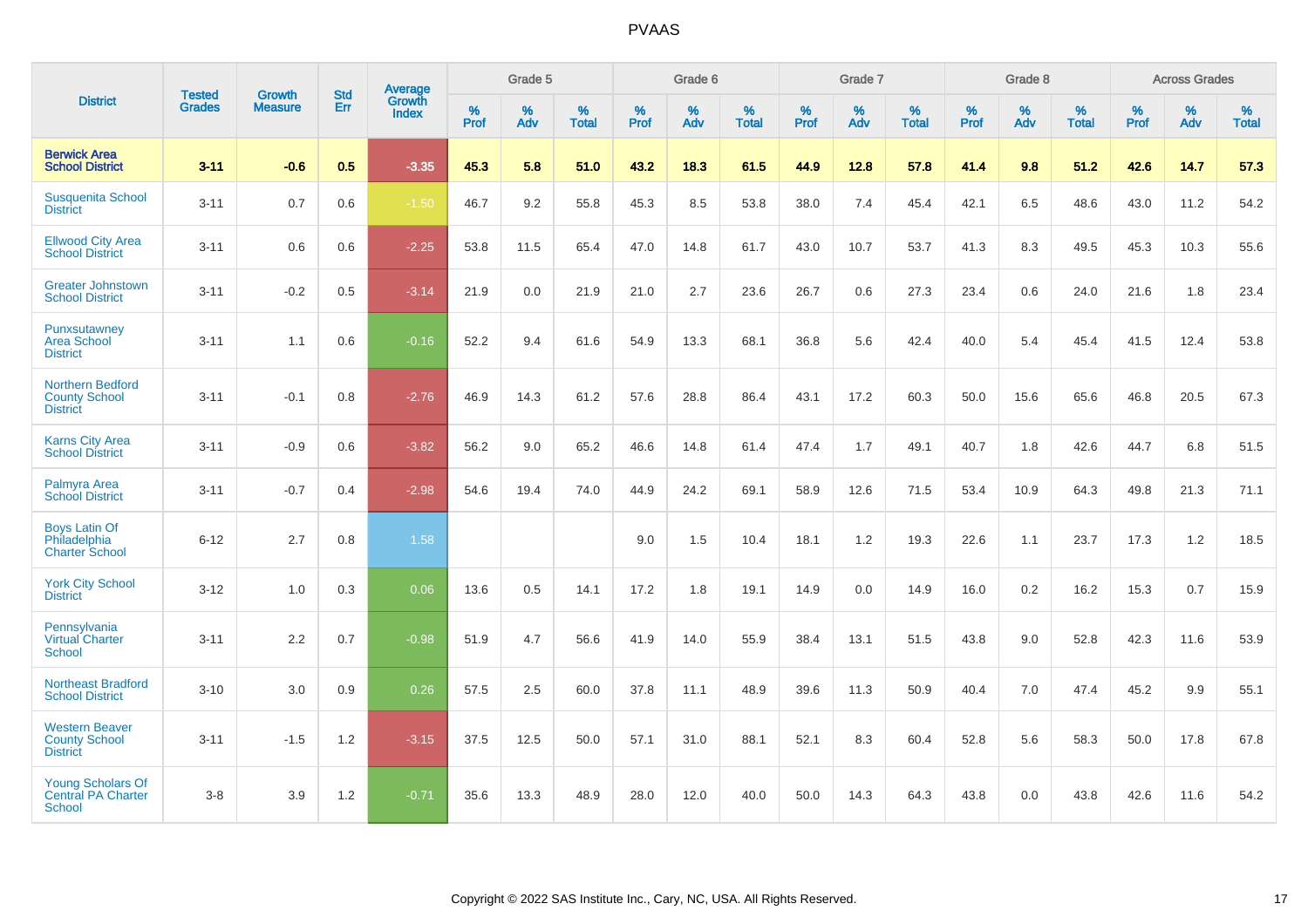|                                                                      |                                |                                 | <b>Std</b> | Average         |           | Grade 5  |                   |           | Grade 6  |                   |           | Grade 7  |                   |           | Grade 8  |                   |           | <b>Across Grades</b> |                   |
|----------------------------------------------------------------------|--------------------------------|---------------------------------|------------|-----------------|-----------|----------|-------------------|-----------|----------|-------------------|-----------|----------|-------------------|-----------|----------|-------------------|-----------|----------------------|-------------------|
| <b>District</b>                                                      | <b>Tested</b><br><b>Grades</b> | <b>Growth</b><br><b>Measure</b> | Err        | Growth<br>Index | %<br>Prof | %<br>Adv | %<br><b>Total</b> | %<br>Prof | %<br>Adv | %<br><b>Total</b> | %<br>Prof | %<br>Adv | %<br><b>Total</b> | %<br>Prof | %<br>Adv | %<br><b>Total</b> | %<br>Prof | %<br>Adv             | %<br><b>Total</b> |
| <b>Berwick Area</b><br><b>School District</b>                        | $3 - 11$                       | $-0.6$                          | 0.5        | $-3.35$         | 45.3      | 5.8      | 51.0              | 43.2      | 18.3     | 61.5              | 44.9      | 12.8     | 57.8              | 41.4      | 9.8      | 51.2              | 42.6      | 14.7                 | 57.3              |
| <b>Weatherly Area</b><br><b>School District</b>                      | $3 - 11$                       | 0.6                             | 1.1        | $-1.95$         | 53.8      | 0.0      | 53.8              | 48.5      | 15.2     | 63.6              | 53.3      | 3.3      | 56.7              | 29.7      | 13.5     | 43.2              | 41.9      | 6.9                  | 48.8              |
| <b>Redbank Valley</b><br><b>School District</b>                      | $3 - 11$                       | 2.3                             | 0.7        | $-0.29$         | 64.3      | 4.3      | 68.6              | 38.8      | 13.8     | 52.5              | 54.6      | 12.5     | 67.0              | 55.4      | 15.4     | 70.8              | 50.6      | 13.7                 | 64.4              |
| <b>West Middlesex</b><br><b>Area School</b><br><b>District</b>       | $3 - 10$                       | $-1.3$                          | 0.9        | $-5.66$         | 52.2      | 17.4     | 69.6              | 41.0      | 26.2     | 67.2              | 44.4      | 5.6      | 50.0              | 35.7      | 4.8      | 40.5              | 42.5      | 12.1                 | 54.6              |
| <b>Pan American</b><br><b>Academy Charter</b><br><b>School</b>       | $3 - 8$                        | 0.9                             | 0.8        | $-2.78$         | 19.3      | 1.8      | 21.0              | 17.1      | 0.0      | 17.1              | 28.1      | 1.8      | 29.8              | 21.3      | 1.6      | 23.0              | 19.6      | 2.0                  | 21.5              |
| <b>Pequea Valley</b><br><b>School District</b>                       | $3 - 11$                       | 1.3                             | 0.6        | $-1.96$         | 46.4      | 1.8      | 48.2              | 36.6      | 7.5      | 44.1              | 43.0      | 4.7      | 47.7              | 37.9      | 6.8      | 44.7              | 37.7      | 6.5                  | 44.2              |
| <b>United School</b><br><b>District</b>                              | $3 - 11$                       | 0.7                             | 0.8        | $-2.04$         | 52.4      | 0.0      | 52.4              | 54.0      | 14.3     | 68.2              | 52.3      | 7.7      | 60.0              | 35.8      | 16.4     | 52.2              | 47.1      | 12.4                 | 59.5              |
| <b>Donegal School</b><br><b>District</b>                             | $3 - 12$                       | 1.3                             | 0.5        | 0.56            | 42.0      | 11.6     | 53.6              | 40.9      | 18.8     | 59.7              | 44.4      | 12.4     | 56.8              | 32.4      | 16.2     | 48.6              | 39.5      | 16.0                 | 55.5              |
| <b>Slippery Rock Area</b><br><b>School District</b>                  | $3 - 11$                       | 0.3                             | 0.6        | $-2.10$         | 61.1      | 15.1     | 76.2              | 42.1      | 32.3     | 74.4              | 51.6      | 6.6      | 58.2              | 47.2      | 18.1     | 65.4              | 47.2      | 24.9                 | 72.1              |
| <b>Bellwood-Antis</b><br><b>School District</b>                      | $3 - 10$                       | 1.5                             | 0.7        | $-1.63$         | 46.1      | 3.4      | 49.4              | 34.4      | 16.7     | 51.1              | 44.0      | 10.7     | 54.8              | 41.3      | 26.1     | 67.4              | 41.8      | 16.7                 | 58.6              |
| <b>Lincoln Leadership</b><br><b>Academy Charter</b><br><b>School</b> | $3 - 12$                       | 1.6                             | 0.9        | $-0.39$         | 29.6      | 0.0      | 29.6              | 25.0      | 12.5     | 37.5              | 24.5      | 5.7      | 30.2              | 22.0      | 2.4      | 24.4              | 28.4      | 5.4                  | 33.8              |
| <b>Hopewell Area</b><br><b>School District</b>                       | $3 - 11$                       | $-0.3$                          | 0.6        | $-3.20$         | 53.8      | 3.0      | 56.8              | 50.4      | 19.0     | 69.4              | 48.3      | 10.7     | 59.1              | 42.6      | 6.6      | 49.2              | 48.2      | 11.9                 | 60.1              |
| <b>Spring Grove Area</b><br><b>School District</b>                   | $3 - 11$                       | $-0.1$                          | 0.4        | $-4.54$         | 49.1      | 16.7     | 65.7              | 40.9      | 25.0     | 65.9              | 47.4      | 15.5     | 63.0              | 50.4      | 6.8      | 57.2              | 46.5      | 19.3                 | 65.8              |
| <b>Upper Darby</b><br><b>School District</b>                         | $3 - 12$                       | 0.7                             | 0.3        | $-1.00$         | 30.9      | 2.9      | 33.8              | 29.8      | 6.5      | 36.3              | 26.4      | 1.4      | 27.7              | 29.9      | 3.6      | 33.4              | 30.4      | 5.0                  | 35.4              |
| <b>Big Beaver Falls</b><br>Area School<br><b>District</b>            | $3 - 11$                       | $-0.7$                          | 0.6        | $-3.07$         | 44.1      | 2.9      | 47.1              | 30.8      | 1.9      | 32.7              | 29.7      | 5.0      | 34.6              | 27.8      | 2.1      | 29.9              | 33.1      | 3.7                  | 36.8              |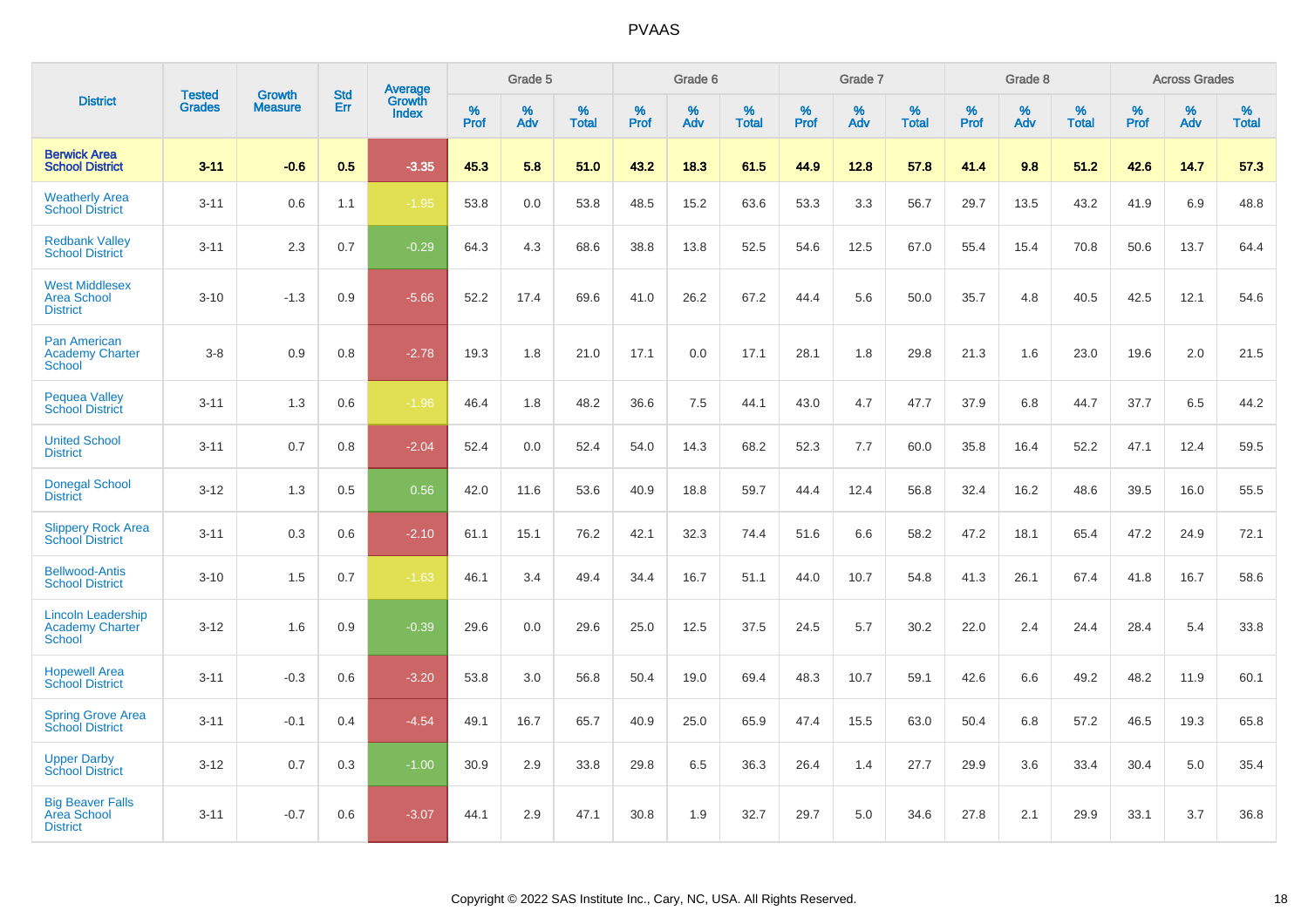|                                                               |                                | <b>Growth</b>  | <b>Std</b> |                                   |              | Grade 5  |                   |           | Grade 6  |                   |              | Grade 7  |                   |              | Grade 8  |                   |              | <b>Across Grades</b> |                   |
|---------------------------------------------------------------|--------------------------------|----------------|------------|-----------------------------------|--------------|----------|-------------------|-----------|----------|-------------------|--------------|----------|-------------------|--------------|----------|-------------------|--------------|----------------------|-------------------|
| <b>District</b>                                               | <b>Tested</b><br><b>Grades</b> | <b>Measure</b> | <b>Err</b> | <b>Average</b><br>Growth<br>Index | $\%$<br>Prof | %<br>Adv | %<br><b>Total</b> | %<br>Prof | %<br>Adv | %<br><b>Total</b> | $\%$<br>Prof | %<br>Adv | %<br><b>Total</b> | $\%$<br>Prof | %<br>Adv | %<br><b>Total</b> | $\%$<br>Prof | %<br>Adv             | %<br><b>Total</b> |
| <b>Berwick Area</b><br><b>School District</b>                 | $3 - 11$                       | $-0.6$         | 0.5        | $-3.35$                           | 45.3         | 5.8      | 51.0              | 43.2      | 18.3     | 61.5              | 44.9         | 12.8     | 57.8              | 41.4         | 9.8      | 51.2              | 42.6         | 14.7                 | 57.3              |
| Mechanicsburg<br><b>Area School</b><br><b>District</b>        | $3 - 11$                       | 0.3            | 0.4        | $-2.81$                           | 48.1         | 12.0     | 60.1              | 45.6      | 16.3     | 61.9              | 46.2         | 12.4     | 58.6              | 52.3         | 8.7      | 61.0              | 46.4         | 13.9                 | 60.2              |
| <b>William Penn</b><br><b>School District</b>                 | $3 - 12$                       | 1.4            | 0.5        | 0.26                              | 24.0         | 0.5      | 24.5              | 31.6      | 2.8      | 34.5              | 30.8         | 0.6      | 31.4              | 21.8         | 2.4      | 24.2              | 26.1         | 2.5                  | 28.6              |
| <b>North Pocono</b><br><b>School District</b>                 | $3 - 11$                       | 0.3            | 0.6        | $-2.05$                           | 55.8         | 8.5      | 64.3              | 57.8      | 12.1     | 69.8              | 61.3         | 16.0     | 77.3              | 48.7         | 12.4     | 61.1              | 54.2         | 17.4                 | 71.6              |
| <b>Bentworth School</b><br><b>District</b>                    | $3 - 11$                       | 2.1            | 0.7        | 1.13                              | 60.3         | 15.4     | 75.6              | 46.1      | 6.7      | 52.8              | 52.5         | 20.0     | 72.5              | 43.3         | 11.9     | 55.2              | 52.1         | 16.1                 | 68.2              |
| <b>Marion Center</b><br><b>Area School</b><br><b>District</b> | $3 - 10$                       | 2.0            | 0.7        | 0.03                              | 52.6         | 10.3     | 62.8              | 45.6      | 22.3     | 68.0              | 52.9         | 5.9      | 58.8              | 49.5         | 7.4      | 56.8              | 49.1         | 13.2                 | 62.3              |
| Selinsgrove Area<br><b>School District</b>                    | $3 - 12$                       | $-1.5$         | 0.5        | $-3.62$                           | 51.9         | 4.4      | 56.4              | 46.4      | 19.0     | 65.4              | 39.7         | 16.7     | 56.4              | 47.6         | 12.6     | 60.2              | 44.8         | 15.2                 | 60.0              |
| <b>Montrose Area</b><br><b>School District</b>                | $3 - 10$                       | 1.0            | 0.7        | $-0.88$                           | 50.0         | 16.2     | 66.2              | 40.2      | 28.3     | 68.5              | 38.2         | 13.2     | 51.5              | 45.0         | 10.0     | 55.0              | 43.8         | 18.3                 | 62.0              |
| <b>Manchester</b><br><b>Academic Charter</b><br>School        | $3 - 8$                        | 2.1            | 1.1        | $-2.61$                           | 12.0         | 0.0      | 12.0              | 35.7      | 3.6      | 39.3              | 46.2         | 0.0      | 46.2              | 31.4         | 0.0      | 31.4              | 30.7         | 1.7                  | 32.4              |
| <b>Blue Ridge School</b><br><b>District</b>                   | $3 - 11$                       | 2.2            | 0.8        | $-0.09$                           | 42.5         | 8.2      | 50.7              | 46.0      | 8.1      | 54.0              | 50.0         | 16.1     | 66.1              | 47.1         | 8.6      | 55.7              | 45.4         | 10.7                 | 56.1              |
| <b>Northern Cambria</b><br><b>School District</b>             | $3 - 11$                       | 1.6            | 0.8        | $-0.85$                           | 40.0         | 5.4      | 45.4              | 33.3      | 7.4      | 40.7              | 53.7         | 5.6      | 59.3              | 47.7         | 4.6      | 52.3              | 42.9         | 6.6                  | 49.4              |
| <b>Scranton School</b><br><b>District</b>                     | $3 - 12$                       | $-0.8$         | 0.5        | $-3.18$                           | 35.9         | 1.7      | 37.6              | 29.4      | 4.2      | 33.6              | 24.9         | 2.8      | 27.7              | 26.3         | 5.8      | 32.2              | 29.5         | 4.0                  | 33.5              |
| <b>Mastery Charter</b><br>School - Hardy<br><b>Williams</b>   | $3 - 11$                       | 0.9            | 1.2        | $-1.53$                           | 10.3         | 0.0      | 10.3              | 37.8      | 13.5     | 51.4              | 29.2         | 0.0      | 29.2              |              |          |                   | 21.1         | 3.6                  | 24.7              |
| <b>Meyersdale Area</b><br><b>School District</b>              | $3 - 11$                       | 2.0            | 0.8        | $-1.63$                           | 51.8         | 13.0     | 64.8              | 55.4      | 12.3     | 67.7              | 62.3         | 1.9      | 64.2              | 54.2         | 5.1      | 59.3              | 52.4         | 10.9                 | 63.3              |
| <b>Cornell School</b><br><b>District</b>                      | $3 - 11$                       | $-0.8$         | 1.1        | $-2.17$                           | 36.7         | 0.0      | 36.7              | 34.9      | 7.0      | 41.9              | 35.9         | 0.0      | 35.9              | 24.3         | 2.7      | 27.0              | 32.9         | 6.1                  | 39.0              |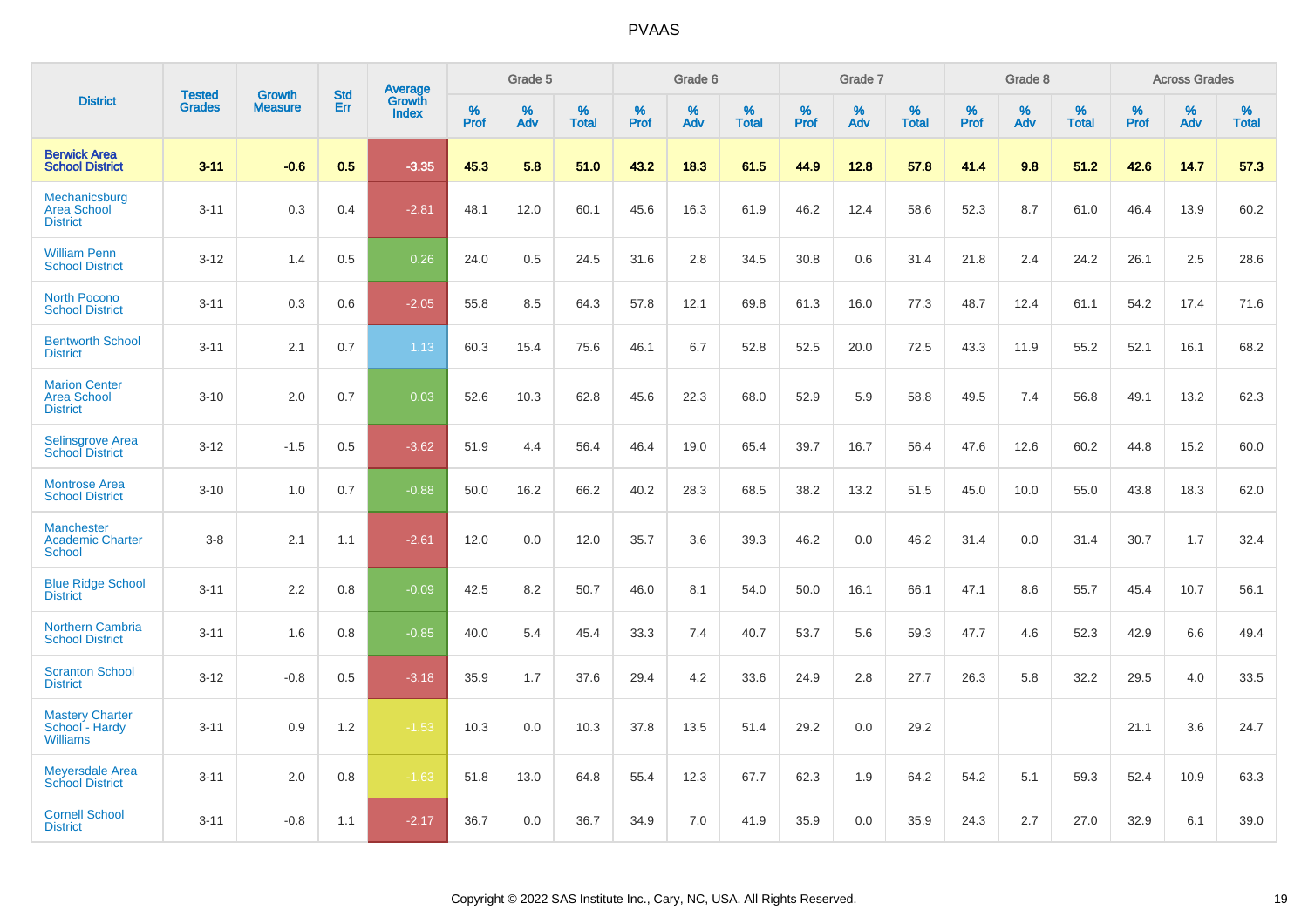|                                                                       |                                |                                 | <b>Std</b> | Average                |              | Grade 5  |                   |           | Grade 6  |                   |           | Grade 7  |                   |           | Grade 8  |                   |              | <b>Across Grades</b> |                   |
|-----------------------------------------------------------------------|--------------------------------|---------------------------------|------------|------------------------|--------------|----------|-------------------|-----------|----------|-------------------|-----------|----------|-------------------|-----------|----------|-------------------|--------------|----------------------|-------------------|
| <b>District</b>                                                       | <b>Tested</b><br><b>Grades</b> | <b>Growth</b><br><b>Measure</b> | <b>Err</b> | Growth<br><b>Index</b> | $\%$<br>Prof | %<br>Adv | %<br><b>Total</b> | %<br>Prof | %<br>Adv | %<br><b>Total</b> | %<br>Prof | %<br>Adv | %<br><b>Total</b> | %<br>Prof | %<br>Adv | %<br><b>Total</b> | $\%$<br>Prof | %<br>Adv             | %<br><b>Total</b> |
| <b>Berwick Area</b><br><b>School District</b>                         | $3 - 11$                       | $-0.6$                          | 0.5        | $-3.35$                | 45.3         | 5.8      | 51.0              | 43.2      | 18.3     | 61.5              | 44.9      | 12.8     | 57.8              | 41.4      | 9.8      | 51.2              | 42.6         | 14.7                 | 57.3              |
| <b>Tidioute</b><br>Community<br><b>Charter School</b>                 | $3 - 11$                       | 2.0                             | 1.5        | $-0.21$                | 69.2         | 0.0      | 69.2              | 61.1      | 5.6      | 66.7              | 26.3      | 0.0      | 26.3              | 37.0      | 0.0      | 37.0              | 43.2         | 4.0                  | 47.2              |
| <b>Minersville Area</b><br><b>School District</b>                     | $3 - 11$                       | $-1.1$                          | 0.7        | $-2.58$                | 42.5         | 2.7      | 45.2              | 38.7      | 24.0     | 62.7              | 40.0      | 4.0      | 44.0              | 46.6      | 1.4      | 48.0              | 42.2         | 10.0                 | 52.2              |
| <b>York Academy</b><br><b>Regional Charter</b><br>School              | $3 - 11$                       | 0.3                             | 0.8        | $-2.68$                | 33.3         | 5.0      | 38.3              | 55.9      | 11.9     | 67.8              | 47.3      | 7.3      | 54.6              | 35.1      | 12.3     | 47.4              | 40.8         | 14.1                 | 54.9              |
| <b>MaST Community</b><br><b>Charter School</b>                        | $3 - 10$                       | $-4.3$                          | 0.6        | $-7.34$                | 56.4         | 9.9      | 66.3              | 45.3      | 21.7     | 67.0              | 59.8      | 12.8     | 72.6              | 54.4      | 12.6     | 67.0              | 51.0         | 14.1                 | 65.2              |
| Apollo-Ridge<br><b>School District</b>                                | $3 - 12$                       | $-2.9$                          | 0.7        | $-4.42$                | 45.6         | 1.5      | 47.1              | 25.3      | 9.6      | 34.9              | 34.6      | 0.0      | 34.6              | 42.1      | 5.3      | 47.4              | 38.1         | 6.5                  | 44.6              |
| <b>North Clarion</b><br><b>County School</b><br><b>District</b>       | $3 - 12$                       | 2.6                             | 1.0        | $-0.17$                | 51.1         | 8.9      | 60.0              | 46.3      | 19.5     | 65.8              | 45.2      | 4.8      | 50.0              | 54.6      | 11.4     | 65.9              | 45.1         | 12.2                 | 57.3              |
| <b>Jenkintown School</b><br><b>District</b>                           | $3 - 11$                       | 1.5                             | 1.0        | $-1.16$                | 68.0         | 8.0      | 76.0              | 54.0      | 18.9     | 73.0              | 42.9      | 35.7     | 78.6              | 60.6      | 21.2     | 81.8              | 53.1         | 25.8                 | 78.9              |
| <b>South Middleton</b><br><b>School District</b>                      | $3 - 11$                       | 0.8                             | 0.5        | $-3.53$                | 48.5         | 12.1     | 60.6              | 45.2      | 21.0     | 66.1              | 44.4      | 12.9     | 57.3              | 42.1      | 12.0     | 54.1              | 45.4         | 16.9                 | 62.3              |
| <b>North East School</b><br><b>District</b>                           | $3 - 11$                       | 0.8                             | 0.6        | $-0.63$                | 61.2         | 9.5      | 70.7              | 44.8      | 21.6     | 66.4              | 50.0      | 9.3      | 59.3              | 56.9      | 16.8     | 73.7              | 52.6         | 15.4                 | 68.0              |
| <b>Shenango Area</b><br><b>School District</b>                        | $3 - 11$                       | 1.9                             | 0.7        | $-0.12$                | 46.4         | 19.0     | 65.5              | 37.5      | 25.0     | 62.5              | 45.7      | 9.6      | 55.3              | 41.1      | 18.9     | 60.0              | 42.3         | 18.7                 | 61.1              |
| <b>Indiana Area</b><br><b>School District</b>                         | $3 - 11$                       | 1.1                             | 0.5        | $-0.73$                | 57.2         | 12.8     | 70.0              | 37.5      | 22.5     | 60.0              | 53.6      | 16.6     | 70.2              | 52.0      | 16.3     | 68.4              | 49.3         | 18.5                 | 67.7              |
| <b>Southern Tioga</b><br><b>School District</b>                       | $3 - 11$                       | 1.4                             | 0.6        | $-0.62$                | 38.5         | 4.2      | 42.7              | 39.6      | 14.2     | 53.8              | 44.9      | 3.6      | 48.6              | 37.2      | 8.3      | 45.4              | 38.5         | 7.0                  | 45.6              |
| <b>New Foundations</b><br><b>Charter School</b>                       | $3 - 11$                       | $-0.9$                          | 0.8        | $-1.98$                | 37.0         | 9.3      | 46.3              | 38.1      | 9.5      | 47.6              | 50.8      | 3.3      | 54.1              | 36.1      | 6.0      | 42.2              | 41.1         | 6.7                  | 47.8              |
| <b>Southern</b><br><b>Huntingdon County</b><br><b>School District</b> | $3 - 11$                       | 1.1                             | 0.7        | $-0.83$                | 47.1         | 2.9      | 50.0              | 26.6      | 7.6      | 34.2              | 43.2      | 4.6      | 47.7              | 41.5      | 3.7      | 45.1              | 39.6         | 5.6                  | 45.2              |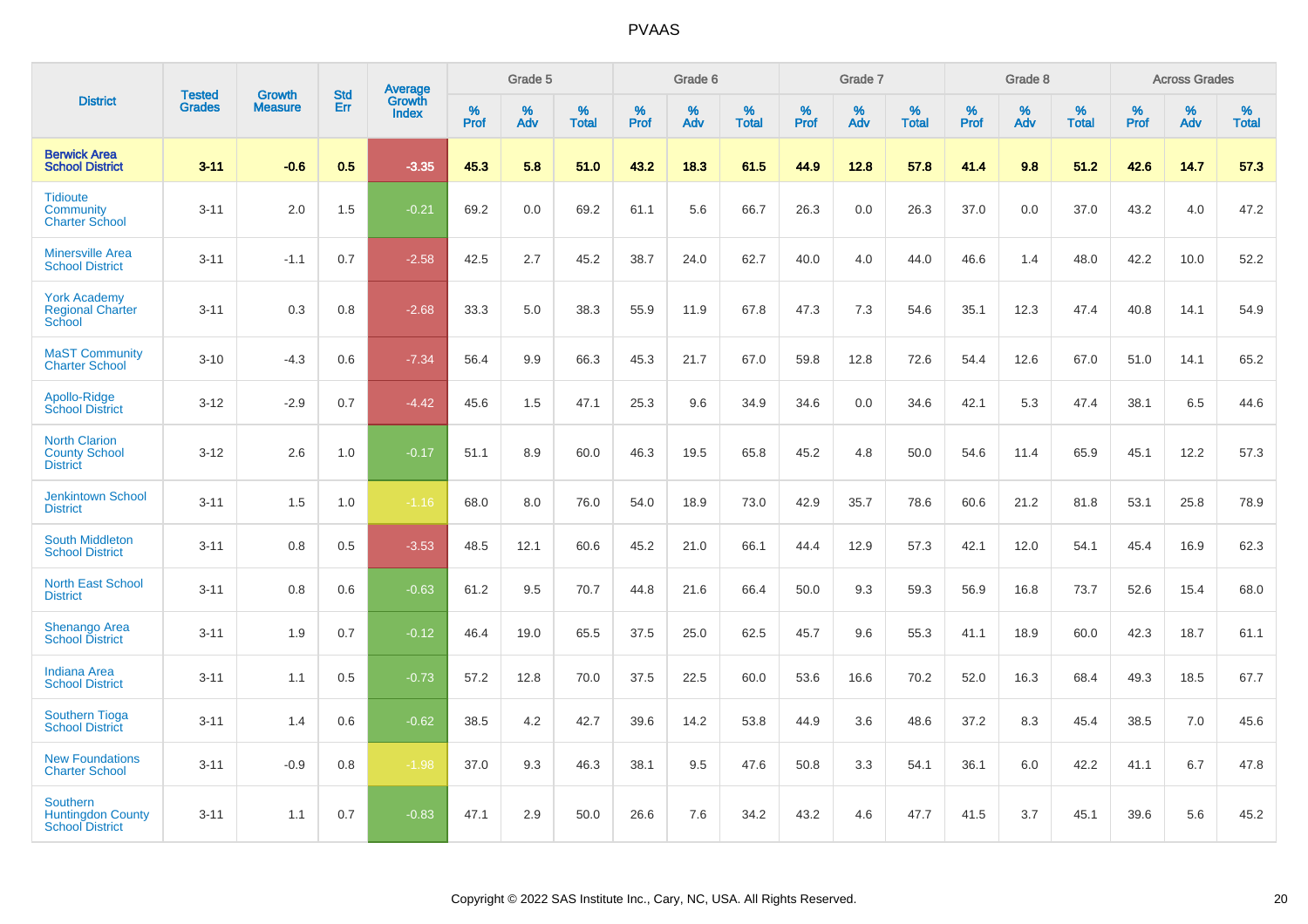|                                                                       |                                |                                 | <b>Std</b> | <b>Average</b>         |           | Grade 5  |                   |           | Grade 6  |                   |           | Grade 7  |                   |           | Grade 8  |                   |           | <b>Across Grades</b> |                   |
|-----------------------------------------------------------------------|--------------------------------|---------------------------------|------------|------------------------|-----------|----------|-------------------|-----------|----------|-------------------|-----------|----------|-------------------|-----------|----------|-------------------|-----------|----------------------|-------------------|
| <b>District</b>                                                       | <b>Tested</b><br><b>Grades</b> | <b>Growth</b><br><b>Measure</b> | Err        | Growth<br><b>Index</b> | %<br>Prof | %<br>Adv | %<br><b>Total</b> | %<br>Prof | %<br>Adv | %<br><b>Total</b> | %<br>Prof | %<br>Adv | %<br><b>Total</b> | %<br>Prof | %<br>Adv | %<br><b>Total</b> | %<br>Prof | %<br>Adv             | %<br><b>Total</b> |
| <b>Berwick Area</b><br><b>School District</b>                         | $3 - 11$                       | $-0.6$                          | 0.5        | $-3.35$                | 45.3      | 5.8      | 51.0              | 43.2      | 18.3     | 61.5              | 44.9      | 12.8     | 57.8              | 41.4      | 9.8      | 51.2              | 42.6      | 14.7                 | 57.3              |
| <b>Mckeesport Area</b><br><b>School District</b>                      | $3 - 12$                       | 0.3                             | 0.5        | $-3.77$                | 30.5      | 0.6      | 31.1              | 29.1      | 1.3      | 30.4              | 24.1      | 0.0      | 24.1              | 22.6      | 1.0      | 23.7              | 25.9      | 2.4                  | 28.3              |
| <b>Everett Area</b><br><b>School District</b>                         | $3 - 11$                       | $-0.2$                          | 0.7        | $-3.44$                | 41.4      | 9.2      | 50.6              | 34.9      | 11.6     | 46.5              | 47.5      | 5.9      | 53.5              | 37.3      | 9.3      | 46.7              | 40.8      | 11.4                 | 52.2              |
| Young Scholars Of<br>Western<br>Pennsylvania<br><b>Charter School</b> | $3 - 8$                        | 2.0                             | 1.1        | 0.04                   | 27.3      | 9.1      | 36.4              | 40.6      | 6.2      | 46.9              | 32.1      | 3.6      | 35.7              | 43.5      | 8.7      | 52.2              | 31.2      | 9.1                  | 40.3              |
| <b>Propel Charter</b><br>School - East                                | $3 - 8$                        | 1.1                             | 1.0        | $-2.14$                | 32.5      | 0.0      | 32.5              | 34.3      | 11.4     | 45.7              | 33.3      | 9.1      | 42.4              | 29.4      | 0.0      | 29.4              | 31.6      | 4.7                  | 36.3              |
| <b>Blue Mountain</b><br><b>School District</b>                        | $3 - 10$                       | 0.0                             | 0.5        | $-2.39$                | 60.1      | 12.0     | 72.2              | 50.9      | 12.4     | 63.3              | 52.0      | 10.1     | 62.0              | 47.3      | 11.5     | 58.8              | 52.0      | 15.0                 | 67.0              |
| <b>Port Allegany</b><br><b>School District</b>                        | $3 - 11$                       | $-1.8$                          | 0.8        | $-3.92$                | 34.3      | 2.9      | 37.1              | 31.9      | 2.9      | 34.8              | 32.9      | 5.7      | 38.6              | 40.3      | 3.2      | 43.6              | 35.0      | 5.9                  | 40.8              |
| <b>Valley View School</b><br><b>District</b>                          | $3 - 11$                       | 1.0                             | 0.8        | $-2.65$                | 62.4      | 1.8      | 64.2              | 41.4      | 10.3     | 51.7              | 53.7      | 4.9      | 58.5              | 42.6      | 4.9      | 47.5              | 49.9      | 7.2                  | 57.1              |
| <b>Aspira Bilingual</b><br><b>Cyber Charter</b><br>School             | $3 - 11$                       | 2.8                             | 1.6        | $-0.41$                |           |          |                   | 12.9      | 0.0      | 12.9              | 0.0       | 0.0      | 0.0               | 0.0       | 0.0      | 0.0               | 5.9       | 0.0                  | 5.9               |
| <b>Duquesne City</b><br><b>School District</b>                        | $3-8$                          | 3.1                             | 1.4        | 0.73                   | 11.3      | 0.0      | 11.3              | 10.8      | 2.7      | 13.5              |           |          |                   |           |          |                   | 14.8      | 0.6                  | 15.3              |
| <b>North Star School</b><br><b>District</b>                           | $3 - 11$                       | $-0.3$                          | 0.7        | $-4.18$                | 44.3      | 3.8      | 48.1              | 35.9      | 17.2     | 53.1              | 44.4      | 8.3      | 52.8              | 49.5      | 17.2     | 66.7              | 44.5      | 15.3                 | 59.8              |
| <b>South Butler</b><br><b>County School</b><br><b>District</b>        | $3 - 10$                       | 1.0                             | 0.5        | $-0.14$                | 59.9      | 14.3     | 74.2              | 50.7      | 14.5     | 65.2              | 44.7      | 11.4     | 56.1              | 53.7      | 13.0     | 66.7              | 50.5      | 17.8                 | 68.3              |
| <b>Albert Gallatin</b><br>Area School<br><b>District</b>              | $3 - 11$                       | 0.4                             | 0.5        | $-1.30$                | 45.8      | 5.4      | 51.2              | 34.0      | 8.4      | 42.4              | 39.7      | 2.2      | 41.8              | 37.8      | 5.3      | 43.0              | 38.7      | 7.6                  | 46.2              |
| <b>Upper Moreland</b><br><b>Township School</b><br><b>District</b>    | $3 - 11$                       | $-0.3$                          | 0.4        | $-3.84$                | 54.1      | 10.5     | 64.6              | 42.4      | 21.0     | 63.4              | 53.7      | 8.4      | 62.1              | 41.0      | 14.2     | 55.1              | 46.0      | 16.1                 | 62.1              |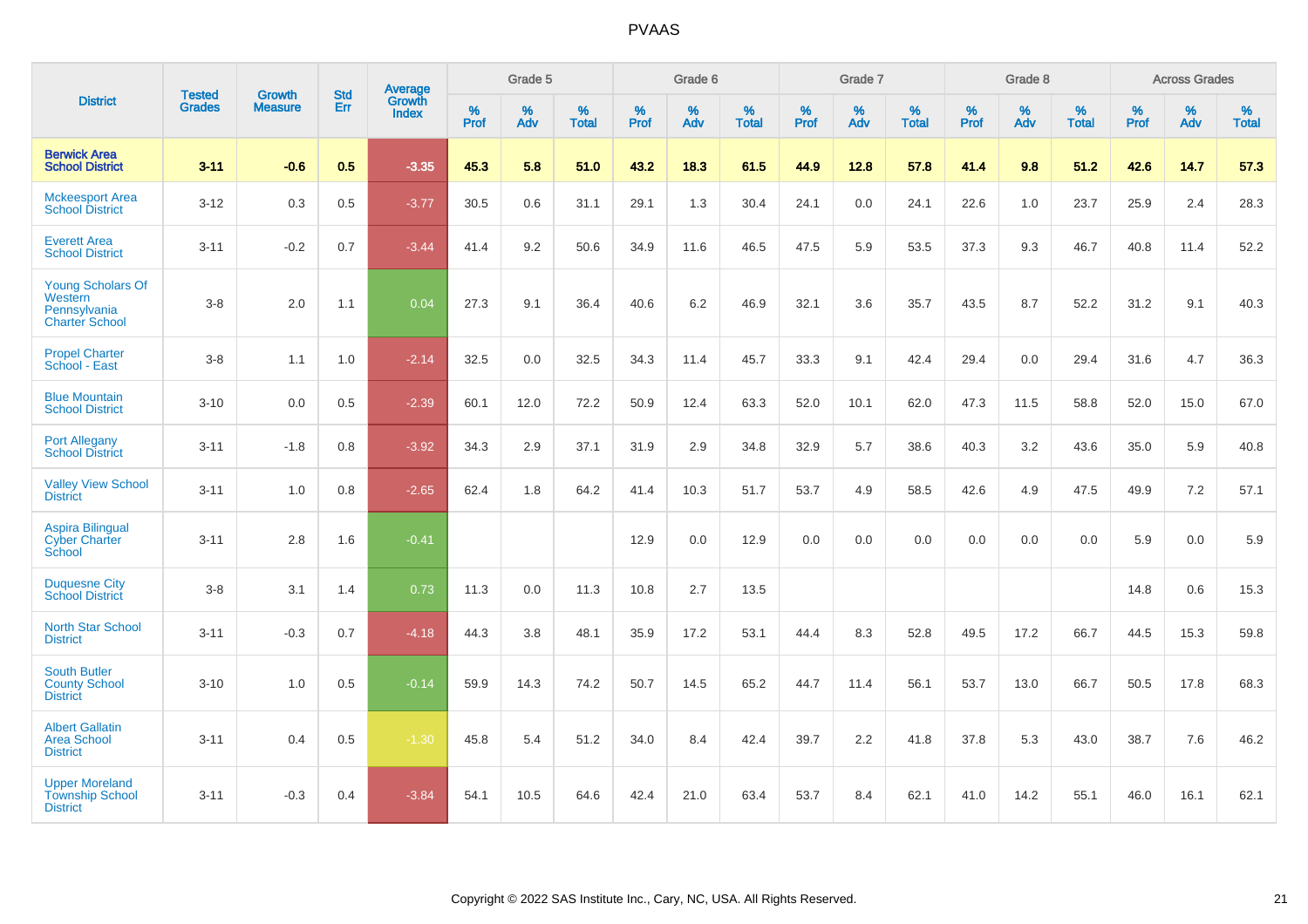|                                                                           |                                |                                 | <b>Std</b> | Average                       |           | Grade 5  |                   |           | Grade 6  |                   |           | Grade 7  |                   |           | Grade 8  |                   |           | <b>Across Grades</b> |                   |
|---------------------------------------------------------------------------|--------------------------------|---------------------------------|------------|-------------------------------|-----------|----------|-------------------|-----------|----------|-------------------|-----------|----------|-------------------|-----------|----------|-------------------|-----------|----------------------|-------------------|
| <b>District</b>                                                           | <b>Tested</b><br><b>Grades</b> | <b>Growth</b><br><b>Measure</b> | Err        | <b>Growth</b><br><b>Index</b> | %<br>Prof | %<br>Adv | %<br><b>Total</b> | %<br>Prof | %<br>Adv | %<br><b>Total</b> | %<br>Prof | %<br>Adv | %<br><b>Total</b> | %<br>Prof | %<br>Adv | %<br><b>Total</b> | %<br>Prof | %<br>Adv             | %<br><b>Total</b> |
| <b>Berwick Area</b><br><b>School District</b>                             | $3 - 11$                       | $-0.6$                          | 0.5        | $-3.35$                       | 45.3      | 5.8      | 51.0              | 43.2      | 18.3     | 61.5              | 44.9      | 12.8     | 57.8              | 41.4      | 9.8      | 51.2              | 42.6      | 14.7                 | 57.3              |
| <b>Clarion Area</b><br><b>School District</b>                             | $3 - 11$                       | 1.1                             | 0.9        | $-1.14$                       | 58.3      | 2.1      | 60.4              | 46.4      | 7.1      | 53.6              | 44.8      | 4.5      | 49.2              | 39.0      | 11.9     | 50.8              | 45.1      | 10.1                 | 55.2              |
| <b>Warren County</b><br><b>School District</b>                            | $3 - 11$                       | 0.2                             | 0.4        | $-1.64$                       | 38.6      | 4.0      | 42.5              | 41.0      | 8.0      | 49.0              | 33.4      | 4.1      | 37.5              | 43.1      | 4.7      | 47.8              | 38.0      | 6.9                  | 44.8              |
| <b>Palisades School</b><br><b>District</b>                                | $3 - 11$                       | 0.4                             | 0.6        | $-3.48$                       | 53.1      | 13.5     | 66.7              | 48.5      | 19.2     | 67.7              | 60.2      | 10.7     | 70.9              | 43.2      | 9.1      | 52.3              | 48.5      | 17.4                 | 65.9              |
| <b>Premier Arts And</b><br><b>Science Charter</b><br><b>School</b>        | $3-5$                          | 5.2                             | 2.1        | 2.52                          | 16.7      | 0.0      | 16.7              |           |          |                   |           |          |                   |           |          |                   | 14.2      | 1.9                  | 16.0              |
| <b>Interboro School</b><br><b>District</b>                                | $3 - 12$                       | 0.3                             | 0.4        | $-2.03$                       | 42.9      | 4.5      | 47.3              | 40.0      | 11.7     | 51.7              | 44.0      | 8.7      | 52.7              | 44.2      | 7.4      | 51.6              | 41.8      | 8.7                  | 50.4              |
| <b>Gateway School</b><br><b>District</b>                                  | $3 - 11$                       | $-1.0$                          | 0.4        | $-5.60$                       | 48.9      | 5.6      | 54.5              | 42.7      | 10.8     | 53.5              | 49.3      | 10.8     | 60.1              | 43.7      | 14.0     | 57.7              | 45.5      | 12.1                 | 57.7              |
| <b>Dallastown Area</b><br><b>School District</b>                          | $3 - 11$                       | $-2.2$                          | 0.3        | $-6.90$                       | 53.1      | 7.2      | 60.3              | 44.3      | 30.9     | 75.1              | 45.3      | 9.3      | 54.7              | 43.8      | 11.1     | 54.9              | 44.8      | 19.1                 | 63.9              |
| <b>Saint Marys Area</b><br><b>School District</b>                         | $3 - 11$                       | $-1.5$                          | 0.6        | $-3.55$                       | 48.7      | 2.6      | 51.3              | 42.7      | 13.7     | 56.4              | 40.8      | 7.7      | 48.5              | 46.4      | 8.0      | 54.3              | 44.6      | 11.0                 | 55.6              |
| <b>Lebanon School</b><br><b>District</b>                                  | $3 - 11$                       | $-0.4$                          | 0.4        | $-2.17$                       | 29.4      | 2.5      | 31.9              | 21.7      | 5.5      | 27.2              | 20.0      | 2.5      | 22.5              | 21.9      | 1.2      | 23.0              | 25.5      | 3.4                  | 28.8              |
| <b>Southwest</b><br>Leadership<br><b>Academy Charter</b><br><b>School</b> | $3 - 8$                        | 0.2                             | 1.1        | $-5.76$                       | 9.1       | 0.0      | 9.1               | 16.1      | 6.4      | 22.6              | 15.8      | 2.6      | 18.4              | 20.8      | 0.0      | 20.8              | 19.0      | 3.3                  | 22.3              |
| <b>Chester-Upland</b><br><b>School District</b>                           | $3 - 11$                       | 0.8                             | 0.8        | $-1.40$                       | 15.4      | 0.0      | 15.4              | 18.2      | 2.6      | 20.8              | 12.4      | 0.0      | 12.4              | 9.8       | 0.0      | 9.8               | 15.6      | 1.0                  | 16.6              |
| Penn Cambria<br><b>School District</b>                                    | $3 - 11$                       | $-0.4$                          | 0.6        | $-3.40$                       | 56.8      | 0.9      | 57.7              | 46.5      | 7.1      | 53.5              | 58.1      | 7.7      | 65.8              | 52.3      | 7.8      | 60.2              | 48.8      | 9.2                  | 58.0              |
| <b>Farrell Area School</b><br><b>District</b>                             | $3 - 11$                       | 1.3                             | 1.0        | $-0.92$                       | 26.7      | 0.0      | 26.7              | 31.7      | 2.4      | 34.2              | 20.4      | 0.0      | 20.4              | 28.2      | 0.0      | 28.2              | 25.9      | 2.3                  | 28.2              |
| <b>Greater Latrobe</b><br><b>School District</b>                          | $3 - 11$                       | $-3.1$                          | 0.4        | $-8.08$                       | 55.6      | 5.8      | 61.4              | 42.2      | 21.1     | 63.2              | 49.0      | 10.1     | 59.1              | 46.2      | 20.0     | 66.2              | 46.9      | 15.6                 | 62.5              |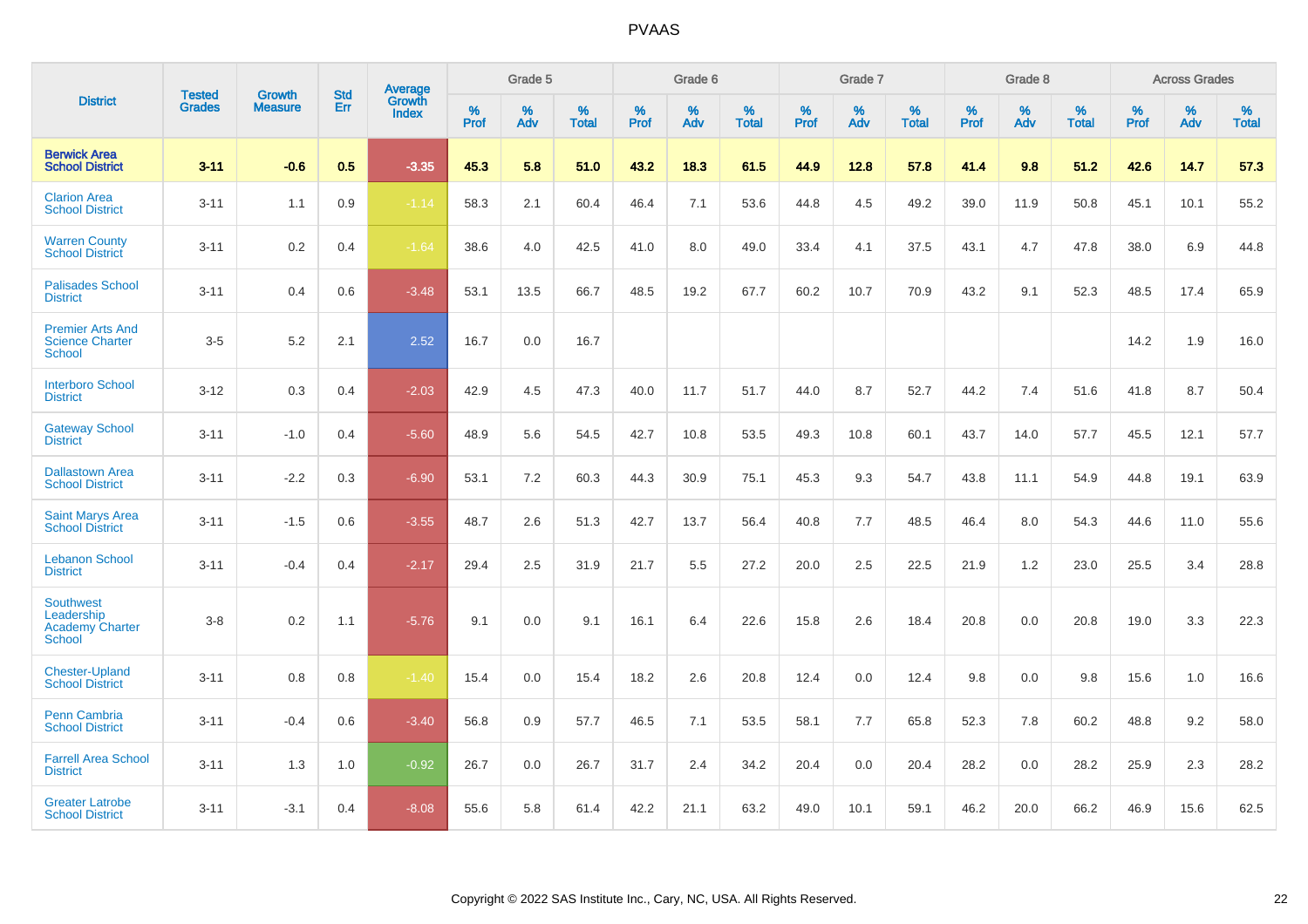|                                                                                |                                |                                 | <b>Std</b> | Average                |              | Grade 5  |                      |              | Grade 6  |                      |              | Grade 7  |                      |              | Grade 8  |                   |              | <b>Across Grades</b> |                   |
|--------------------------------------------------------------------------------|--------------------------------|---------------------------------|------------|------------------------|--------------|----------|----------------------|--------------|----------|----------------------|--------------|----------|----------------------|--------------|----------|-------------------|--------------|----------------------|-------------------|
| <b>District</b>                                                                | <b>Tested</b><br><b>Grades</b> | <b>Growth</b><br><b>Measure</b> | Err        | Growth<br><b>Index</b> | $\%$<br>Prof | %<br>Adv | $\%$<br><b>Total</b> | $\%$<br>Prof | %<br>Adv | $\%$<br><b>Total</b> | $\%$<br>Prof | %<br>Adv | $\%$<br><b>Total</b> | $\%$<br>Prof | %<br>Adv | %<br><b>Total</b> | $\%$<br>Prof | $\%$<br>Adv          | %<br><b>Total</b> |
| <b>Berwick Area</b><br><b>School District</b>                                  | $3 - 11$                       | $-0.6$                          | 0.5        | $-3.35$                | 45.3         | 5.8      | 51.0                 | 43.2         | 18.3     | 61.5                 | 44.9         | 12.8     | 57.8                 | 41.4         | 9.8      | 51.2              | 42.6         | 14.7                 | 57.3              |
| <b>Seven Generations</b><br><b>Charter School</b>                              | $3-5$                          | 5.1                             | 2.1        | 2.46                   | 62.2         | 2.7      | 64.9                 |              |          |                      |              |          |                      |              |          |                   | 48.0         | 8.8                  | 56.8              |
| Northwood<br><b>Academy Charter</b><br>School                                  | $3 - 8$                        | $-0.1$                          | 0.7        | $-3.80$                | 23.4         | 1.3      | 24.7                 | 44.2         | 6.5      | 50.6                 | 37.5         | 5.6      | 43.1                 | 29.6         | 13.0     | 42.6              | 31.0         | 5.4                  | 36.4              |
| Philadelphia City<br><b>School District</b>                                    | $3 - 12$                       | $-0.0$                          | 0.2        | $-2.50$                | 24.2         | 3.5      | 27.7                 | 22.9         | 8.1      | 31.0                 | 26.8         | 6.5      | 33.4                 | 22.4         | 4.6      | 27.1              | 23.1         | 6.3                  | 29.4              |
| <b>Mastery Charter</b><br>School - Harrity<br>Campus                           | $3 - 8$                        | 0.5                             | 1.2        | $-2.57$                | 13.6         | 0.0      | 13.6                 | 12.8         | 2.1      | 14.9                 | 26.5         | 0.0      | 26.5                 | 11.1         | 7.4      | 18.5              | 18.2         | 2.0                  | 20.2              |
| <b>Middletown Area</b><br><b>School District</b>                               | $3 - 11$                       | $-0.3$                          | 0.6        | $-2.50$                | 40.9         | 6.3      | 47.2                 | 28.7         | 7.0      | 35.7                 | 43.8         | 5.6      | 49.3                 | 38.5         | 3.8      | 42.3              | 37.8         | 8.2                  | 46.0              |
| Allegheny-Clarion<br><b>Valley School</b><br><b>District</b>                   | $3 - 10$                       | 2.1                             | 1.0        | 0.11                   | 42.5         | 5.0      | 47.5                 | 42.1         | 15.8     | 57.9                 | 43.9         | 2.4      | 46.3                 | 40.0         | 0.0      | 40.0              | 40.9         | 9.1                  | 50.0              |
| <b>Eastern Lebanon</b><br><b>County School</b><br><b>District</b>              | $3 - 11$                       | $-0.3$                          | 0.5        | $-4.72$                | 48.9         | 2.8      | 51.7                 | 42.0         | 9.1      | 51.1                 | 45.1         | 8.0      | 53.1                 | 29.8         | 7.0      | 36.8              | 42.0         | 9.1                  | 51.0              |
| <b>West Philadelphia</b><br>Achievement<br>Charter<br><b>Elementary School</b> | $3-5$                          | 3.8                             | 1.6        | 2.40                   | 21.0         | 0.0      | 21.0                 |              |          |                      |              |          |                      |              |          |                   | 18.1         | 1.5                  | 19.6              |
| <b>Southeast Delco</b><br><b>School District</b>                               | $3 - 10$                       | $-0.6$                          | 0.6        | $-3.13$                | 28.6         | 0.0      | 28.6                 | 30.4         | 1.8      | 32.1                 | 29.2         | 1.5      | 30.8                 | 34.4         | 3.8      | 38.2              | 28.9         | 2.4                  | 31.3              |
| <b>Union City Area</b><br><b>School District</b>                               | $3 - 12$                       | 0.2                             | 0.7        | $-1.85$                | 34.8         | 1.4      | 36.2                 | 35.5         | 16.1     | 51.6                 | 44.7         | 10.5     | 55.3                 | 42.2         | 8.9      | 51.1              | 39.0         | 12.5                 | 51.5              |
| <b>Conewago Valley</b><br><b>School District</b>                               | $3 - 12$                       | 0.7                             | 0.4        | $-2.40$                | 52.1         | 3.4      | 55.5                 | 44.7         | 14.0     | 58.7                 | 46.4         | 8.8      | 55.2                 | 46.8         | 5.7      | 52.5              | 46.9         | 10.0                 | 56.9              |
| <b>Haverford</b><br><b>Township School</b><br><b>District</b>                  | $3 - 11$                       | 0.2                             | 0.3        | $-2.60$                | 55.4         | 23.8     | 79.2                 | 51.1         | 27.6     | 78.7                 | 55.0         | 18.3     | 73.3                 | 44.5         | 32.3     | 76.7              | 49.2         | 29.5                 | 78.6              |
| <b>Mastery Charter</b><br>School - Pickett<br>Campus                           | $6 - 10$                       | 1.6                             | 1.1        | $-0.80$                |              |          |                      | 4.9          | $0.0\,$  | 4.9                  | 15.4         | 0.0      | 15.4                 | 8.8          | 2.9      | 11.8              | 9.6          | $0.9\,$              | 10.5              |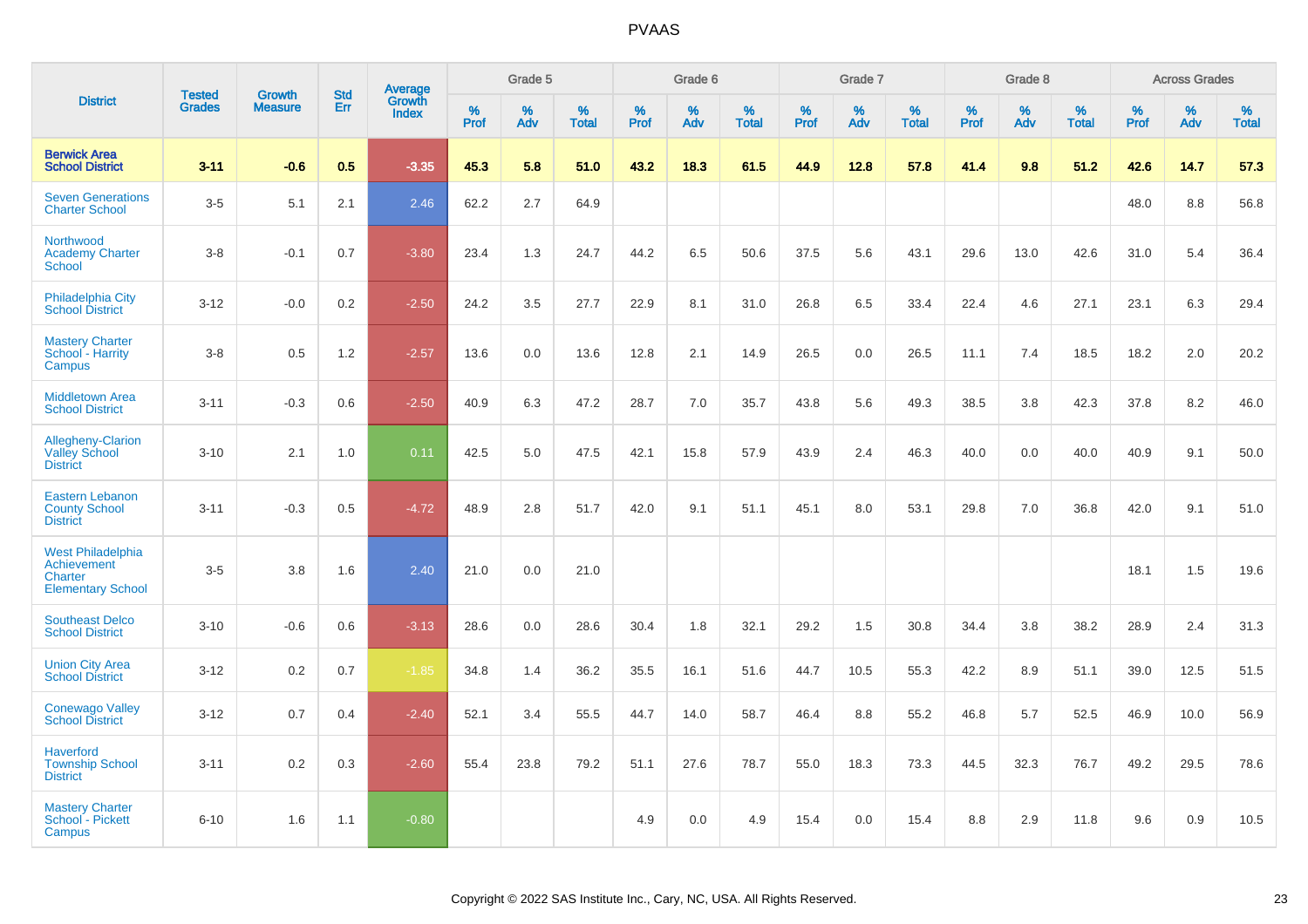|                                                                     |                                |                                 | <b>Std</b> | Average                |           | Grade 5  |                   |           | Grade 6  |                   |           | Grade 7  |                   |           | Grade 8  |                   |           | <b>Across Grades</b> |                   |
|---------------------------------------------------------------------|--------------------------------|---------------------------------|------------|------------------------|-----------|----------|-------------------|-----------|----------|-------------------|-----------|----------|-------------------|-----------|----------|-------------------|-----------|----------------------|-------------------|
| <b>District</b>                                                     | <b>Tested</b><br><b>Grades</b> | <b>Growth</b><br><b>Measure</b> | Err        | Growth<br><b>Index</b> | %<br>Prof | %<br>Adv | %<br><b>Total</b> | %<br>Prof | %<br>Adv | %<br><b>Total</b> | %<br>Prof | %<br>Adv | %<br><b>Total</b> | %<br>Prof | %<br>Adv | %<br><b>Total</b> | %<br>Prof | %<br>Adv             | %<br><b>Total</b> |
| <b>Berwick Area</b><br><b>School District</b>                       | $3 - 11$                       | $-0.6$                          | 0.5        | $-3.35$                | 45.3      | 5.8      | 51.0              | 43.2      | 18.3     | 61.5              | 44.9      | 12.8     | 57.8              | 41.4      | 9.8      | 51.2              | 42.6      | 14.7                 | 57.3              |
| <b>Fort Leboeuf</b><br><b>School District</b>                       | $3 - 11$                       | 0.0                             | 0.5        | $-2.79$                | 47.7      | 21.9     | 69.7              | 39.4      | 26.8     | 66.2              | 49.2      | 15.1     | 64.2              | 42.1      | 16.6     | 58.6              | 45.4      | 23.3                 | 68.7              |
| <b>Methacton School</b><br><b>District</b>                          | $3 - 11$                       | 0.4                             | 0.4        | $-4.06$                | 64.7      | 8.3      | 73.0              | 54.9      | 21.0     | 75.9              | 56.6      | 11.2     | 67.8              | 49.7      | 21.0     | 70.7              | 55.3      | 17.3                 | 72.6              |
| <b>Conemaugh Valley</b><br><b>School District</b>                   | $3 - 12$                       | 0.5                             | 0.9        | $-1.99$                | 52.9      | 3.9      | 56.9              | 30.0      | 30.0     | 60.0              | 44.2      | 5.8      | 50.0              | 49.1      | 9.4      | 58.5              | 43.3      | 12.5                 | 55.8              |
| <b>Shamokin Area</b><br><b>School District</b>                      | $3 - 11$                       | 1.2                             | 0.5        | $-1.27$                | 42.9      | 2.1      | 45.0              | 32.6      | 9.4      | 42.0              | 44.0      | 1.5      | 45.5              | 31.3      | 5.5      | 36.8              | 34.3      | 5.8                  | 40.1              |
| Penn-Trafford<br><b>School District</b>                             | $3 - 11$                       | 0.1                             | 0.4        | $-2.24$                | 59.8      | 20.9     | 80.7              | 45.7      | 34.7     | 80.4              | 56.2      | 23.2     | 79.4              | 54.3      | 14.9     | 69.1              | 51.0      | 27.6                 | 78.6              |
| Aliquippa School<br><b>District</b>                                 | $3 - 11$                       | $-0.6$                          | 0.8        | $-1.85$                | 14.7      | 0.0      | 14.7              | 12.5      | 3.1      | 15.6              | 27.4      | 2.7      | 30.1              | 14.1      | 0.0      | 14.1              | 16.7      | 1.0                  | 17.7              |
| <b>Mastery Charter</b><br>School-Cleveland<br>Elementary            | $3 - 8$                        | 2.7                             | 1.3        | 0.20                   | 25.0      | 7.1      | 32.1              | 23.5      | 0.0      | 23.5              | 24.1      | 3.4      | 27.6              | 21.7      | 0.0      | 21.7              | 18.8      | 1.9                  | 20.6              |
| <b>Newport School</b><br><b>District</b>                            | $3 - 12$                       | $-0.1$                          | 0.8        | $-1.60$                | 42.2      | 11.1     | 53.3              | 44.4      | 11.1     | 55.6              | 41.3      | 1.6      | 42.9              | 43.8      | 7.8      | 51.6              | 40.2      | 8.8                  | 48.9              |
| <b>Central Bucks</b><br><b>School District</b>                      | $3 - 11$                       | $-1.3$                          | 0.2        | $-11.77$               | 57.2      | 12.0     | 69.2              | 48.3      | 28.7     | 76.9              | 54.3      | 16.8     | 71.0              | 51.5      | 17.5     | 69.0              | 51.5      | 19.8                 | 71.4              |
| <b>General Mclane</b><br><b>School District</b>                     | $3 - 11$                       | 0.2                             | 0.5        | $-1.05$                | 57.7      | 8.0      | 65.8              | 45.4      | 23.3     | 68.7              | 50.3      | 15.6     | 66.0              | 44.9      | 12.2     | 57.0              | 49.9      | 16.3                 | 66.2              |
| <b>Deer Lakes School</b><br><b>District</b>                         | $3 - 11$                       | $-0.4$                          | 0.6        | $-2.21$                | 52.0      | 5.5      | 57.5              | 47.2      | 22.0     | 69.1              | 42.4      | 10.6     | 53.0              | 44.7      | 10.7     | 55.3              | 45.1      | 14.9                 | 60.0              |
| <b>Lindley Academy</b><br><b>Charter School At</b><br><b>Birney</b> | $3 - 8$                        | 1.0                             | 0.7        | $-1.02$                | 8.9       | 0.0      | 8.9               | 24.0      | 2.5      | 26.6              | 20.6      | 3.2      | 23.8              | 19.4      | 4.8      | 24.2              | 19.6      | 2.3                  | 21.9              |
| <b>West Oak Lane</b><br><b>Charter School</b>                       | $3 - 8$                        | 0.8                             | 0.7        | $-1.30$                | 29.9      | 0.0      | 29.9              | 26.5      | 2.9      | 29.4              | 35.1      | 6.8      | 41.9              | 41.5      | 4.6      | 46.2              | 31.4      | 4.3                  | 35.8              |
| Antonia Pantoja<br>Community<br><b>Charter School</b>               | $3 - 8$                        | 0.5                             | 0.9        | $-2.57$                | 20.9      | 1.5      | 22.4              | 32.3      | 6.4      | 38.7              | 37.0      | 2.2      | 39.1              | 35.1      | 8.1      | 43.2              | 25.4      | 3.3                  | 28.7              |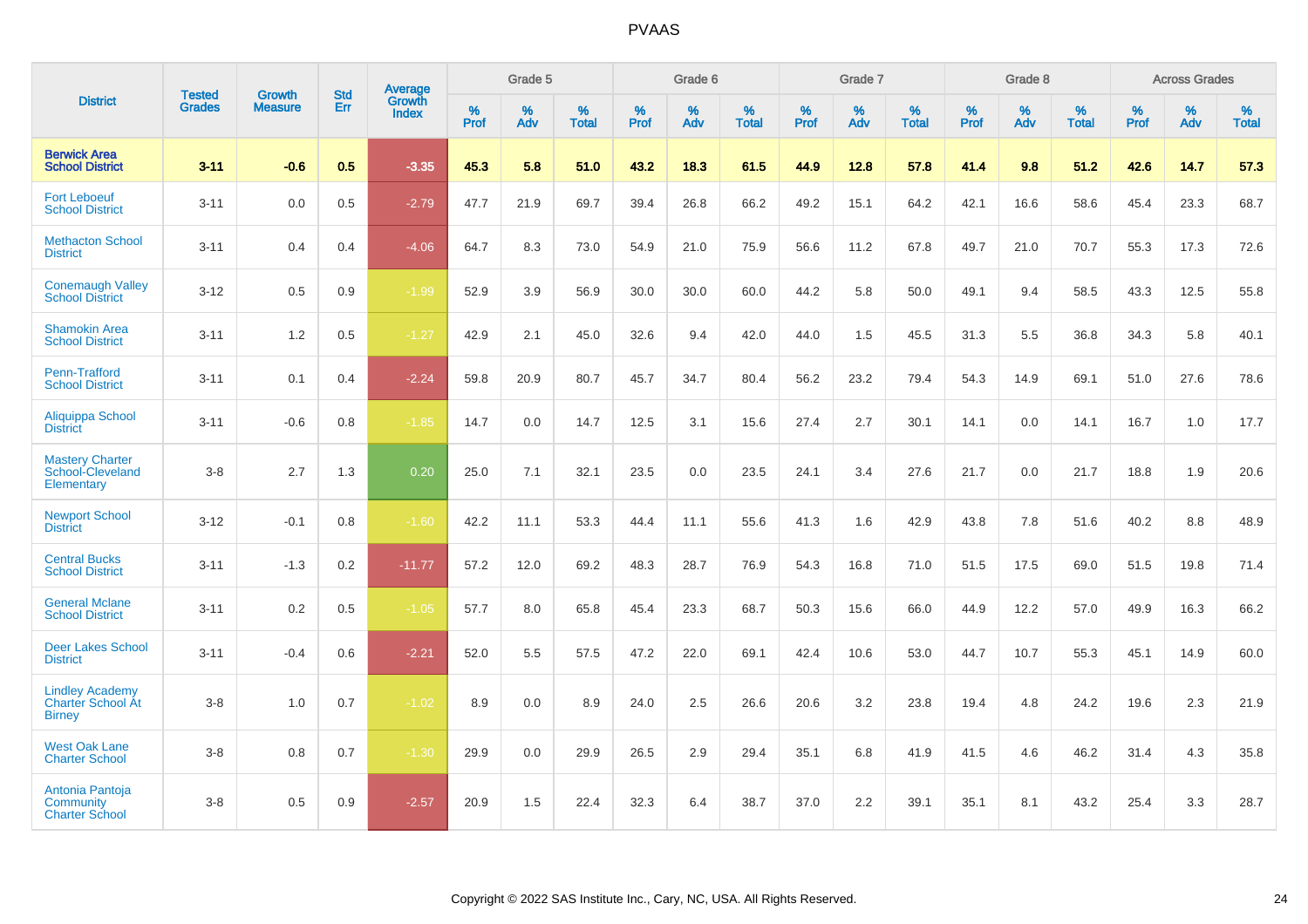|                                                               | <b>Tested</b> | <b>Growth</b>  | <b>Std</b> | Average                |              | Grade 5  |                   |                     | Grade 6  |                   |              | Grade 7  |                   |                     | Grade 8  |                   |                     | <b>Across Grades</b> |                   |
|---------------------------------------------------------------|---------------|----------------|------------|------------------------|--------------|----------|-------------------|---------------------|----------|-------------------|--------------|----------|-------------------|---------------------|----------|-------------------|---------------------|----------------------|-------------------|
| <b>District</b>                                               | <b>Grades</b> | <b>Measure</b> | Err        | Growth<br><b>Index</b> | $\%$<br>Prof | %<br>Adv | %<br><b>Total</b> | $\%$<br><b>Prof</b> | %<br>Adv | %<br><b>Total</b> | $\%$<br>Prof | %<br>Adv | %<br><b>Total</b> | $\%$<br><b>Prof</b> | %<br>Adv | %<br><b>Total</b> | $\%$<br><b>Prof</b> | $\%$<br>Adv          | %<br><b>Total</b> |
| <b>Berwick Area</b><br><b>School District</b>                 | $3 - 11$      | $-0.6$         | 0.5        | $-3.35$                | 45.3         | 5.8      | 51.0              | 43.2                | 18.3     | 61.5              | 44.9         | 12.8     | 57.8              | 41.4                | 9.8      | 51.2              | 42.6                | 14.7                 | 57.3              |
| <b>Franklin Area</b><br><b>School District</b>                | $3 - 11$      | 0.3            | 0.6        | $-3.37$                | 47.7         | 1.5      | 49.2              | 41.7                | 12.6     | 54.3              | 36.6         | 4.9      | 41.5              | 43.0                | 5.9      | 48.9              | 40.2                | 6.2                  | 46.4              |
| <b>Conrad Weiser</b><br><b>Area School</b><br><b>District</b> | $3 - 11$      | $-2.3$         | 0.5        | $-7.32$                | 44.8         | 0.6      | 45.4              | 40.0                | 8.7      | 48.7              | 26.2         | 2.7      | 28.9              | 30.0                | 3.4      | 33.5              | 36.9                | 6.7                  | 43.7              |
| <b>Hope For</b><br><b>Hyndman Charter</b><br>School           | $3 - 11$      | 4.1            | 1.9        | 0.17                   |              |          |                   | 12.5                | 6.2      | 18.8              | 41.7         | 8.3      | 50.0              | 37.5                | 0.0      | 37.5              | 27.4                | 6.0                  | 33.3              |
| <b>Leechburg Area</b><br><b>School District</b>               | $3 - 11$      | $-2.3$         | 0.9        | $-3.53$                | 46.7         | 2.2      | 48.9              | 29.7                | 2.7      | 32.4              | 42.9         | 0.0      | 42.9              | 51.2                | 11.6     | 62.8              | 45.8                | 7.9                  | 53.8              |
| <b>Carlynton School</b><br><b>District</b>                    | $3 - 11$      | 0.0            | 0.7        | $-1.38$                | 50.5         | 6.4      | 57.0              | 47.1                | 18.8     | 65.9              | 30.8         | 7.5      | 38.3              | 40.8                | 7.9      | 48.7              | 41.6                | 11.0                 | 52.7              |
| Gettysburg<br><b>Montessori Charter</b><br><b>School</b>      | $3-6$         | 2.6            | 2.0        | $-0.30$                | 50.0         | 10.0     | 60.0              | 44.4                | 22.2     | 66.7              |              |          |                   |                     |          |                   | 43.0                | 14.0                 | 57.0              |
| <b>Mastery Charter</b><br>School - Thomas<br>Campus           | $3 - 10$      | 0.4            | 1.0        | $-1.24$                | 29.0         | 0.0      | 29.0              | 17.1                | 0.0      | 17.1              | 20.9         | 2.3      | 23.3              | 28.9                | 0.0      | 28.9              | 24.9                | 2.3                  | 27.2              |
| Wissahickon<br><b>Charter School</b>                          | $3 - 8$       | $-1.5$         | 0.7        | $-4.94$                | 22.2         | 0.0      | 22.2              | 20.5                | 6.0      | 26.5              | 24.1         | 1.2      | 25.3              | 22.1                | 0.0      | 22.1              | 22.4                | 2.8                  | 25.2              |
| <b>Propel Charter</b><br>School-Northside                     | $3-8$         | $-1.3$         | 1.0        | $-2.83$                | 7.0          | 0.0      | 7.0               | 14.6                | 0.0      | 14.6              | 5.0          | 0.0      | 5.0               | 10.0                | 0.0      | 10.0              | 9.0                 | 0.0                  | 9.0               |
| Pocono Mountain<br><b>School District</b>                     | $3 - 12$      | 0.1            | 0.6        | $-1.58$                | 48.0         | 5.4      | 53.5              | 41.8                | 7.9      | 49.7              | 42.1         | 1.8      | 43.9              | 35.6                | 1.9      | 37.5              | 43.4                | 7.1                  | 50.5              |
| <b>Mount Union Area</b><br><b>School District</b>             | $3 - 10$      | 1.4            | 0.7        | 0.55                   | 28.7         | 3.2      | 31.9              | 28.4                | 0.0      | 28.4              | 28.9         | 4.8      | 33.7              | 36.9                | 1.2      | 38.1              | 31.6                | 2.9                  | 34.4              |
| <b>Schuylkill Valley</b><br><b>School District</b>            | $3 - 11$      | 0.6            | 0.6        | $-1.32$                | 53.1         | 3.1      | 56.2              | 44.4                | 16.9     | 61.3              | 42.9         | 7.5      | 50.4              | 45.0                | 6.3      | 51.4              | 45.2                | 10.3                 | 55.6              |
| <b>Salisbury</b><br><b>Township School</b><br><b>District</b> | $3 - 11$      | $-1.7$         | 0.7        | $-5.01$                | 38.3         | 7.4      | 45.7              | 33.0                | 22.0     | 55.0              | 34.8         | 4.4      | 39.1              | 47.1                | 12.6     | 59.8              | 40.0                | 11.6                 | 51.7              |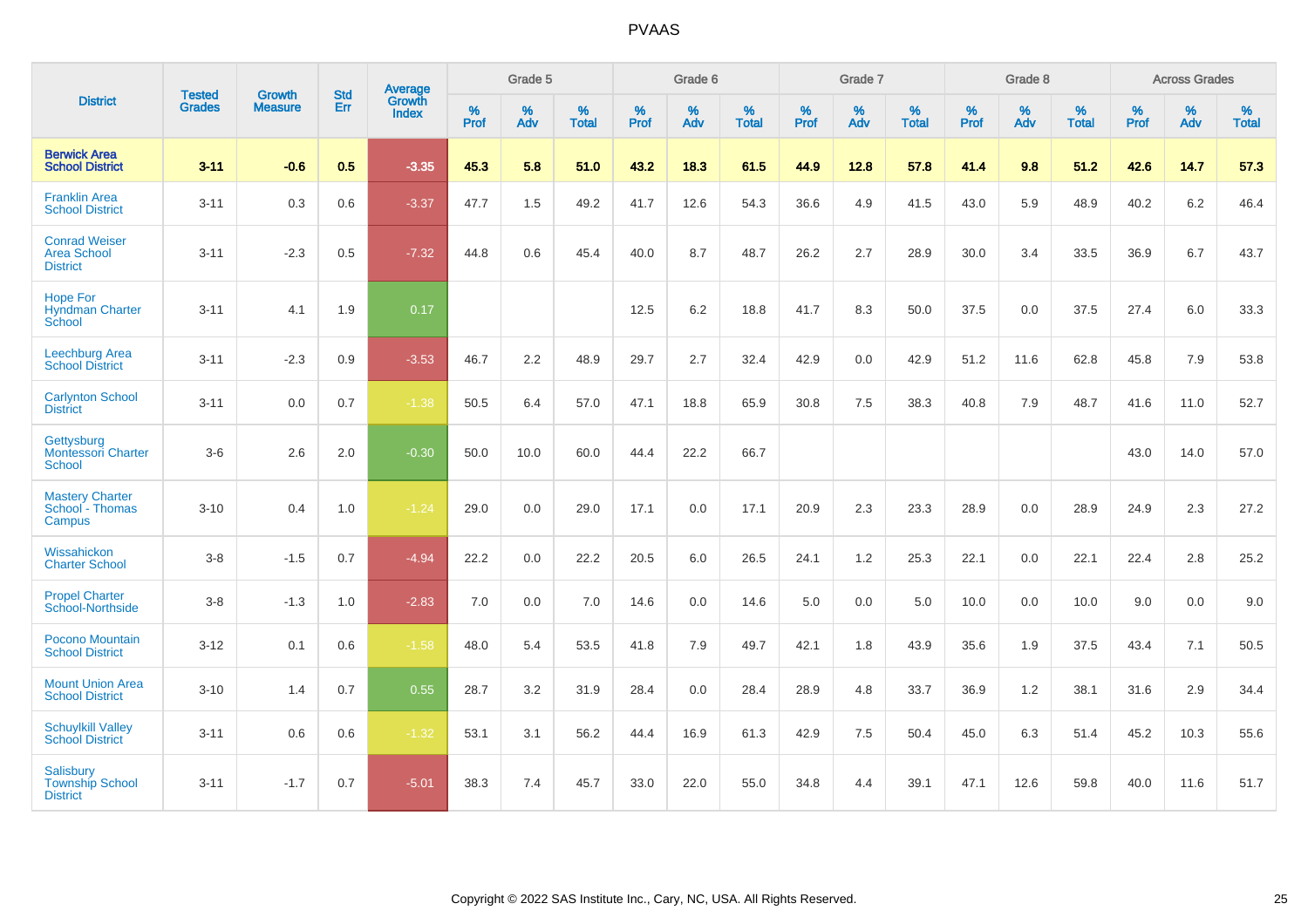|                                                                                     | <b>Tested</b> | <b>Growth</b>  | <b>Std</b> | Average                |           | Grade 5  |                   |           | Grade 6  |                   |           | Grade 7  |                   |           | Grade 8  |                   |           | <b>Across Grades</b> |                   |
|-------------------------------------------------------------------------------------|---------------|----------------|------------|------------------------|-----------|----------|-------------------|-----------|----------|-------------------|-----------|----------|-------------------|-----------|----------|-------------------|-----------|----------------------|-------------------|
| <b>District</b>                                                                     | <b>Grades</b> | <b>Measure</b> | Err        | Growth<br><b>Index</b> | %<br>Prof | %<br>Adv | %<br><b>Total</b> | %<br>Prof | %<br>Adv | %<br><b>Total</b> | %<br>Prof | %<br>Adv | %<br><b>Total</b> | %<br>Prof | %<br>Adv | %<br><b>Total</b> | %<br>Prof | %<br>Adv             | %<br><b>Total</b> |
| <b>Berwick Area</b><br><b>School District</b>                                       | $3 - 11$      | $-0.6$         | 0.5        | $-3.35$                | 45.3      | 5.8      | 51.0              | 43.2      | 18.3     | 61.5              | 44.9      | 12.8     | 57.8              | 41.4      | 9.8      | 51.2              | 42.6      | 14.7                 | 57.3              |
| <b>Chester Charter</b><br><b>Scholars Academy</b><br><b>Charter School</b>          | $3 - 12$      | 0.0            | 0.9        | $-3.27$                | 17.8      | 0.0      | 17.8              | 31.9      | 4.3      | 36.2              | 37.5      | 4.2      | 41.7              | 16.0      | 0.0      | 16.0              | 23.8      | 1.8                  | 25.6              |
| <b>Green Woods</b><br><b>Charter School</b>                                         | $3 - 8$       | 1.6            | 0.8        | $-0.37$                | 44.8      | 6.9      | 51.7              | 39.3      | 19.7     | 59.0              | 43.9      | 12.3     | 56.1              | 39.2      | 17.6     | 56.9              | 40.6      | 17.4                 | 58.0              |
| <b>Reynolds School</b><br><b>District</b>                                           | $3 - 10$      | $-4.3$         | 0.8        | $-5.71$                | 46.3      | 0.0      | 46.3              | 44.2      | 1.3      | 45.4              | 35.3      | 7.8      | 43.1              | 47.1      | 8.8      | 55.9              | 41.5      | 4.9                  | 46.4              |
| <b>Mountain View</b><br><b>School District</b>                                      | $3 - 11$      | 1.6            | 0.9        | 0.20                   | 45.0      | 3.3      | 48.3              | 49.0      | 6.1      | 55.1              | 47.2      | 5.7      | 52.8              | 55.0      | 10.0     | 65.0              | 45.1      | 5.6                  | 50.7              |
| <b>Penns Manor Area</b><br><b>School District</b>                                   | $3 - 12$      | 1.6            | 0.8        | $-1.15$                | 49.2      | 1.6      | 50.8              | 30.9      | 3.6      | 34.6              | 38.5      | 3.8      | 42.3              | 30.5      | 11.9     | 42.4              | 40.8      | 6.9                  | 47.8              |
| <b>Schuylkill Haven</b><br><b>Area School</b><br><b>District</b>                    | $3 - 11$      | $-1.4$         | 0.7        | $-4.47$                | 44.6      | 1.2      | 45.8              | 46.9      | 6.2      | 53.1              | 49.5      | 8.6      | 58.1              | 46.0      | 3.4      | 49.4              | 46.4      | 10.0                 | 56.4              |
| <b>Ferndale Area</b><br><b>School District</b>                                      | $3 - 10$      | 1.9            | 1.0        | 0.06                   | 43.2      | 4.6      | 47.7              | 46.3      | 14.6     | 61.0              | 61.5      | 5.1      | 66.7              | 54.4      | 4.4      | 58.7              | 46.1      | 10.6                 | 56.6              |
| <b>Innovative Arts</b><br><b>Academy Charter</b><br>School                          | $6 - 11$      | $-2.2$         | 0.9        | $-3.49$                |           |          |                   | 15.4      | 1.9      | 17.3              | 19.1      | 0.0      | 19.1              | 15.4      | 1.1      | 16.5              | 16.6      | 1.0                  | 17.5              |
| <b>Greenville Area</b><br><b>School District</b>                                    | $3 - 11$      | 1.0            | 0.7        | $-0.17$                | 46.7      | 5.6      | 52.2              | 52.5      | 11.2     | 63.8              | 43.8      | 5.7      | 49.5              | 31.2      | 12.5     | 43.8              | 42.0      | 10.1                 | 52.1              |
| <b>Tyrone Area</b><br><b>School District</b>                                        | $3 - 12$      | $-2.0$         | 0.6        | $-6.75$                | 50.4      | 3.0      | 53.3              | 43.4      | 10.1     | 53.5              | 43.8      | 5.0      | 48.8              | 44.7      | 6.1      | 50.9              | 45.2      | 12.0                 | 57.2              |
| The Philadelphia<br>Charter School for<br><b>Arts and Sciences</b><br>at HR Edmunds | $3 - 8$       | $-1.2$         | 0.7        | $-2.66$                | 11.9      | 2.4      | 14.3              | 18.6      | 0.0      | 18.6              | 17.2      | 0.0      | 17.2              | 24.4      | 0.0      | 24.4              | 16.1      | 0.6                  | 16.7              |
| <b>Oley Valley School</b><br><b>District</b>                                        | $3 - 11$      | $-0.0$         | 0.6        | $-2.17$                | 53.5      | 5.0      | 58.4              | 40.0      | 19.0     | 59.0              | 50.0      | 7.8      | 57.8              | 54.8      | 5.4      | 60.2              | 49.6      | 9.0                  | 58.6              |
| Chambersburg<br><b>Area School</b><br><b>District</b>                               | $3 - 11$      | $-0.2$         | 0.3        | $-2.21$                | 44.0      | 7.0      | 51.0              | 34.1      | 16.0     | 50.1              | 38.2      | 8.2      | 46.5              | 38.7      | 11.2     | 49.9              | 37.5      | 11.0                 | 48.5              |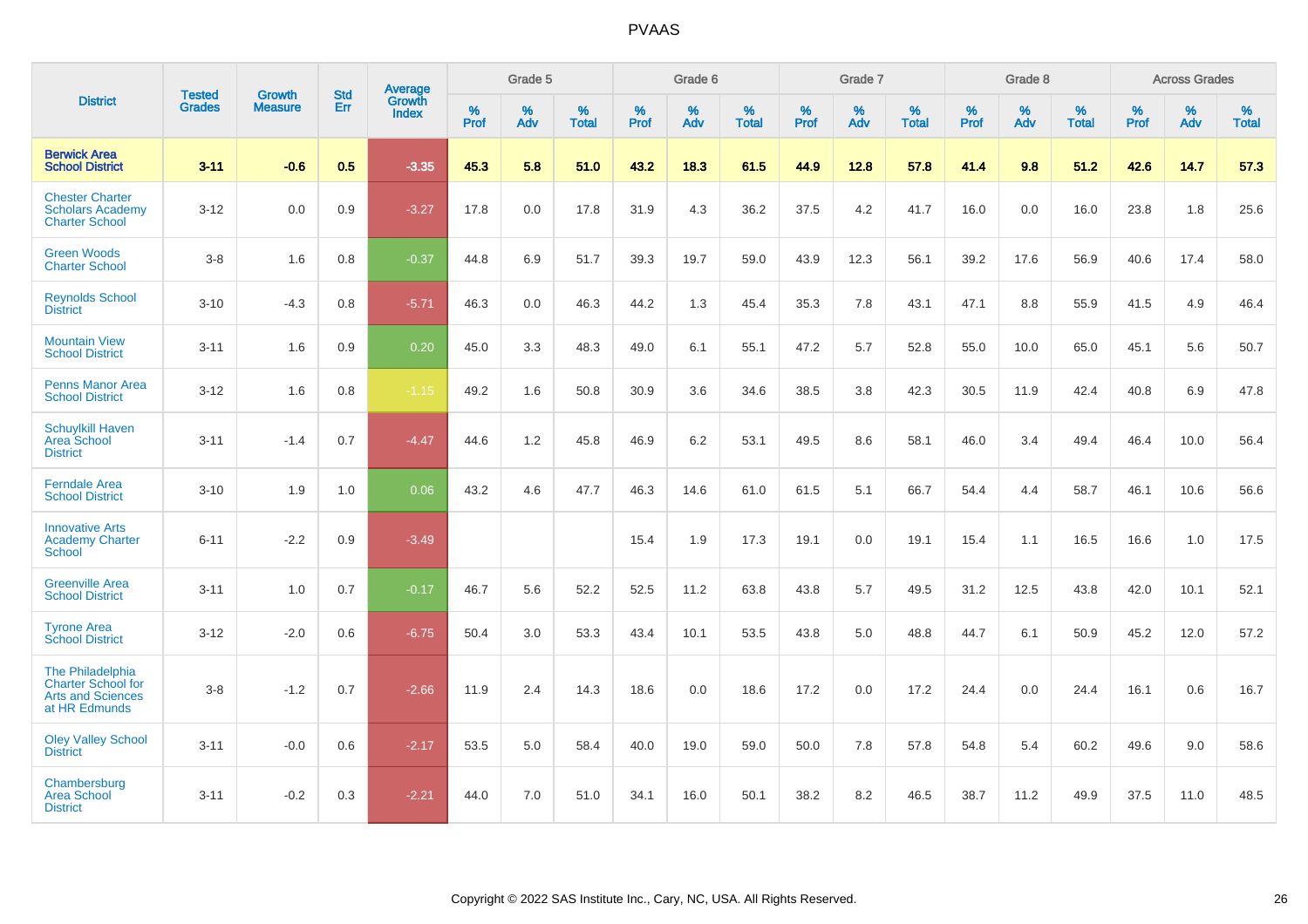|                                                            |                         |                                 | <b>Std</b> | Average                |              | Grade 5     |                      |              | Grade 6     |                      |              | Grade 7     |                      |              | Grade 8     |                      |                     | <b>Across Grades</b> |                      |
|------------------------------------------------------------|-------------------------|---------------------------------|------------|------------------------|--------------|-------------|----------------------|--------------|-------------|----------------------|--------------|-------------|----------------------|--------------|-------------|----------------------|---------------------|----------------------|----------------------|
| <b>District</b>                                            | Tested<br><b>Grades</b> | <b>Growth</b><br><b>Measure</b> | Err        | Growth<br><b>Index</b> | $\%$<br>Prof | $\%$<br>Adv | $\%$<br><b>Total</b> | $\%$<br>Prof | $\%$<br>Adv | $\%$<br><b>Total</b> | $\%$<br>Prof | $\%$<br>Adv | $\%$<br><b>Total</b> | $\%$<br>Prof | $\%$<br>Adv | $\%$<br><b>Total</b> | $\%$<br><b>Prof</b> | $\%$<br>Adv          | $\%$<br><b>Total</b> |
| <b>Berwick Area</b><br><b>School District</b>              | $3 - 11$                | $-0.6$                          | 0.5        | $-3.35$                | 45.3         | 5.8         | 51.0                 | 43.2         | 18.3        | 61.5                 | 44.9         | 12.8        | 57.8                 | 41.4         | 9.8         | 51.2                 | 42.6                | 14.7                 | 57.3                 |
| <b>Phoenixville Area</b><br><b>School District</b>         | $3 - 11$                | $-1.1$                          | 0.4        | $-4.78$                | 54.8         | 10.0        | 64.7                 | 45.9         | 27.3        | 73.2                 | 45.6         | 19.4        | 65.0                 | 52.8         | 12.7        | 65.5                 | 46.9                | 19.2                 | 66.1                 |
| <b>Mahanoy Area</b><br><b>School District</b>              | $3 - 10$                | $-3.0$                          | 0.8        | $-3.98$                | 30.4         | 0.0         | 30.4                 | 31.5         | 8.2         | 39.7                 | 19.6         | 2.0         | 21.6                 | 14.9         | 1.5         | 16.4                 | 27.6                | 3.3                  | 30.9                 |
| <b>Antietam School</b><br><b>District</b>                  | $3 - 10$                | 0.9                             | 0.8        | $-0.34$                | 29.7         | 1.6         | 31.2                 | 35.0         | 5.0         | 40.0                 | 29.1         | 0.0         | 29.1                 | 34.0         | 1.9         | 35.8                 | 31.3                | 3.0                  | 34.2                 |
| <b>Johnsonburg Area</b><br><b>School District</b>          | $3 - 11$                | $-1.6$                          | 1.0        | $-2.56$                | 42.5         | 7.5         | 50.0                 | 60.6         | 12.1        | 72.7                 | 41.9         | 9.3         | 51.2                 | 44.2         | 2.3         | 46.5                 | 51.3                | 10.3                 | 61.5                 |
| <b>Fort Cherry School</b><br><b>District</b>               | $3 - 10$                | $-2.2$                          | 0.8        | $-3.33$                | 61.4         | 8.8         | 70.2                 | 31.6         | 33.3        | 64.9                 | 45.6         | 8.8         | 54.4                 | 39.5         | 26.7        | 66.3                 | 45.7                | 16.8                 | 62.5                 |
| <b>North Schuylkill</b><br><b>School District</b>          | $3 - 11$                | 0.7                             | 0.5        | $-1.34$                | 36.8         | 2.2         | 39.0                 | 42.4         | 8.8         | 51.2                 | 41.3         | 3.9         | 45.2                 | 50.0         | $5.2\,$     | 55.2                 | 40.4                | 8.7                  | 49.1                 |
| <b>Turkeyfoot Valley</b><br>Area School<br><b>District</b> | $3 - 12$                | 0.6                             | 1.4        | $-2.97$                | 27.3         | 4.6         | 31.8                 | 38.1         | 9.5         | 47.6                 | 30.0         | 5.0         | 35.0                 | 30.4         | 0.0         | 30.4                 | 33.0                | 3.6                  | 36.6                 |
| <b>Norristown Area</b><br><b>School District</b>           | $3 - 12$                | $-1.1$                          | 0.4        | $-5.76$                | 24.5         | 1.0         | 25.5                 | 32.9         | 5.0         | 37.8                 | 26.4         | 4.8         | 31.3                 | 26.6         | 3.6         | 30.2                 | 27.8                | 4.0                  | 31.7                 |
| <b>Fairview School</b><br><b>District</b>                  | $3 - 11$                | $-1.8$                          | 0.5        | $-5.32$                | 61.9         | 9.5         | 71.4                 | 47.8         | 30.6        | 78.4                 | 46.6         | 26.7        | 73.3                 | 55.9         | 16.9        | 72.8                 | 50.8                | 23.7                 | 74.4                 |
| <b>Gillingham Charter</b><br>School                        | $3 - 11$                | 2.2                             | 2.0        | $-0.98$                | 41.7         | 0.0         | 41.7                 | 38.5         | 0.0         | 38.5                 |              |             |                      | 30.8         | 15.4        | 46.2                 | 34.3                | 4.3                  | 38.6                 |
| <b>Western Wayne</b><br><b>School District</b>             | $3 - 11$                | $-0.5$                          | 0.6        | $-2.08$                | 56.6         | 7.6         | 64.2                 | 43.0         | 21.5        | 64.5                 | 45.2         | 10.6        | 55.8                 | 45.8         | 15.0        | 60.8                 | 45.8                | 18.1                 | 63.9                 |
| <b>Governor Mifflin</b><br><b>School District</b>          | $3 - 11$                | $-1.0$                          | 0.4        | $-4.99$                | 38.2         | 3.2         | 41.5                 | 31.2         | 11.7        | 42.9                 | 44.4         | 8.3         | 52.8                 | 45.8         | 5.5         | 51.3                 | 40.8                | 9.3                  | 50.1                 |
| <b>Hamburg Area</b><br><b>School District</b>              | $3 - 11$                | $-0.4$                          | 0.5        | $-3.43$                | 41.1         | 5.0         | 46.1                 | 43.3         | 6.3         | 49.6                 | 33.1         | 1.9         | 35.0                 | 32.4         | 3.5         | 35.9                 | 38.6                | 5.3                  | 43.9                 |
| <b>Chartiers-Houston</b><br><b>School District</b>         | $3 - 10$                | $-1.5$                          | 0.7        | $-3.54$                | 58.4         | 10.1        | 68.5                 | 55.8         | 18.2        | 74.0                 | 52.0         | 5.5         | 57.5                 | 54.9         | 7.0         | 62.0                 | 53.8                | 14.2                 | 68.0                 |
| <b>Fannett-Metal</b><br><b>School District</b>             | $3 - 11$                | 0.5                             | 1.1        | $-1.72$                | 34.5         | 10.3        | 44.8                 | 44.8         | 6.9         | 51.7                 | 37.5         | 3.1         | 40.6                 | 33.3         | 2.2         | 35.6                 | 40.2                | 9.2                  | 49.4                 |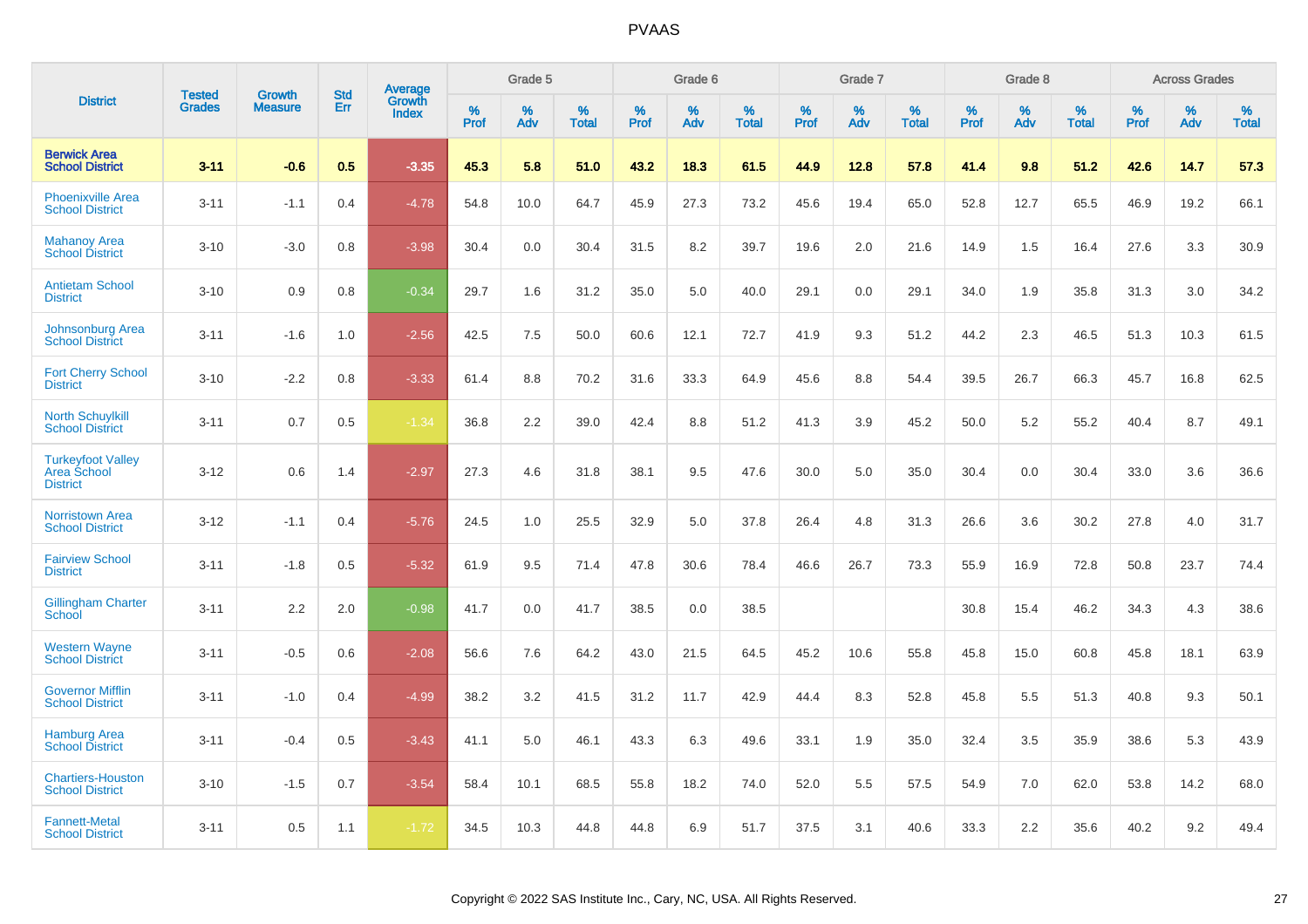|                                                        |                                | <b>Growth</b>  | <b>Std</b> | Average                |              | Grade 5     |                      |                     | Grade 6  |                   |              | Grade 7     |                   |              | Grade 8  |                   |                     | <b>Across Grades</b> |                      |
|--------------------------------------------------------|--------------------------------|----------------|------------|------------------------|--------------|-------------|----------------------|---------------------|----------|-------------------|--------------|-------------|-------------------|--------------|----------|-------------------|---------------------|----------------------|----------------------|
| <b>District</b>                                        | <b>Tested</b><br><b>Grades</b> | <b>Measure</b> | Err        | Growth<br><b>Index</b> | $\%$<br>Prof | $\%$<br>Adv | $\%$<br><b>Total</b> | $\%$<br><b>Prof</b> | %<br>Adv | %<br><b>Total</b> | $\%$<br>Prof | $\%$<br>Adv | %<br><b>Total</b> | $\%$<br>Prof | %<br>Adv | %<br><b>Total</b> | $\%$<br><b>Prof</b> | $\%$<br>Adv          | $\%$<br><b>Total</b> |
| <b>Berwick Area</b><br><b>School District</b>          | $3 - 11$                       | $-0.6$         | 0.5        | $-3.35$                | 45.3         | 5.8         | 51.0                 | 43.2                | 18.3     | 61.5              | 44.9         | 12.8        | 57.8              | 41.4         | 9.8      | 51.2              | 42.6                | 14.7                 | 57.3                 |
| <b>Canton Area</b><br><b>School District</b>           | $3 - 11$                       | $-2.0$         | 0.8        | $-3.71$                | 57.7         | 5.8         | 63.5                 | 46.0                | 4.8      | 50.8              | 40.0         | 0.0         | 40.0              | 36.9         | 3.1      | 40.0              | 43.6                | 6.7                  | 50.3                 |
| <b>School Lane</b><br><b>Charter School</b>            | $3 - 11$                       | 0.1            | 0.7        | $-1.87$                | 57.4         | 5.9         | 63.2                 | 40.0                | 18.3     | 58.3              | 43.8         | 6.8         | 50.7              | 40.9         | 21.2     | 62.1              | 43.3                | 14.5                 | 57.9                 |
| <b>Northern Potter</b><br><b>School District</b>       | $3 - 12$                       | 0.3            | 1.1        | $-1.34$                | 33.3         | 3.3         | 36.7                 | 32.6                | 14.0     | 46.5              | 51.6         | 9.7         | 61.3              | 40.7         | 3.7      | 44.4              | 36.4                | 8.9                  | 45.3                 |
| <b>Midland Borough</b><br><b>School District</b>       | $3-8$                          | 0.1            | 1.3        | $-2.19$                | 58.6         | 0.0         | 58.6                 | 52.4                | 9.5      | 61.9              | 42.9         | 7.1         | 50.0              | 47.6         | 0.0      | 47.6              | 49.3                | 5.7                  | 55.0                 |
| <b>Brownsville Area</b><br><b>School District</b>      | $3 - 12$                       | 1.2            | 0.7        | $-0.17$                | 40.5         | 0.0         | 40.5                 | 24.7                | 1.2      | 25.9              | 30.0         | 3.8         | 33.8              | 37.0         | 1.4      | 38.4              | 32.0                | 2.6                  | 34.6                 |
| <b>South Side Area</b><br><b>School District</b>       | $3 - 11$                       | $-1.4$         | 0.8        | $-3.13$                | 50.0         | 6.7         | 56.7                 | 33.9                | 8.1      | 41.9              | 57.6         | 6.1         | 63.6              | 49.3         | 8.4      | 57.8              | 43.1                | 10.2                 | 53.3                 |
| <b>Allegheny Valley</b><br><b>School District</b>      | $3 - 11$                       | $-2.6$         | 0.8        | $-3.45$                | 56.1         | 7.0         | 63.2                 | 44.4                | 9.3      | 53.7              | 38.8         | 6.0         | 44.8              | 44.3         | 13.1     | 57.4              | 45.7                | 8.9                  | 54.6                 |
| <b>Rochester Area</b><br><b>School District</b>        | $3 - 11$                       | $-3.0$         | 0.9        | $-4.33$                | 50.0         | 0.0         | 50.0                 | 40.4                | 13.5     | 53.8              | 24.0         | 2.0         | 26.0              | 47.2         | 1.9      | 49.1              | 43.3                | 7.5                  | 50.8                 |
| <b>Berwick Area</b><br><b>School District</b>          | $3 - 11$                       | $-0.6$         | 0.5        | $-3.35$                | 45.3         | 5.8         | 51.0                 | 43.2                | 18.3     | 61.5              | 44.9         | 12.8        | 57.8              | 41.4         | 9.8      | 51.2              | 42.6                | 14.7                 | 57.3                 |
| <b>Lakeland School</b><br><b>District</b>              | $3 - 11$                       | $-0.9$         | 0.7        | $-1.85$                | 41.3         | 1.3         | 42.7                 | 38.7                | 11.8     | 50.5              | 49.1         | 9.4         | 58.5              | 39.3         | 5.6      | 44.9              | 41.3                | 9.6                  | 50.8                 |
| <b>Forbes Road</b><br><b>School District</b>           | $3 - 11$                       | 1.3            | 1.4        | $-1.84$                | 61.3         | 3.2         | 64.5                 | 40.0                | 6.7      | 46.7              | 57.9         | 0.0         | 57.9              | 27.8         | 0.0      | 27.8              | 47.4                | 7.3                  | 54.7                 |
| <b>Baldwin-Whitehall</b><br><b>School District</b>     | $3 - 11$                       | $-0.1$         | 0.4        | $-4.77$                | 49.1         | 6.3         | 55.4                 | 48.8                | 11.8     | 60.6              | 48.6         | 8.3         | 56.8              | 45.1         | 7.0      | 52.0              | 46.4                | 12.2                 | 58.7                 |
| <b>Propel Charter</b><br>School-Homestead              | $3 - 11$                       | $-1.0$         | 1.0        | $-1.95$                | 21.6         | 0.0         | 21.6                 | 16.7                | 5.6      | 22.2              | 11.8         | 0.0         | 11.8              | 9.5          | 2.4      | 11.9              | 15.3                | 2.2                  | 17.6                 |
| Renaissance<br><b>Academy Charter</b><br><b>School</b> | $3 - 11$                       | $-1.3$         | 0.7        | $-2.40$                | 36.6         | 5.6         | 42.2                 | 39.7                | 16.4     | 56.2              | 50.7         | 5.3         | 56.0              | 40.6         | 18.8     | 59.4              | 41.0                | 10.8                 | 51.8                 |
| <b>Coudersport Area</b><br><b>School District</b>      | $3 - 11$                       | $-0.5$         | 0.9        | $-2.20$                | 58.2         | 1.8         | 60.0                 | 40.5                | 4.8      | 45.2              | 35.8         | 3.8         | 39.6              | 30.2         | 0.0      | 30.2              | 40.1                | 3.2                  | 43.3                 |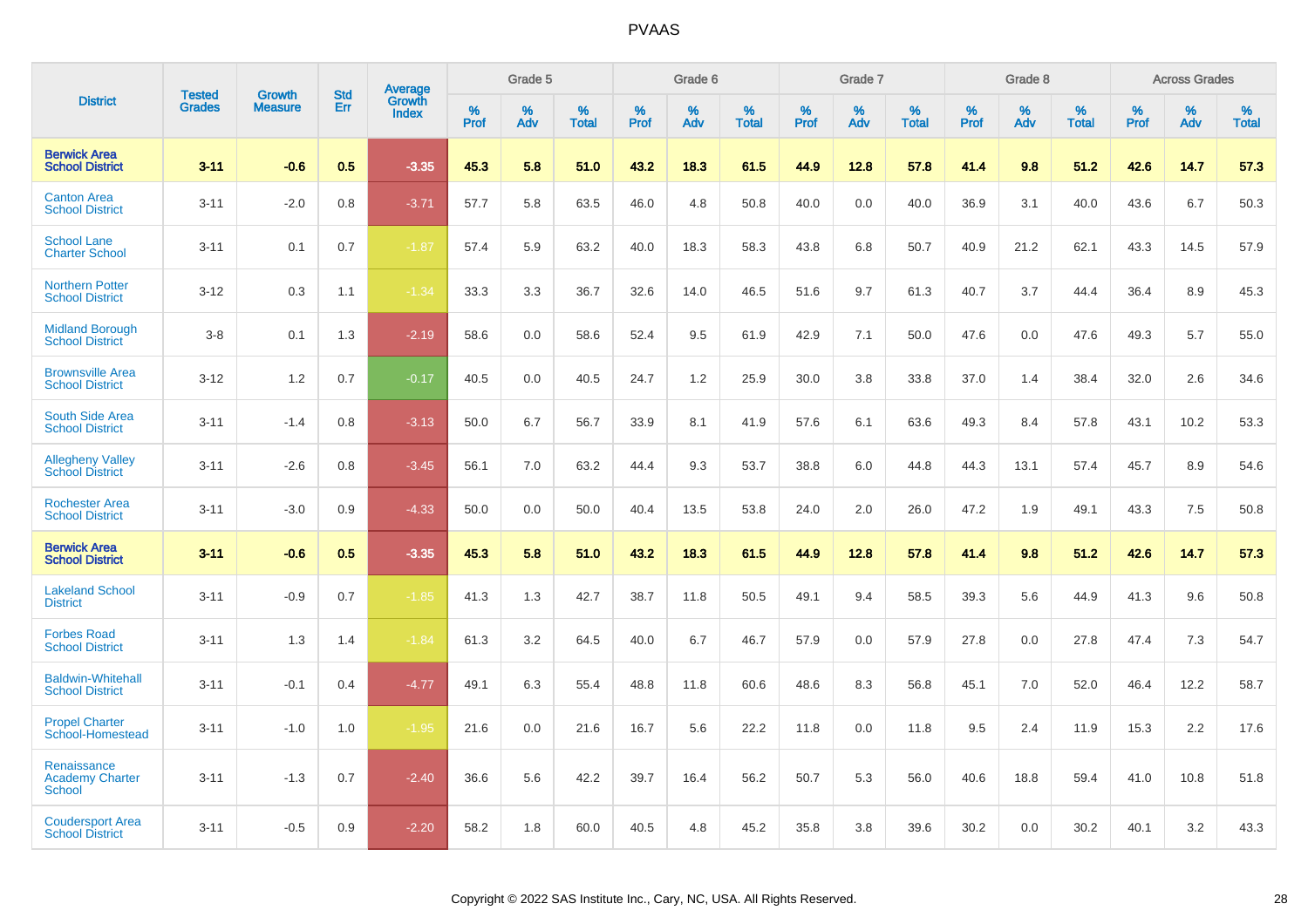|                                                                   |                                |                          | <b>Std</b> | Average         |                     | Grade 5  |                      |              | Grade 6     |                      |              | Grade 7  |                      |              | Grade 8     |                      |              | <b>Across Grades</b> |                      |
|-------------------------------------------------------------------|--------------------------------|--------------------------|------------|-----------------|---------------------|----------|----------------------|--------------|-------------|----------------------|--------------|----------|----------------------|--------------|-------------|----------------------|--------------|----------------------|----------------------|
| <b>District</b>                                                   | <b>Tested</b><br><b>Grades</b> | Growth<br><b>Measure</b> | Err        | Growth<br>Index | $\%$<br><b>Prof</b> | %<br>Adv | $\%$<br><b>Total</b> | $\%$<br>Prof | $\%$<br>Adv | $\%$<br><b>Total</b> | $\%$<br>Prof | %<br>Adv | $\%$<br><b>Total</b> | $\%$<br>Prof | $\%$<br>Adv | $\%$<br><b>Total</b> | $\%$<br>Prof | $\%$<br>Adv          | $\%$<br><b>Total</b> |
| <b>Berwick Area</b><br><b>School District</b>                     | $3 - 11$                       | $-0.6$                   | 0.5        | $-3.35$         | 45.3                | 5.8      | 51.0                 | 43.2         | 18.3        | 61.5                 | 44.9         | 12.8     | 57.8                 | 41.4         | 9.8         | 51.2                 | 42.6         | 14.7                 | 57.3                 |
| <b>Charleroi School</b><br><b>District</b>                        | $3 - 11$                       | $-2.5$                   | 0.6        | $-5.19$         | 45.1                | 2.0      | 47.1                 | 44.0         | 11.0        | 55.0                 | 37.7         | 11.3     | 49.1                 | 45.3         | 4.2         | 49.5                 | 43.2         | 7.7                  | 50.9                 |
| <b>Halifax Area</b><br><b>School District</b>                     | $3 - 11$                       | 0.6                      | 0.8        | $-1.23$         | 52.9                | 8.6      | 61.4                 | 51.8         | 20.4        | 72.2                 | 41.6         | 6.5      | 48.0                 | 35.5         | 2.6         | 38.2                 | 44.9         | 10.1                 | 55.1                 |
| <b>Sugar Valley Rural</b><br><b>Charter School</b>                | $3 - 11$                       | 0.5                      | 1.0        | $-1.70$         | 36.8                | 0.0      | 36.8                 | 34.2         | 7.9         | 42.1                 | 21.0         | 5.3      | 26.3                 | 8.6          | 2.9         | 11.4                 | 25.4         | 4.7                  | 30.0                 |
| <b>Juniata Valley</b><br><b>School District</b>                   | $3 - 11$                       | $-0.4$                   | 0.9        | $-4.35$         | 53.5                | 2.3      | 55.8                 | 35.7         | 8.9         | 44.6                 | 50.9         | 5.3      | 56.1                 | 33.3         | 4.2         | 37.5                 | 41.8         | 7.0                  | 48.8                 |
| <b>York Suburban</b><br><b>School District</b>                    | $3 - 11$                       | 0.5                      | 0.5        | $-0.60$         | 62.8                | 13.7     | 76.5                 | 45.3         | 23.4        | 68.7                 | 50.0         | 16.8     | 66.8                 | 36.4         | 19.8        | 56.2                 | 46.4         | 23.5                 | 70.0                 |
| <b>Galeton Area</b><br><b>School District</b>                     | $3 - 11$                       | 2.2                      | 1.4        | 0.68            | 56.0                | 8.0      | 64.0                 | 38.1         | 14.3        | 52.4                 | 28.0         | 0.0      | 28.0                 | 35.0         | 5.0         | 40.0                 | 37.7         | 6.9                  | 44.6                 |
| <b>Sharpsville Area</b><br><b>School District</b>                 | $3 - 11$                       | $-0.5$                   | 0.8        | $-1.83$         | 54.8                | 4.8      | 59.7                 | 52.9         | 19.1        | 72.1                 | 40.0         | 10.8     | 50.8                 | 47.1         | 12.9        | 60.0                 | 48.0         | 14.5                 | 62.5                 |
| <b>Frederick Douglass</b><br><b>Mastery Charter</b><br>School     | $3 - 8$                        | 1.8                      | 1.4        | $-0.08$         | 20.8                | 0.0      | 20.8                 | 22.2         | 0.0         | 22.2                 | 14.3         | 0.0      | 14.3                 | 34.6         | 3.8         | 38.5                 | 19.1         | 0.9                  | 20.0                 |
| <b>Pittston Area</b><br><b>School District</b>                    | $3 - 11$                       | $-3.7$                   | 0.8        | $-6.99$         | 36.6                | 1.4      | 38.0                 | 36.2         | 4.3         | 40.4                 | 28.8         | 1.5      | 30.3                 | 34.5         | 3.4         | 37.9                 | 35.3         | 5.0                  | 40.3                 |
| <b>Lehigh Valley</b><br>Academy Regional<br><b>Charter School</b> | $3 - 11$                       | 0.4                      | 0.6        | $-1.72$         | 50.0                | 5.8      | 55.8                 | 38.3         | 18.8        | 57.0                 | 50.9         | 3.8      | 54.7                 | 51.8         | 4.6         | 56.4                 | 46.4         | 11.0                 | 57.4                 |
| <b>Columbia Borough</b><br><b>School District</b>                 | $3 - 12$                       | $-0.9$                   | 0.8        | $-3.70$         | 34.7                | 5.6      | 40.3                 | 31.0         | 8.4         | 39.4                 | 20.0         | 4.3      | 24.3                 | 21.6         | 1.4         | 23.0                 | 27.1         | 6.8                  | 33.9                 |
| <b>Conneaut School</b><br><b>District</b>                         | $3 - 12$                       | 0.1                      | 0.5        | $-2.08$         | 42.4                | 5.3      | 47.7                 | 44.8         | 18.4        | 63.2                 | 51.1         | 6.7      | 57.8                 | 47.6         | 5.4         | 53.1                 | 45.1         | 12.8                 | 57.9                 |
| <b>Fell Charter School</b>                                        | $3 - 8$                        | 3.1                      | 2.3        | 0.37            | 62.5                | 0.0      | 62.5                 | 50.0         | 6.2         | 56.2                 |              |          |                      |              |             |                      | 60.5         | 4.0                  | 64.5                 |
| <b>West Greene</b><br><b>School District</b>                      | $3 - 11$                       | $-1.2$                   | 1.0        | $-2.12$         | 46.2                | 10.3     | 56.4                 | 35.9         | 15.4        | 51.3                 | 28.3         | 11.3     | 39.6                 | 35.3         | 3.9         | 39.2                 | 43.2         | 10.7                 | 53.9                 |
| <b>Bethlehem Area</b><br><b>School District</b>                   | $3 - 11$                       | 0.3                      | 0.4        | $-1.86$         | 50.4                | 5.3      | 55.6                 | 39.9         | 8.4         | 48.3                 | 40.8         | 5.2      | 46.0                 | 33.8         | 6.3         | 40.1                 | 42.3         | 9.3                  | 51.6                 |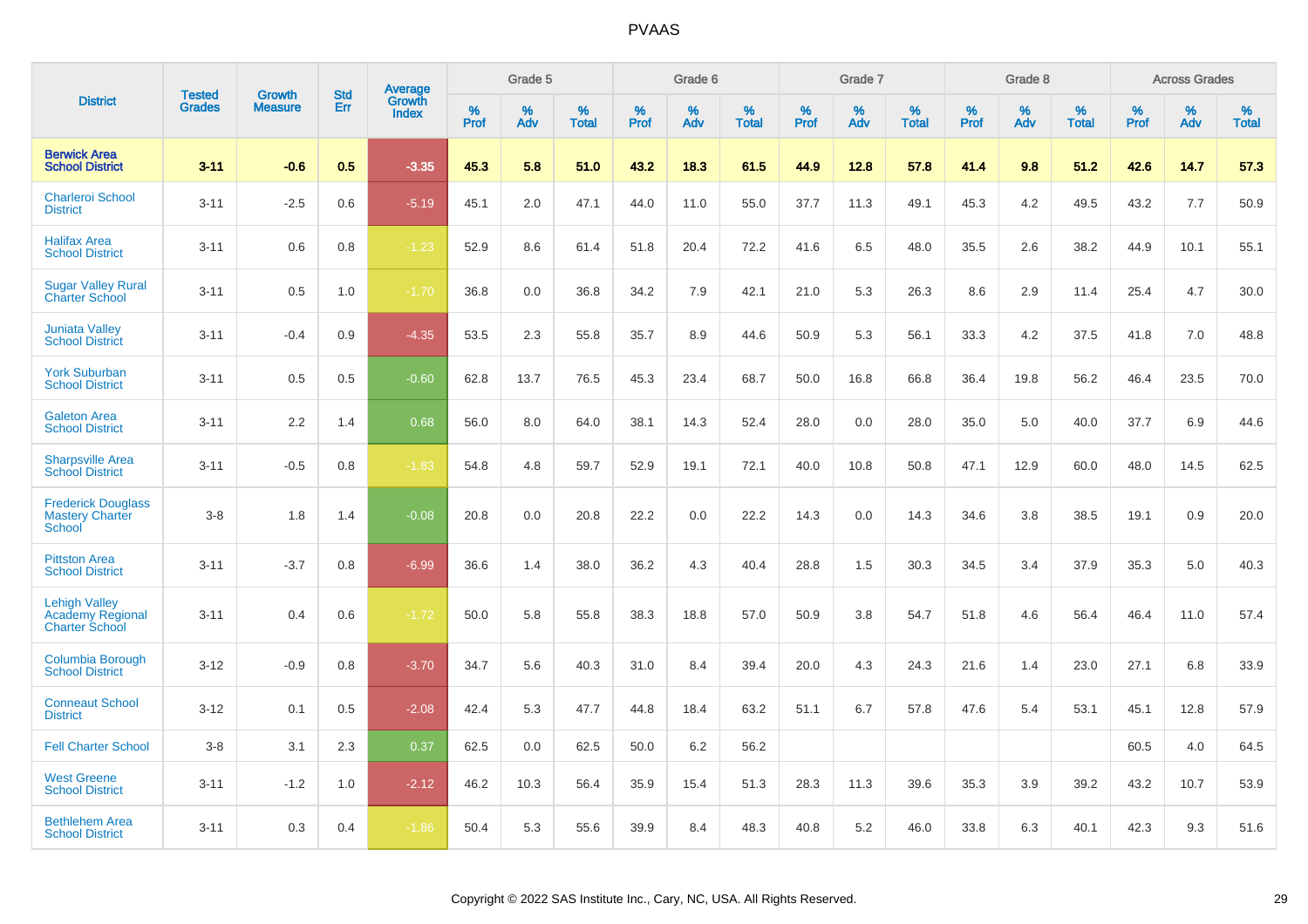|                                                                    |                                | <b>Growth</b>  | <b>Std</b> | Average                |              | Grade 5  |                   |           | Grade 6  |                   |           | Grade 7  |                   |           | Grade 8  |                   |              | <b>Across Grades</b> |                   |
|--------------------------------------------------------------------|--------------------------------|----------------|------------|------------------------|--------------|----------|-------------------|-----------|----------|-------------------|-----------|----------|-------------------|-----------|----------|-------------------|--------------|----------------------|-------------------|
| <b>District</b>                                                    | <b>Tested</b><br><b>Grades</b> | <b>Measure</b> | <b>Err</b> | Growth<br><b>Index</b> | $\%$<br>Prof | %<br>Adv | %<br><b>Total</b> | %<br>Prof | %<br>Adv | %<br><b>Total</b> | %<br>Prof | %<br>Adv | %<br><b>Total</b> | %<br>Prof | %<br>Adv | %<br><b>Total</b> | $\%$<br>Prof | %<br>Adv             | %<br><b>Total</b> |
| <b>Berwick Area</b><br><b>School District</b>                      | $3 - 11$                       | $-0.6$         | 0.5        | $-3.35$                | 45.3         | 5.8      | 51.0              | 43.2      | 18.3     | 61.5              | 44.9      | 12.8     | 57.8              | 41.4      | 9.8      | 51.2              | 42.6         | 14.7                 | 57.3              |
| <b>Tuscarora School</b><br><b>District</b>                         | $3 - 11$                       | $-0.1$         | 0.5        | $-1.87$                | 41.0         | 5.8      | 46.8              | 43.7      | 11.9     | 55.6              | 45.8      | 5.6      | 51.4              | 45.6      | 6.3      | 51.8              | 43.1         | 9.9                  | 53.0              |
| <b>Berlin</b><br><b>Brothersvalley</b><br><b>School District</b>   | $3 - 11$                       | $-1.0$         | 0.8        | $-3.00$                | 60.4         | 1.9      | 62.3              | 42.4      | 15.2     | 57.6              | 55.8      | 3.8      | 59.6              | 54.2      | 6.2      | 60.4              | 48.4         | 8.4                  | 56.8              |
| <b>Tulpehocken Area</b><br><b>School District</b>                  | $3 - 12$                       | $-0.2$         | 0.6        | $-1.64$                | 57.5         | 2.3      | 59.8              | 32.4      | 17.6     | 50.0              | 39.8      | 4.8      | 44.7              | 42.0      | 6.2      | 48.2              | 41.5         | 9.5                  | 51.0              |
| <b>Blairsville-</b><br><b>Saltsburg School</b><br><b>District</b>  | $3 - 11$                       | $-0.1$         | 0.7        | $-3.63$                | 46.9         | 8.2      | 55.1              | 40.4      | 22.5     | 62.9              | 38.6      | 9.9      | 48.5              | 50.6      | 14.1     | 64.7              | 41.8         | 15.1                 | 56.9              |
| <b>Highlands School</b><br><b>District</b>                         | $3 - 11$                       | $-0.6$         | 0.5        | $-2.71$                | 47.5         | 0.0      | 47.5              | 37.2      | 9.7      | 46.9              | 42.2      | 5.4      | 47.6              | 39.2      | 9.5      | 48.6              | 40.7         | 7.9                  | 48.6              |
| South Williamsport<br><b>Area School</b><br><b>District</b>        | $3 - 10$                       | 0.5            | 0.7        | $-1.08$                | 45.7         | 6.4      | 52.1              | 37.4      | 15.4     | 52.8              | 40.5      | 8.3      | 48.8              | 43.2      | 12.5     | 55.7              | 39.9         | 12.1                 | 52.0              |
| <b>Lower Moreland</b><br><b>Township School</b><br><b>District</b> | $3 - 11$                       | $-2.1$         | 0.5        | $-5.66$                | 53.0         | 10.2     | 63.2              | 50.0      | 25.9     | 75.9              | 55.2      | 14.7     | 69.9              | 48.8      | 18.8     | 67.6              | 51.2         | 19.3                 | 70.5              |
| Tamaqua Area<br><b>School District</b>                             | $3 - 12$                       | $-0.4$         | 0.6        | $-2.14$                | 60.2         | 5.6      | 65.7              | 39.1      | 7.8      | 46.9              | 37.9      | 5.2      | 43.1              | 42.2      | 7.0      | 49.3              | 44.6         | 7.7                  | 52.3              |
| <b>Elizabeth Forward</b><br><b>School District</b>                 | $3 - 11$                       | $-0.3$         | 0.5        | $-1.82$                | 55.7         | 11.4     | 67.0              | 47.5      | 18.5     | 66.0              | 56.9      | 11.1     | 68.0              | 50.9      | 6.3      | 57.1              | 51.2         | 14.0                 | 65.2              |
| <b>Bermudian Springs</b><br><b>School District</b>                 | $3 - 11$                       | 0.2            | 0.6        | $-0.71$                | 50.4         | 0.0      | 50.4              | 37.5      | 10.6     | 48.1              | 44.5      | 5.9      | 50.4              | 39.8      | 6.5      | 46.3              | 42.4         | 6.9                  | 49.3              |
| <b>Laurel School</b><br><b>District</b>                            | $3 - 11$                       | $-0.0$         | 0.7        | $-1.57$                | 54.0         | 6.8      | 60.8              | 35.7      | 21.4     | 57.1              | 60.8      | 10.1     | 70.9              | 50.8      | 10.4     | 61.2              | 50.7         | 14.6                 | 65.3              |
| <b>Mcguffey School</b><br><b>District</b>                          | $3 - 11$                       | $-1.8$         | 0.6        | $-5.01$                | 43.5         | 1.8      | 45.4              | 42.7      | 12.6     | 55.3              | 34.9      | 0.9      | 35.8              | 38.0      | 4.1      | 42.2              | 41.6         | 8.2                  | 49.8              |
| <b>West Branch Area</b><br><b>School District</b>                  | $3 - 11$                       | 0.4            | 0.8        | $-0.62$                | 37.1         | 3.2      | 40.3              | 32.8      | 6.6      | 39.3              | 48.6      | 6.8      | 55.4              | 50.0      | 3.0      | 53.0              | 42.6         | 6.8                  | 49.4              |
| <b>Benton Area</b><br><b>School District</b>                       | $3 - 10$                       | $-0.4$         | 0.9        | $-1.69$                | 47.5         | 1.6      | 49.2              | 43.5      | 8.7      | 52.2              | 37.3      | 5.1      | 42.4              | 46.2      | 2.6      | 48.7              | 42.6         | 8.4                  | 51.0              |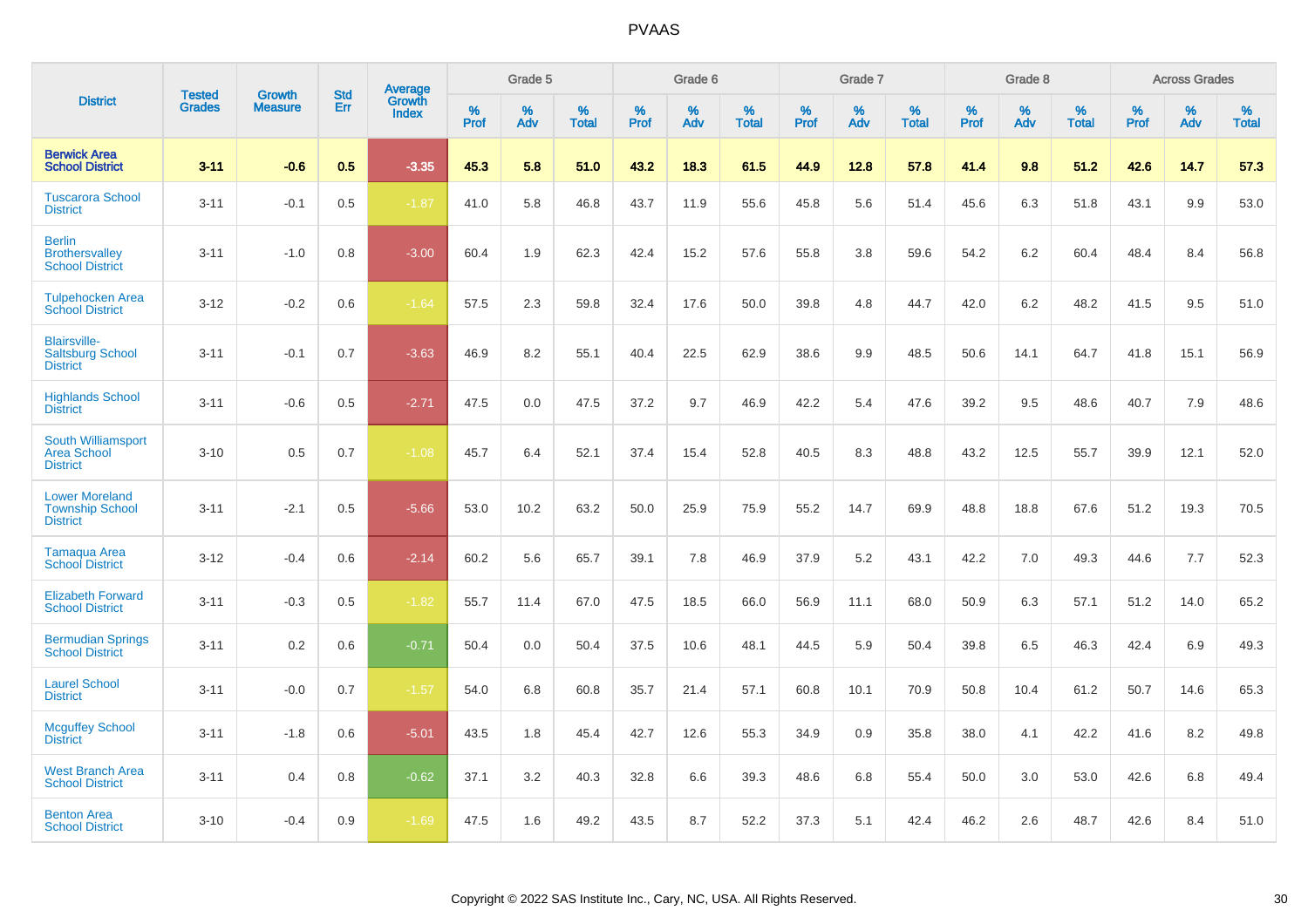|                                                                                          | <b>Tested</b> | <b>Growth</b>  | <b>Std</b> |                                   |              | Grade 5  |                   |              | Grade 6  |                   |              | Grade 7  |                   |              | Grade 8  |                   |           | <b>Across Grades</b> |                   |
|------------------------------------------------------------------------------------------|---------------|----------------|------------|-----------------------------------|--------------|----------|-------------------|--------------|----------|-------------------|--------------|----------|-------------------|--------------|----------|-------------------|-----------|----------------------|-------------------|
| <b>District</b>                                                                          | <b>Grades</b> | <b>Measure</b> | Err        | Average<br>Growth<br><b>Index</b> | $\%$<br>Prof | %<br>Adv | %<br><b>Total</b> | $\%$<br>Prof | %<br>Adv | %<br><b>Total</b> | $\%$<br>Prof | %<br>Adv | %<br><b>Total</b> | $\%$<br>Prof | %<br>Adv | %<br><b>Total</b> | %<br>Prof | %<br>Adv             | %<br><b>Total</b> |
| <b>Berwick Area</b><br><b>School District</b>                                            | $3 - 11$      | $-0.6$         | 0.5        | $-3.35$                           | 45.3         | 5.8      | 51.0              | 43.2         | 18.3     | 61.5              | 44.9         | 12.8     | 57.8              | 41.4         | 9.8      | 51.2              | 42.6      | 14.7                 | 57.3              |
| <b>Global Leadership</b><br><b>Academy Charter</b><br><b>School Southwest</b><br>at Huey | $3-8$         | $-0.4$         | 1.8        | $-1.72$                           | 0.0          | 0.0      | 0.0               | 0.0          | 0.0      | 0.0               |              |          |                   | 21.4         | 0.0      | 21.4              | 11.1      | 0.0                  | 11.1              |
| <b>Freedom Area</b><br><b>School District</b>                                            | $3 - 11$      | $-1.9$         | 0.7        | $-2.80$                           | 36.0         | 2.3      | 38.4              | 36.8         | 12.6     | 49.4              | 37.9         | 1.9      | 39.8              | 40.3         | 1.3      | 41.6              | 38.8      | 6.0                  | 44.7              |
| <b>Howard Gardner</b><br><b>Multiple</b><br>Intelligence<br><b>Charter School</b>        | $3 - 8$       | $-1.2$         | 1.2        | $-2.23$                           | 41.4         | 10.3     | 51.7              | 39.4         | 3.0      | 42.4              | 63.6         | 0.0      | 63.6              | 55.6         | 11.1     | 66.7              | 48.8      | 7.1                  | 55.9              |
| <b>Bristol Borough</b><br><b>School District</b>                                         | $3 - 12$      | 0.4            | 0.7        | $-0.78$                           | 37.3         | 1.3      | 38.7              | 28.4         | 18.2     | 46.6              | 39.5         | 7.4      | 46.9              | 27.7         | 6.0      | 33.7              | 33.3      | 8.0                  | 41.4              |
| <b>KIPP West</b><br>Philadelphia<br><b>Charter School</b>                                | $3-8$         | $-0.4$         | 1.2        | $-1.95$                           | 28.6         | 0.0      | 28.6              | 19.4         | 0.0      | 19.4              | 25.0         | 0.0      | 25.0              | 16.7         | 0.0      | 16.7              | 17.6      | 0.6                  | 18.1              |
| <b>Belle Vernon Area</b><br><b>School District</b>                                       | $3 - 11$      | $-0.1$         | 0.6        | $-1.14$                           | 52.2         | 6.3      | 58.6              | 49.6         | 14.8     | 64.4              | 47.8         | 4.4      | 52.2              | 44.1         | 6.4      | 50.5              | 47.7      | 8.9                  | 56.6              |
| <b>Keystone Oaks</b><br><b>School District</b>                                           | $3 - 11$      | $-1.4$         | 0.6        | $-5.52$                           | 54.1         | 17.2     | 71.3              | 35.4         | 25.7     | 61.1              | 45.1         | 13.3     | 58.4              | 41.1         | 12.5     | 53.6              | 44.5      | 21.3                 | 65.8              |
| <b>Bethlehem-Center</b><br><b>School District</b>                                        | $3 - 10$      | $-2.1$         | 0.8        | $-4.03$                           | 40.8         | 2.8      | 43.7              | 29.8         | 1.5      | 31.3              | 28.6         | 0.0      | 28.6              | 29.2         | 0.0      | 29.2              | 35.6      | 3.6                  | 39.2              |
| <b>Cranberry Area</b><br><b>School District</b>                                          | $3 - 12$      | $-0.0$         | 0.7        | $-1.98$                           | 48.7         | 9.2      | 57.9              | 52.1         | 9.4      | 61.5              | 41.0         | 2.1      | 43.2              | 46.7         | 9.3      | 56.0              | 44.5      | 7.7                  | 52.2              |
| <b>Greater Nanticoke</b><br><b>Area School</b><br><b>District</b>                        | $3 - 12$      | $-0.0$         | 0.6        | $-1.16$                           | 43.1         | 2.8      | 45.9              | 26.7         | 6.0      | 32.8              | 23.6         | 1.9      | 25.5              | 35.6         | 3.5      | 39.1              | 29.8      | 5.0                  | 34.8              |
| <b>Mastery Charter</b><br>School - Clymer<br>Elementary                                  | $3-6$         | 1.7            | 1.5        | 0.22                              | 13.5         | 0.0      | 13.5              | 24.1         | 3.4      | 27.6              |              |          |                   |              |          |                   | 17.5      | 0.8                  | 18.3              |
| <b>Northwestern</b><br><b>Lehigh School</b><br><b>District</b>                           | $3 - 11$      | $-1.5$         | 0.5        | $-5.90$                           | 55.9         | 5.5      | 61.4              | 46.0         | 15.3     | 61.3              | 51.0         | 7.1      | 58.1              | 40.1         | 16.6     | 56.7              | 48.0      | 12.1                 | 60.1              |
| <b>Manheim Central</b><br><b>School District</b>                                         | $3 - 11$      | $-0.3$         | 0.5        | $-2.60$                           | 35.4         | 6.2      | 41.5              | 48.3         | 9.2      | 57.5              | 37.6         | 6.2      | 43.8              | 41.9         | 11.7     | 53.6              | 42.2      | 11.1                 | 53.2              |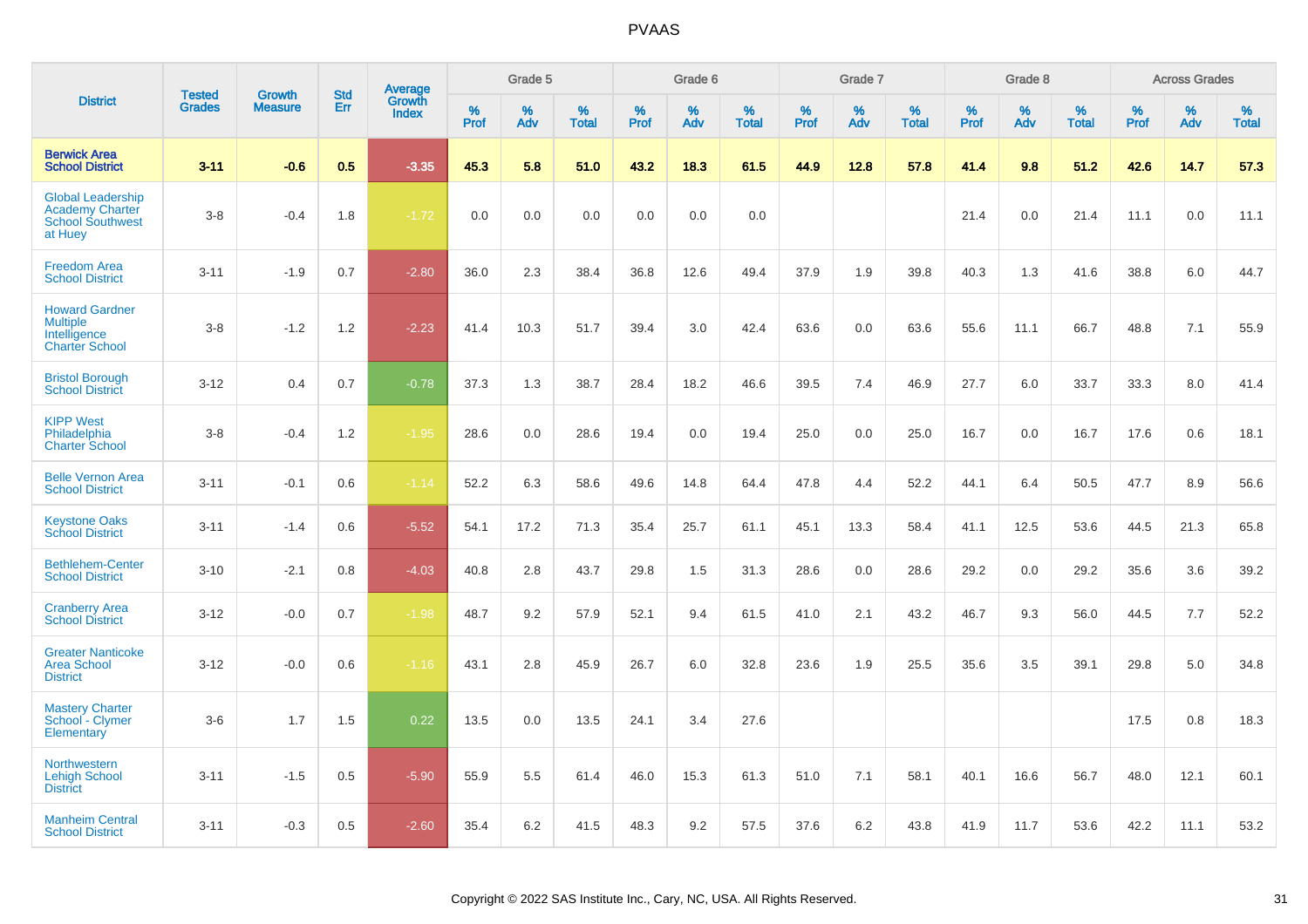|                                                                 | <b>Tested</b> | <b>Growth</b>  | <b>Std</b> |                                          |              | Grade 5  |                   |           | Grade 6  |                   |           | Grade 7  |                   |           | Grade 8  |                   |              | <b>Across Grades</b> |                   |
|-----------------------------------------------------------------|---------------|----------------|------------|------------------------------------------|--------------|----------|-------------------|-----------|----------|-------------------|-----------|----------|-------------------|-----------|----------|-------------------|--------------|----------------------|-------------------|
| <b>District</b>                                                 | <b>Grades</b> | <b>Measure</b> | <b>Err</b> | <b>Average</b><br>Growth<br><b>Index</b> | $\%$<br>Prof | %<br>Adv | %<br><b>Total</b> | %<br>Prof | %<br>Adv | %<br><b>Total</b> | %<br>Prof | %<br>Adv | %<br><b>Total</b> | %<br>Prof | %<br>Adv | %<br><b>Total</b> | $\%$<br>Prof | %<br>Adv             | %<br><b>Total</b> |
| <b>Berwick Area</b><br><b>School District</b>                   | $3 - 11$      | $-0.6$         | 0.5        | $-3.35$                                  | 45.3         | 5.8      | 51.0              | 43.2      | 18.3     | 61.5              | 44.9      | 12.8     | 57.8              | 41.4      | 9.8      | 51.2              | 42.6         | 14.7                 | 57.3              |
| <b>Bloomsburg Area</b><br><b>School District</b>                | $3 - 10$      | $-0.8$         | 0.7        | $-2.19$                                  | 49.4         | 4.4      | 53.8              | 43.3      | 15.6     | 58.9              | 36.3      | 7.8      | 44.1              | 50.0      | 6.0      | 56.0              | 46.3         | 11.7                 | 57.9              |
| <b>Mars Area School</b><br><b>District</b>                      | $3 - 10$      | $-1.1$         | 0.4        | $-3.43$                                  | 66.5         | 10.4     | 76.9              | 45.1      | 33.8     | 79.0              | 51.6      | 17.4     | 69.0              | 56.1      | 9.4      | 65.6              | 51.3         | 23.7                 | 75.1              |
| <b>Keystone</b><br><b>Academy Charter</b><br><b>School</b>      | $3 - 8$       | 0.9            | 0.8        | $-0.53$                                  | 42.1         | 3.5      | 45.6              | 38.7      | 19.4     | 58.1              | 47.4      | 3.5      | 50.9              | 40.7      | 8.5      | 49.2              | 40.7         | 7.4                  | 48.1              |
| Shanksville-<br><b>Stonycreek School</b><br><b>District</b>     | $3 - 10$      | 0.6            | 1.4        | $-1.55$                                  | 28.6         | 0.0      | 28.6              | 41.7      | 16.7     | 58.3              | 45.0      | 5.0      | 50.0              | 44.4      | 5.6      | 50.0              | 49.2         | 8.5                  | 57.6              |
| <b>Uniontown Area</b><br><b>School District</b>                 | $3 - 11$      | 0.5            | 0.6        | $-0.49$                                  | 40.6         | 9.4      | 50.0              | 40.7      | 14.8     | 55.6              | 37.3      | 3.6      | 40.9              | 42.4      | 3.3      | 45.6              | 39.1         | 11.0                 | 50.1              |
| <b>Ligonier Valley</b><br><b>School District</b>                | $3 - 11$      | $-0.8$         | 0.7        | $-1.79$                                  | 43.8         | 7.5      | 51.2              | 46.0      | 16.0     | 62.0              | 40.5      | 2.7      | 43.2              | 45.9      | 10.2     | 56.1              | 44.7         | 12.8                 | 57.6              |
| <b>Mount Pleasant</b><br><b>Area School</b><br><b>District</b>  | $3 - 11$      | $-2.9$         | 0.6        | $-5.11$                                  | 45.9         | 0.0      | 45.9              | 41.6      | 12.0     | 53.6              | 42.2      | 2.8      | 45.1              | 38.7      | 6.4      | 45.2              | 42.0         | 8.5                  | 50.5              |
| <b>Forest City</b><br><b>Regional School</b><br><b>District</b> | $3 - 12$      | $-2.2$         | 0.9        | $-3.41$                                  | 55.6         | 4.4      | 60.0              | 36.7      | 6.1      | 42.9              | 39.5      | 5.3      | 44.7              | 52.1      | 8.3      | 60.4              | 44.0         | 8.8                  | 52.8              |
| <b>Hazleton Area</b><br><b>School District</b>                  | $3 - 11$      | 0.5            | 0.4        | 0.09                                     | 30.2         | 2.3      | 32.5              | 24.8      | 4.8      | 29.6              | 24.8      | 2.8      | 27.5              | 26.1      | 6.5      | 32.6              | 28.6         | 4.0                  | 32.6              |
| <b>Wilkes-Barre Area</b><br><b>School District</b>              | $3 - 11$      | $-1.0$         | 0.5        | $-3.12$                                  | 28.0         | 0.8      | 28.8              | 32.4      | 8.7      | 41.1              | 27.6      | 1.8      | 29.4              | 24.7      | 3.7      | 28.4              | 27.8         | 4.6                  | 32.3              |
| <b>Upper Adams</b><br><b>School District</b>                    | $3 - 11$      | 0.7            | 0.6        | $-0.01$                                  | 47.3         | 3.8      | 51.2              | 40.2      | 16.2     | 56.4              | 37.7      | 6.6      | 44.3              | 51.5      | 0.0      | 51.5              | 43.6         | 8.8                  | 52.4              |
| <b>Shippensburg Area</b><br><b>School District</b>              | $3 - 11$      | $-1.6$         | 0.4        | $-5.27$                                  | 40.8         | 9.2      | 50.0              | 30.4      | 12.9     | 43.3              | 40.6      | 5.9      | 46.5              | 47.0      | 10.1     | 57.1              | 41.0         | 11.2                 | 52.2              |
| Wallingford-<br>Swarthmore<br><b>School District</b>            | $3 - 10$      | $-1.1$         | 0.4        | $-2.53$                                  | 52.6         | 26.1     | 78.7              | 42.2      | 32.8     | 75.0              | 46.2      | 21.9     | 68.0              | 47.0      | 22.8     | 69.8              | 44.7         | 32.4                 | 77.2              |
| <b>Pittsburgh School</b><br><b>District</b>                     | $3 - 11$      | $-1.6$         | 0.2        | $-13.03$                                 | 29.0         | 3.9      | 32.8              | 27.7      | 11.6     | 39.2              | 33.3      | 6.0      | 39.3              | 30.7      | 7.3      | 38.0              | 29.7         | 7.6                  | 37.3              |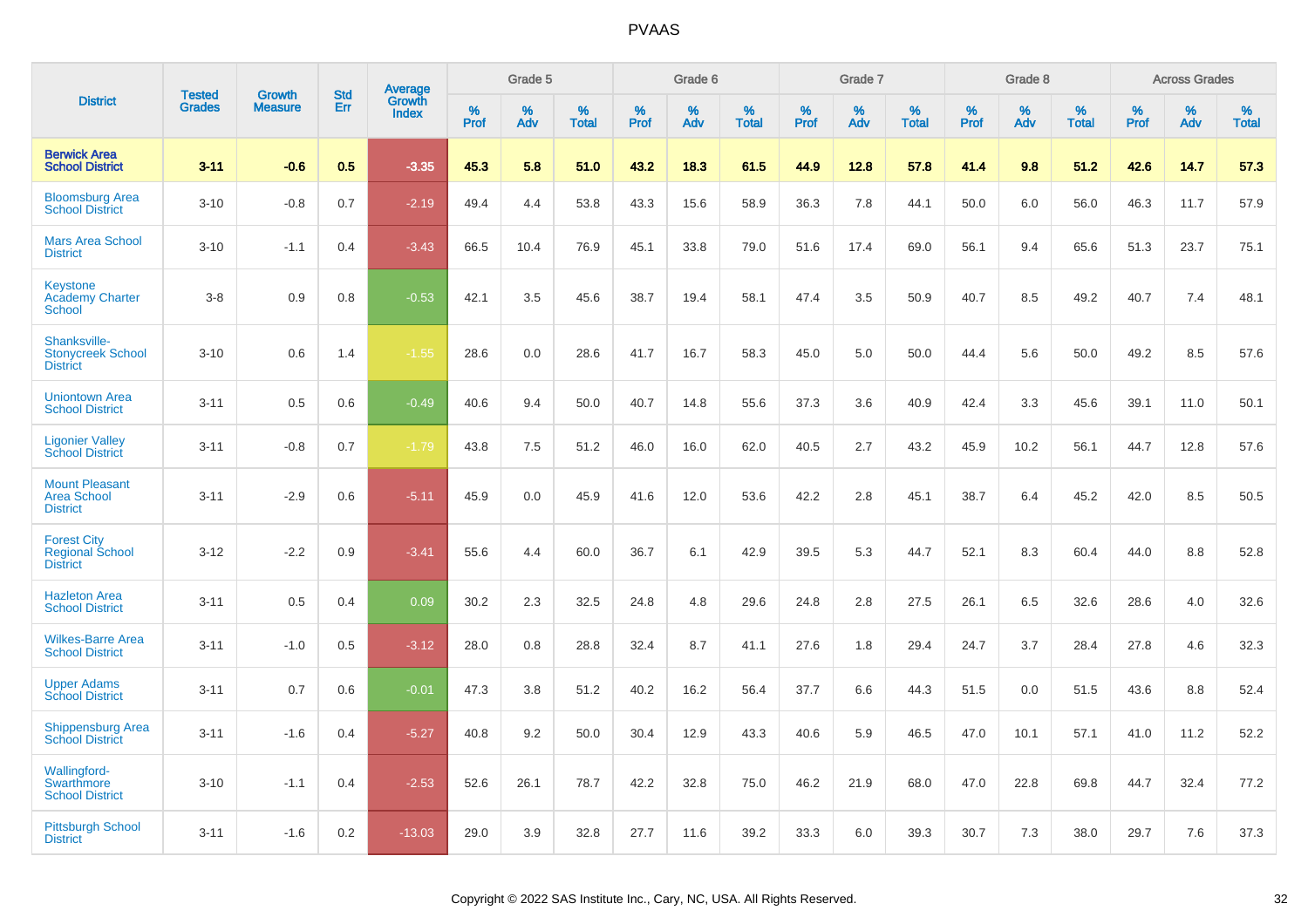|                                                                     | <b>Tested</b> | <b>Growth</b>  | <b>Std</b> | <b>Average</b>         |           | Grade 5  |                   |           | Grade 6  |                   |           | Grade 7  |                   |           | Grade 8  |                   |           | <b>Across Grades</b> |                   |
|---------------------------------------------------------------------|---------------|----------------|------------|------------------------|-----------|----------|-------------------|-----------|----------|-------------------|-----------|----------|-------------------|-----------|----------|-------------------|-----------|----------------------|-------------------|
| <b>District</b>                                                     | <b>Grades</b> | <b>Measure</b> | Err        | Growth<br><b>Index</b> | %<br>Prof | %<br>Adv | %<br><b>Total</b> | %<br>Prof | %<br>Adv | %<br><b>Total</b> | %<br>Prof | %<br>Adv | %<br><b>Total</b> | %<br>Prof | %<br>Adv | %<br><b>Total</b> | %<br>Prof | %<br>Adv             | %<br><b>Total</b> |
| <b>Berwick Area</b><br><b>School District</b>                       | $3 - 11$      | $-0.6$         | 0.5        | $-3.35$                | 45.3      | 5.8      | 51.0              | 43.2      | 18.3     | 61.5              | 44.9      | 12.8     | 57.8              | 41.4      | 9.8      | 51.2              | 42.6      | 14.7                 | 57.3              |
| <b>West Mifflin Area</b><br><b>School District</b>                  | $3 - 12$      | $-3.0$         | 0.5        | $-8.43$                | 35.9      | 4.2      | 40.1              | 37.4      | 5.4      | 42.9              | 38.9      | 1.0      | 39.8              | 35.2      | 4.4      | 39.6              | 37.4      | 4.4                  | 41.8              |
| <b>Abington Heights</b><br><b>School District</b>                   | $3 - 11$      | $-0.6$         | 0.5        | $-3.50$                | 57.0      | 8.7      | 65.6              | 50.7      | 19.1     | 69.8              | 63.6      | 10.7     | 74.3              |           |          |                   | 52.3      | 18.0                 | 70.3              |
| <b>Global Leadership</b><br><b>Academy Charter</b><br><b>School</b> | $3 - 8$       | 0.6            | 1.9        | $-0.38$                | 21.4      | 0.0      | 21.4              |           |          |                   | 14.3      | 0.0      | 14.3              | 25.0      | 0.0      | 25.0              | 13.4      | 0.0                  | 13.4              |
| <b>Infinity Charter</b><br>School                                   | $3-8$         | $-0.5$         | 1.3        | $-1.47$                | 72.7      | 22.7     | 95.4              | 50.0      | 38.5     | 88.5              | 62.5      | 25.0     | 87.5              | 68.2      | 18.2     | 86.4              | 56.6      | 31.5                 | 88.1              |
| <b>Frazier School</b><br><b>District</b>                            | $3 - 11$      | $-1.8$         | 0.8        | $-3.66$                | 49.0      | 3.9      | 52.9              | 48.8      | 17.5     | 66.2              | 43.0      | 12.8     | 55.8              | 20.4      | 3.7      | 24.1              | 40.8      | 10.9                 | 51.7              |
| <b>Shade-Central City</b><br><b>School District</b>                 | $3 - 11$      | $-2.8$         | 1.4        | $-2.71$                | 43.8      | 0.0      | 43.8              | 44.4      | 14.8     | 59.3              | 25.0      | 0.0      | 25.0              | 29.2      | 0.0      | 29.2              | 35.1      | 6.0                  | 41.0              |
| <b>Mastery Charter</b><br>School John Wister<br>Elementary          | $3-5$         | 2.7            | 2.5        | 1.08                   | 8.3       | 0.0      | 8.3               |           |          |                   |           |          |                   |           |          |                   | 10.8      | 0.0                  | 10.8              |
| Carbondale Area<br><b>School District</b>                           | $3 - 10$      | $-1.3$         | 0.7        | $-2.95$                | 34.5      | 0.0      | 34.5              | 23.1      | 2.2      | 25.3              | 29.4      | 3.5      | 32.9              | 42.4      | 5.7      | 48.1              | 30.0      | 3.2                  | 33.3              |
| <b>Forest Area School</b><br><b>District</b>                        | $3 - 11$      | $-1.6$         | 1.2        | $-2.10$                | 45.8      | 0.0      | 45.8              | 37.5      | 4.2      | 41.7              | 24.2      | 12.1     | 36.4              | 28.1      | 3.1      | 31.2              | 40.8      | 6.6                  | 47.4              |
| <b>Burrell School</b><br><b>District</b>                            | $3 - 11$      | $-3.3$         | 0.7        | $-4.68$                | 50.0      | 0.9      | 50.9              | 46.2      | 7.7      | 53.8              | 46.8      | 6.5      | 53.2              | 41.0      | 4.9      | 45.9              | 45.9      | 7.5                  | 53.4              |
| <b>Shikellamy School</b><br><b>District</b>                         | $3 - 10$      | $-2.8$         | 0.5        | $-7.15$                | 47.9      | 5.7      | 53.6              | 29.1      | 9.8      | 38.9              | 41.5      | 8.5      | 50.0              | 35.8      | 7.4      | 43.2              | 38.2      | 9.0                  | 47.3              |
| <b>Trinity Area School</b><br><b>District</b>                       | $3 - 11$      | $-0.1$         | 0.4        | $-3.05$                | 55.8      | 12.7     | 68.5              | 43.1      | 14.7     | 57.8              | 48.7      | 9.2      | 58.0              | 48.2      | 13.5     | 61.6              | 46.8      | 15.3                 | 62.1              |
| <b>Propel Charter</b><br>School - Braddock<br><b>Hills</b>          | $3 - 11$      | $-3.7$         | 0.8        | $-5.22$                | 19.6      | 1.8      | 21.4              | 15.8      | 3.5      | 19.3              | 19.0      | 0.0      | 19.0              | 14.5      | 2.9      | 17.4              | 15.6      | 1.9                  | 17.5              |
| <b>Vision Academy</b><br><b>Charter School</b>                      | $3 - 8$       | $-0.9$         | 1.2        | $-2.67$                | 35.7      | 0.0      | 35.7              | 36.0      | 0.0      | 36.0              | 37.1      | 2.9      | 40.0              | 28.6      | 0.0      | 28.6              | 32.1      | 1.1                  | 33.2              |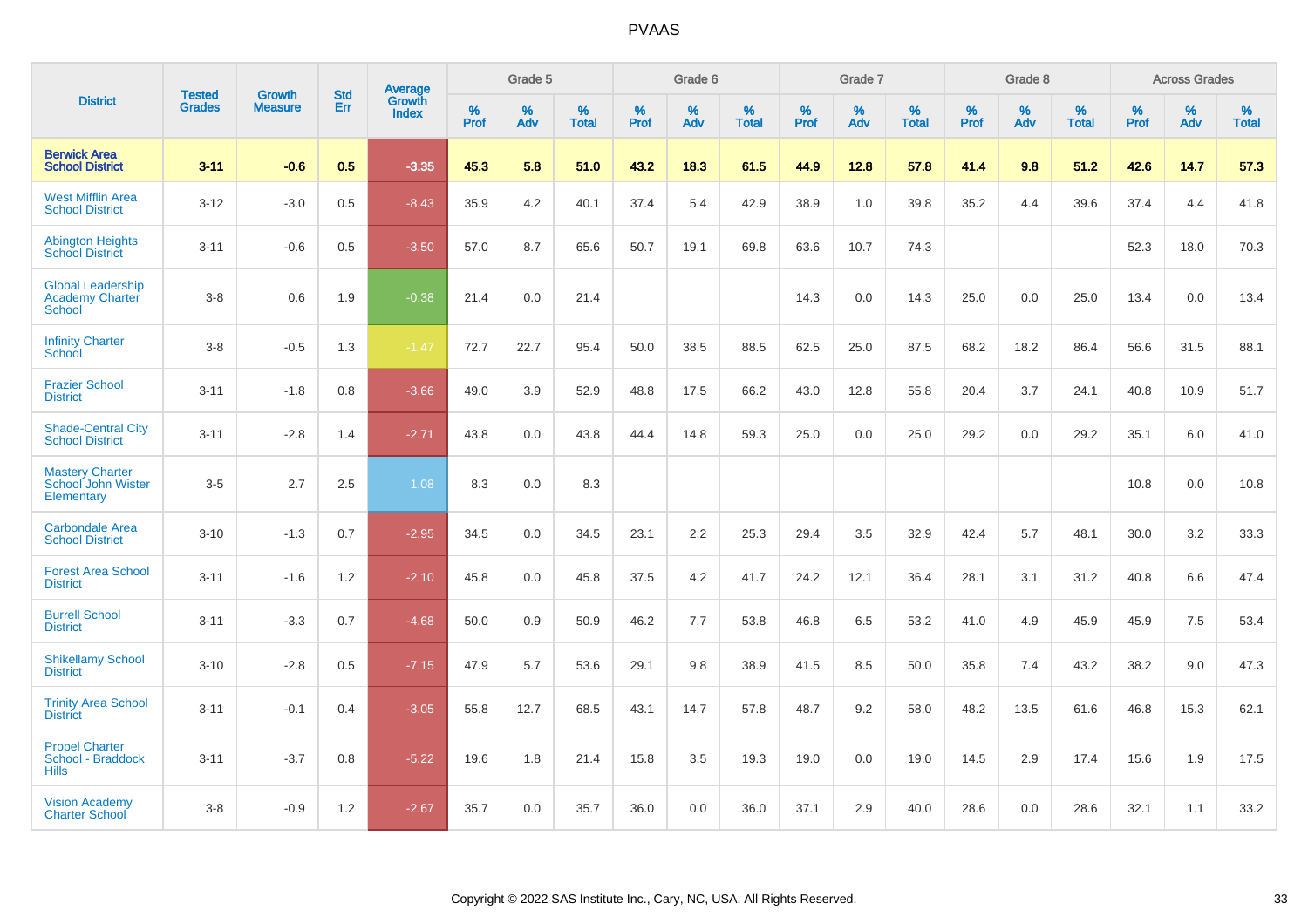|                                                           | <b>Tested</b> | <b>Growth</b>  | <b>Std</b> | Average         |              | Grade 5     |                      |                     | Grade 6     |                      |              | Grade 7     |                      |              | Grade 8     |                   |                     | <b>Across Grades</b> |                      |
|-----------------------------------------------------------|---------------|----------------|------------|-----------------|--------------|-------------|----------------------|---------------------|-------------|----------------------|--------------|-------------|----------------------|--------------|-------------|-------------------|---------------------|----------------------|----------------------|
| <b>District</b>                                           | <b>Grades</b> | <b>Measure</b> | Err        | Growth<br>Index | $\%$<br>Prof | $\%$<br>Adv | $\%$<br><b>Total</b> | $\%$<br><b>Prof</b> | $\%$<br>Adv | $\%$<br><b>Total</b> | $\%$<br>Prof | $\%$<br>Adv | $\%$<br><b>Total</b> | $\%$<br>Prof | $\%$<br>Adv | %<br><b>Total</b> | $\%$<br><b>Prof</b> | $\%$<br>Adv          | $\%$<br><b>Total</b> |
| <b>Berwick Area</b><br><b>School District</b>             | $3 - 11$      | $-0.6$         | 0.5        | $-3.35$         | 45.3         | 5.8         | 51.0                 | 43.2                | 18.3        | 61.5                 | 44.9         | 12.8        | 57.8                 | 41.4         | 9.8         | 51.2              | 42.6                | 14.7                 | 57.3                 |
| <b>Insight PA Cyber</b><br><b>Charter School</b>          | $3 - 11$      | $-1.0$         | 1.6        | $-1.68$         | 29.4         | 0.0         | 29.4                 | 31.6                | 5.3         | 36.8                 | 37.0         | 11.1        | 48.2                 | 48.2         | 11.1        | 59.3              | 41.5                | 9.2                  | 50.8                 |
| <b>Fleetwood Area</b><br><b>School District</b>           | $3 - 10$      | $-1.3$         | 0.5        | $-3.53$         | 44.8         | 6.0         | 50.8                 | 37.4                | 6.4         | 43.9                 | 37.0         | 6.2         | 43.2                 | 45.1         | 8.0         | 53.1              | 42.1                | 7.7                  | 49.9                 |
| <b>Valley Grove</b><br><b>School District</b>             | $3 - 10$      | 0.6            | 0.8        | $-0.07$         | 56.2         | 8.3         | 64.6                 | 55.9                | 8.5         | 64.4                 | 43.4         | 9.4         | 52.8                 | 53.7         | 7.4         | 61.1              | 48.3                | 9.3                  | 57.6                 |
| <b>Muhlenberg</b><br><b>School District</b>               | $3 - 10$      | $-2.8$         | 0.4        | $-7.00$         | 35.9         | 1.4         | 37.2                 | 23.8                | 0.9         | 24.7                 | 27.7         | 2.0         | 29.6                 | 26.4         | 1.4         | 27.8              | 28.8                | 3.0                  | 31.8                 |
| <b>Harmony Area</b><br><b>School District</b>             | $3 - 10$      | 0.8            | 1.8        | $-0.67$         | 43.8         | 0.0         | 43.8                 | 54.2                | 12.5        | 66.7                 | 33.3         | 0.0         | 33.3                 |              |             |                   | 43.6                | 6.4                  | 50.0                 |
| Northern Lebanon<br><b>School District</b>                | $3 - 11$      | $-3.3$         | 0.5        | $-6.34$         | 51.7         | 3.4         | 55.2                 | 43.1                | 9.2         | 52.3                 | 35.3         | 1.3         | 36.6                 | 32.3         | 2.6         | 34.8              | 41.8                | 7.5                  | 49.3                 |
| <b>Central Valley</b><br><b>School District</b>           | $3 - 10$      | $-2.0$         | 0.5        | $-4.47$         | 44.1         | 4.2         | 48.2                 | 39.3                | 25.0        | 64.3                 | 50.3         | 9.2         | 59.5                 | 41.9         | 8.8         | 50.7              | 46.3                | 13.9                 | 60.2                 |
| <b>Freeport Area</b><br><b>School District</b>            | $3 - 10$      | 0.2            | 0.6        | $-0.91$         | 65.4         | 10.0        | 75.4                 | 35.8                | 23.6        | 59.4                 | 57.0         | 14.1        | 71.1                 | 53.5         | 20.2        | 73.6              | 52.5                | 17.7                 | 70.1                 |
| <b>Oswayo Valley</b><br><b>School District</b>            | $3 - 12$      | $-0.7$         | 1.2        | $-2.92$         | 62.1         | 13.8        | 75.9                 | 40.7                | 18.5        | 59.3                 | 48.2         | 0.0         | 48.2                 | 51.6         | 6.4         | 58.1              | 54.7                | 11.8                 | 66.5                 |
| <b>Hempfield Area</b><br><b>School District</b>           | $3 - 12$      | $-0.3$         | 0.3        | $-3.43$         | 55.2         | 8.7         | 63.9                 | 41.4                | 20.3        | 61.6                 | 52.8         | 14.0        | 66.8                 | 50.0         | 12.4        | 62.4              | 48.7                | 16.2                 | 64.9                 |
| Northern Lehigh<br><b>School District</b>                 | $3 - 12$      | $-0.6$         | 0.7        | $-1.20$         | 52.1         | 2.1         | 54.2                 | 44.4                | 6.2         | 50.6                 | 36.7         | 4.2         | 40.8                 | 41.7         | 5.6         | 47.2              | 42.1                | 5.6                  | 47.7                 |
| <b>Union Area School</b><br><b>District</b>               | $3 - 11$      | $-1.4$         | 0.9        | $-1.79$         | 66.7         | 7.7         | 74.4                 | 41.4                | 15.5        | 56.9                 | 43.9         | 5.3         | 49.1                 | 55.6         | 8.9         | 64.4              | 47.6                | 12.4                 | 60.1                 |
| <b>Lower Dauphin</b><br><b>School District</b>            | $3 - 11$      | $-0.9$         | 0.4        | $-4.32$         | 52.7         | 13.3        | 66.0                 | 42.7                | 15.9        | 58.6                 | 48.9         | 8.1         | 57.0                 | 32.9         | 10.8        | 43.7              | 44.6                | 14.8                 | 59.4                 |
| Susquehanna<br><b>Community School</b><br><b>District</b> | $3 - 11$      | 0.1            | 0.9        | $-1.03$         | 47.1         | 7.8         | 54.9                 | 43.1                | 12.1        | 55.2                 | 43.5         | 6.5         | 50.0                 | 36.7         | 2.0         | 38.8              | 40.9                | 10.7                 | 51.6                 |
| <b>Crestwood School</b><br><b>District</b>                | $3 - 11$      | $-0.8$         | 0.5        | $-2.05$         | 50.0         | 6.1         | 56.1                 | 48.2                | 26.2        | 74.4                 | 51.1         | 5.0         | 56.1                 | 47.9         | 13.2        | 61.1              | 48.5                | 14.6                 | 63.2                 |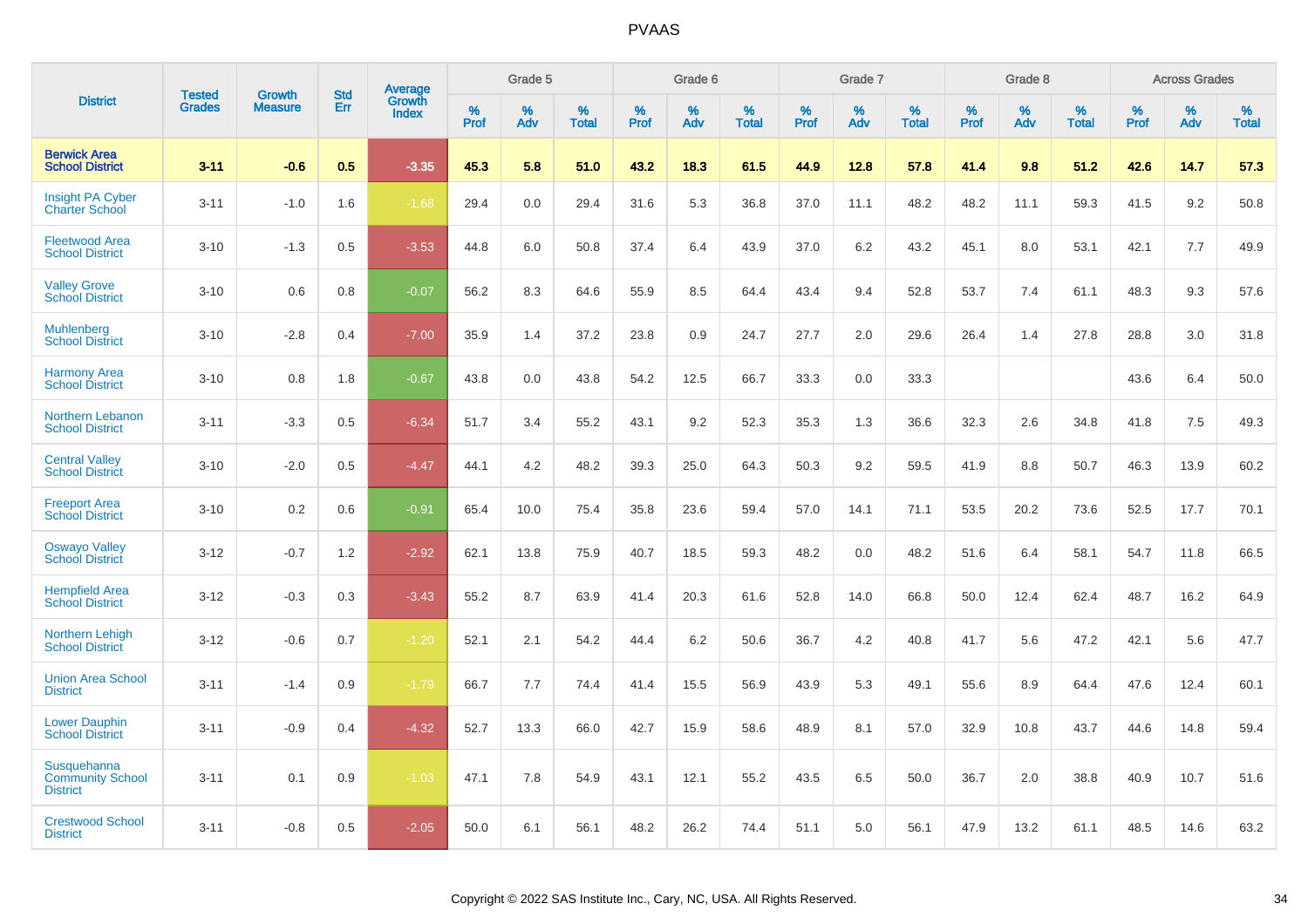|                                                                  | <b>Tested</b> | <b>Growth</b>  | <b>Std</b> | <b>Average</b>         |           | Grade 5  |                   |           | Grade 6  |                   |           | Grade 7  |                   |           | Grade 8  |                   |           | <b>Across Grades</b> |                   |
|------------------------------------------------------------------|---------------|----------------|------------|------------------------|-----------|----------|-------------------|-----------|----------|-------------------|-----------|----------|-------------------|-----------|----------|-------------------|-----------|----------------------|-------------------|
| <b>District</b>                                                  | <b>Grades</b> | <b>Measure</b> | Err        | Growth<br><b>Index</b> | %<br>Prof | %<br>Adv | %<br><b>Total</b> | %<br>Prof | %<br>Adv | %<br><b>Total</b> | %<br>Prof | %<br>Adv | %<br><b>Total</b> | %<br>Prof | %<br>Adv | %<br><b>Total</b> | %<br>Prof | %<br>Adv             | %<br><b>Total</b> |
| <b>Berwick Area</b><br><b>School District</b>                    | $3 - 11$      | $-0.6$         | 0.5        | $-3.35$                | 45.3      | 5.8      | 51.0              | 43.2      | 18.3     | 61.5              | 44.9      | 12.8     | 57.8              | 41.4      | 9.8      | 51.2              | 42.6      | 14.7                 | 57.3              |
| <b>Saint Clair Area</b><br><b>School District</b>                | $3-8$         | $-1.8$         | 0.9        | $-2.93$                | 43.4      | 1.9      | 45.3              | 58.0      | 6.0      | 64.0              | 36.5      | 7.7      | 44.2              | 41.5      | 2.4      | 43.9              | 43.9      | 4.7                  | 48.6              |
| Catasauqua Area<br><b>School District</b>                        | $3 - 12$      | $-1.3$         | 0.7        | $-4.82$                | 30.1      | 0.0      | 30.1              | 55.4      | 9.5      | 64.9              | 33.3      | 2.9      | 36.3              | 24.4      | 7.8      | 32.2              | 36.9      | 5.3                  | 42.2              |
| <b>Young Scholars</b><br><b>Charter School</b>                   | $6 - 8$       | 0.5            | 0.9        | $-0.06$                |           |          |                   | 23.2      | 5.4      | 28.6              | 14.3      | 5.7      | 20.0              | 13.0      | 0.0      | 13.0              | 16.3      | 3.4                  | 19.7              |
| <b>Central Greene</b><br><b>School District</b>                  | $3 - 11$      | $-1.8$         | 0.6        | $-3.71$                | 35.0      | 0.0      | 35.0              | 40.0      | 9.5      | 49.5              | 33.3      | 5.0      | 38.3              | 31.5      | 1.8      | 33.3              | 35.2      | $5.2\,$              | 40.3              |
| <b>Lincoln Charter</b><br><b>School</b>                          | $3-5$         | 1.2            | 1.4        | 0.81                   | 17.7      | 0.0      | 17.7              |           |          |                   |           |          |                   |           |          |                   | 14.5      | 1.2                  | 15.7              |
| Community<br>Academy Of<br>Philadelphia<br><b>Charter School</b> | $3 - 11$      | $-4.1$         | 1.0        | $-4.18$                | 22.5      | 0.0      | 22.5              | 27.3      | 0.0      | 27.3              | 33.3      | 2.8      | 36.1              | 12.2      | 0.0      | 12.2              | 24.9      | 1.4                  | 26.3              |
| <b>Lehigh Valley Dual</b><br>Language Charter<br>School          | $3 - 8$       | $-0.8$         | 2.5        | $-1.32$                | 8.3       | 0.0      | 8.3               | 58.3      | 0.0      | 58.3              |           |          |                   |           |          |                   | 34.3      | 0.0                  | 34.3              |
| <b>Montgomery Area</b><br><b>School District</b>                 | $3 - 11$      | $-2.0$         | 0.8        | $-5.29$                | 56.8      | 6.8      | 63.5              | 43.6      | 19.4     | 62.9              | 34.7      | 4.2      | 38.9              | 50.0      | 6.9      | 56.9              | 42.9      | 11.7                 | 54.6              |
| <b>Sullivan County</b><br><b>School District</b>                 | $3 - 10$      | $-3.1$         | 1.0        | $-3.25$                | 23.8      | 2.4      | 26.2              | 62.0      | 6.0      | 68.0              | 41.2      | 5.9      | 47.1              | 40.0      | 2.9      | 42.9              | 40.0      | 6.0                  | 46.0              |
| <b>Montoursville Area</b><br><b>School District</b>              | $3 - 12$      | $-1.3$         | 0.5        | $-4.72$                | 54.2      | 10.7     | 64.9              | 55.2      | 16.8     | 72.0              | 51.1      | 7.5      | 58.6              | 45.4      | 10.6     | 56.0              | 48.5      | 14.2                 | 62.6              |
| <b>Harbor Creek</b><br><b>School District</b>                    | $3 - 11$      | $-2.4$         | 0.5        | $-6.75$                | 61.7      | 20.8     | 82.5              | 37.4      | 36.3     | 73.7              | 55.9      | 13.3     | 69.2              | 45.4      | 12.3     | 57.8              | 48.7      | 24.9                 | 73.6              |
| <b>Panther Valley</b><br><b>School District</b>                  | $3 - 12$      | 0.1            | 0.6        | $-1.12$                | 26.7      | 1.0      | 27.6              | 33.1      | 1.6      | 34.7              | 34.6      | 2.7      | 37.3              | 32.7      | 4.7      | 37.4              | 31.1      | 4.0                  | 35.1              |
| <b>West Shore School</b><br><b>District</b>                      | $3 - 12$      | $-0.2$         | 0.3        | $-2.49$                | 46.3      | 8.2      | 54.5              | 44.4      | 15.0     | 59.4              | 44.4      | 8.2      | 52.7              | 42.8      | 11.8     | 54.6              | 42.7      | 13.2                 | 55.9              |
| <b>Norwin School</b><br><b>District</b>                          | $3 - 11$      | $-0.6$         | 0.3        | $-3.90$                | 59.5      | 18.6     | 78.1              | 40.9      | 36.6     | 77.4              | 60.2      | 18.0     | 78.3              | 52.5      | 13.8     | 66.4              | 51.8      | 24.9                 | 76.7              |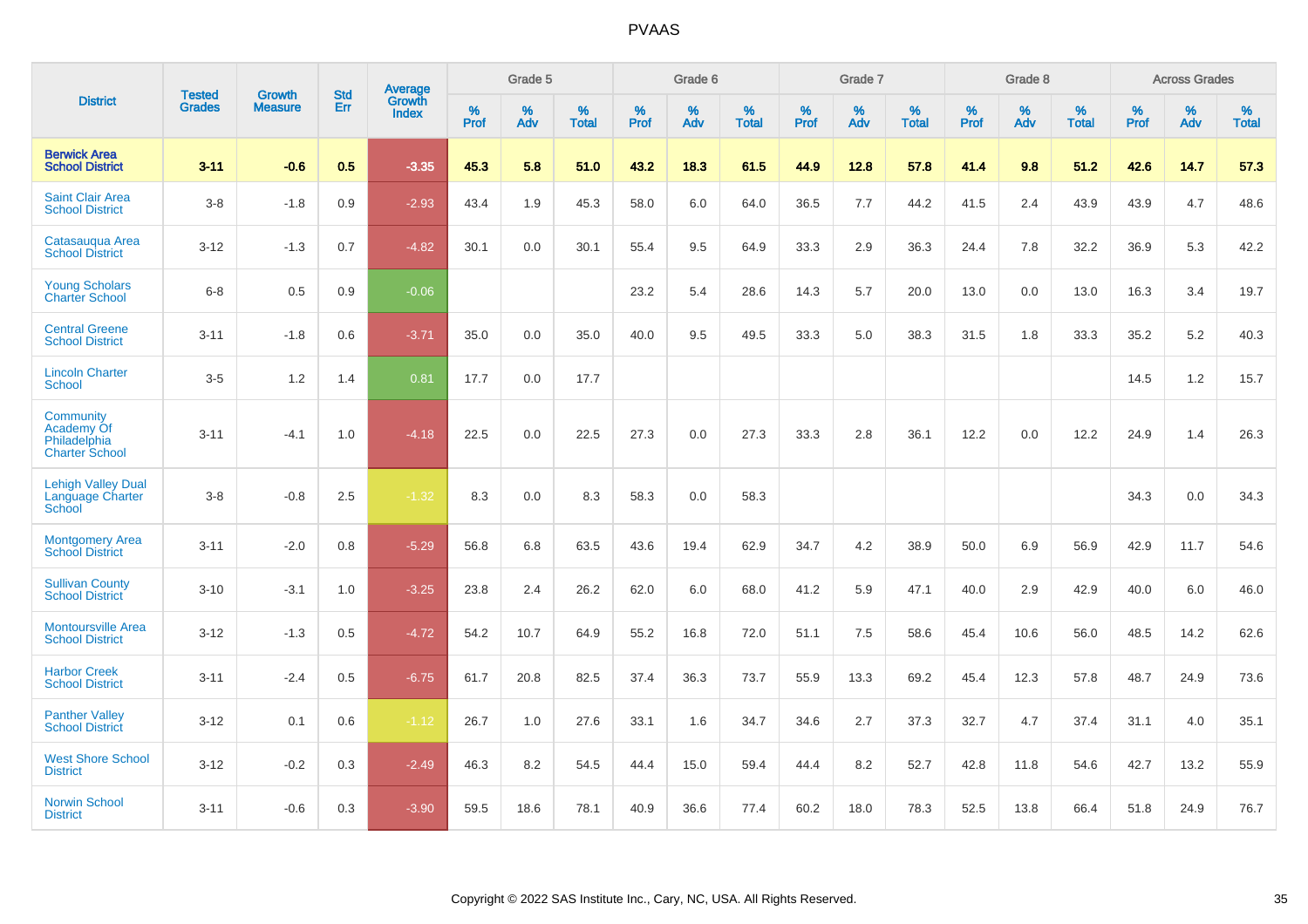|                                                                    |                                |                                 | <b>Std</b> |                                          |                     | Grade 5  |                   |                  | Grade 6  |                   |           | Grade 7  |                   |           | Grade 8  |                   |           | <b>Across Grades</b> |                   |
|--------------------------------------------------------------------|--------------------------------|---------------------------------|------------|------------------------------------------|---------------------|----------|-------------------|------------------|----------|-------------------|-----------|----------|-------------------|-----------|----------|-------------------|-----------|----------------------|-------------------|
| <b>District</b>                                                    | <b>Tested</b><br><b>Grades</b> | <b>Growth</b><br><b>Measure</b> | Err        | <b>Average</b><br>Growth<br><b>Index</b> | $\%$<br><b>Prof</b> | %<br>Adv | %<br><b>Total</b> | %<br><b>Prof</b> | %<br>Adv | %<br><b>Total</b> | %<br>Prof | %<br>Adv | %<br><b>Total</b> | %<br>Prof | %<br>Adv | %<br><b>Total</b> | %<br>Prof | %<br>Adv             | %<br><b>Total</b> |
| <b>Berwick Area</b><br><b>School District</b>                      | $3 - 11$                       | $-0.6$                          | 0.5        | $-3.35$                                  | 45.3                | 5.8      | 51.0              | 43.2             | 18.3     | 61.5              | 44.9      | 12.8     | 57.8              | 41.4      | 9.8      | 51.2              | 42.6      | 14.7                 | 57.3              |
| <b>Erie Rise</b><br>Leadership<br><b>Academy Charter</b><br>School | $3-8$                          | 0.0                             | 1.2        | $-0.41$                                  | 17.9                | 0.0      | 17.9              | 6.9              | 0.0      | 6.9               | 4.8       | 2.4      | 7.1               | 0.0       | 0.0      | 0.0               | 7.8       | 0.5                  | 8.3               |
| <b>Pine-Richland</b><br><b>School District</b>                     | $3 - 11$                       | $-3.0$                          | 0.3        | $-8.46$                                  | 58.0                | 19.8     | 77.8              | 55.8             | 26.4     | 82.2              | 57.0      | 18.5     | 75.6              | 56.2      | 27.0     | 83.3              | 52.7      | 28.2                 | 80.9              |
| <b>Monessen City</b><br><b>School District</b>                     | $3 - 10$                       | $-3.2$                          | 1.2        | $-2.75$                                  | 20.0                | 0.0      | 20.0              | 18.0             | 2.6      | 20.5              | 13.3      | 0.0      | 13.3              | 4.8       | 0.0      | 4.8               | 15.2      | 0.6                  | 15.8              |
| <b>Kiski Area School</b><br><b>District</b>                        | $3 - 11$                       | $-2.3$                          | 0.4        | $-5.07$                                  | 50.9                | 4.2      | 55.2              | 41.3             | 18.4     | 59.6              | 53.8      | 7.5      | 61.3              | 45.8      | 5.0      | 50.8              | 47.0      | 13.3                 | 60.4              |
| Steelton-Highspire<br><b>School District</b>                       | $3 - 11$                       | $-1.9$                          | 0.7        | $-3.25$                                  | 21.9                | 0.0      | 21.9              | 11.5             | 0.0      | 11.5              | 3.8       | 0.0      | 3.8               | 5.9       | 0.0      | 5.9               | 9.0       | 0.0                  | 9.0               |
| Quakertown<br><b>Community School</b><br><b>District</b>           | $3 - 12$                       | $-1.6$                          | 0.4        | $-7.86$                                  | 50.0                | 4.9      | 54.9              | 40.2             | 19.3     | 59.5              | 40.4      | 7.5      | 47.8              | 42.6      | 17.3     | 59.9              | 42.5      | 12.6                 | 55.1              |
| <b>Propel Charter</b><br>School-Hazelwood                          | $3-8$                          | $-0.7$                          | 1.2        | $-1.40$                                  | 6.7                 | 0.0      | 6.7               | 14.3             | 0.0      | 14.3              | 14.3      | 4.8      | 19.0              | 16.0      | 0.0      | 16.0              | 10.2      | 0.6                  | 10.8              |
| <b>Upper Dauphin</b><br><b>Area School</b><br><b>District</b>      | $3 - 11$                       | $-1.6$                          | 0.8        | $-4.84$                                  | 40.3                | 1.6      | 41.9              | 41.7             | 16.7     | 58.3              | 48.6      | 8.1      | 56.8              | 41.4      | 8.6      | 50.0              | 42.4      | 12.8                 | 55.2              |
| <b>Wilmington Area</b><br><b>School District</b>                   | $3 - 11$                       | $-0.8$                          | 0.8        | $-1.48$                                  | 60.3                | 13.8     | 74.1              | 43.3             | 11.7     | 55.0              | 33.3      | 11.8     | 45.1              | 32.2      | 10.2     | 42.4              | 43.2      | 13.4                 | 56.6              |
| <b>Alliance For</b><br><b>Progress Charter</b><br>School           | $3-8$                          | $-1.1$                          | 1.2        | $-3.25$                                  | 12.5                | 0.0      | 12.5              | 32.0             | 0.0      | 32.0              | 26.9      | 0.0      | 26.9              | 3.4       | 0.0      | 3.4               | 19.4      | 0.0                  | 19.4              |
| <b>Steel Valley</b><br><b>School District</b>                      | $3 - 11$                       | $-2.9$                          | 0.7        | $-6.65$                                  | 38.4                | 1.2      | 39.5              | 37.1             | 14.5     | 51.6              | 26.5      | 3.6      | 30.1              | 26.7      | 6.7      | 33.3              | 35.3      | 10.2                 | 45.5              |
| <b>Austin Area School</b><br><b>District</b>                       | $3 - 11$                       | $-0.5$                          | 1.7        | $-1.08$                                  | 38.5                | 7.7      | 46.2              | 61.5             | 0.0      | 61.5              | 26.7      | 0.0      | 26.7              | 56.2      | 6.2      | 62.5              | 40.5      | 4.0                  | 44.6              |
| <b>Clearfield Area</b><br><b>School District</b>                   | $3 - 10$                       | $-0.5$                          | 0.5        | $-1.87$                                  | 37.9                | 3.2      | 41.1              | 35.8             | 5.8      | 41.6              | 39.0      | 1.5      | 40.4              | 32.4      | 4.1      | 36.6              | 35.2      | 5.8                  | 41.0              |
| <b>Morrisville Borough</b><br><b>School District</b>               | $3 - 11$                       | $-0.9$                          | 0.9        | $-1.54$                                  | 28.3                | 3.3      | 31.7              | 19.2             | 1.9      | 21.2              | 32.7      | 0.0      | 32.7              | 27.9      | 0.0      | 27.9              | 27.6      | 1.9                  | 29.5              |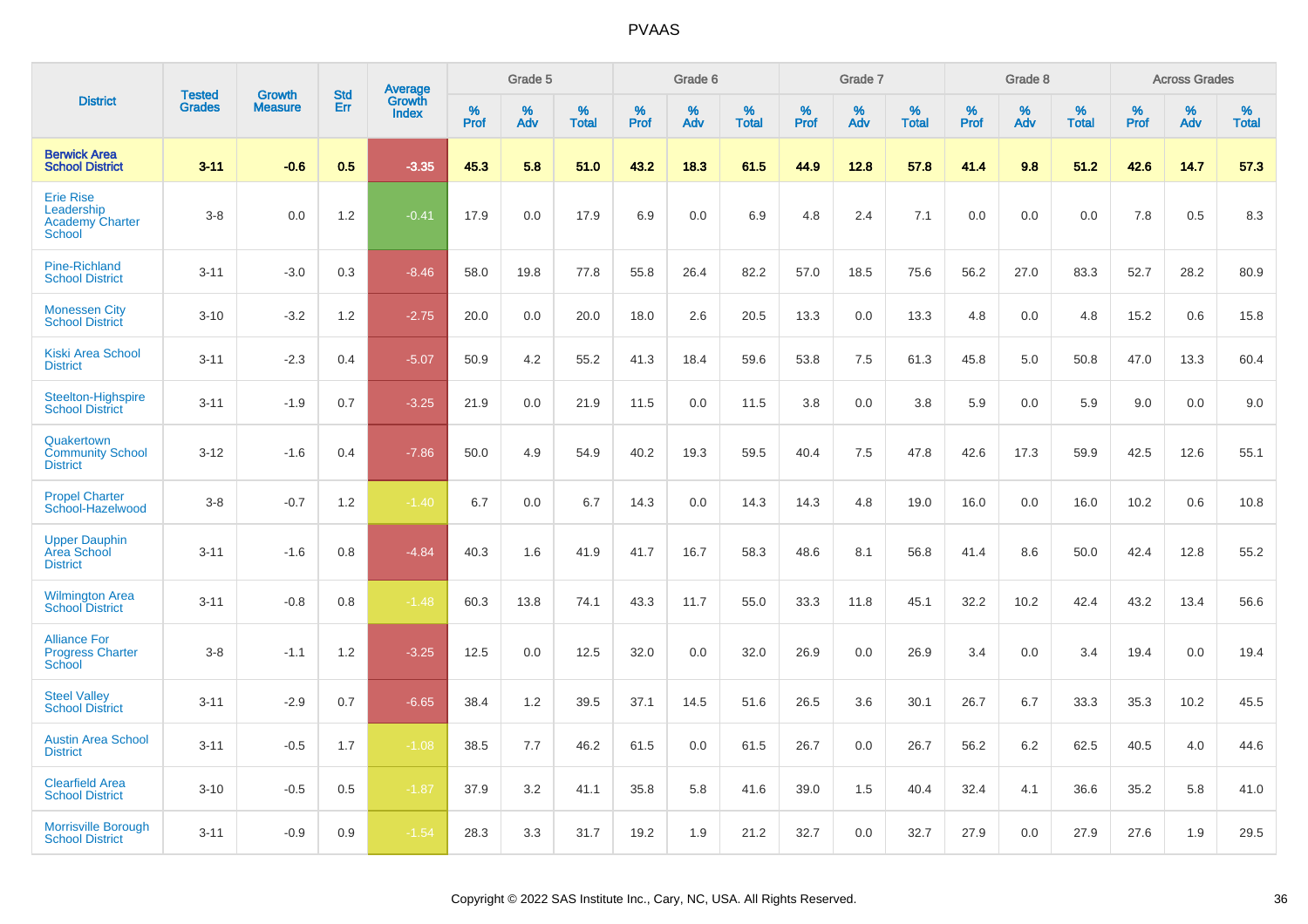|                                                                                |                                |                                 | <b>Std</b> | Average         |              | Grade 5  |                   |           | Grade 6  |                   |           | Grade 7  |                   |           | Grade 8  |                   |              | <b>Across Grades</b> |                   |
|--------------------------------------------------------------------------------|--------------------------------|---------------------------------|------------|-----------------|--------------|----------|-------------------|-----------|----------|-------------------|-----------|----------|-------------------|-----------|----------|-------------------|--------------|----------------------|-------------------|
| <b>District</b>                                                                | <b>Tested</b><br><b>Grades</b> | <b>Growth</b><br><b>Measure</b> | Err        | Growth<br>Index | $\%$<br>Prof | %<br>Adv | %<br><b>Total</b> | %<br>Prof | %<br>Adv | %<br><b>Total</b> | %<br>Prof | %<br>Adv | %<br><b>Total</b> | %<br>Prof | %<br>Adv | %<br><b>Total</b> | $\%$<br>Prof | %<br>Adv             | %<br><b>Total</b> |
| <b>Berwick Area</b><br><b>School District</b>                                  | $3 - 11$                       | $-0.6$                          | 0.5        | $-3.35$         | 45.3         | 5.8      | 51.0              | 43.2      | 18.3     | 61.5              | 44.9      | 12.8     | 57.8              | 41.4      | 9.8      | 51.2              | 42.6         | 14.7                 | 57.3              |
| Cornwall-Lebanon<br><b>School District</b>                                     | $3 - 11$                       | $-0.8$                          | 0.3        | $-2.72$         | 46.8         | 6.1      | 52.9              | 45.0      | 15.9     | 60.9              | 48.6      | 7.2      | 55.8              | 49.4      | 12.2     | 61.6              | 44.4         | 12.6                 | 57.0              |
| <b>Young Scholars of</b><br><b>Greater Allegheny</b><br><b>Charter School</b>  | $3 - 8$                        | $-1.6$                          | 1.7        | $-1.89$         | 26.3         | 0.0      | 26.3              | 40.0      | 0.0      | 40.0              | 35.0      | 0.0      | 35.0              |           |          |                   | 29.9         | 0.8                  | 30.8              |
| <b>Reach Cyber</b><br><b>Charter School</b>                                    | $3 - 11$                       | $-2.6$                          | 0.9        | $-2.78$         | 52.4         | 4.8      | 57.1              | 52.2      | 8.7      | 60.9              | 38.5      | 1.9      | 40.4              | 47.5      | 5.1      | 52.5              | 46.8         | 5.5                  | 52.3              |
| <b>Mariana Bracetti</b><br><b>Academy Charter</b><br><b>School</b>             | $3 - 10$                       | 0.4                             | 0.9        | $-0.00$         | 33.9         | 1.7      | 35.6              | 17.8      | 0.0      | 17.8              | 38.2      | 1.8      | 40.0              | 12.1      | 3.0      | 15.2              | 26.5         | 2.0                  | 28.5              |
| <b>North Hills School</b><br><b>District</b>                                   | $3 - 11$                       | $-1.2$                          | 0.4        | $-3.31$         | 59.2         | 11.6     | 70.8              | 45.2      | 26.0     | 71.2              | 51.8      | 20.0     | 71.8              | 48.3      | 18.4     | 66.7              | 50.2         | 22.0                 | 72.3              |
| <b>Kutztown Area</b><br><b>School District</b>                                 | $3 - 12$                       | $-0.3$                          | 0.8        | $-0.89$         | 59.7         | 6.0      | 65.7              | 46.0      | 17.5     | 63.5              | 37.5      | 17.5     | 55.0              | 50.0      | 10.3     | 60.3              | 48.4         | 17.0                 | 65.5              |
| <b>Iroquois School</b><br><b>District</b>                                      | $3 - 11$                       | $-0.1$                          | 0.7        | $-0.86$         | 55.1         | 9.0      | 64.1              | 39.5      | 19.8     | 59.3              | 38.8      | 6.1      | 44.9              | 44.0      | 10.0     | 54.0              | 42.6         | 12.8                 | 55.4              |
| <b>Blackhawk School</b><br><b>District</b>                                     | $3 - 11$                       | $-3.2$                          | 0.5        | $-6.30$         | 58.7         | 1.4      | 60.1              | 43.4      | 16.4     | 59.8              | 52.8      | 4.9      | 57.7              | 39.7      | 6.7      | 46.4              | 48.1         | 10.9                 | 59.0              |
| <b>Lehighton Area</b><br><b>School District</b>                                | $3 - 11$                       | $-1.0$                          | 0.5        | $-3.70$         | 45.3         | 1.3      | 46.7              | 40.8      | 8.3      | 49.2              | 42.3      | 5.7      | 48.0              | 34.2      | 9.8      | 43.9              | 41.8         | 8.6                  | 50.4              |
| <b>Center For Student</b><br><b>Learning Charter</b><br>School At<br>Pennsbury | $6 - 12$                       | 1.9                             | 3.5        | 0.54            |              |          |                   |           |          |                   |           |          |                   | 25.0      | 8.3      | 33.3              | 26.9         | 3.8                  | 30.8              |
| <b>Burgettstown Area</b><br><b>School District</b>                             | $3 - 11$                       | $-3.6$                          | 0.7        | $-4.89$         | 35.1         | 6.5      | 41.6              | 58.5      | 7.7      | 66.2              | 32.9      | 2.4      | 35.4              | 35.6      | 5.5      | 41.1              | 40.5         | 8.8                  | 49.3              |
| <b>Esperanza Cyber</b><br><b>Charter School</b>                                | $3 - 11$                       | $-2.3$                          | 1.3        | $-2.35$         | 11.8         | 0.0      | 11.8              | 8.7       | 0.0      | 8.7               | 12.8      | 0.0      | 12.8              | 9.1       | 0.0      | 9.1               | 9.4          | 0.8                  | 10.2              |
| <b>Williams Valley</b><br><b>School District</b>                               | $3 - 11$                       | 0.3                             | 0.8        | $-0.19$         | 38.6         | 0.0      | 38.6              | 41.4      | 6.9      | 48.3              | 35.1      | 2.6      | 37.7              | 42.2      | 9.4      | 51.6              | 39.1         | 4.9                  | 44.0              |
| <b>Hanover Area</b><br><b>School District</b>                                  | $3 - 11$                       | $-2.1$                          | 0.9        | $-2.93$         | 29.8         | 0.0      | 29.8              | 14.6      | 9.1      | 23.6              | 15.5      | 0.0      | 15.5              | 14.3      | 2.4      | 16.7              | 20.2         | 2.3                  | 22.5              |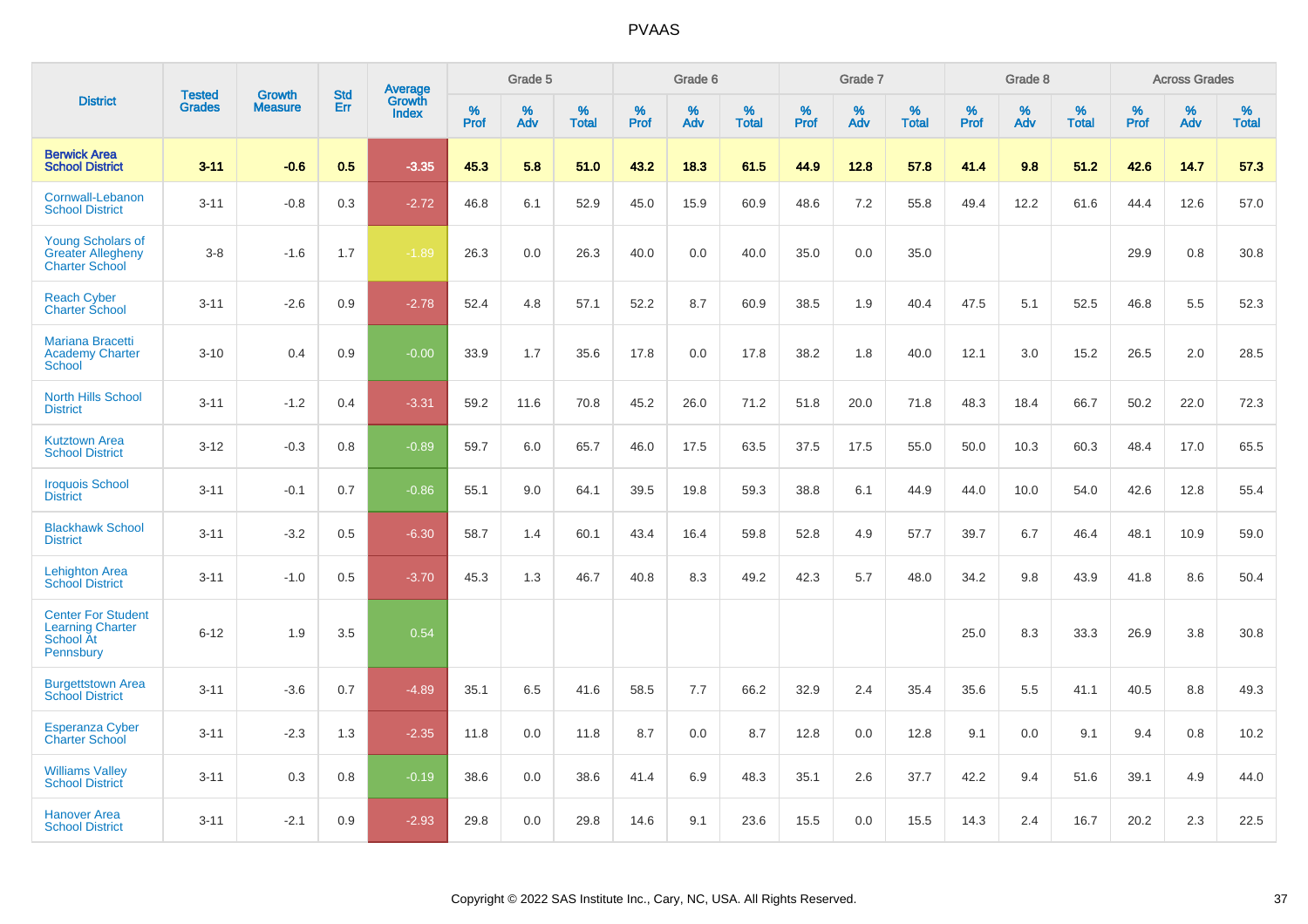|                                                              | <b>Tested</b> | <b>Growth</b>  | <b>Std</b> | Average                |              | Grade 5  |                   |           | Grade 6  |                   |              | Grade 7  |                   |           | Grade 8  |                   |           | <b>Across Grades</b> |                   |
|--------------------------------------------------------------|---------------|----------------|------------|------------------------|--------------|----------|-------------------|-----------|----------|-------------------|--------------|----------|-------------------|-----------|----------|-------------------|-----------|----------------------|-------------------|
| <b>District</b>                                              | <b>Grades</b> | <b>Measure</b> | Err        | Growth<br><b>Index</b> | $\%$<br>Prof | %<br>Adv | %<br><b>Total</b> | %<br>Prof | %<br>Adv | %<br><b>Total</b> | $\%$<br>Prof | %<br>Adv | %<br><b>Total</b> | %<br>Prof | %<br>Adv | %<br><b>Total</b> | %<br>Prof | %<br>Adv             | %<br><b>Total</b> |
| <b>Berwick Area</b><br><b>School District</b>                | $3 - 11$      | $-0.6$         | 0.5        | $-3.35$                | 45.3         | 5.8      | 51.0              | 43.2      | 18.3     | 61.5              | 44.9         | 12.8     | 57.8              | 41.4      | 9.8      | 51.2              | 42.6      | 14.7                 | 57.3              |
| <b>Tri-Valley School</b><br><b>District</b>                  | $3 - 10$      | $-2.4$         | 0.9        | $-3.85$                | 40.0         | 5.9      | 45.9              | 36.7      | 6.1      | 42.9              | 36.7         | 0.0      | 36.7              | 40.5      | 9.5      | 50.0              | 41.3      | 8.0                  | 49.3              |
| Eugenio Maria De<br><b>Hostos Charter</b><br><b>School</b>   | $3-8$         | $-0.5$         | 1.4        | $-1.78$                | 45.8         | 0.0      | 45.8              | 16.7      | 16.7     | 33.3              | 18.2         | 9.1      | 27.3              | 46.7      | 0.0      | 46.7              | 35.0      | 6.7                  | 41.7              |
| <b>Connellsville Area</b><br><b>School District</b>          | $3 - 11$      | $-2.2$         | 0.4        | $-5.74$                | 34.7         | 3.7      | 38.4              | 32.7      | 6.4      | 39.1              | 27.4         | 5.1      | 32.4              | 33.8      | 3.6      | 37.4              | 33.6      | 5.9                  | 39.6              |
| <b>Springfield School</b><br><b>District</b>                 | $3 - 11$      | $-0.9$         | 0.4        | $-2.85$                | 58.3         | 23.8     | 82.1              | 53.6      | 25.6     | 79.2              | 58.6         | 20.9     | 79.5              | 51.5      | 18.2     | 69.7              | 52.1      | 26.9                 | 78.9              |
| <b>Shaler Area</b><br><b>School District</b>                 | $3 - 11$      | $-4.5$         | 0.4        | $-13.13$               | 52.7         | 5.4      | 58.1              | 39.8      | 10.6     | 50.4              | 50.0         | 7.8      | 57.8              | 46.9      | 12.9     | 59.8              | 46.7      | 13.0                 | 59.7              |
| <b>Purchase Line</b><br><b>School District</b>               | $3 - 12$      | $-1.5$         | 0.8        | $-2.85$                | 37.2         | 5.9      | 43.1              | 40.9      | 6.1      | 47.0              | 39.4         | 3.0      | 42.4              | 30.9      | 3.6      | 34.6              | 39.8      | 6.3                  | 46.1              |
| <b>Franklin Towne</b><br>Charter<br><b>Elementary School</b> | $3-8$         | $-3.1$         | 1.2        | $-3.10$                | 46.4         | 7.1      | 53.6              | 48.2      | 7.4      | 55.6              | 53.6         | 7.1      | 60.7              | 59.1      | 0.0      | 59.1              | 50.6      | 6.8                  | 57.4              |
| <b>MaST Community</b><br>Charter School II                   | $3 - 10$      | $-4.6$         | 0.7        | $-6.45$                | 41.0         | 3.0      | 44.0              | 38.7      | 4.3      | 43.0              | 50.0         | 5.9      | 55.9              |           |          |                   | 44.5      | 7.0                  | 51.5              |
| Northgate School<br><b>District</b>                          | $3 - 11$      | $-1.4$         | 0.8        | $-4.26$                | 60.8         | 3.9      | 64.7              | 59.0      | 11.5     | 70.5              | 36.1         | 9.8      | 45.9              | 37.5      | 17.9     | 55.4              | 45.5      | 12.8                 | 58.3              |
| Washington<br><b>School District</b>                         | $3 - 11$      | $-1.7$         | 0.7        | $-3.97$                | 44.7         | 0.0      | 44.7              | 39.6      | 6.2      | 45.8              | 28.0         | 1.2      | 29.3              | 23.5      | 1.5      | 25.0              | 35.4      | 3.1                  | 38.6              |
| <b>Arts Academy</b><br>Elementary<br><b>Charter School</b>   | $3-5$         | 0.9            | 2.0        | 0.44                   | 31.6         | 0.0      | 31.6              |           |          |                   |              |          |                   |           |          |                   | 31.8      | 2.3                  | 34.1              |
| <b>Laurel Highlands</b><br><b>School District</b>            | $3 - 11$      | $-1.7$         | 0.5        | $-3.99$                | 43.1         | 4.4      | 47.5              | 39.4      | 11.6     | 51.0              | 35.7         | 2.9      | 38.6              | 37.8      | 5.5      | 43.3              | 39.8      | 9.6                  | 49.4              |
| <b>Coatesville Area</b><br><b>School District</b>            | $3 - 11$      | $-0.4$         | 0.4        | $-1.48$                | 28.2         | 1.6      | 29.8              | 30.3      | 2.8      | 33.1              | 30.8         | 4.4      | 35.2              | 26.3      | 2.9      | 29.3              | 28.5      | 3.0                  | 31.5              |
| <b>Blacklick Valley</b><br><b>School District</b>            | $3 - 11$      | $-0.1$         | 1.0        | $-0.87$                | 29.6         | 0.0      | 29.6              | 52.6      | 7.9      | 60.5              | 35.4         | 0.0      | 35.4              | 34.2      | 0.0      | 34.2              | 43.2      | 3.7                  | 46.9              |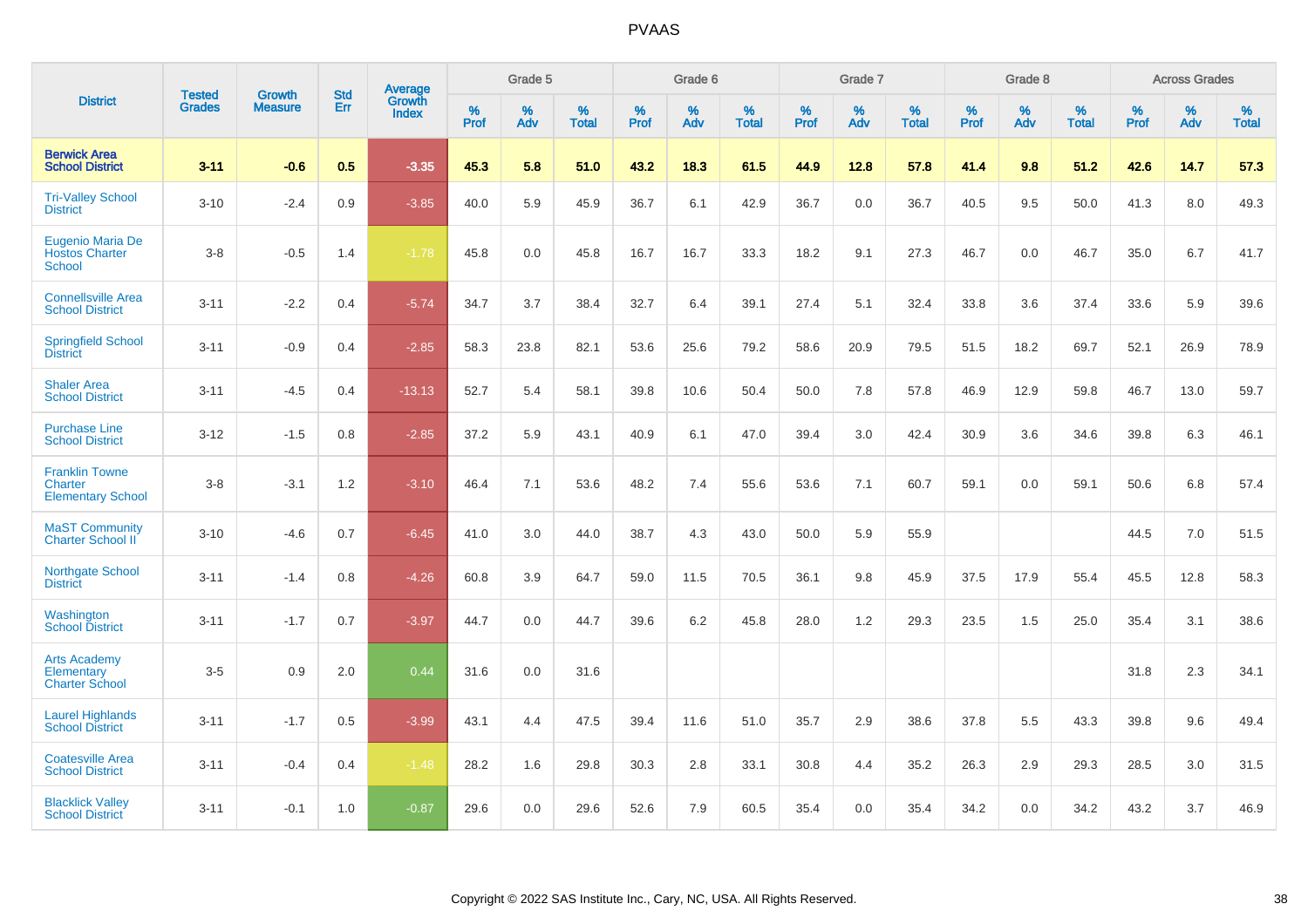|                                                                       | <b>Tested</b> |                          | <b>Std</b> | <b>Average</b>         |           | Grade 5  |                   |           | Grade 6  |                   |           | Grade 7  |                   |           | Grade 8  |                   |           | <b>Across Grades</b> |                   |
|-----------------------------------------------------------------------|---------------|--------------------------|------------|------------------------|-----------|----------|-------------------|-----------|----------|-------------------|-----------|----------|-------------------|-----------|----------|-------------------|-----------|----------------------|-------------------|
| <b>District</b>                                                       | <b>Grades</b> | Growth<br><b>Measure</b> | Err        | Growth<br><b>Index</b> | %<br>Prof | %<br>Adv | %<br><b>Total</b> | %<br>Prof | %<br>Adv | %<br><b>Total</b> | %<br>Prof | %<br>Adv | %<br><b>Total</b> | %<br>Prof | %<br>Adv | %<br><b>Total</b> | %<br>Prof | %<br>Adv             | %<br><b>Total</b> |
| <b>Berwick Area</b><br><b>School District</b>                         | $3 - 11$      | $-0.6$                   | 0.5        | $-3.35$                | 45.3      | 5.8      | 51.0              | 43.2      | 18.3     | 61.5              | 44.9      | 12.8     | 57.8              | 41.4      | 9.8      | 51.2              | 42.6      | 14.7                 | 57.3              |
| <b>Waynesboro Area</b><br><b>School District</b>                      | $3 - 12$      | $-2.8$                   | 0.4        | $-7.51$                | 42.9      | 6.1      | 49.0              | 38.4      | 14.0     | 52.4              | 37.6      | 7.1      | 44.7              | 37.5      | 12.8     | 50.3              | 41.0      | 12.0                 | 52.9              |
| <b>Perseus House</b><br><b>Charter School Of</b><br><b>Excellence</b> | $6 - 11$      | $-0.9$                   | 1.2        | $-1.85$                |           |          |                   | 4.8       | 0.0      | 4.8               | 20.4      | 0.0      | 20.4              | 22.7      | 1.5      | 24.2              | 19.2      | 0.7                  | 19.9              |
| <b>Penn Hills Charter</b><br>School of<br>Entrepreneurship            | $3-8$         | $-1.5$                   | 1.0        | $-3.06$                | 27.3      | 0.0      | 27.3              | 37.1      | 8.6      | 45.7              | 34.2      | 0.0      | 34.2              | 45.4      | 0.0      | 45.4              | 40.8      | 6.4                  | 47.2              |
| <b>Titusville Area</b><br><b>School District</b>                      | $3 - 11$      | $-0.4$                   | 0.5        | $-0.96$                | 57.4      | 8.5      | 65.9              | 35.0      | 12.6     | 47.6              | 46.2      | 8.3      | 54.6              | 40.6      | 11.6     | 52.2              | 44.1      | 12.1                 | 56.2              |
| <b>Cameron County</b><br><b>School District</b>                       | $3 - 12$      | $-2.6$                   | 1.0        | $-2.51$                | 73.3      | 3.3      | 76.7              | 48.7      | 25.6     | 74.4              | 39.0      | 0.0      | 39.0              | 43.2      | 5.4      | 48.6              | 50.4      | 14.0                 | 64.4              |
| <b>Centre Learning</b><br>Community<br><b>Charter School</b>          | $5 - 8$       | $-1.3$                   | 2.1        | $-1.22$                |           |          |                   |           |          |                   | 37.5      | 12.5     | 50.0              | 47.1      | 11.8     | 58.8              | 51.8      | 16.7                 | 68.5              |
| <b>Windber Area</b><br><b>School District</b>                         | $3 - 11$      | $-1.4$                   | 0.7        | $-3.44$                | 49.4      | 13.9     | 63.3              | 49.2      | 14.9     | 64.2              | 49.3      | 9.3      | 58.7              | 57.1      | 10.7     | 67.9              | 49.9      | 11.8                 | 61.7              |
| <b>Moniteau School</b><br><b>District</b>                             | $3 - 11$      | $-1.6$                   | 0.7        | $-2.47$                | 43.4      | 7.2      | 50.6              | 33.3      | 19.0     | 52.4              | 32.1      | 6.0      | 38.1              | 44.0      | 1.3      | 45.3              | 40.5      | 10.6                 | 51.1              |
| <b>Carmichaels Area</b><br><b>School District</b>                     | $3 - 10$      | $-2.5$                   | 0.8        | $-3.95$                | 35.0      | 1.2      | 36.2              | 25.8      | 7.6      | 33.3              | 33.3      | 1.5      | 34.8              | 35.2      | 1.4      | 36.6              | 32.5      | 3.4                  | 35.9              |
| Springfield<br><b>Township School</b><br><b>District</b>              | $3 - 11$      | $-1.2$                   | 0.5        | $-2.84$                | 52.0      | 13.4     | 65.4              | 51.4      | 15.0     | 66.5              | 56.3      | 10.8     | 67.1              | 47.3      | 14.0     | 61.3              | 52.1      | 16.5                 | 68.6              |
| <b>Easton Arts</b><br>Academy<br>Elementary<br><b>Charter School</b>  | $3-5$         | 0.7                      | 2.6        | 0.29                   | 45.8      | 4.2      | 50.0              |           |          |                   |           |          |                   |           |          |                   | 37.2      | 4.6                  | 41.9              |
| <b>Camp Hill School</b><br><b>District</b>                            | $3 - 12$      | $-2.3$                   | 0.7        | $-3.72$                | 65.4      | 17.3     | 82.7              | 53.3      | 8.0      | 61.3              | 63.7      | 5.5      | 69.2              | 49.6      | 15.3     | 64.9              | 52.7      | 18.6                 | 71.3              |
| <b>Avonworth School</b><br><b>District</b>                            | $3 - 10$      | $-0.8$                   | 0.5        | $-1.38$                | 49.6      | 18.0     | 67.6              | 49.6      | 25.6     | 75.2              | 62.3      | 7.7      | 70.0              | 61.0      | 16.1     | 77.1              | 52.4      | 20.5                 | 72.8              |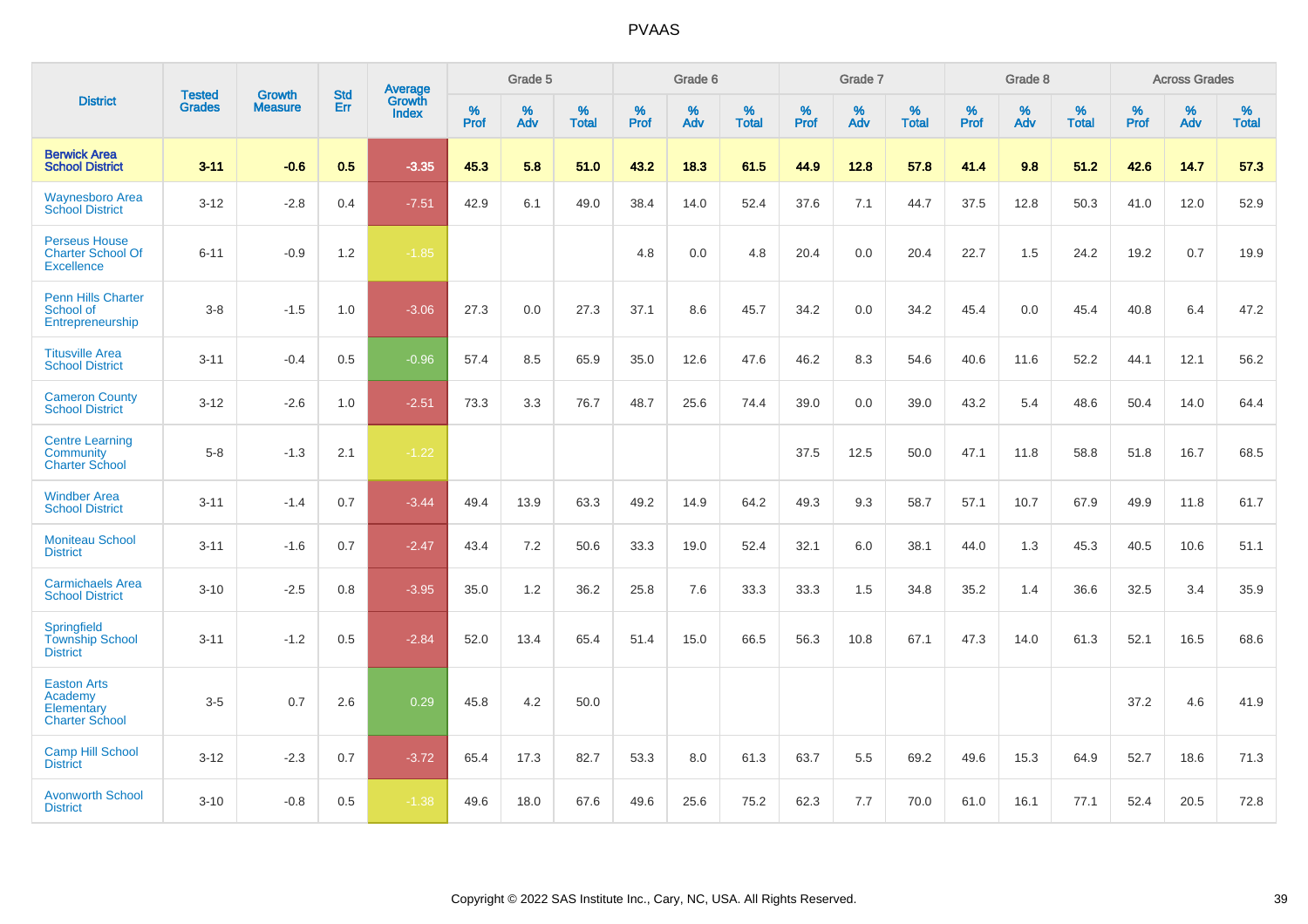|                                                                     | <b>Tested</b> | <b>Growth</b>  | <b>Std</b> | Average                       |           | Grade 5  |                   |           | Grade 6  |                   |           | Grade 7  |                   |           | Grade 8  |                   |           | <b>Across Grades</b> |                   |
|---------------------------------------------------------------------|---------------|----------------|------------|-------------------------------|-----------|----------|-------------------|-----------|----------|-------------------|-----------|----------|-------------------|-----------|----------|-------------------|-----------|----------------------|-------------------|
| <b>District</b>                                                     | <b>Grades</b> | <b>Measure</b> | Err        | <b>Growth</b><br><b>Index</b> | %<br>Prof | %<br>Adv | %<br><b>Total</b> | %<br>Prof | %<br>Adv | %<br><b>Total</b> | %<br>Prof | %<br>Adv | %<br><b>Total</b> | %<br>Prof | %<br>Adv | %<br><b>Total</b> | %<br>Prof | %<br>Adv             | %<br><b>Total</b> |
| <b>Berwick Area</b><br><b>School District</b>                       | $3 - 11$      | $-0.6$         | 0.5        | $-3.35$                       | 45.3      | 5.8      | 51.0              | 43.2      | 18.3     | 61.5              | 44.9      | 12.8     | 57.8              | 41.4      | 9.8      | 51.2              | 42.6      | 14.7                 | 57.3              |
| Independence<br><b>Charter School</b><br>West                       | $3 - 7$       | $-3.2$         | 1.8        | $-2.35$                       | 14.3      | 0.0      | 14.3              | 15.4      | 7.7      | 23.1              | 15.8      | 0.0      | 15.8              |           |          |                   | 15.0      | 2.6                  | 17.7              |
| <b>Keystone</b><br><b>Education Center</b><br><b>Charter School</b> | $3 - 12$      | 0.7            | 3.3        | 0.20                          |           |          |                   |           |          |                   |           |          |                   | 0.0       | 0.0      | 0.0               | 0.0       | 0.0                  | 0.0               |
| <b>Westmont Hilltop</b><br><b>School District</b>                   | $3 - 11$      | $-4.1$         | 0.7        | $-7.50$                       | 40.6      | 3.0      | 43.6              | 36.4      | 12.1     | 48.5              | 47.1      | 1.2      | 48.2              | 56.4      | 4.3      | 60.6              | 41.9      | 9.4                  | 51.2              |
| <b>Greensburg Salem</b><br><b>School District</b>                   | $3 - 11$      | $-1.6$         | 0.5        | $-3.24$                       | 49.7      | 7.2      | 56.9              | 40.1      | 13.8     | 53.9              | 44.0      | 5.5      | 49.4              | 48.3      | 7.2      | 55.6              | 42.8      | 11.4                 | 54.2              |
| Southmoreland<br><b>School District</b>                             | $3 - 11$      | $-3.9$         | 0.6        | $-6.43$                       | 39.6      | 2.1      | 41.7              | 41.4      | 8.1      | 49.6              | 43.1      | 4.6      | 47.7              | 49.5      | 4.8      | 54.4              | 44.6      | 6.8                  | 51.3              |
| <b>Chichester School</b><br><b>District</b>                         | $3 - 11$      | $-4.0$         | 0.7        | $-5.95$                       | 27.3      | 1.1      | 28.4              | 37.2      | 9.0      | 46.2              | 31.2      | 6.2      | 37.5              | 41.1      | 0.0      | 41.1              | 36.7      | 5.7                  | 42.4              |
| Environmental<br><b>Charter School At</b><br><b>Frick Park</b>      | $3-9$         | $-2.5$         | 0.7        | $-4.24$                       | 46.0      | 5.3      | 51.3              | 41.5      | 10.6     | 52.1              | 46.6      | 13.6     | 60.2              | 25.4      | 11.9     | 37.3              | 43.3      | 14.6                 | 57.9              |
| <b>Urban Pathways 6-</b><br>12 Charter School                       | $6 - 11$      | $-0.2$         | 2.1        | $-0.24$                       |           |          |                   |           |          |                   | 22.2      | 0.0      | 22.2              | 0.0       | 0.0      | 0.0               | 15.9      | 0.0                  | 15.9              |
| <b>Commodore Perry</b><br><b>School District</b>                    | $3 - 11$      | $-0.7$         | 1.1        | $-0.81$                       | 64.5      | 12.9     | 77.4              | 41.9      | 6.4      | 48.4              | 48.6      | 8.1      | 56.8              | 37.0      | 25.9     | 63.0              | 48.6      | 13.1                 | 61.8              |
| <b>Fairfield Area</b><br><b>School District</b>                     | $3 - 11$      | $-1.0$         | 0.8        | $-2.16$                       | 50.8      | 3.3      | 54.1              | 44.3      | 6.6      | 50.8              | 45.4      | 1.8      | 47.3              | 37.0      | 5.6      | 42.6              | 45.1      | 9.6                  | 54.6              |
| <b>Ambridge Area</b><br><b>School District</b>                      | $3 - 12$      | $-0.9$         | 0.6        | $-2.18$                       | 40.2      | 8.2      | 48.4              | 36.9      | 12.6     | 49.5              | 36.2      | 8.7      | 44.9              | 37.1      | 6.4      | 43.6              | 37.5      | 12.2                 | 49.7              |
| <b>21st Century Cyber</b><br><b>Charter School</b>                  | $6 - 12$      | $-2.2$         | 0.7        | $-4.36$                       |           |          |                   | 48.2      | 16.7     | 64.9              | 54.9      | 10.5     | 65.4              | 58.0      | 6.7      | 64.7              | 54.2      | 10.8                 | 65.0              |
| <b>Dunmore School</b><br><b>District</b>                            | $3 - 11$      | $-2.2$         | 0.7        | $-4.01$                       | 47.2      | 8.3      | 55.6              | 48.9      | 14.1     | 63.0              | 45.9      | 1.8      | 47.7              | 34.5      | 6.0      | 40.5              | 44.8      | 9.4                  | 54.2              |
| <b>South Park School</b><br><b>District</b>                         | $3 - 11$      | $-0.8$         | 0.6        | $-2.28$                       | 61.4      | 2.4      | 63.9              | 40.6      | 13.2     | 53.8              | 47.5      | 12.5     | 60.0              | 55.8      | 7.7      | 63.5              | 50.5      | 13.2                 | 63.8              |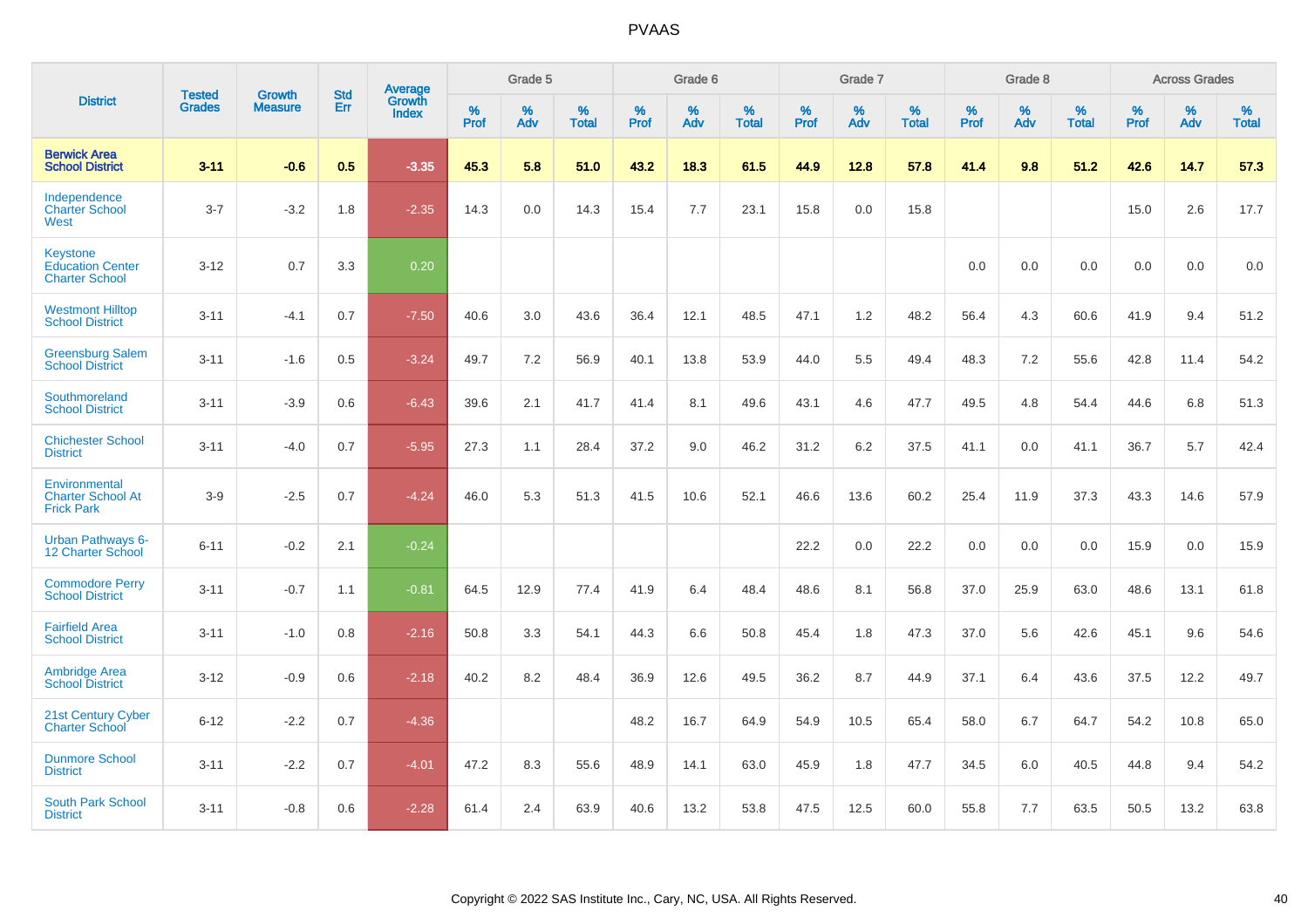|                                                                               | <b>Tested</b> | <b>Growth</b>  | <b>Std</b> | Average         |              | Grade 5  |                   |              | Grade 6  |                   |              | Grade 7  |                   |              | Grade 8  |                   |              | <b>Across Grades</b> |                   |
|-------------------------------------------------------------------------------|---------------|----------------|------------|-----------------|--------------|----------|-------------------|--------------|----------|-------------------|--------------|----------|-------------------|--------------|----------|-------------------|--------------|----------------------|-------------------|
| <b>District</b>                                                               | <b>Grades</b> | <b>Measure</b> | Err        | Growth<br>Index | $\%$<br>Prof | %<br>Adv | %<br><b>Total</b> | $\%$<br>Prof | %<br>Adv | %<br><b>Total</b> | $\%$<br>Prof | %<br>Adv | %<br><b>Total</b> | $\%$<br>Prof | %<br>Adv | %<br><b>Total</b> | $\%$<br>Prof | $\%$<br>Adv          | %<br><b>Total</b> |
| <b>Berwick Area</b><br><b>School District</b>                                 | $3 - 11$      | $-0.6$         | 0.5        | $-3.35$         | 45.3         | 5.8      | 51.0              | 43.2         | 18.3     | 61.5              | 44.9         | 12.8     | 57.8              | 41.4         | 9.8      | 51.2              | 42.6         | 14.7                 | 57.3              |
| <b>Ridley School</b><br><b>District</b>                                       | $3 - 12$      | $-0.9$         | 0.4        | $-3.09$         | 49.2         | 5.6      | 54.8              | 38.5         | 12.4     | 50.9              | 39.6         | 5.9      | 45.6              | 41.1         | 7.5      | 48.6              | 42.4         | 10.0                 | 52.4              |
| <b>Nazareth Area</b><br><b>School District</b>                                | $3 - 11$      | $-2.5$         | 0.4        | $-6.40$         | 49.2         | 5.5      | 54.7              | 43.3         | 23.0     | 66.3              | 56.0         | 8.6      | 64.7              | 51.9         | 8.5      | 60.5              | 48.6         | 14.4                 | 63.0              |
| Philipsburg-<br>Osceola Area<br><b>School District</b>                        | $3 - 11$      | $-4.8$         | 0.6        | $-8.12$         | 45.5         | 6.5      | 52.0              | 41.3         | 11.9     | 53.2              | 35.2         | 2.4      | 37.6              | 33.0         | 6.2      | 39.2              | 40.7         | 11.1                 | 51.8              |
| New Kensington-<br><b>Arnold School</b><br><b>District</b>                    | $3 - 11$      | $-1.0$         | 0.7        | $-1.97$         | 22.5         | 0.9      | 23.4              | 20.6         | 10.3     | 30.8              | 27.0         | 0.0      | 27.0              | 26.4         | 3.4      | 29.9              | 27.1         | 4.2                  | 31.3              |
| <b>Roberto Clemente</b><br><b>Charter School</b>                              | $3 - 12$      | $-5.1$         | 1.0        | $-5.25$         | 19.4         | 0.0      | 19.4              | 23.1         | 5.1      | 28.2              | 11.6         | 0.0      | 11.6              | 12.2         | 0.0      | 12.2              | 15.5         | 1.7                  | 17.2              |
| Widener<br>Partnership<br><b>Charter School</b>                               | $3 - 7$       | $-1.6$         | 1.1        | $-2.26$         | 4.6          | 0.0      | 4.6               | 15.8         | 2.6      | 18.4              | 14.0         | 0.0      | 14.0              |              |          |                   | 9.6          | 1.4                  | 11.0              |
| <b>West York Area</b><br><b>School District</b>                               | $3 - 12$      | $-1.4$         | 0.5        | $-2.97$         | 36.0         | 4.4      | 40.4              | 38.5         | 9.3      | 47.8              | 35.9         | 5.3      | 41.2              | 41.2         | 5.2      | 46.4              | 37.8         | 8.4                  | 46.2              |
| <b>Mastery Charter</b><br>School-Francis D.<br><b>Pastorius</b><br>Elementary | $3-8$         | $-1.7$         | 1.5        | $-1.76$         | 3.8          | 0.0      | 3.8               | 28.6         | 3.6      | 32.1              | 22.7         | 0.0      | 22.7              |              |          |                   | 14.3         | 0.8                  | 15.1              |
| <b>Deep Roots</b><br><b>Charter School</b>                                    | $3-6$         | $-2.5$         | 1.4        | $-2.18$         | 18.2         | 0.0      | 18.2              | 19.0         | 2.4      | 21.4              |              |          |                   |              |          |                   | 19.2         | 0.7                  | 19.9              |
| <b>Arts Academy</b><br><b>Charter School</b>                                  | $5 - 8$       | $-3.5$         | 1.1        | $-3.11$         | 41.2         | 0.0      | 41.2              | 46.7         | 2.2      | 48.9              | 49.1         | 1.9      | 50.9              | 45.2         | 3.2      | 48.4              | 46.6         | 2.0                  | 48.6              |
| <b>Council Rock</b><br><b>School District</b>                                 | $3 - 11$      | $-2.3$         | $0.2\,$    | $-9.78$         | 58.1         | 8.8      | 66.9              | 49.7         | 26.1     | 75.9              | 52.3         | 13.9     | 66.2              | 46.6         | 14.5     | 61.1              | 50.8         | 17.6                 | 68.4              |
| <b>Propel Charter</b><br><b>School-Montour</b>                                | $3 - 10$      | $-1.8$         | 0.8        | $-2.37$         | 18.0         | 0.0      | 18.0              | 22.7         | 3.0      | 25.8              | 21.5         | 0.0      | 21.5              | 23.4         | 3.1      | 26.6              | 21.5         | 3.2                  | 24.7              |
| <b>Mastery Charter</b><br>School-Mann<br>Campus                               | $3-6$         | $-2.7$         | 1.7        | $-1.86$         | 16.7         | 0.0      | 16.7              | 27.8         | 0.0      | 27.8              |              |          |                   |              |          |                   | 18.4         | 0.0                  | 18.4              |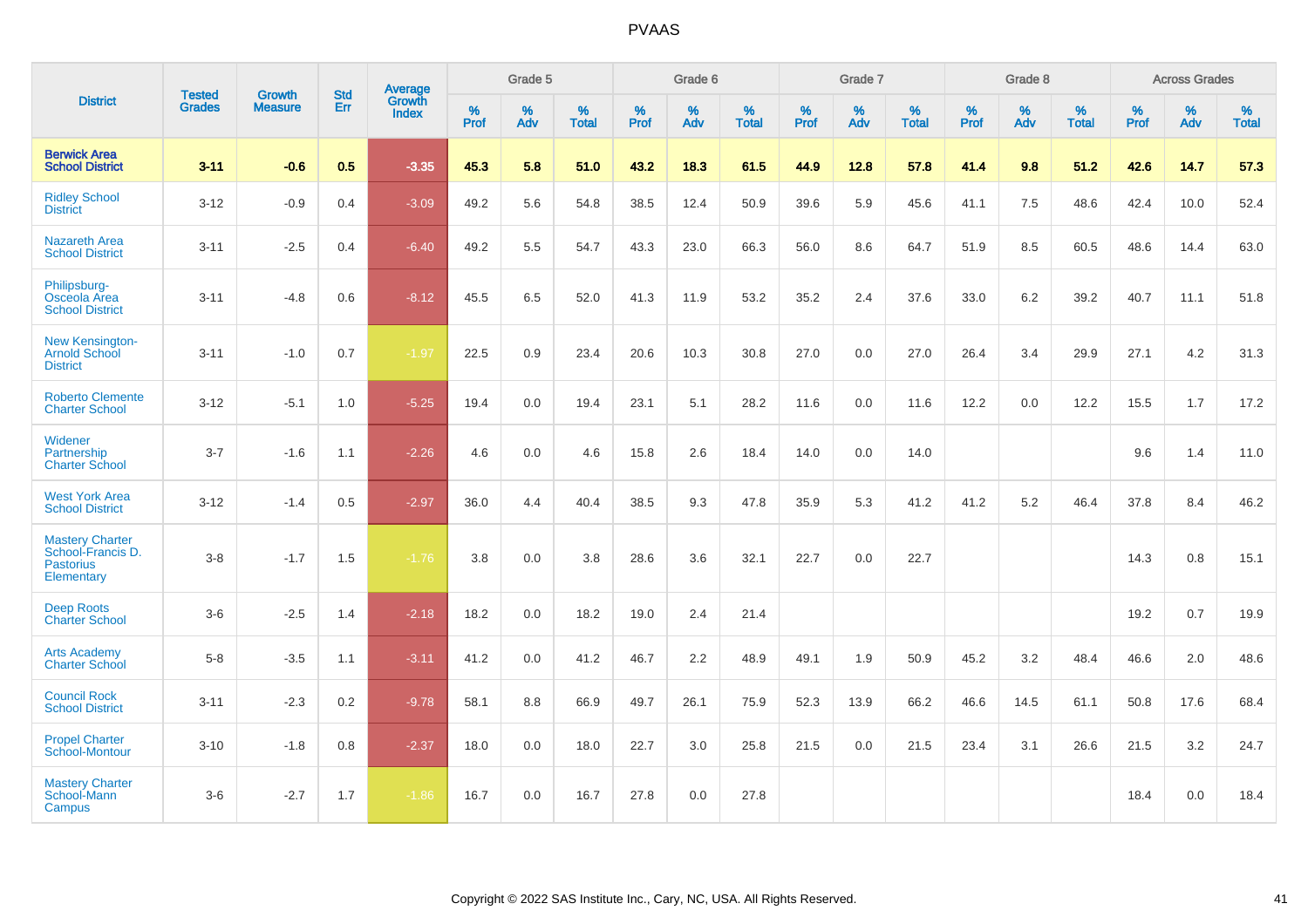|                                                                 | <b>Tested</b> | <b>Growth</b>  | <b>Std</b> | Average                |                     | Grade 5  |                   |              | Grade 6  |                   |              | Grade 7  |                   |           | Grade 8  |                   |           | <b>Across Grades</b> |                   |
|-----------------------------------------------------------------|---------------|----------------|------------|------------------------|---------------------|----------|-------------------|--------------|----------|-------------------|--------------|----------|-------------------|-----------|----------|-------------------|-----------|----------------------|-------------------|
| <b>District</b>                                                 | <b>Grades</b> | <b>Measure</b> | Err        | Growth<br><b>Index</b> | $\%$<br><b>Prof</b> | %<br>Adv | %<br><b>Total</b> | $\%$<br>Prof | %<br>Adv | %<br><b>Total</b> | $\%$<br>Prof | %<br>Adv | %<br><b>Total</b> | %<br>Prof | %<br>Adv | %<br><b>Total</b> | %<br>Prof | %<br>Adv             | %<br><b>Total</b> |
| <b>Berwick Area</b><br><b>School District</b>                   | $3 - 11$      | $-0.6$         | 0.5        | $-3.35$                | 45.3                | 5.8      | 51.0              | 43.2         | 18.3     | 61.5              | 44.9         | 12.8     | 57.8              | 41.4      | 9.8      | 51.2              | 42.6      | 14.7                 | 57.3              |
| <b>Dover Area School</b><br><b>District</b>                     | $3 - 12$      | $-1.0$         | 0.4        | $-2.38$                | 48.0                | 4.8      | 52.8              | 41.4         | 17.1     | 58.6              | 48.6         | 7.1      | 55.7              | 44.7      | 5.7      | 50.4              | 44.8      | 10.8                 | 55.6              |
| Pennsylvania<br><b>Leadership Charter</b><br>School             | $3 - 11$      | $-1.6$         | 0.5        | $-3.16$                | 59.1                | 11.7     | 70.8              | 51.3         | 16.2     | 67.5              | 43.2         | 14.2     | 57.4              | 48.7      | 11.8     | 60.5              | 49.6      | 15.0                 | 64.6              |
| <b>Mount Carmel</b><br><b>Area School</b><br><b>District</b>    | $3 - 11$      | $-2.5$         | 0.6        | $-4.10$                | 36.9                | 1.8      | 38.7              | 31.3         | 7.8      | 39.1              | 30.6         | 0.0      | 30.6              | 29.0      | 2.6      | 31.6              | 32.7      | 4.4                  | 37.2              |
| <b>MaST Community</b><br><b>Charter School III</b>              | $3-6$         | $-0.7$         | 0.8        | $-0.88$                | 25.8                | 0.8      | 26.5              | 30.0         | 6.9      | 36.9              |              |          |                   |           |          |                   | 28.3      | 6.5                  | 34.8              |
| Independence<br><b>Charter School</b>                           | $3 - 8$       | $-2.1$         | 0.7        | $-3.23$                | 28.8                | 9.6      | 38.4              | 39.0         | 18.3     | 57.3              | 38.3         | 11.1     | 49.4              | 50.9      | 7.0      | 57.9              | 35.6      | 11.9                 | 47.5              |
| Lampeter-<br><b>Strasburg School</b><br><b>District</b>         | $3 - 12$      | $-1.0$         | 0.5        | $-2.99$                | 56.5                | 14.9     | 71.4              | 48.5         | 27.4     | 76.0              | 56.6         | 10.1     | 66.7              | 49.5      | 10.0     | 59.5              | 50.0      | 20.6                 | 70.5              |
| <b>Neshannock</b><br><b>Township School</b><br><b>District</b>  | $3 - 10$      | $-3.2$         | 0.7        | $-4.59$                | 56.7                | 8.9      | 65.6              | 57.4         | 20.6     | 77.9              | 62.0         | 14.0     | 76.0              | 51.3      | 6.4      | 57.7              | 55.4      | 13.5                 | 68.9              |
| <b>Baden Academy</b><br><b>Charter School</b>                   | $3-6$         | $-1.3$         | 1.1        | $-1.32$                | 47.6                | 1.6      | 49.2              | 46.6         | 10.3     | 56.9              |              |          |                   |           |          |                   | 42.3      | 7.1                  | 49.4              |
| <b>Lakeview School</b><br><b>District</b>                       | $3 - 11$      | $-3.2$         | 0.8        | $-3.93$                | 63.3                | 10.2     | 73.5              | 46.5         | 16.9     | 63.4              | 37.1         | 8.1      | 45.2              | 43.1      | 9.2      | 52.3              | 45.7      | 15.4                 | 61.1              |
| <b>Cocalico School</b><br><b>District</b>                       | $3 - 11$      | $-2.5$         | 0.4        | $-5.75$                | 50.2                | 11.9     | 62.2              | 46.0         | 22.6     | 68.5              | 50.7         | 7.0      | 57.6              | 35.9      | 14.1     | 50.0              | 44.9      | 15.8                 | 60.7              |
| La Academia<br>Partnership<br><b>Charter School</b>             | $6 - 11$      | $-4.8$         | 1.8        | $-2.67$                |                     |          |                   | 14.3         | 0.0      | 14.3              | 4.2          | $0.0\,$  | 4.2               | 0.0       | 0.0      | 0.0               | 5.6       | $0.0\,$              | 5.6               |
| <b>Forest Hills School</b><br><b>District</b>                   | $3 - 11$      | $-4.9$         | 0.6        | $-9.70$                | 53.0                | 4.5      | 57.5              | 48.3         | 6.7      | 55.0              | 30.9         | 3.2      | 34.2              | 22.3      | 2.5      | 24.8              | 39.3      | 7.6                  | 46.9              |
| Commonwealth<br><b>Charter Academy</b><br><b>Charter School</b> | $3 - 10$      | $-3.1$         | 0.9        | $-3.75$                | 49.2                | 1.7      | 50.8              | 56.0         | 12.0     | 68.0              | 49.1         | 8.8      | 57.9              | 39.6      | 4.2      | 43.8              | 45.3      | 10.1                 | 55.4              |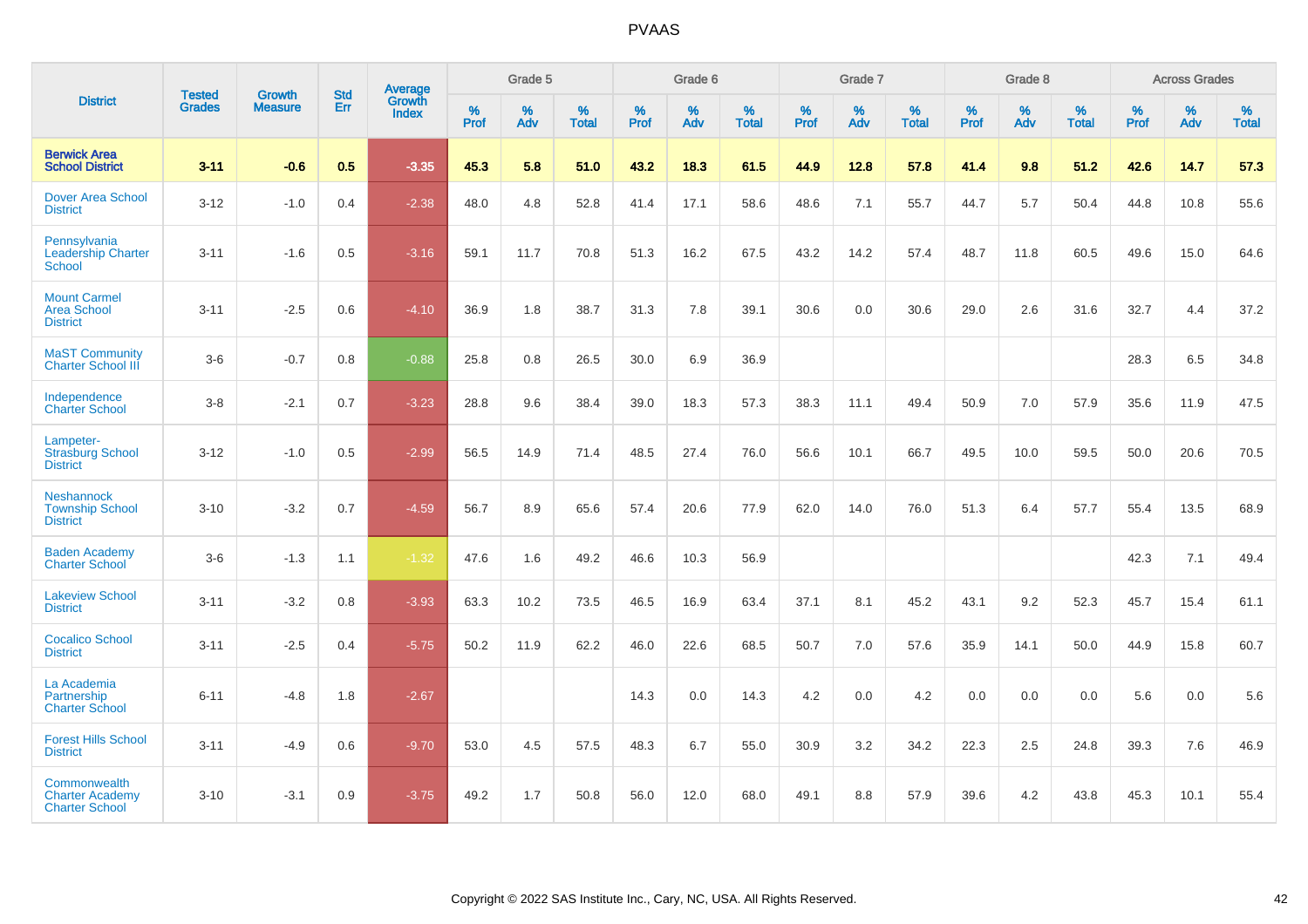|                                                              |                                |                                 | <b>Std</b> | Average                |           | Grade 5  |                   |           | Grade 6  |                   |           | Grade 7  |                   |           | Grade 8  |                   |           | <b>Across Grades</b> |                   |
|--------------------------------------------------------------|--------------------------------|---------------------------------|------------|------------------------|-----------|----------|-------------------|-----------|----------|-------------------|-----------|----------|-------------------|-----------|----------|-------------------|-----------|----------------------|-------------------|
| <b>District</b>                                              | <b>Tested</b><br><b>Grades</b> | <b>Growth</b><br><b>Measure</b> | Err        | Growth<br><b>Index</b> | %<br>Prof | %<br>Adv | %<br><b>Total</b> | %<br>Prof | %<br>Adv | %<br><b>Total</b> | %<br>Prof | %<br>Adv | %<br><b>Total</b> | %<br>Prof | %<br>Adv | %<br><b>Total</b> | %<br>Prof | %<br>Adv             | %<br><b>Total</b> |
| <b>Berwick Area</b><br><b>School District</b>                | $3 - 11$                       | $-0.6$                          | 0.5        | $-3.35$                | 45.3      | 5.8      | 51.0              | 43.2      | 18.3     | 61.5              | 44.9      | 12.8     | 57.8              | 41.4      | 9.8      | 51.2              | 42.6      | 14.7                 | 57.3              |
| <b>Dallas School</b><br><b>District</b>                      | $3 - 11$                       | $-5.2$                          | 0.5        | $-9.60$                | 58.5      | 8.8      | 67.3              | 50.7      | 12.7     | 63.4              | 49.2      | 3.2      | 52.4              | 48.7      | 14.3     | 63.0              | 50.5      | 13.7                 | 64.2              |
| <b>New Day Charter</b><br><b>School</b>                      | $7 - 11$                       | $-1.7$                          | 3.2        | $-0.53$                |           |          |                   |           |          |                   |           |          |                   | 11.1      | 0.0      | 11.1              | 11.1      | 0.0                  | 11.1              |
| <b>Woodland Hills</b><br><b>School District</b>              | $3 - 12$                       | $-3.0$                          | 0.5        | $-6.16$                | 34.1      | 0.6      | 34.7              | 13.8      | 3.4      | 17.2              | 32.5      | 2.6      | 35.0              | 24.8      | 2.0      | 26.7              | 26.7      | 3.7                  | 30.4              |
| <b>Brentwood</b><br><b>Borough School</b><br><b>District</b> | $3 - 11$                       | $-2.1$                          | 0.7        | $-2.85$                | 53.5      | 7.0      | 60.5              | 36.1      | 12.0     | 48.2              | 33.3      | 4.6      | 37.9              | 48.0      | 6.8      | 54.8              | 40.9      | 9.4                  | 50.3              |
| Achievement<br><b>House Charter</b><br><b>School</b>         | $7 - 11$                       | $-3.1$                          | 1.6        | $-1.91$                |           |          |                   |           |          |                   | 52.0      | 0.0      | 52.0              | 48.8      | 7.0      | 55.8              | 50.0      | 4.4                  | 54.4              |
| Southeastern<br><b>Greene School</b><br><b>District</b>      | $3 - 10$                       | $-4.6$                          | 1.0        | $-4.40$                | 44.8      | 17.2     | 62.1              | 42.4      | 12.1     | 54.6              | 36.7      | 6.1      | 42.9              | 48.8      | 2.3      | 51.2              | 41.1      | 14.3                 | 55.4              |
| <b>Wilson School</b><br><b>District</b>                      | $3 - 12$                       | $-3.7$                          | 0.5        | $-7.41$                | 49.3      | 4.2      | 53.5              | 52.1      | 11.6     | 63.7              | 47.6      | 8.4      | 56.0              | 47.8      | 11.1     | 58.9              | 47.0      | 13.2                 | 60.1              |
| <b>Whitehall-Coplay</b><br><b>School District</b>            | $3 - 11$                       | $-1.0$                          | 0.4        | $-2.56$                | 47.1      | 4.6      | 51.7              | 43.0      | 11.2     | 54.1              | 41.3      | 7.8      | 49.1              | 38.2      | 7.1      | 45.4              | 42.6      | 8.9                  | 51.5              |
| <b>Central Cambria</b><br><b>School District</b>             | $3 - 11$                       | $-3.0$                          | 0.6        | $-5.07$                | 59.8      | 11.1     | 70.9              | 33.6      | 13.3     | 46.9              | 48.2      | 4.4      | 52.6              | 38.9      | 4.8      | 43.6              | 44.9      | 10.7                 | 55.6              |
| Octorara Area<br><b>School District</b>                      | $3 - 11$                       | $-3.9$                          | 0.6        | $-6.74$                | 44.6      | 9.1      | 53.6              | 53.3      | 8.3      | 61.7              | 28.9      | 5.2      | 34.1              | 40.5      | 6.0      | 46.6              | 42.6      | 9.0                  | 51.6              |
| Agora Cyber<br><b>Charter School</b>                         | $3 - 11$                       | $-2.5$                          | 0.6        | $-4.31$                | 31.7      | 1.0      | 32.7              | 30.1      | 7.0      | 37.1              | 29.0      | 2.8      | 31.7              | 28.3      | 2.0      | 30.3              | 30.7      | 4.8                  | 35.5              |
| <b>Northwest Area</b><br><b>School District</b>              | $3 - 10$                       | $-2.3$                          | 0.9        | $-2.59$                | 38.6      | 0.0      | 38.6              | 26.7      | 8.3      | 35.0              | 28.0      | 0.0      | 28.0              | 37.0      | 3.7      | 40.7              | 32.5      | 3.1                  | 35.6              |
| <b>Tunkhannock Area</b><br><b>School District</b>            | $3 - 11$                       | $-3.4$                          | 0.5        | $-6.81$                | 29.2      | 2.9      | 32.1              | 35.9      | 12.5     | 48.4              | 33.3      | 3.1      | 36.4              | 40.1      | 8.2      | 48.3              | 36.3      | 6.8                  | 43.0              |
| <b>Bensalem</b><br><b>Township School</b><br><b>District</b> | $3 - 11$                       | $-1.5$                          | 0.3        | $-4.35$                | 24.4      | 3.4      | 27.7              | 32.6      | 7.6      | 40.2              | 29.8      | 4.8      | 34.6              | 31.8      | 6.9      | 38.7              | 28.8      | 6.0                  | 34.8              |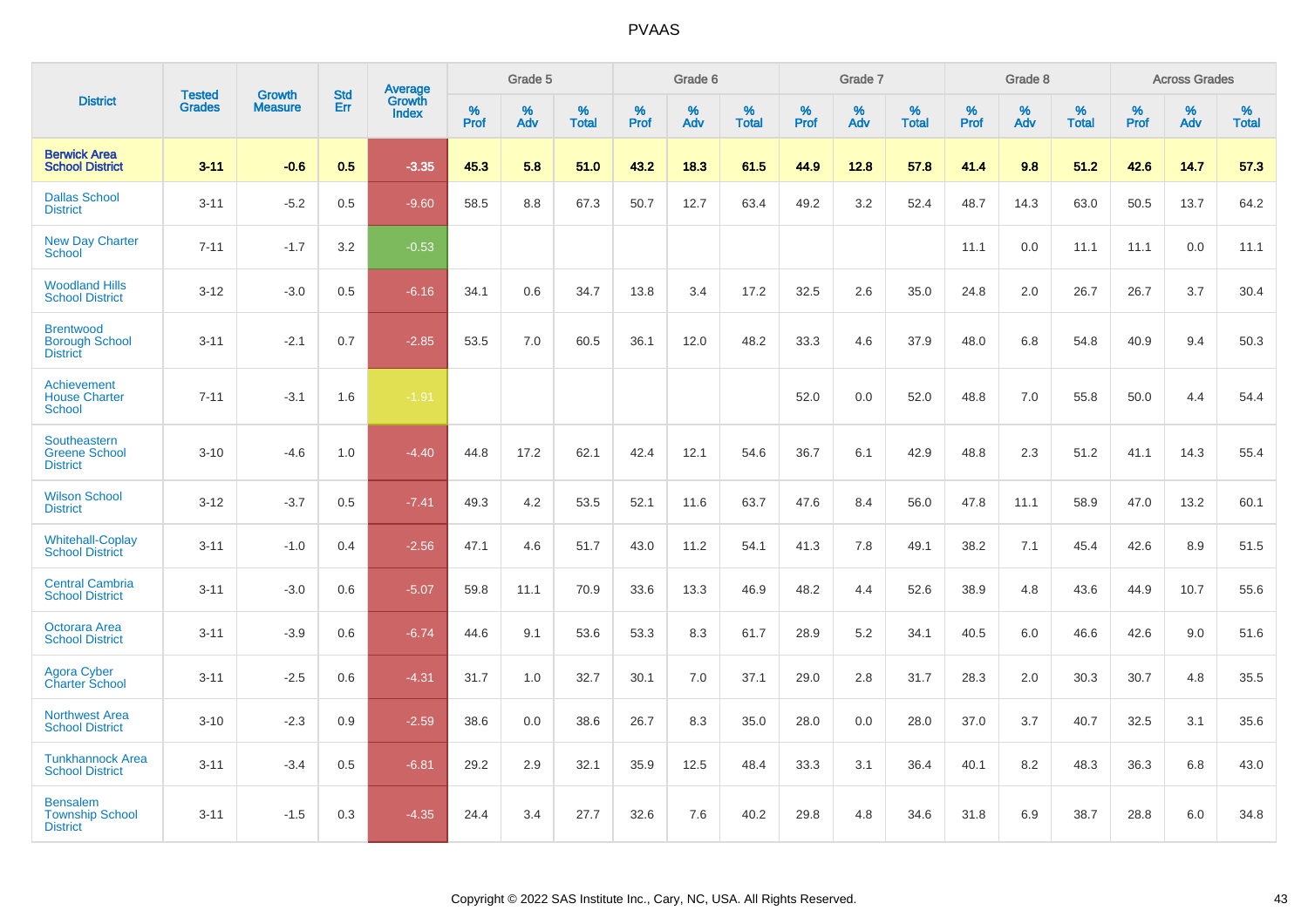|                                                                          | <b>Tested</b> | <b>Growth</b>  | <b>Std</b> | Average         |           | Grade 5  |                   |           | Grade 6  |                   |           | Grade 7  |                   |           | Grade 8  |                   |           | <b>Across Grades</b> |                   |
|--------------------------------------------------------------------------|---------------|----------------|------------|-----------------|-----------|----------|-------------------|-----------|----------|-------------------|-----------|----------|-------------------|-----------|----------|-------------------|-----------|----------------------|-------------------|
| <b>District</b>                                                          | <b>Grades</b> | <b>Measure</b> | Err        | Growth<br>Index | %<br>Prof | %<br>Adv | %<br><b>Total</b> | %<br>Prof | %<br>Adv | %<br><b>Total</b> | %<br>Prof | %<br>Adv | %<br><b>Total</b> | %<br>Prof | %<br>Adv | %<br><b>Total</b> | %<br>Prof | %<br>Adv             | %<br><b>Total</b> |
| <b>Berwick Area</b><br><b>School District</b>                            | $3 - 11$      | $-0.6$         | 0.5        | $-3.35$         | 45.3      | 5.8      | 51.0              | 43.2      | 18.3     | 61.5              | 44.9      | 12.8     | 57.8              | 41.4      | 9.8      | 51.2              | 42.6      | 14.7                 | 57.3              |
| <b>Universal Bluford</b><br><b>Charter School</b>                        | $3-6$         | $-2.8$         | 1.2        | $-2.37$         | 19.0      | 0.0      | 19.0              | 23.3      | 0.0      | 23.3              |           |          |                   |           |          |                   | 22.3      | 1.8                  | 24.1              |
| <b>Northampton Area</b><br><b>School District</b>                        | $3 - 11$      | $-4.3$         | 0.7        | $-6.25$         | 39.1      | 8.6      | 47.7              | 34.2      | 19.3     | 53.5              | 27.4      | 6.8      | 34.2              | 40.0      | 5.0      | 45.0              | 42.3      | 12.8                 | 55.1              |
| <b>Brookville Area</b><br><b>School District</b>                         | $3 - 11$      | $-3.3$         | 0.6        | $-5.82$         | 41.6      | 5.9      | 47.5              | 37.1      | 12.4     | 49.4              | 34.4      | 0.8      | 35.2              | 45.0      | 7.3      | 52.3              | 40.4      | 8.7                  | 49.1              |
| <b>Propel Charter</b><br>School-Pitcairn                                 | $3 - 8$       | $-5.3$         | 1.2        | $-4.63$         | 12.1      | 0.0      | 12.1              | 29.6      | 11.1     | 40.7              | 18.2      | 0.0      | 18.2              | 16.7      | 0.0      | 16.7              | 17.3      | 2.5                  | 19.8              |
| Lackawanna Trail<br><b>School District</b>                               | $3 - 10$      | $-3.9$         | 0.8        | $-5.05$         | 50.9      | 3.6      | 54.6              | 38.8      | 14.9     | 53.7              | 45.1      | 5.6      | 50.7              | 31.2      | 3.9      | 35.1              | 43.8      | 10.0                 | 53.8              |
| Salisbury-Elk Lick<br><b>School District</b>                             | $3 - 11$      | $-3.9$         | 1.3        | $-2.93$         | 50.0      | 8.3      | 58.3              | 50.0      | 0.0      | 50.0              | 30.0      | 0.0      | 30.0              | 28.6      | 4.8      | 33.3              | 42.2      | 3.3                  | 45.4              |
| <b>Perkiomen Valley</b><br><b>School District</b>                        | $3 - 11$      | $-3.7$         | 0.3        | $-11.07$        | 53.1      | 15.9     | 69.0              | 52.5      | 21.5     | 74.0              | 51.0      | 12.6     | 63.6              | 48.7      | 12.2     | 60.9              | 51.1      | 18.7                 | 69.8              |
| <b>Yough School</b><br><b>District</b>                                   | $3 - 10$      | $-4.7$         | 0.6        | $-9.77$         | 37.9      | 1.5      | 39.4              | 39.6      | 15.7     | 55.2              | 42.3      | 8.2      | 50.5              | 36.7      | 5.8      | 42.5              | 41.9      | 9.2                  | 51.1              |
| <b>Mastery Charter</b><br>School - Smedley<br>Campus                     | $3-6$         | $-4.0$         | 1.3        | $-3.20$         | 19.2      | 1.9      | 21.2              | 31.0      | 1.7      | 32.8              |           |          |                   |           |          |                   | 21.4      | 2.2                  | 23.6              |
| <b>Executive</b><br>Education<br><b>Academy Charter</b><br><b>School</b> | $3 - 10$      | $-5.5$         | 1.6        | $-3.40$         | 10.0      | 0.0      | 10.0              | 12.5      | 6.2      | 18.8              |           |          |                   | 38.1      | 0.0      | 38.1              | 31.4      | 2.9                  | 34.3              |
| <b>East Allegheny</b><br><b>School District</b>                          | $3 - 11$      | $-3.0$         | 0.7        | $-4.43$         | 41.6      | 3.4      | 44.9              | 25.9      | 7.1      | 32.9              | 30.8      | 2.6      | 33.3              | 22.3      | 3.9      | 26.2              | 26.8      | 4.0                  | 30.9              |
| <b>First Philadelphia</b><br>Preparatory<br><b>Charter School</b>        | $3-8$         | $-3.5$         | 0.7        | $-5.28$         | 13.7      | 1.0      | 14.7              | 22.8      | 1.1      | 23.9              | 7.6       | 0.0      | 7.6               | 18.9      | 4.0      | 23.0              | 16.4      | 1.6                  | 17.9              |
| <b>East Stroudsburg</b><br><b>Area School</b><br><b>District</b>         | $3 - 11$      | $-4.1$         | 0.5        | $-9.10$         | 43.7      | 1.9      | 45.6              | 40.8      | 9.4      | 50.3              | 41.9      | 3.5      | 45.4              | 32.3      | 5.1      | 37.3              | 36.5      | 7.4                  | 43.9              |
| <b>Garnet Valley</b><br><b>School District</b>                           | $3 - 10$      | $-3.6$         | 0.4        | $-9.46$         | 53.3      | 14.4     | 67.6              | 51.3      | 23.0     | 74.4              | 53.8      | 10.5     | 64.3              | 53.4      | 12.2     | 65.6              | 51.6      | 17.8                 | 69.4              |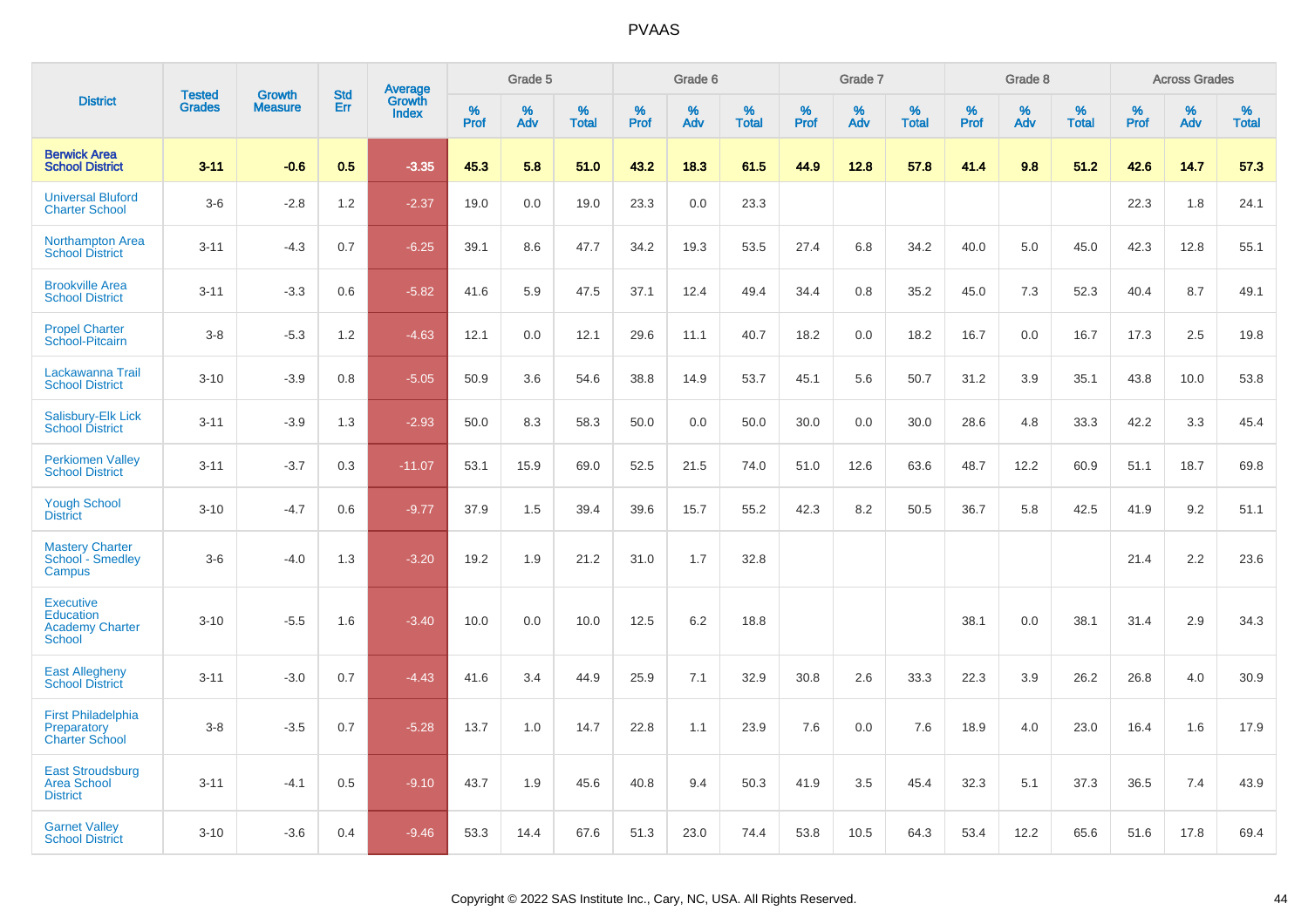|                                                                        |                                | <b>Growth</b>  | <b>Std</b> | <b>Average</b><br>Growth |              | Grade 5  |                      |              | Grade 6     |                      |              | Grade 7  |                      |              | Grade 8     |                      |              | <b>Across Grades</b> |                      |
|------------------------------------------------------------------------|--------------------------------|----------------|------------|--------------------------|--------------|----------|----------------------|--------------|-------------|----------------------|--------------|----------|----------------------|--------------|-------------|----------------------|--------------|----------------------|----------------------|
| <b>District</b>                                                        | <b>Tested</b><br><b>Grades</b> | <b>Measure</b> | Err        | <b>Index</b>             | $\%$<br>Prof | %<br>Adv | $\%$<br><b>Total</b> | $\%$<br>Prof | $\%$<br>Adv | $\%$<br><b>Total</b> | $\%$<br>Prof | %<br>Adv | $\%$<br><b>Total</b> | $\%$<br>Prof | $\%$<br>Adv | $\%$<br><b>Total</b> | $\%$<br>Prof | $\%$<br>Adv          | $\%$<br><b>Total</b> |
| <b>Berwick Area</b><br><b>School District</b>                          | $3 - 11$                       | $-0.6$         | 0.5        | $-3.35$                  | 45.3         | 5.8      | 51.0                 | 43.2         | 18.3        | 61.5                 | 44.9         | 12.8     | 57.8                 | 41.4         | 9.8         | 51.2                 | 42.6         | 14.7                 | 57.3                 |
| <b>Parkland School</b><br><b>District</b>                              | $3 - 11$                       | $-2.9$         | 0.3        | $-10.53$                 | 55.6         | 16.6     | 72.1                 | 42.4         | 30.0        | 72.4                 | 50.3         | 17.5     | 67.8                 | 46.6         | 14.9        | 61.4                 | 47.1         | 23.4                 | 70.5                 |
| <b>Penn Hills School</b><br><b>District</b>                            | $3 - 11$                       | $-4.6$         | 0.5        | $-9.21$                  | 22.2         | 0.0      | 22.2                 | 17.0         | 6.1         | 23.1                 | 13.6         | 1.6      | 15.2                 | 20.7         | 4.3         | 25.0                 | 20.9         | 2.9                  | 23.8                 |
| Cheltenham<br><b>School District</b>                                   | $3 - 11$                       | $-2.6$         | 0.6        | $-4.40$                  | 43.9         | 13.0     | 56.9                 | 49.5         | 17.8        | 67.3                 | 48.3         | 9.4      | 57.7                 | 35.2         | 7.7         | 42.9                 | 44.0         | 14.8                 | 58.8                 |
| <b>Collegium Charter</b><br>School                                     | $3 - 10$                       | $-4.5$         | 0.5        | $-9.56$                  | 32.0         | 1.0      | 33.0                 | 26.2         | 4.2         | 30.4                 | 26.3         | 1.1      | 27.4                 | 25.0         | 3.4         | 28.4                 | 31.5         | 3.2                  | 34.7                 |
| <b>Wyoming Area</b><br><b>School District</b>                          | $3 - 10$                       | $-4.1$         | 0.6        | $-6.56$                  | 58.6         | 6.0      | 64.7                 | 38.8         | 2.9         | 41.8                 | 49.5         | 3.2      | 52.7                 | 35.8         | 9.4         | 45.3                 | 43.5         | 7.5                  | 51.1                 |
| Northwestern<br><b>School District</b>                                 | $3 - 11$                       | $-4.4$         | 0.6        | $-6.84$                  | 50.0         | 2.1      | 52.1                 | 41.4         | 16.1        | 57.5                 | 42.4         | 1.9      | 44.3                 | 36.4         | 6.4         | 42.7                 | 40.4         | 8.1                  | 48.5                 |
| <b>Chartiers Valley</b><br><b>School District</b>                      | $3 - 11$                       | $-3.4$         | 0.4        | $-8.00$                  | 51.3         | 6.5      | 57.8                 | 45.9         | 15.3        | 61.2                 | 46.3         | 8.7      | 55.0                 | 42.9         | 7.6         | 50.5                 | 47.3         | 10.0                 | 57.4                 |
| <b>Great Valley</b><br><b>School District</b>                          | $3 - 11$                       | $-2.0$         | 0.4        | $-5.13$                  | 57.8         | 13.0     | 70.8                 | 43.6         | 32.2        | 75.8                 | 53.2         | 16.6     | 69.8                 | 56.6         | 18.4        | 75.0                 | 50.6         | 21.7                 | 72.3                 |
| <b>Ringgold School</b><br><b>District</b>                              | $3 - 11$                       | $-6.9$         | 0.5        | $-14.33$                 | 22.7         | 1.2      | 23.9                 | 29.5         | 0.6         | 30.1                 | 21.8         | 3.5      | 25.3                 | 31.7         | 4.3         | 36.0                 | 32.2         | 4.3                  | 36.4                 |
| South Allegheny<br><b>School District</b>                              | $3 - 11$                       | $-5.4$         | 0.9        | $-5.76$                  | 43.1         | 0.0      | 43.1                 | 32.6         | 6.1         | 38.8                 | 31.6         | 5.3      | 36.8                 | 41.5         | 12.2        | 53.7                 | 39.4         | 6.6                  | 46.0                 |
| <b>New Brighton Area</b><br><b>School District</b>                     | $3 - 11$                       | $-4.3$         | 0.6        | $-6.67$                  | 37.1         | 4.5      | 41.6                 | 37.0         | 7.0         | 44.0                 | 33.7         | 5.0      | 38.6                 | 27.6         | 3.8         | 31.4                 | 32.4         | 4.8                  | 37.2                 |
| <b>Pottstown School</b><br><b>District</b>                             | $3 - 12$                       | $-5.4$         | 0.5        | $-10.46$                 | 22.5         | 1.2      | 23.7                 | 20.1         | 2.1         | 22.2                 | 16.9         | 0.6      | 17.5                 | 16.5         | 1.6         | 18.1                 | 21.9         | 2.2                  | 24.0                 |
| <b>Jim Thorpe Area</b><br><b>School District</b>                       | $3 - 11$                       | $-3.4$         | 0.6        | $-5.71$                  | 45.4         | 2.0      | 47.5                 | 30.8         | 9.4         | 40.2                 | 37.9         | 6.4      | 44.3                 | 37.6         | 5.6         | 43.2                 | 38.6         | 8.0                  | 46.6                 |
| <b>Lincoln Park</b><br><b>Performing Arts</b><br><b>Charter School</b> | $7 - 11$                       | $-3.9$         | 1.1        | $-3.56$                  |              |          |                      |              |             |                      | 66.1         | 5.4      | 71.4                 | 59.8         | 17.2        | 77.0                 | 62.2         | 12.6                 | 74.8                 |
| <b>Propel Charter</b><br>School-Mckeesport                             | $3 - 8$                        | $-7.2$         | 1.0        | $-7.15$                  | 36.1         | 0.0      | 36.1                 | 32.4         | 0.0         | 32.4                 | 34.2         | 2.6      | 36.8                 | 29.7         | 2.7         | 32.4                 | 32.1         | 1.4                  | 33.5                 |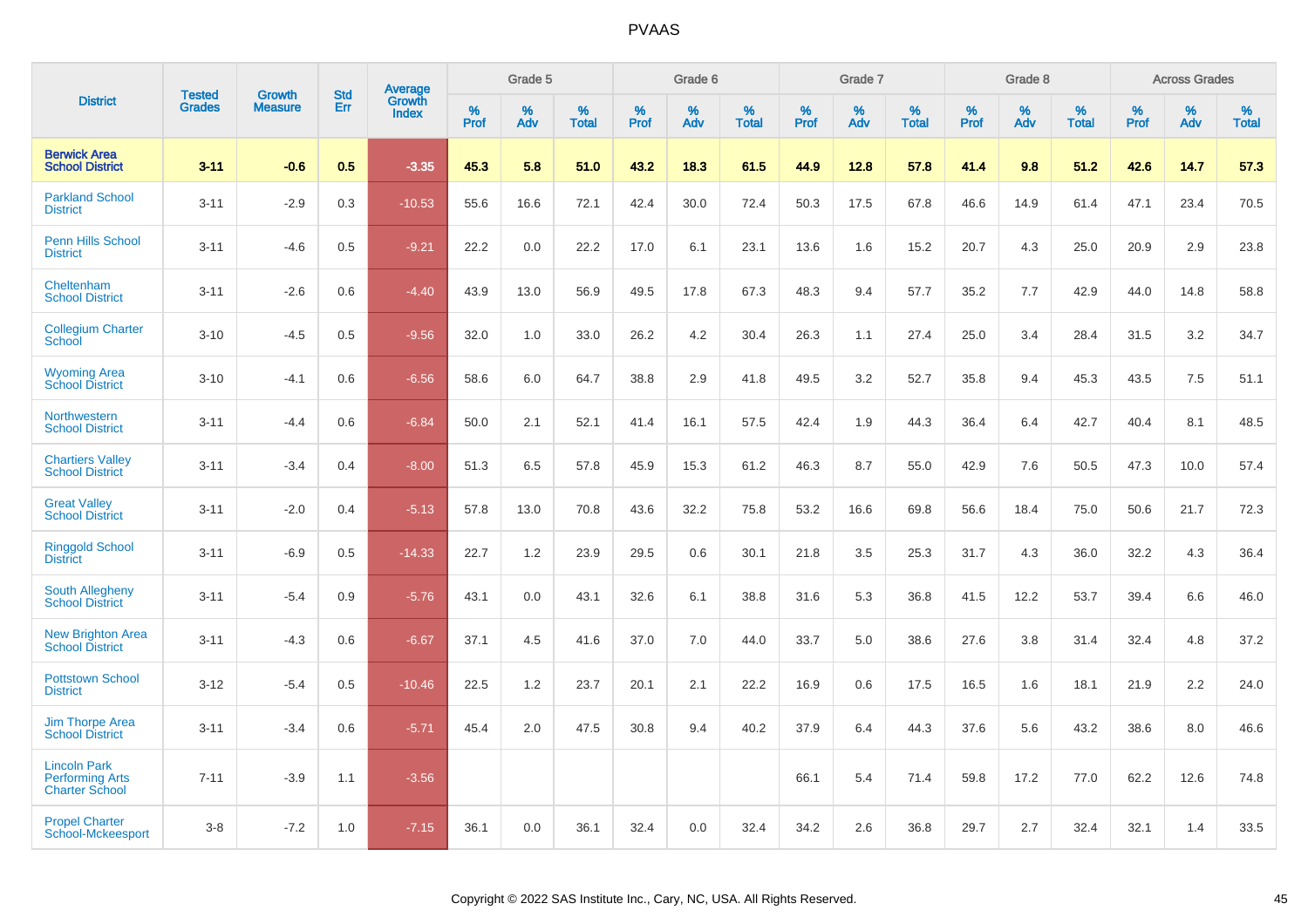|                                                                               |                                |                                 | <b>Std</b> | Average         |           | Grade 5  |                   |           | Grade 6  |                   |           | Grade 7  |                   |           | Grade 8  |                   |           | <b>Across Grades</b> |                   |
|-------------------------------------------------------------------------------|--------------------------------|---------------------------------|------------|-----------------|-----------|----------|-------------------|-----------|----------|-------------------|-----------|----------|-------------------|-----------|----------|-------------------|-----------|----------------------|-------------------|
| <b>District</b>                                                               | <b>Tested</b><br><b>Grades</b> | <b>Growth</b><br><b>Measure</b> | Err        | Growth<br>Index | %<br>Prof | %<br>Adv | %<br><b>Total</b> | %<br>Prof | %<br>Adv | %<br><b>Total</b> | %<br>Prof | %<br>Adv | %<br><b>Total</b> | %<br>Prof | %<br>Adv | %<br><b>Total</b> | %<br>Prof | %<br>Adv             | %<br><b>Total</b> |
| <b>Berwick Area</b><br><b>School District</b>                                 | $3 - 11$                       | $-0.6$                          | 0.5        | $-3.35$         | 45.3      | 5.8      | 51.0              | 43.2      | 18.3     | 61.5              | 44.9      | 12.8     | 57.8              | 41.4      | 9.8      | 51.2              | 42.6      | 14.7                 | 57.3              |
| <b>Montessori</b><br><b>Regional Charter</b><br>School                        | $3-6$                          | $-3.8$                          | 1.1        | $-3.39$         | 33.3      | 0.0      | 33.3              | 37.3      | 8.5      | 45.8              |           |          |                   |           |          |                   | 32.2      | 4.5                  | 36.7              |
| <b>Neshaminy School</b><br><b>District</b>                                    | $3 - 11$                       | $-2.8$                          | 0.3        | $-9.73$         | 49.1      | 6.0      | 55.1              | 46.0      | 14.0     | 60.0              | 44.0      | 7.6      | 51.6              | 41.9      | 9.1      | 51.0              | 44.7      | 12.5                 | 57.2              |
| <b>Wilson Area</b><br><b>School District</b>                                  | $3 - 11$                       | $-5.9$                          | 0.5        | $-10.96$        | 53.6      | 11.6     | 65.2              | 40.2      | 18.0     | 58.2              | 29.2      | 6.8      | 36.0              | 38.6      | 8.3      | 47.0              | 41.0      | 12.4                 | 53.4              |
| <b>Marple Newtown</b><br><b>School District</b>                               | $3 - 11$                       | $-4.5$                          | 0.5        | $-9.87$         | 57.0      | 10.9     | 67.8              | 47.9      | 22.8     | 70.6              | 50.8      | 9.4      | 60.2              | 51.2      | 7.2      | 58.4              | 51.2      | 18.8                 | 69.9              |
| <b>Boyertown Area</b><br><b>School District</b>                               | $3 - 11$                       | $-3.6$                          | 0.4        | $-10.13$        | 45.9      | 6.0      | 51.9              | 38.5      | 13.6     | 52.1              | 46.4      | 12.8     | 59.3              | 42.2      | 8.4      | 50.6              | 42.6      | 10.7                 | 53.4              |
| <b>Maritime Academy</b><br><b>Charter School</b>                              | $3 - 10$                       | $-6.3$                          | 0.7        | $-9.48$         | 16.3      | 0.0      | 16.3              | 18.1      | 2.4      | 20.5              | 24.1      | 3.4      | 27.6              | 22.7      | 0.0      | 22.7              | 19.4      | 1.9                  | 21.3              |
| <b>Manheim</b><br><b>Township School</b><br><b>District</b>                   | $3 - 12$                       | $-2.7$                          | 0.3        | $-8.26$         | 48.2      | 17.7     | 65.9              | 40.2      | 34.8     | 75.0              | 50.6      | 15.3     | 65.8              | 42.1      | 17.4     | 59.5              | 45.0      | 24.3                 | 69.3              |
| <b>Erie City School</b><br><b>District</b>                                    | $3 - 12$                       | $-2.9$                          | 0.3        | $-10.54$        | 17.9      | 0.9      | 18.8              | 15.4      | 2.7      | 18.1              | 16.6      | 1.6      | 18.2              | 18.4      | 2.3      | 20.7              | 17.5      | 2.2                  | 19.8              |
| <b>Inquiry Charter</b><br>School                                              | $3-5$                          | $-7.5$                          | 2.2        | $-3.42$         | 30.3      | 0.0      | 30.3              |           |          |                   |           |          |                   |           |          |                   | 25.9      | 4.6                  | 30.6              |
| <b>Seneca Valley</b><br><b>School District</b>                                | $3 - 11$                       | $-3.6$                          | 0.3        | $-12.57$        | 52.6      | 9.8      | 62.4              | 44.4      | 27.6     | 72.0              | 53.0      | 9.8      | 62.9              | 51.1      | 14.5     | 65.6              | 47.2      | 20.2                 | 67.4              |
| <b>Bristol Township</b><br><b>School District</b>                             | $3 - 11$                       | $-3.8$                          | 0.4        | $-10.35$        | 23.8      | 0.9      | 24.7              | 30.0      | 5.5      | 35.5              | 30.2      | 2.2      | 32.4              | 24.1      | 2.8      | 26.9              | 26.9      | 2.9                  | 29.8              |
| <b>New Castle Area</b><br><b>School District</b>                              | $3 - 12$                       | $-5.0$                          | 0.4        | $-11.37$        | 19.4      | 0.5      | 19.9              | 18.2      | 4.2      | 22.4              | 18.3      | 0.0      | 18.3              | 20.9      | 0.9      | 21.9              | 17.6      | 1.9                  | 19.5              |
| <b>Urban Academy Of</b><br><b>Greater Pittsburgh</b><br><b>Charter School</b> | $3-5$                          | $-8.2$                          | 1.9        | $-4.39$         | 21.4      | 2.4      | 23.8              |           |          |                   |           |          |                   |           |          |                   | 20.6      | 1.6                  | 22.2              |
| <b>Pennridge School</b><br><b>District</b>                                    | $3 - 10$                       | $-4.2$                          | 0.3        | $-14.02$        | 58.0      | 5.4      | 63.4              | 42.6      | 18.6     | 61.3              | 49.7      | 8.2      | 57.8              | 46.2      | 10.0     | 56.1              | 49.6      | 11.6                 | 61.1              |